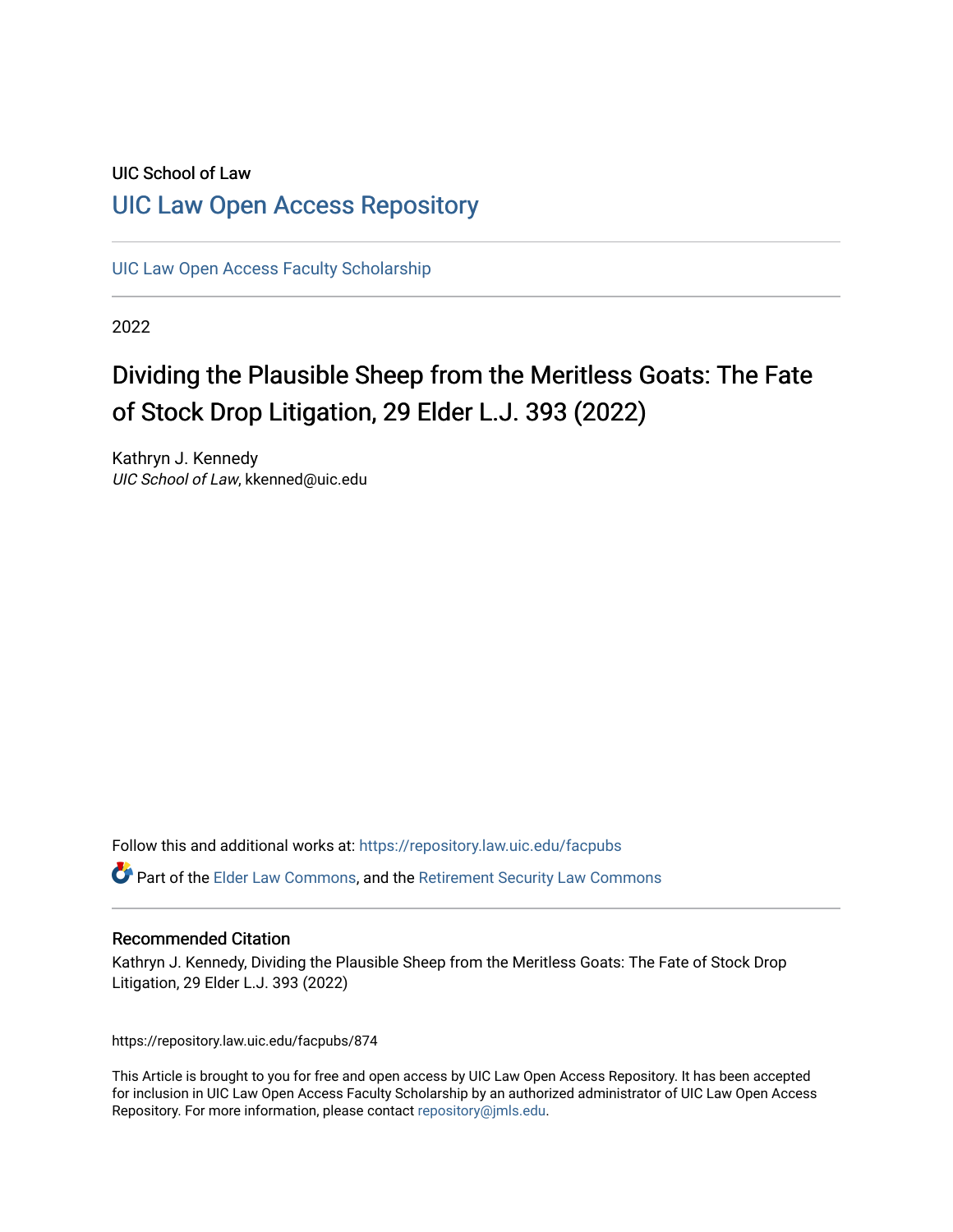# **DIVIDING THE PLAUSIBLE SHEEP FROM THE MERITLESS GOATS: THE FATE OF STOCK DROP LITIGATION**

*Kathryn J. Kennedy*\*

*The Employee Retirement Income Security Act of 1974 ("ERISA") provides federal oversight over employee benefit plans, specifically employee stock ownership plans ("ESOPs") in which participants' and beneficiaries' retirement savings are in the form of employer stock. It imposes stringent fiduciary duties, especially for individuals or entities that purchase, hold, and sell plan assets, including the duties of prudence, loyalty, and diversification of plan assets. In encouraging the formation of ESOPs, Congress exempts them from thefiduciary duty of diversification and the fiduciary duty of prudence to the extent it requires diversification. As the value of publicly traded employer stock held within an ESOP can fluctuate with the market, federal courts have grappled with the question as to whether ESOP fiduciaries can be held liable under ERISA, regarding its duty of prudence, for investing solely or primarily in employer stock when the statute and the terms of the ESOP provide that the primary purpose of the plan is to invest in employer stock. The Third Circuit in 1995 in the case of Moench v. Robertson afforded the ESOP fiduciary to the "presumption" at the pleading stage, that it satisfied ERISA's fiduciary duties absent a showing of extraordinary changed circumstances that demonstrate investing in employer stock was no longer prudent. The majority of circuit courts adopted the Moench presumption in stock drop litigation, where plaintiffs sued the ESOP fiduciary for purchasing or for failing to sell employer stock that had dropped significantly in value. In 2014, the Supreme Court in the Fifth Third Bancorp v. Dudenhoeffer decision negated the use of such a presumption. Instead, it set forth a two‐part pleading requirement to be used in stock drop litigation in order to withstand a motion to dismiss: (1) in the case of a claim for breach of fiduciary duty of prudence based on publicly available information, the plaintiffs must allege "special circumstances" as to why the ESOP fiduciary should not relied on the stock's market price as being reliable or (2) if instead the claim was based on non‐public inside information, the plaintiffs must allege an alternative course of action, consistent with*

Professor of Law, University of Illinois Chicago School of Law. Juris Doctorate, Northwestern University School of Law, 1980. My sincere thanks to my research assistant Marc Daou for his excellent support in this endeavor.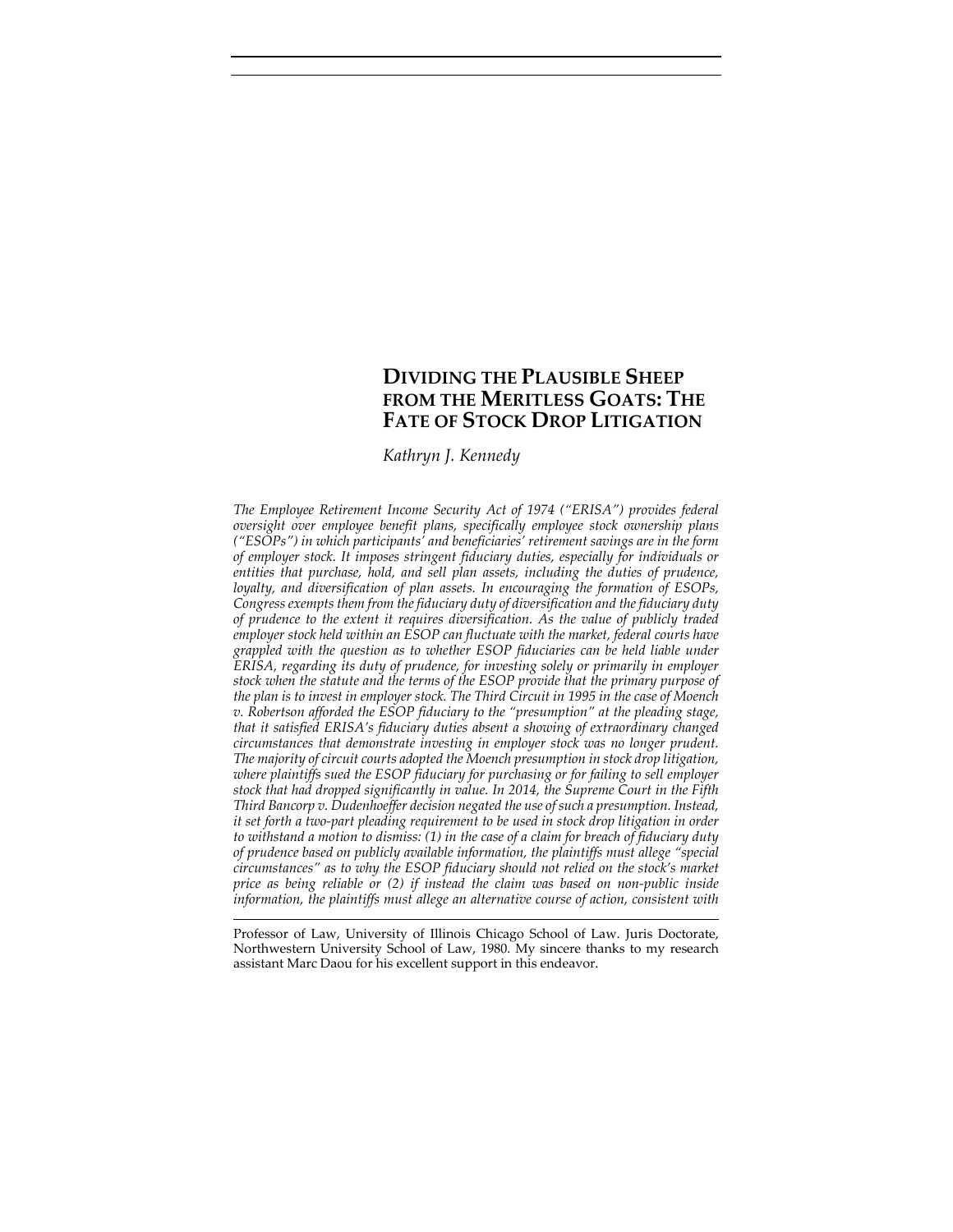*securities law, that a prudent ESOP fiduciary should have taken after it concluded that it would not have done more harm than good to the plan's fund. In subsequent litigation, this two‐part pleading standard has proven to be too high a hurdle for the plaintiffs' bar. The 2018 case Jander v. Retirement Plans Committee of IBM, however, provided a ray of hope for the plaintiffs' bar in surviving a motion of dismiss based on the fiduciary's insider information. The plaintiffs survived a motion to dismiss by alleging in that a prudent fiduciary could not have concluded that an earlier disclosure of IBM's "undisclosed troubles" in one of its businesses would do more harm than good, as the disclosure was inevitable and the decrease in the value of the employer stock would continue over time. Because most other circuits have rejected the use of this "inevitable" theory to satisfy the Dudenhoffer standard, the U.S. Supreme Court granted certiorari in Jander. The Supreme Court, however, declined to comment on the arguments raised by the defendants and the federal government in its amicus brief as the Second Circuit had not addressed them. Instead, it simply remanded the case back to the Second Circuit, which, in turn, affirmed its prior holding. Thus, the Supreme Court's "more harm than good" Dudenhoeffer standard continues to be a major hurdle for plaintiffs in stock drop litigation. This Article traces the history of stock drop litigation and offers recommendations for ESOP fiduciaries to avoid future litigation.*

# **I. Introduction**

In lawsuits brought under the Employee Retirement Income Se‐ curity Act of 1974 ("ERISA") alleging breaches of fiduciary duty con‐ cerning the selection of the plan's investments, most claims relate to the underperformance of the assets selected by the plan trustee (e.g., as compared to their peers or certain benchmarks) or to the fees assessed against the investment funds offered (e.g., share classes).<sup>1</sup> When employer stock is offered in the menu of investments for a defined contri‐ bution plan, however, an alternate issue arises: the *prudence* of offering and/or holding employer stock as a plan investment option. The issue arises in one of two contexts, both referred to as the "stock drop" cases: where (1) there is a dramatic drop in value in company stock due to a single event affecting the company or the market, which the plaintiffs allege should have been anticipated; or (2) there has been a long, slow decline in value, in which case, the plaintiffs claim the stock should have been removed at an earlier time from the plan's investment menu.<sup>2</sup>

<sup>1.</sup> *See* George S. Mellman & Geoffrey T. Sanzenbacher, *401(k) Lawsuits: What Are the Causes and Consequences?*, CTR. FOR RET. RSCH. AT B.C. 1 (May 2018), https://crr.bc.edu/wp‐content/uploads/2018/04/IB\_18‐8.pdf.

<sup>2.</sup> This Article is limited to companies offering employer stock that is publicly traded on a recognizable stock exchange. It does not address the pleading necessary to withstand a breach of fiduciary duty of prudence claim in the context of a private company ESOP.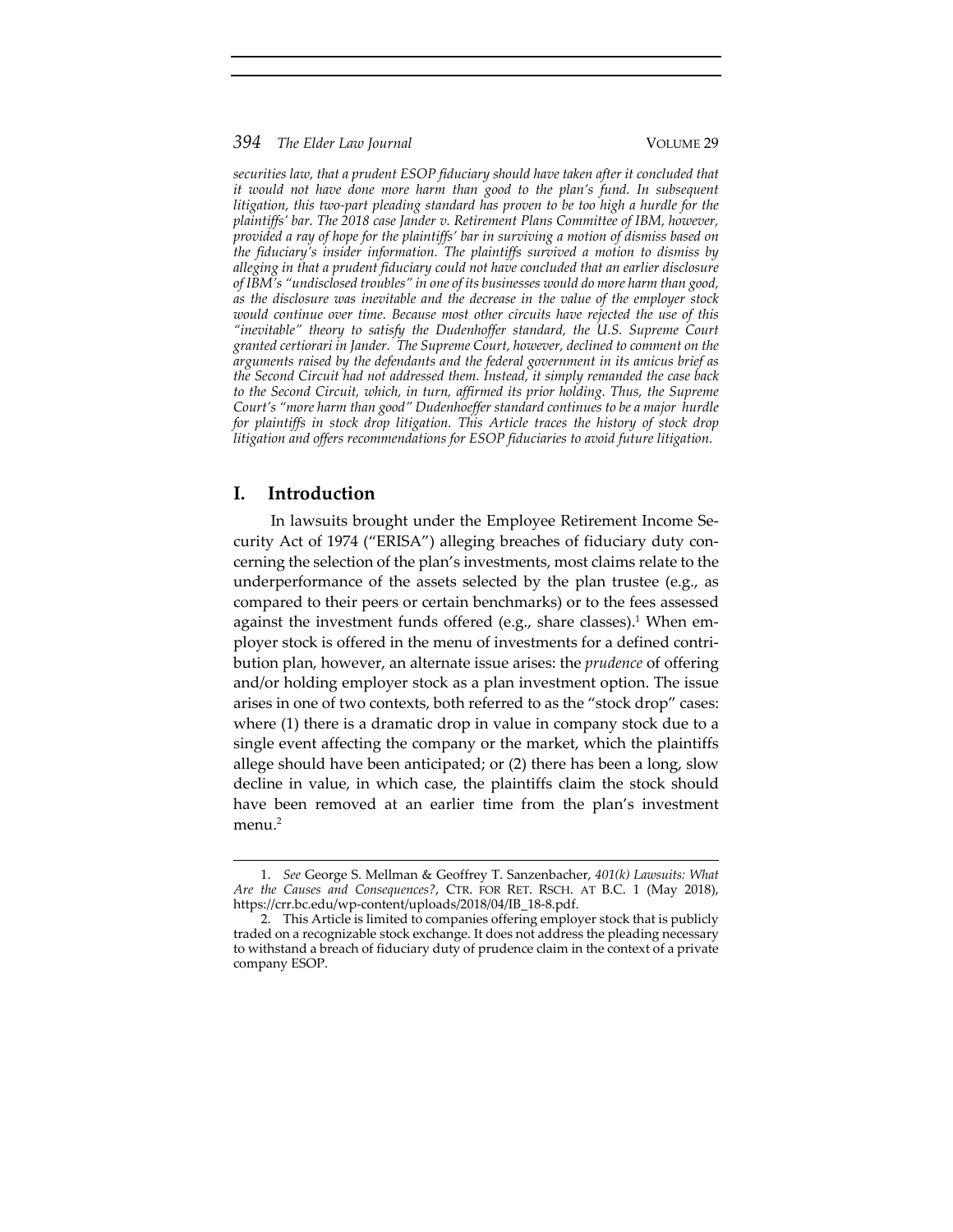Experience in the ERISA litigation context demonstrates that there is a surge in litigation during and immediately following economic downturns. For example, following the 2000–02 stock market down‐ turn, there was considerable litigation against defendant ERISA fiduciaries who invested plan assets in employer stock.<sup>3</sup> Similarly, in the aftermath of the 2008 financial crisis, Bloomberg BNA reported a greater share of ERISA lawsuits filed in 2008 and 2009 (which involved mostly investment fee lawsuits) than in other years between 2006 and  $2017<sup>4</sup>$ Thus, one would not have been surprised to see a surge in stock drop litigation during 2020 and 2021, in light of the economic turmoil caused by the spread of the COVID‐19 virus worldwide. This, however, has not been the case. The United States has not seen corporate events that typically trigger stock drop litigation.<sup>5</sup> Nevertheless, plan fiduciaries should be proactive in avoiding or at least mitigating future stock drop litigation.

As plan fiduciaries offering employer stock as a plan investment option may also be officers, board members, and/or top executives of the employer, their inside knowledge about the value of the company stock may also raise insider information concerns.6 This raises federal

4*. See* the table of ERISA Cases on Inappropriate Investments, Excessive Fees, and/or Self‐Dealing in Retirement Accounts, 2006‐2018 (as of January 26, 2018), Bloomberg Bureau of National Affairs (BNA) *ERISA Litigation Tracker.* Rachel Fried, *ERISA Litigation Surging—Focus on Fees*, COVINGTON (Jul. 16, 2018), https:// www.insidecompensation.com/2018/07/16/erisa‐litigation‐surging‐focus‐on‐fees/; *see also* Mellman & Sanzenbacher, *supra* note 1.

5. *See* Aaron M. Cunningham, *COVID‐19 has not slowed ERISA legal activity*, PENSIONS & INVESTMENTS (Aug. 18, 2020, 1:58 PM), https://www.pionline.com/in‐ teractive/covid‐19‐has‐not‐slowed‐erisa‐legal‐activity (indicating that a considera‐ ble amount of ERISA litigation during this time involved the level of fees assessed against investments and services offered under a defined contribution plan).

6. The Securities Exchange Act of 1934 ("Exchange Act"), Pub. L. No. 73‐291, (codified as 15 U.S.C. §§ 78a et seq.), regulates transactions of securities in the sec‐ ondary market, after issue, to ensure financial transparency and to prevent fraud. It is administered by the Securities and Exchange Commission ("SEC"). Insider trading is a violation of Exchange Act  $\S 10(b)$ , which forbids the use of "any manipulative or deceptive device or contrivance" in securities transactions. A violation of in‐ sider trading occurs when a person buys or sell securities with knowledge of material nonpublic information in breach of a duty of trust that is owed to the issuer

<sup>3</sup>*. See, e.g.*, Leigh Jones, *A "Perfect Storm" for Pension Suits?*, NAT'L L.J., Dec. 13, 2004, LexisNexis; Brett Nelson, *Open Season on 401(k)s,* FORBES, Nov. 25, 2002, at 62 ("Lawyers have filed 115 suits against 35 companies claiming employees' 401(k) plans got shafted."); *see also* Brief for Securities Industry and Financial Markets As‐ sociation in Support of Petitioners at 47, Fifth Third Bancorp v. Dudenhoeffer, 573 U.S. 409 (2014) (No. 12‐751) (noting that there were over 250 cases between 1997 and June 30, 2013, filed by participants in defined contribution plans which invested in employer stock).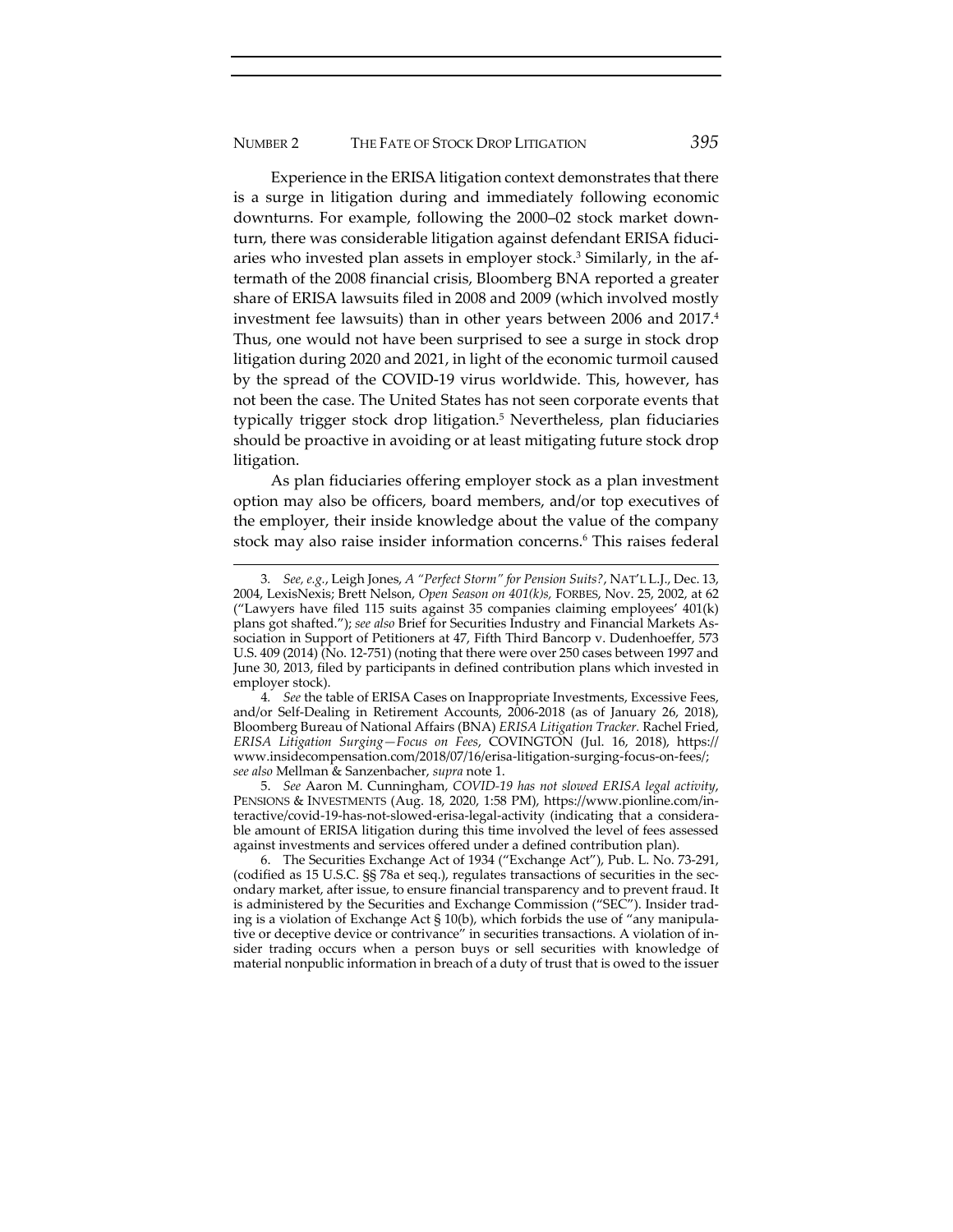securities law issues,<sup>7</sup> as well as ERISA issues, in deciding whether to discontinue offering company stock in the plan or to disclose inside in‐ formation to the public that the stock is undervalued.

After the Supreme Court's 2014 decision in *Fifth Third Bancorp v. Dudenhoeffer*, <sup>8</sup> plaintiffs have faced an uphill battle in stock drop litiga‐ tion. The Second Circuit's 2018 decision in *Jander v. Ret. Plans Comm. of IBM* offered stock-drop plaintiffs a glimmer of hope.<sup>9</sup> Under a new theory—referred to as the "inevitable disclosure" theory—a prudent fidu‐ ciary would be required to make *earlier* disclosure of the insider infor‐ mation regarding the value of the stock if the disclosure of such information would have been inevitable.<sup>10</sup> In a unanimous decision in 2020, the Supreme Court vacated the order of the Second Circuit and remanded it to consider the thoughts of the Securities and Exchange Commission ("SEC") in its decision as to whether ERISA requires a plan fiduciary either to refrain from making a planned trade or to dis‐ close inside information possibly in conflict with federal securities  $law.<sup>11</sup>$ 

This Article examines the history and trends in stock drop litigation, especially in light of the Supreme Court's decisions in *Dudenhoef‐ fer*<sup>12</sup> and *Jander.*<sup>13</sup> It will also discuss whether the appointment of an in‐ dependent fiduciary would help insulate the employer from stock-drop litigation. It concludes with recommendations as to how ESOP fiduciaries and employers can continue to withstand stock drop litigation in the aftermath of the *Jander*<sup>14</sup> decision. See Section VII of this Article as to how lower courts have reacted in light of the *Jander* decision.

- 8. *See* Fifth Third Bancorp v. Dudenhoeffer, 573 U.S. 409 (2014).
- 9. *See* Jander v. Ret. Plans Comm. of IBM, 910 F.3d 620 (2d Cir. 2018).

- 11. *See* Ret. Plans Comm. of IBM v. Jander, 140 S. Ct. 592, 594–95 (2020).
- 12*. See Dudenhoeffer*, 573 U.S. at 412, 430.
- 13*. See Jander*, 140 S. Ct. at 594–95.
- 14*. See id.*

of the securities or to the shareholders of such issuer or to any other person who is the source of the material nonpublic information. Persons found in violation of in‐ sider trading face civil enforcement action by the SEC, as well as criminal prosecution by the Department of Justice ("DOJ"). *See* O'Neil v. Marriott Corp., 538 F. Supp. 1026 (D. Md. 1982) (involving trustees of the ESOP who had knowledge of insider information who were sued due to their failure to act on the basis of insider information to the detriment of the plan participants). The view of both DOJ and the SEC is that public, swift disclosure of all material nonpublic information is required by the securities law. Particularly, the SEC stated that disclosure of material nonpublic information only to the ESOP participants would violate Regulation FD of the 1934 Act. *See* 17 C.F.R. § 243.100 (2021).

<sup>7.</sup> *See* 15 U.S.C. § 78u‐1.

<sup>10</sup>*. See id.* at 630.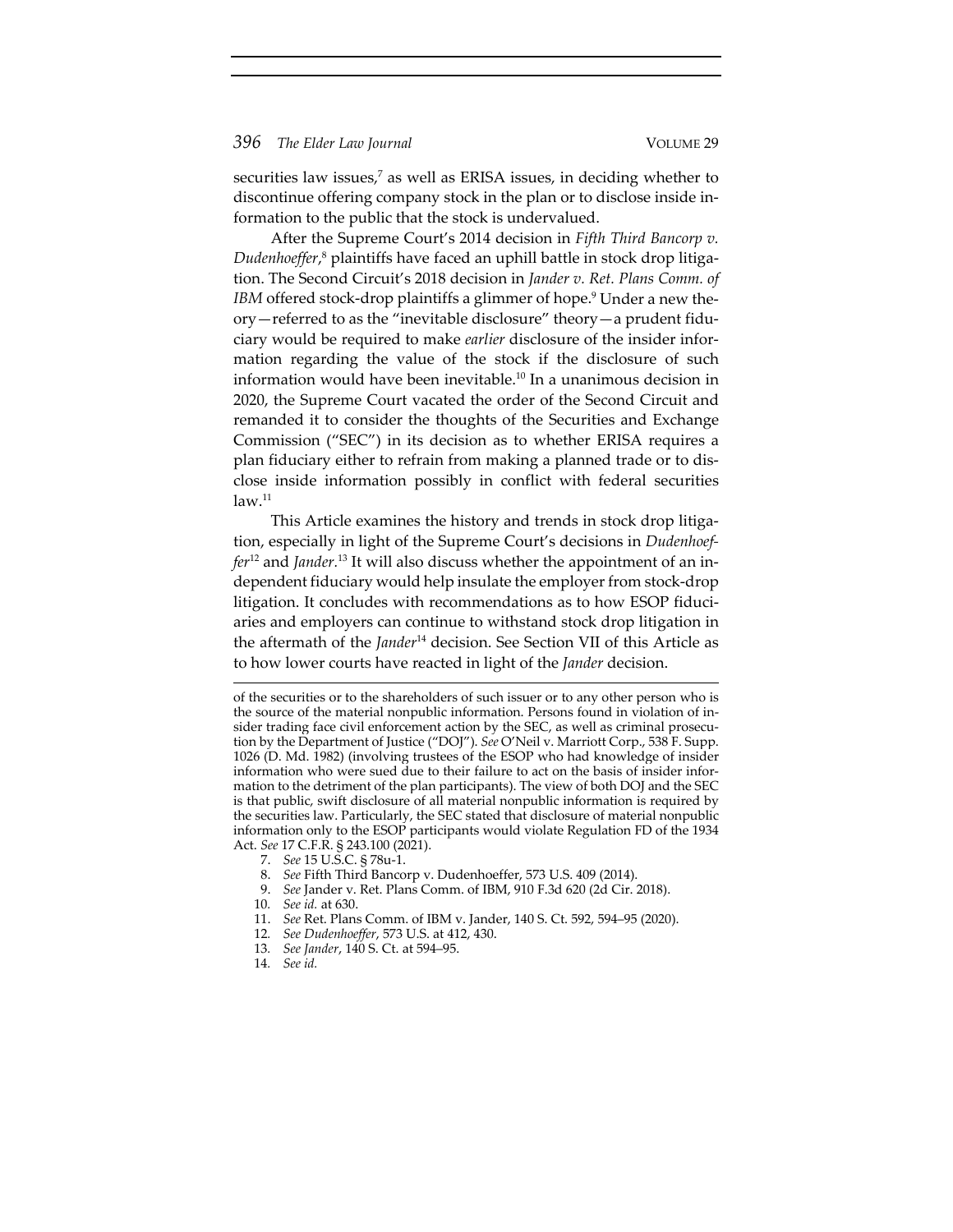NUMBER 2 THE FATE OF STOCK DROP LITIGATION *397*

# **II. Language of ERISA and Its Legislative Intent**

Congress passed ERISA in  $1974<sub>1</sub>^{15}$  resulting in comprehensive changes for all qualified employee benefits plans. The legislative his‐ tory indicates that ERISA was enacted to protect participants' rights under employee benefit plans, and to provide employers with a uniform set of federal standards regarding conduct, responsibility, and obligations under such plans.16 ERISA is both a labor statute (influencing the payment of compensation), as well as a tax statute which imposes tax requirements on *qualified* pension and profit‐sharing retirement plans as they provide tax shelters for retirement savings.<sup>17</sup> For-profit employer are eligible to sponsor pension and profit‐sharing retirement plans *qualified* under IRC §401(a), which deliver favorable tax conse‐ quences for employers and employees alike. In contrast, other type of employers (e.g., governmental employers, church employers, public schools, and other non‐profits and charitable organizations) are eligible to sponsor retirement plans such as an IRC §457 plan (an eligible de‐ ferred compensation plan) or an IRC §403(b) plan, which are subject to less onerous Code requirements than qualified retirement plans.

Retirement plans come in two forms: defined contribution plans and defined benefit plans. A defined contribution plan is one that provides for an individual account for each participant and benefits are to

<sup>15.</sup> Employee Retirement Income Security Act of 1974, Pub. L. No. 93‐406, 88 Stat. 829 (codified as amended in various sections of Titles 26 and 29 U.S.C.). ERISA's labor provisions were codified in Title 29 of the U.S.C., whereas the related tax provisions of the Internal Revenue Code were codified in Title 26 of the U.S.C. All section references in this article are to ERISA section numbers and the Depart‐ ment of Labor ("DOL") regulations thereunder, unless otherwise indicated.

<sup>16</sup>*. See* S. REP. NO. 93‐127, at 35 (1973), as *reprinted in* 1974 U.S.C.C.A.N. 4838, 4871 (noting the Senate version of enforcement provisions as intended to "provide both the Secretary and participants and beneficiaries with broad remedies for redressing or preventing violations of [ERISA]"); H.R. REP. NO. 93‐533, at 17 (1973), as *reprinted in* 1974 U.S.C.C.A.N. 4639 (describing House version in identical terms, as quoted by the Supreme Court in Varity Corp. v. Howe, 516 U.S. 489, 512 (1996)). For a detailed history of the events leading up to the passage of ERISA, see James A. Wooten, *"The Most Glorious Story of Failure in the Business": The Studebaker‐Packard Corporation and the Origins of ERISA*, 49 BUFF. L. REV. 683 (2001).

<sup>17.</sup> A retirement plan may be "qualified" under the requirements of 26 U.S.C. § 401(a) in order to secure the following preferential tax benefits: the plan participant is not taxed on his/her vested and secure benefit under the plan until such benefit is actually distributed; the plan sponsor's contribution to the plan is deductible at the time of contributions within certain prescribed limits; and earning on the plan assets accumulate tax‐free until the earnings are distributed in the form of a benefit. 26 U.S.C. §§ 402(a), 404.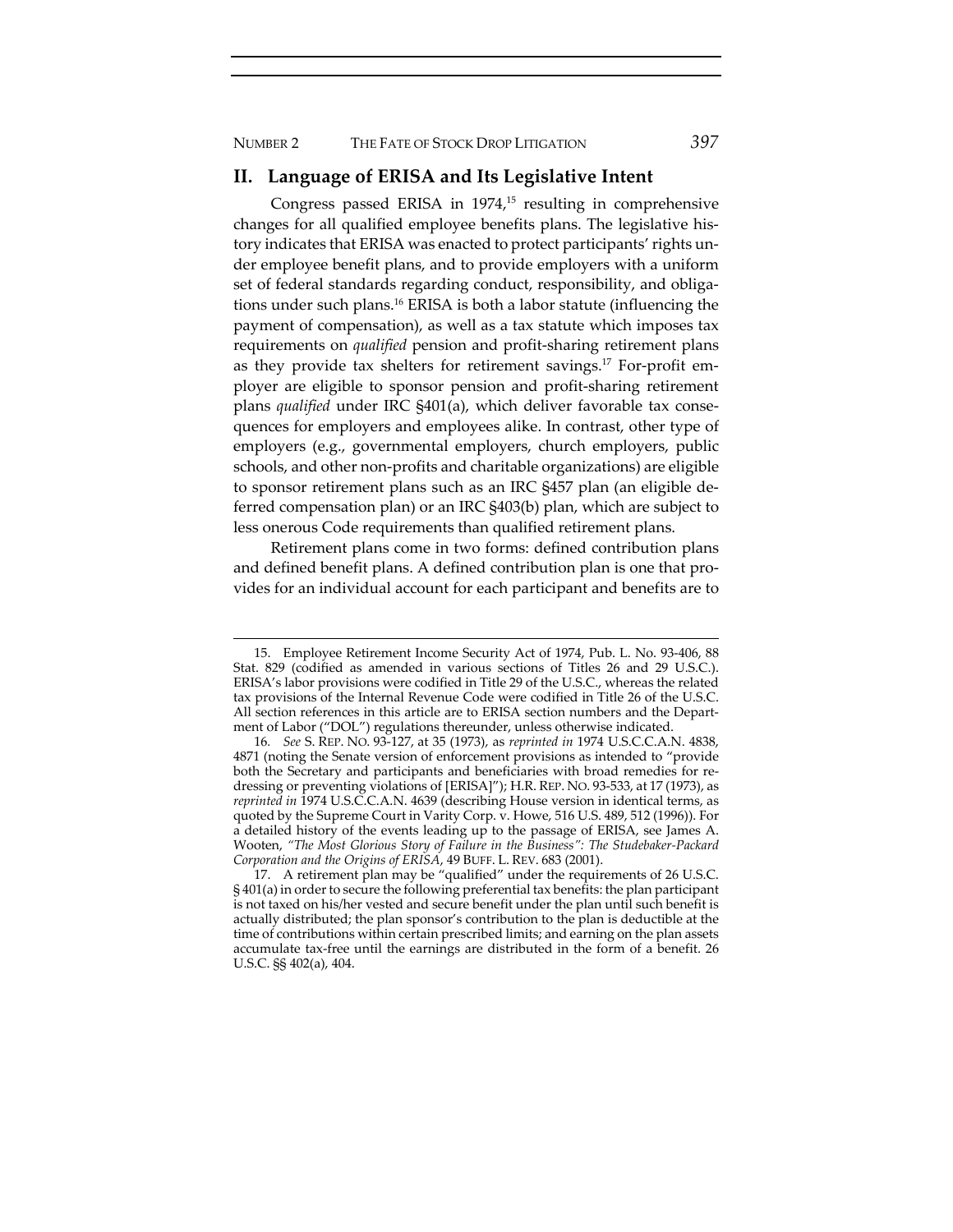be based solely on the value of the account.<sup>18</sup> In contrast, a defined benefit plan is any plan that is not a defined contribution plan; it promises benefits to be paid at a given normal retirement age in an annuity form of payment.19 A participant's account balance under a defined contri‐ bution plan may reflect annual employer and employee contributions, forfeitures, $20$  and investment earnings and losses during the participant's period of participation. As such, it is not guaranteed to provide certain benefits upon distribution as the value of the assets will fluctuate and affect the account balance.<sup>21</sup>

Retirement plans can also be described in a variety of other forms: pension plans which are designed to provide retirement income, profit sharing plans which are designed to provide for savings which can be used for retirement, and stock bonus plans which are defined contribution plans where the benefits are distributable in employer stock.<sup>22</sup> Generally, stock bonus plans are comparable to profit sharing plans, except that once it is designated as a stock bonus plan, it becomes subject to certain tax requirements applicable only to stock bonus plans.<sup>23</sup> An employee stock ownership plan ("ESOP") may be a stock bonus plan, or a stock bonus plan and a money purchase plan.<sup>24</sup> An ESOP is a retirement plan "designed to invest primarily in" employer stock.<sup>25</sup> The most

21. *Types of Retirement Plans*, U.S. DEP'T OF LABOR, https://www.dol.gov/gen‐ eral/topic/retirement/typesofplans (last visited Nov. 2, 2021).

22. 26 C.F.R. § 1.401‐1(b)(1)(i)–(iii) (2020).

23. 29 U.S.C. § 1107(d)(6)(A); 26 U.S.C. § 4975(e)(7), the ESOP must satisfy the put option requirement in 26 U.S.C. § 409(h); the distribution requirements of 26 U.S.C. § 409(o); the allocation restrictions of 26 U.S.C. § 409(n), if applicable; and the voting rights requirements of 26 U.S.C. § 409(e). According to the Plan Sponsor Council of America's 63rd Annual Survey of Profit Sharing and 401(k) Plans, 15% of plans permit employer stock as an investment option for both participant and com‐ pany contributions, in contrast to 4% of plans that limit access to employer contri‐ butions only. On average, 22% of total plan assets are invested in employer stock. *See 63rd Annual Survey Report,* PLAN SPONSOR COUNCIL OF AM. (2020), https:// www.psca.org/research/401k/63rdAR.

<sup>18.</sup> 29 U.S.C. § 1002(34); 26 U.S.C. § 414(i).

<sup>19.</sup> 29 U.S.C. § 1002(35); 26 U.S.C. § 414(j).

<sup>20.</sup> A retirement plan may impose a vesting schedule on the portion of the employee's benefit that is funded by the employer's contribution. *See* 29 U.S.C. § 1053(a)(2); and 26 U.S.C. § 411(a)(2). For example, the employee must have at least five years of service upon termination of employment in order to retain the employer provided benefit; termination of employment prior to the five years results to a total forfeiture of the employer provided benefit. The benefit funded through employee contributions are always vested and not subject to a forfeiture under the terms of the plan. *See* 29 U.S.C. § 1053(a)(1); and 26 U.S.C. § 411(a)(1).

<sup>24.</sup> 26 U.S.C. § 4975(e)(7).

<sup>25</sup>*. Id.* § 4975(e)(7)(A).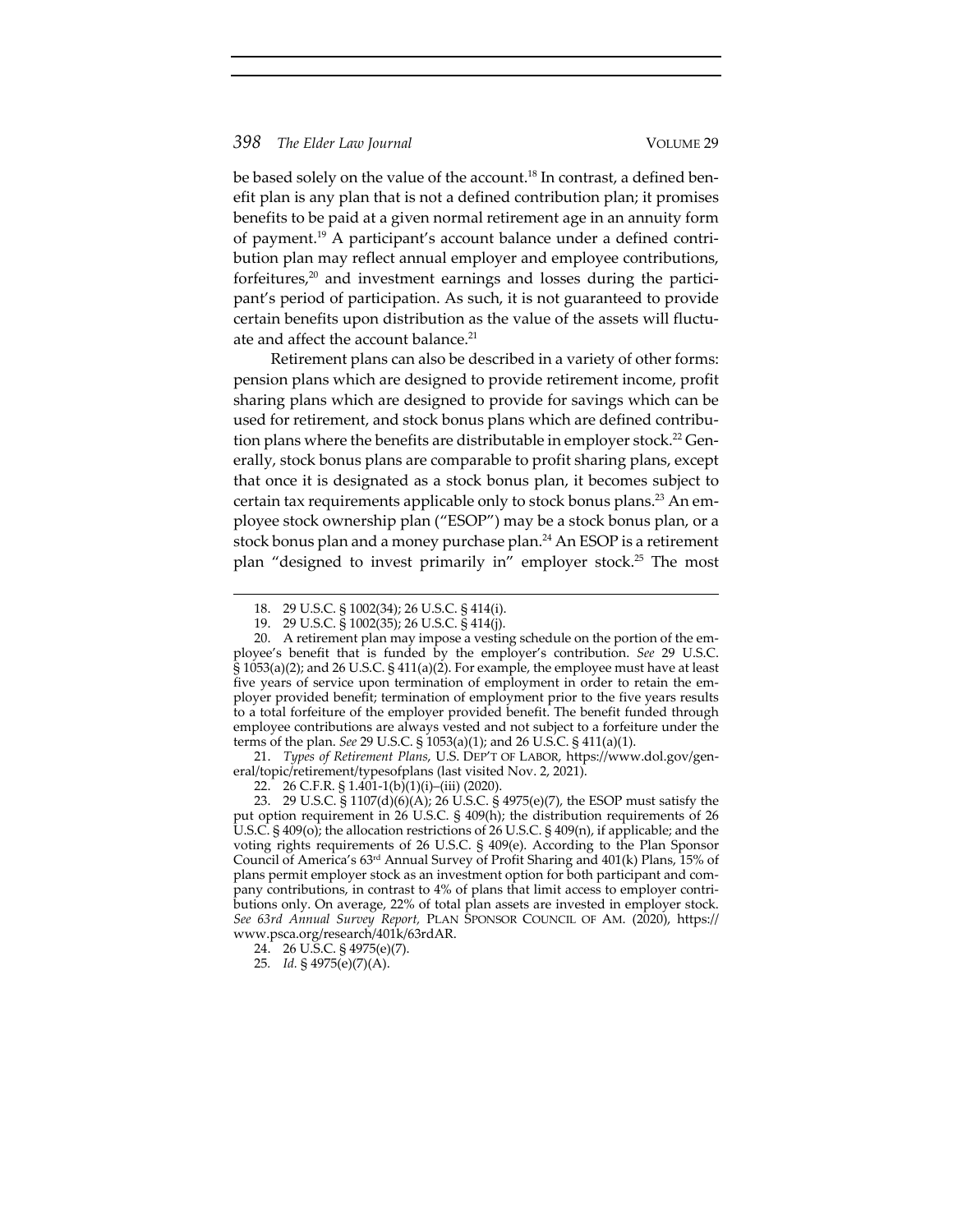common type of defined contribution plan is the  $401(k)$  plan,<sup>26</sup> in which employer stock may be offered as one of the investment options. Many 401(k) plans designate that the employer stock fund is maintained by the plan as an ESOP.<sup>27</sup> The main difference between a  $401(k)$  ESOP and a non‐401(k) ESOP is that the latter is invested exclusively in employer stock (plus a minimal amount of cash for liquidity purposes).<sup>28</sup> These types of plans qualify as eligible individual account plans, which are exempt from ERISA's duty of diversification, as discussed below.

Critics of ESOPs focus on their riskiness.<sup>29</sup> ESOPs allow employees to concentrate their retirement contributions in one asset—the employer's stock—and thus, employees must entirely rely on the em‐ ployer for both their salaries and retirement benefits.30 Proponents of ESOPs, however, argue: that ESOP employers are more likely to have a secondary retirement plan (e.g., a 401(k) plan); ESOP employers contribute fifty‐ to one‐hundred‐ percent more to ESOPs than non‐ESOP employers; most of the ESOP contributions are from the employer and not the employee; coverage under an ESOP is more expansive, espe‐ cially for younger and lower income employees; and the ESOPs tend to have higher rates of return than  $401(k)$  plans.<sup>31</sup>

While the primary goal of an ESOP is to provide employees with an ownership interest in their employer, ESOPs additionally serve several corporate objectives. ESOPs can be used in corporate financing to result in greater cash flow.<sup>32</sup> The ESOP may borrow money and engage in transactions with related parties to purchase employer stock that otherwise would have been void under the prohibited transaction provisions of ERISA and the Internal Revenue Code ("IRC").<sup>33</sup> A leveraged

<sup>26.</sup> Kate Ashford & Benjamin Curry, *What Is A Defined Contribution Plan?*, FORBES ADVISOR (Feb. 22, 2021, 9:56 PM), https://www.forbes.com/advisor/retire‐ ment/defined‐contribution‐plan/.

<sup>27.</sup> Brief for Securities Industry and Financial Markets Association in Support of Petitioners at 8, Fifth Third Bancorp v. Dudenhoeffer, 573 U.S. 409 (2014) (No. 12‐ 751).

<sup>28.</sup> The ESOP Ass'n, *ESOPs vs. 401(k)s*, ESOP, https://esopassociation.org/arti‐ cles/esops‐vs‐401k (last visited Oct. 18, 2021).

<sup>29.</sup> *See* Corey Rosen, *Do ESOPs Need Reform? A Look at What the Data Tell Us*, 147 TAX NOTES 1465, 1466 (2015).

<sup>30.</sup> *See id.*

<sup>31</sup>*. See id.* at 1466–67.

<sup>32.</sup> *Id.* at 1468.

<sup>33.</sup> Under 29 U.S.C. § 1106(a)(1)(A), a plan fiduciary is prohibited from engaging in a transaction, directly or indirectly, that involves the sale of property (includ‐ ing employer securities) between the plan and a party in interest (which includes the employer). Similar rules appear in 26 U.S.C. § 4975(c)(1)(A).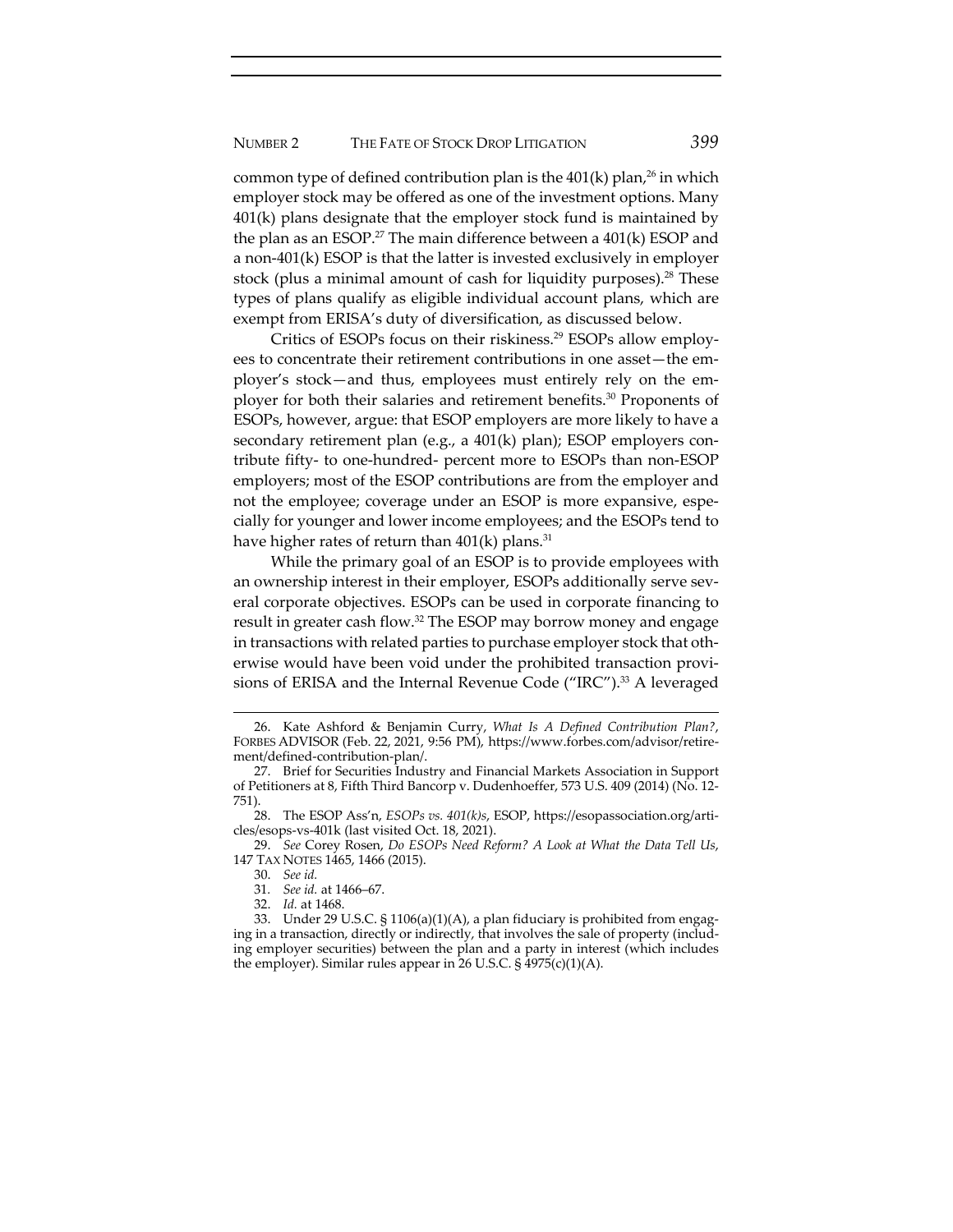ESOP is a technique of corporate finance whereby the employee stock ownership trust purchases stock from the employer using the proceeds of a loan made by a financial institution.<sup>34</sup> The employer guarantees the loan and its contributions to the trust are used as proceeds to retire the loan.<sup>35</sup> This thereby results in equity ownership in the hands of the covered plan participants.<sup>36</sup> It also allows the corporation to repay the loan with tax deductible contributions within the limits of IRC  $\S$  404(a)(9).<sup>37</sup> Privately held companies can avoid the cost of a public stock offering and nevertheless get shares of the company in the hands of its employ‐ ees via an ESOP.<sup>38</sup> The shares can be purchased from the company, existing shareholders, or both.<sup>39</sup>

Title I of ERISA created a federal cause of action for a variety of claims, including a breach of fiduciary duty. $40$  On its face, the statute creates a cause of action for the Secretary of Labor, or a participant, beneficiary, or fiduciary for liability for breach of fiduciary duty.<sup>41</sup> This makes the faulting fiduciary personally liable to make good to the plan such losses due to the breach and/or to restore to the plan any profits the fiduciary made through the use of plan assets, as well as other eq‐ uitable or remedial relief that the court deems appropriate.<sup>42</sup>

There are several ways in which a plan fiduciary can breach his/her fiduciary duty. The term "fiduciaries duties" under ERISA and the IRC is actually a misnomer, as the duties that a plan fiduciary should perform are prescribed by the plan and/or trust documents or by law.43 In reality, ERISA's and the IRC's "fiduciaries duties" are standards of care by which a plan fiduciary will be judged in perform‐ ing his/her actual duties under the plan and/or trust or by law.<sup>44</sup>

<sup>34.</sup> Adam Hayes, *Leveraged Employee Stock Ownership Plan (LESOP)*, INVESTOPEDIA (Apr. 1, 2021), https://www.investopedia.com/terms/l/lesop.asp. 35. *Id.*

<sup>36</sup>*. See* Rev. R. 79‐122, 1979‐1 C.B. 204.

<sup>37.</sup> I.R.C. 404(a)(9) (2014); *Tax Advantages for Business Planning*, THE ESOP ASS'N (2018), https://esopoassociation.org/sites/tea‐master/files/2019‐12/esop‐brief‐ 3‐final.pdf.

<sup>38.</sup> *How an Employee Stock Ownership Plan (ESOP) Works*, NAT'L CTR. FOR EMP. OWNERSHIP (Aug. 24, 2020), https://www.nceo.org/articles/esop‐employee‐stock‐ ownership‐plan.

<sup>39.</sup> *Id.*

<sup>40.</sup> 29 U.S.C. §§ 1103, 1109 [§ 1109 titled Liability for breach of fiduciary duty].

<sup>41.</sup> 29 U.S.C. § 1109(a).

<sup>42.</sup> *Id.*

<sup>43.</sup> *See Fiduciary Responsibilities*, U.S. DEP'T OF LABOR, https://www.dol. gov/general/topic/retirement/fiduciaryresp (last visited Nov. 2, 2021).

<sup>44.</sup> *See id.*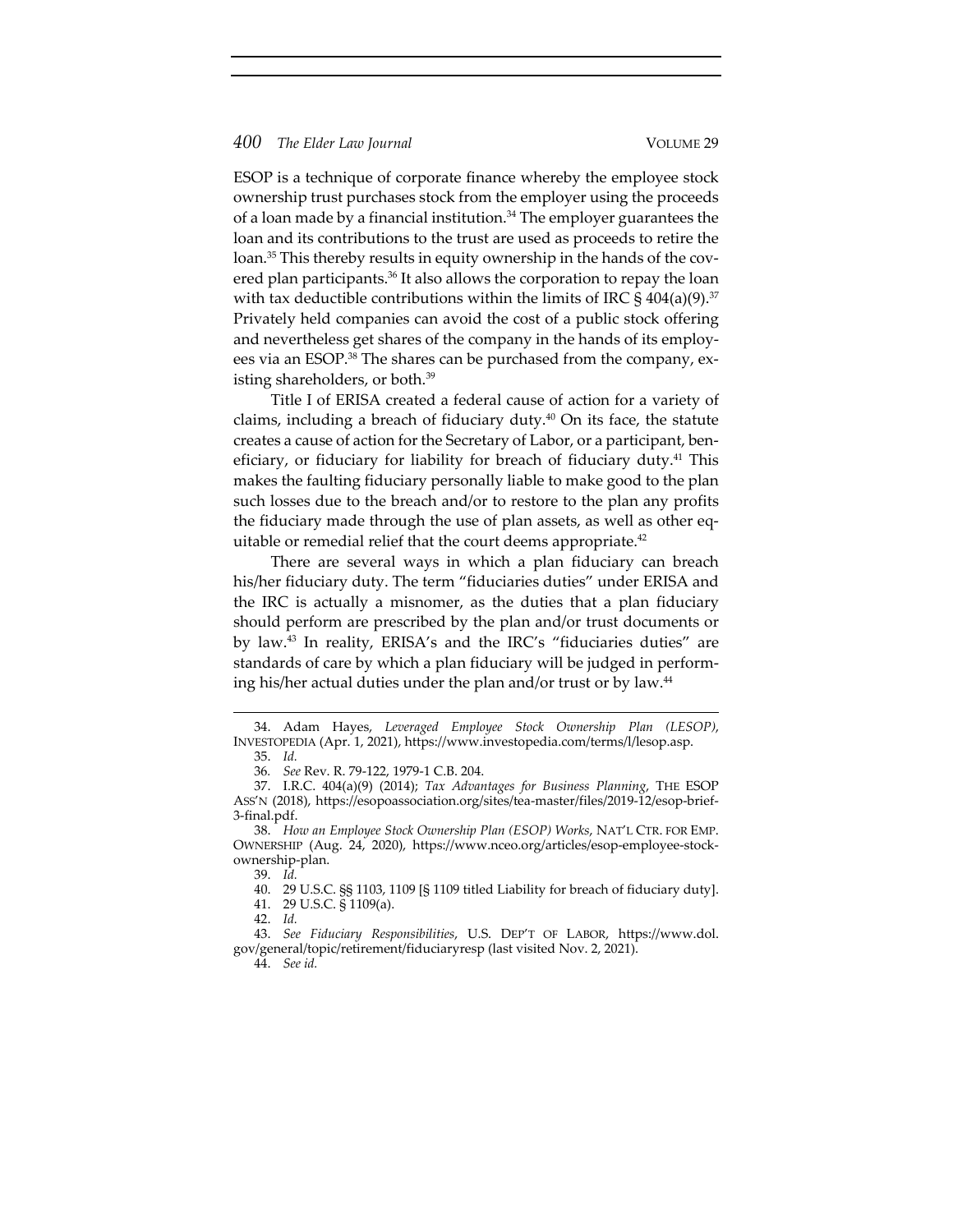ERISA and the IRC impose three duties on all fiduciaries of covered employee benefit plans:

- *Exclusive Benefit Rule of ERISA § 404(a)(1)(A)*: A fiduciary is to discharge his/her duties with respect to the plan *solely* in the interest of the participants and beneficiaries.<sup>45</sup> As such, the plan fiduciary is to act for the exclusive purpose of providing benefits to participants and their beneficiaries and of defraying reasonable expenses in administering the plan.<sup>46</sup>
- *Prudent Person Rule of ERISA § 404(a)(1)(B)*: A fiduciary is to discharge his/her duties with the care, skill, *prudence*, and dili‐ gence under the circumstances then prevailing that a prudent person acting in a like capacity and familiar with such matters would act. $47$  As ERISA presumes a greater level of expertise for any plan fiduciary, $48$  it results in a stricter standard than the common law "prudent person" standard.<sup>49</sup> Under this stricter standard of care, the Department of Labor's ("DOL") regula‐ tions state that a plan fiduciary charged with investing the plan assets has satisfied such standard if: (1) he/she gives ap‐ propriate consideration to the facts and circumstances that, given the scope of such investment duties, the fiduciary knows or should have known are relevant to the particular investment or investment course of action involved, including the role that the investment or investment course of action plays in that portion of the plan's investment portfolio with respect to which he/she has investment duties; and (2) has acted ac‐ cordingly. $50$
- *In Accordance with the Terms of the Plan of ERISA § 404(a)(1)(D)*: A fiduciary is to discharge his/her duties in accordance with the documents and instruments governing the plan insofar as they are consistent with the terms of ERISA and the IRC.<sup>51</sup>

The Supreme Court views the above fiduciary standards as "strict standards of trustee conduct. . . derived from the common law of trusts—most prominently, a standard of loyalty and a standard of care."<sup>52</sup> As such, courts have viewed-such standards as "the highest" known to the law."53

<sup>45.</sup> 29 U.S.C. § 1104(a)(1)(A) (1994 & Supp. V. 1999) (emphasis added).

<sup>46</sup>*. Id.*

<sup>47</sup>*. Id.* § 1104(a)(1)(B) (emphasis added).

<sup>48.</sup> *See* Brief of Law Professors as Amici Curiae in Support of the Respondents at 4, Retirement Plans Committee of IBM v. Jander, 140 S. Ct. 592 (2020).

<sup>49.</sup> *See id.*

<sup>50.</sup> 29 C.F.R. § 2550.404a‐1(a) to (b)(1)(i)‐(ii) (2021).

<sup>51.</sup> 29 U.S.C. § 1104(a)(1)(D); 26 U.S.C. § 4975.

<sup>52.</sup> Cent. States, Se. & Sw. Areas Pension Fund v. Cent. Transp., Inc., 472 U.S. 559, 570 (1985).

<sup>53.</sup> Donovan v. Bierwirth, 680 F.2d 263, 272 n.8 (2d Cir. 1982).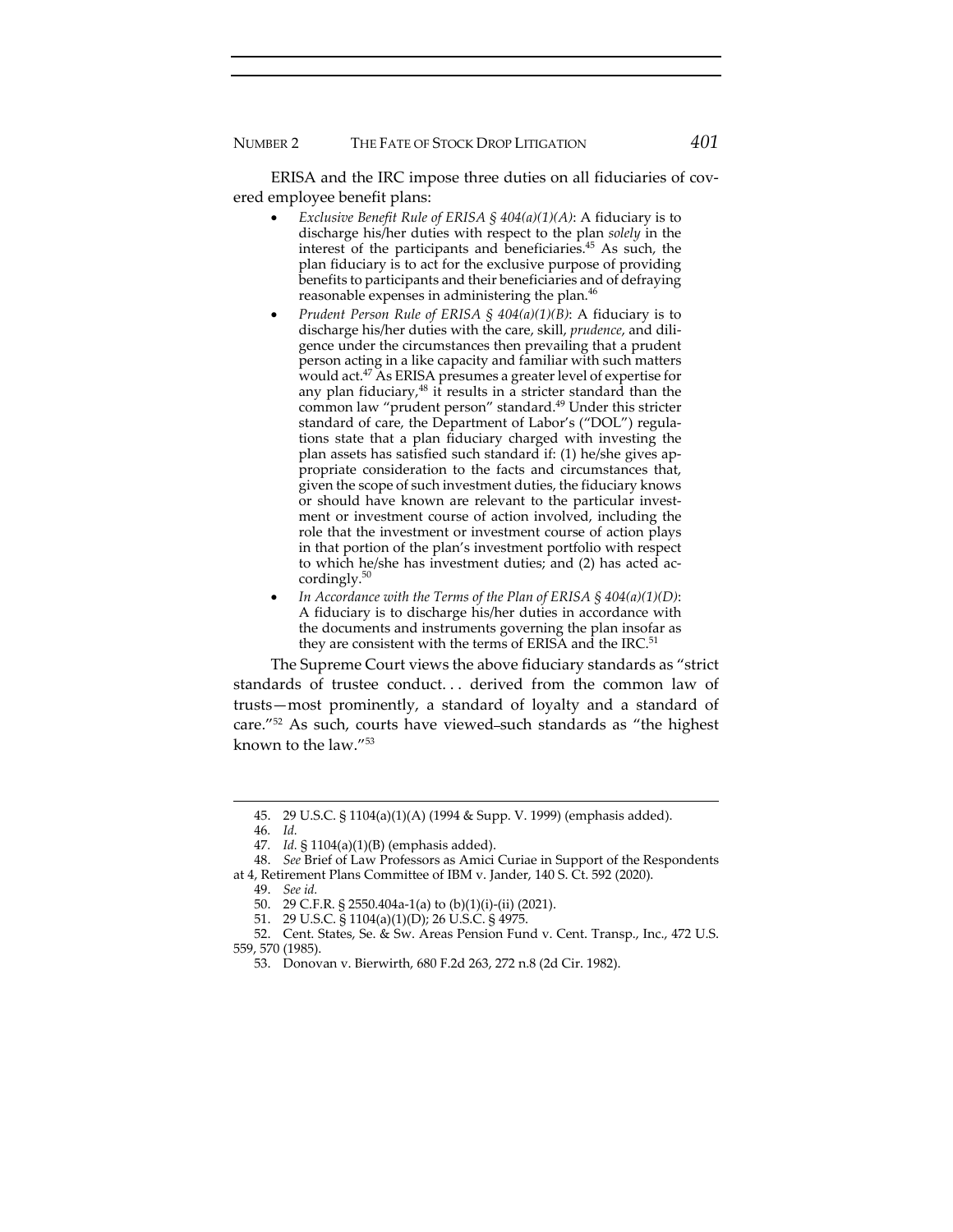In the context of a fiduciary who is the *trustee* with respect to the plan assets, ERISA and the IRC impose two additional fiduciary duties:

- *Diversification of ERISA § 404(a)(1)(C)*: A fiduciary is to dis‐ charge his/her investment duties by diversifying the investments of the plan so as to minimize the risk of large losses, unless under the facts and circumstances it is clearly prudent not to do so.<sup>5</sup>
- *Indicia of Ownership ERISA §404(b):* A plan trustee may not maintain the indicia of ownership of plan assets outside the jurisdiction of the U.S. district courts.<sup>55</sup>

As ERISA originally envisioned the promulgation of ESOPs, it modified the above fiduciary standards by stating that the above diversification requirement and the above prudence requirement (to the extent it requires diversification) are not violated due to the acquisition or holding of employer stock.<sup>56</sup> ESOP fiduciaries are charged with maximizing participants' benefits by investing "primarily in qualifying employer securities,"57 in lieu of investing in assets other than employer stock. The legislative intent was to encourage the use of ESOPs:

INTENT OF CONGRESS CONCERNING EMPLOYEE STOCK OWNERSHIP PLANS. The Congress, in a series of laws [including ERISA] and this Act has made clear its interest in encouraging [ESOPs] as a bold and innovative method of strengthening the free private enterprise system which will solve the dual problems of se‐ curing capital funds for necessary capital growth and of bringing about stock ownership by all corporate employees. The Congress is deeply concerned that the objectives sought by this series of laws will be made unattainable by regulations and rulings which treat [ESOPs] as conventional retirement plans, which reduce the freedom of the employee trusts and employers to take the necessary steps to implement the plans, and which otherwise block the estab‐ lishment and success of these plans.<sup>58</sup>

The DOL's advisory letters are instructional to ESOP fiduciaries, requiring adherence to procedural prudence (i.e., mandating that ESOP fiduciaries hire independent financial and legal counsel and that their decisions consider only the interests of the plan participants and their beneficiaries).59 Thus, in the context of ESOPs, a paradox has developed

<sup>54.</sup> 29 U.S.C. § 1104(a)(1)(C).

<sup>55.</sup> 29 U.S.C. § 1104(b).

<sup>56.</sup> 29 U.S.C. § 1104(a)(2).

<sup>57.</sup> 29 U.S.C. § 1107(d)(6)(A).

<sup>58.</sup> Tax Reform Act of 1976, Pub. L. No. 94‐455 § 803(h), 90 Stat. 1520, 1590.

<sup>59</sup>*. See* Informational Letter from the U.S. Dep't of Labor to Gareth W. Cook (Sept. 12, 1983) (on file with author); Information Letter from the U.S. Dep't of Labor to Charles R. Smith (Nov. 23, 1984) (reprinted in 12 PENS. & BEN. REP. 52);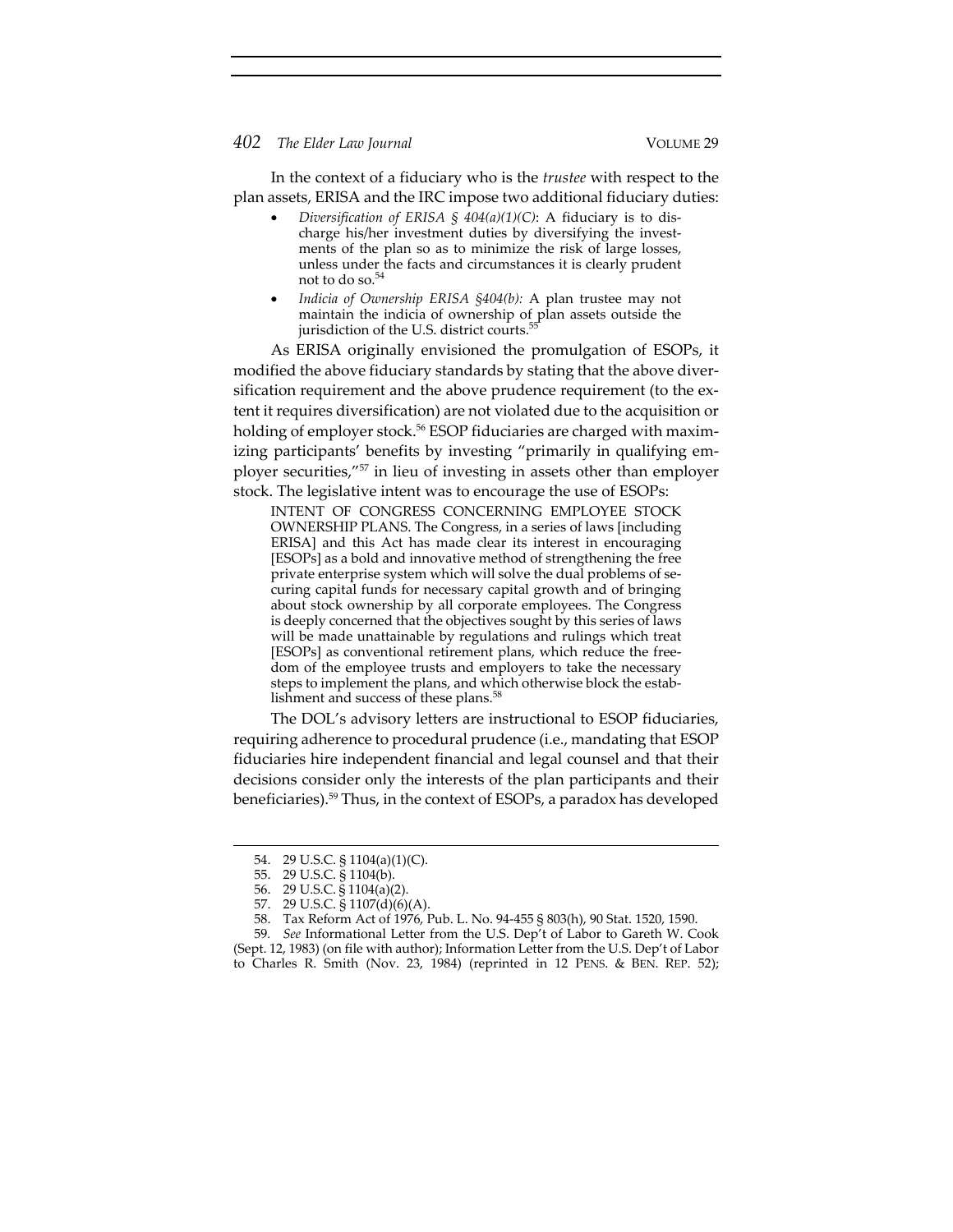for plan fiduciaries: when is it no longer prudent to hold or acquire employer stock in the face of the terms of the plan which require the plan investments be held "primarily in" company stock as permitted by the terms of ERISA? The statute clearly permitted the plan fiduciary to de‐ viate from ERISA's diversification requirement, $60$  but can its prudence requirement be reconciled with the express terms of the statute permit‐ ting plan investments to be held "primarily in" company stock, $61$  particularly, if the terms of the plan document required the fiduciary to do so? Balancing the issue of prudence with the stated purpose of an ESOP to invest primarily in employer securities is further complicated if the plan fiduciary is a member of the employer's board of directors, one of its top executives, or other "corporate insiders." Those plan fiduciaries may be privy to company inside information, making it more difficult to wear "two hats"—one as plan fiduciary and one as corporate officer or insider. As such, plan fiduciaries who choose to act on their inside information while fulfilling their fiduciary obligations risk running afoul of federal securities law.62

# **III. Typical Breach of Fiduciary Duty of Prudence**

As noted earlier, ERISA lawsuits alleging breach of fiduciary duty of prudence concerning the selection of the plan's investments have generally related to the underperformance of the assets selected by the plan trustee or to the fees assessed against the investment funds of‐ fered.<sup>63</sup> Thus, the author felt an understanding of what needs to be alleged in these types of fiduciary duty of prudence claims, in order to survive a motion to dismiss, would be illustrative. The reader then can contrast it with the pleading requirements in stock drop litigation, as now required by *Dudenhoeffer*.

Federal Rule of Civil Procedure ("FRCP") 8(a)(2) mandates that a complaint present "a short and plain statement of the claim showing that the pleader is entitled to relief."64 To survive a motion to dismiss

- 63. *See* Mellman & Sanzenbacher, *supra* note 1.
- 64. FED. R. CIV. P. 8(a)(2).

Information Letter from the U.S. Dep't of Labor to Wilson H. Ellis, Jr. (July 30, 1985) (reprinted in 12 PENS. & BEN. REP. 1182).

<sup>60.</sup> *See generally*, Pamela Perun, *Employee Stock Ownership Plans: A Status Report*, URBAN INST. (June 2010), https://www.urban.org/sites/default/files/publication/ 62196/309563‐Employee‐Stock‐Ownership‐Plans.PDF.

<sup>61.</sup> *See id.* at 1.

<sup>62.</sup> Securities Exchange Act of 1934 § 16, 15 U.S.C. § 78p.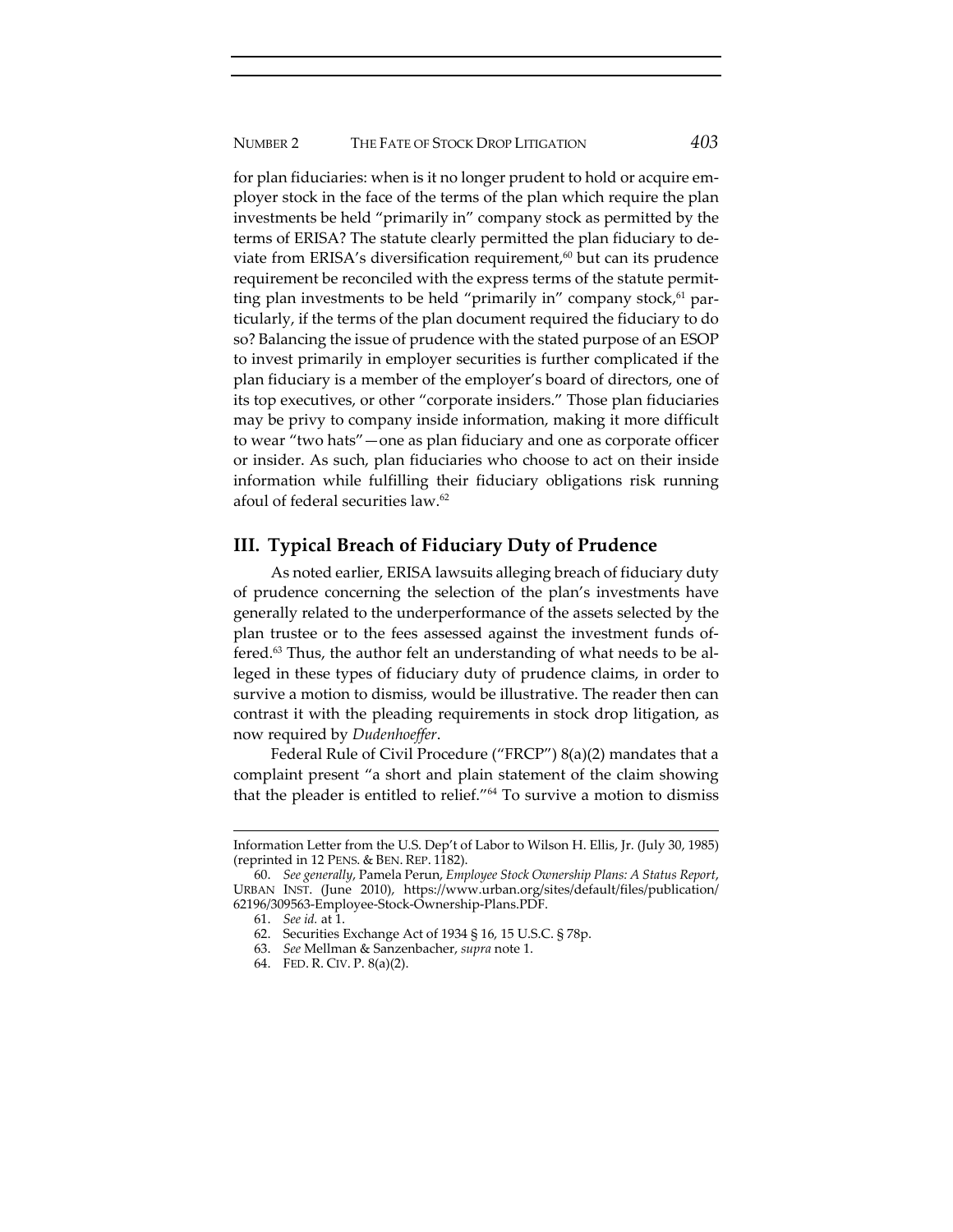under FRCP 12(b)(6), "a complaint must contain sufficient factual matter, accepted as true, to 'state a claim to relief that is plausible on its face.'"65 In this regard, courts are allowed to draw reasonable inferences from the alleged facts to determine that the defendant is responsible for the misconduct.<sup>66</sup> Mere conclusions and a "formulaic recitation of the elements of a cause of action," however, will not suffice.<sup>67</sup> See Section VII for a further discussion of the two seminal cases that refine this pleading standard.

In the context of a claim under ERISA for breach of fiduciary duty of prudence, the plaintiff "must make a prima facie showing that the defendant acted as a fiduciary, breached its fiduciary duties, and thereby caused a loss to the [p]lan."<sup>68</sup> While the fiduciary duty of prudence requires the fiduciary to discharge his or her duties with respect to the plan "with the care, skill, prudence, and diligence under the cir‐ cumstances then prevailing that a prudent man acting in a like capacity and familiar with such matters would use in the conduct of an enter‐ prise of a like character and with like aims,"<sup>69</sup> courts focus "on the process by which [the fiduciary] makes its decisions rather than the results of those decisions."<sup>70</sup> In evaluating whether to grant a motion to dismiss a claim for breach of the fiduciary duty of prudence, FRCP 8(a)(2) does not require the plaintiff to plead "specific facts" for the courts to ascertain how the defendant's conduct was unlawful.<sup>71</sup> Instead, the complaint may allege facts "indirectly showing unlawful behavior, so long as the facts pled give the defendant fair notice of what the claim is and the grounds upon which it rests,"72 and "allows the court to draw the reasonable inference that the plaintiff is entitled to relief."<sup>73</sup> As explained by the Third Circuit, "a claimant does not have to set out in detail the facts upon which he bases his claim. The pleading standard

<sup>65.</sup> Ashcroft v. Iqbal, 556 U.S. 662, 678 (2009) (quoting Bell Atl. Corp. v. Twombly, 550 U.S. 544, 570 (2007)); FED. R. CIV. P. 12(b)(6).

<sup>66</sup>*. Id.* at 678. 67*.* Twombly, 550 U.S. at 555.

<sup>68.</sup> Braden v. Wal‐Mart Stores, Inc., 588 F.3d 585, 594 (8th Cir. 2009) (citing Pe‐ gram v. Herdrich, 530 U.S. 211, 225–26 (2000)).

<sup>69.</sup> 29 U.S.C. § 1104(a)(1)(B).

<sup>70</sup>*. Braden*, 588 F.3d at 595.

<sup>71</sup>*. Id.*

<sup>72</sup>*. Id.* (quoting *Twombly*, 550 U.S. at 555).

<sup>73</sup>*. Id.* (citing Ashcroft v. Iqbal 556 U.S. 662, 678 (2009) (internal quotations omitted)).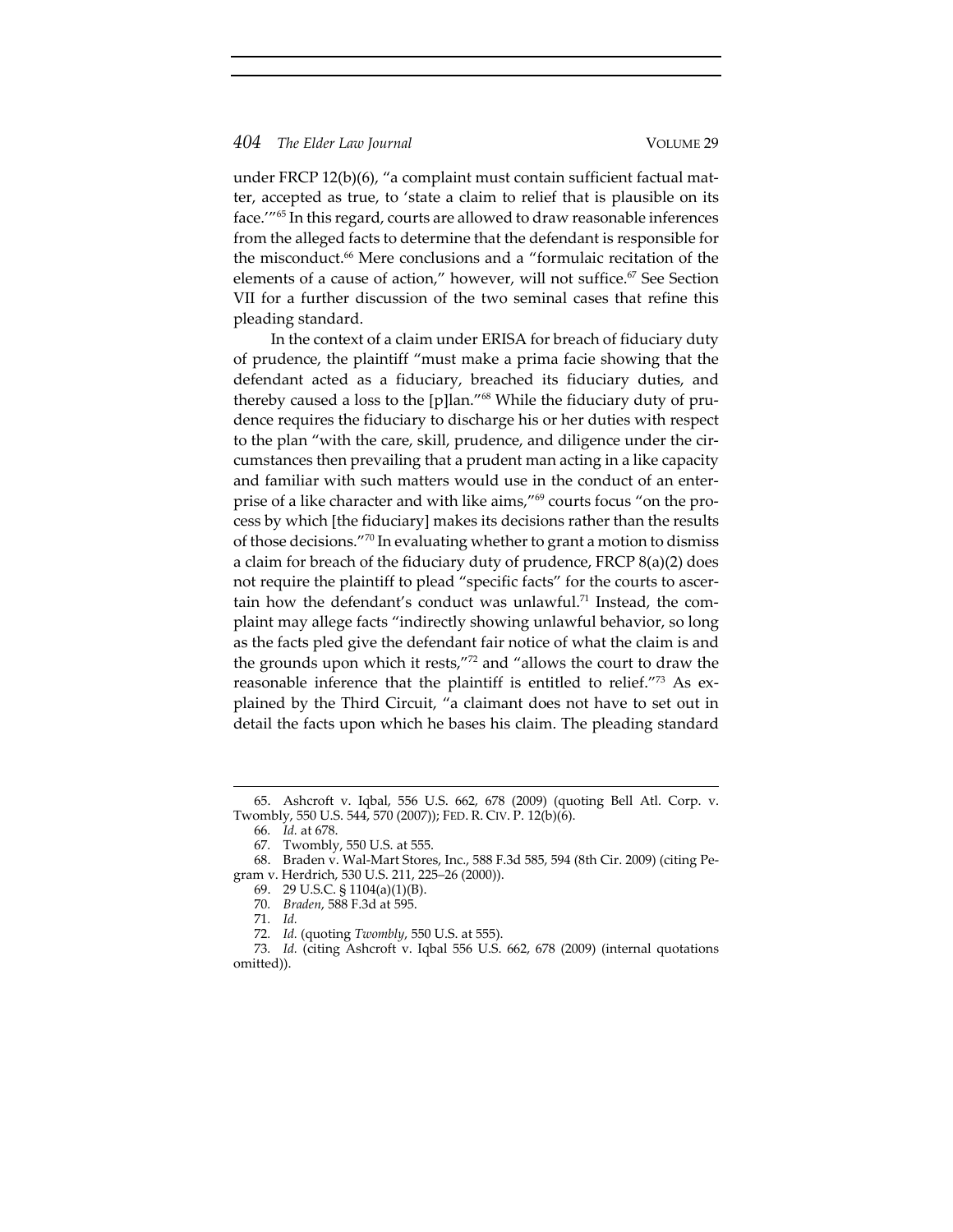is not akin to a 'probability requirement;' to survive a motion to dis‐ miss, a complaint merely has to state a 'plausible claim for relief.'"74

In the past two decades, there has been significant litigation in which 401(k) plan holders have alleged that their plan fiduciaries breached their fiduciary duty by paying "excessive fees" to financial advisors and for inadequately disclosing such fees to plan holders.75 As to the questions about whether the plan fiduciary acted prudently, the courts have generally sided with the plan fiduciary.76 As defendants in such fee litigation file pre‐discovery motions to dismiss, the courts have been reluctant to rule in the defendants' favor as the plaintiffs had yet to have a chance to discover facts to prove their claim.<sup>77</sup>

*Braden v. Wal‐Mart Stores* is illustrative as to how courts have viewed whether the plaintiff has alleged a sufficient breach of fiduciary duty claim to survive a motion to dismiss.78 In *Braden*, the Eighth Circuit reversed the district court's motion to dismiss, which had held that the plaintiffs failed to state a claim for violation of the fiduciary duties of prudence as to the investment options included in the plan.79 In *Braden*, Braden, a Wal‐Mart plan participant, brought a class action breach of fiduciary claim against Wal‐Mart and various executives—who served as plan fiduciaries under Wal‐Mart's 401(k) plan—on the grounds that the defendants breached their fiduciary duties of prudence and loyalty in evaluating the investment options included under the plan.<sup>80</sup> The plan had over \$10 billion in assets and offered ten mutual funds, a com‐ mon/collective trust, Wal‐Mart common stock, and a stable value fund.81 Due to the size of the plan's assets, the complaint noted that

<sup>74.</sup> Covington v. Int'l Ass'n Approved Basketball Offs., 710 F.3d 114, 118 (3d Cir. 2013) (internal citations omitted).

<sup>75</sup>*. See* Jon Chambers, *ERISA Litigation in Defined Contribution Plans: Back‐ ground, History, Current Status and Risk Management Techniques*, SageView Advisory Group (Mar. 2021), https://static.fmgsuite.com/media/documents/6e6a6ef1‐6f5f‐ 445d‐a83b‐d7bd1b15f4f6.pdf. Beginning in 2006, the St. Louis law firm of Schlichter Bogard & Denton filed eighteen class action lawsuits against many of America's largest companies (e.g., Boeing, Caterpillar, Deere, and Bechtel). Such lawsuits generally alleged that the plan fiduciaries breached their ERISA fiduciary duties by al‐ lowing recordkeepers to levy excessive fees and to provide imprudent investment options. One of the most significant of these excessive fee lawsuits was *Braden v. Wal‐Mart Stores, Inc.*, 588 F.3d 585 (8th Cir. 2009).

<sup>76.</sup> *See, e.g.*, Divane v. Northwestern Univ., 953 F.3d 980, 983 (7th Cir. 2020).

<sup>77.</sup> *See id.*

<sup>78.</sup> *See* Braden v. Wal‐Mart Stores, Inc., 588 F.3d 585 (8th Cir. 2009).

*Id.* at 598. This was the first major appellate court ruling in favor of the plaintiffs in excessive fee litigation cases.

<sup>80</sup>*. Id.* at 589–90.

<sup>81</sup>*. Id.* at 589.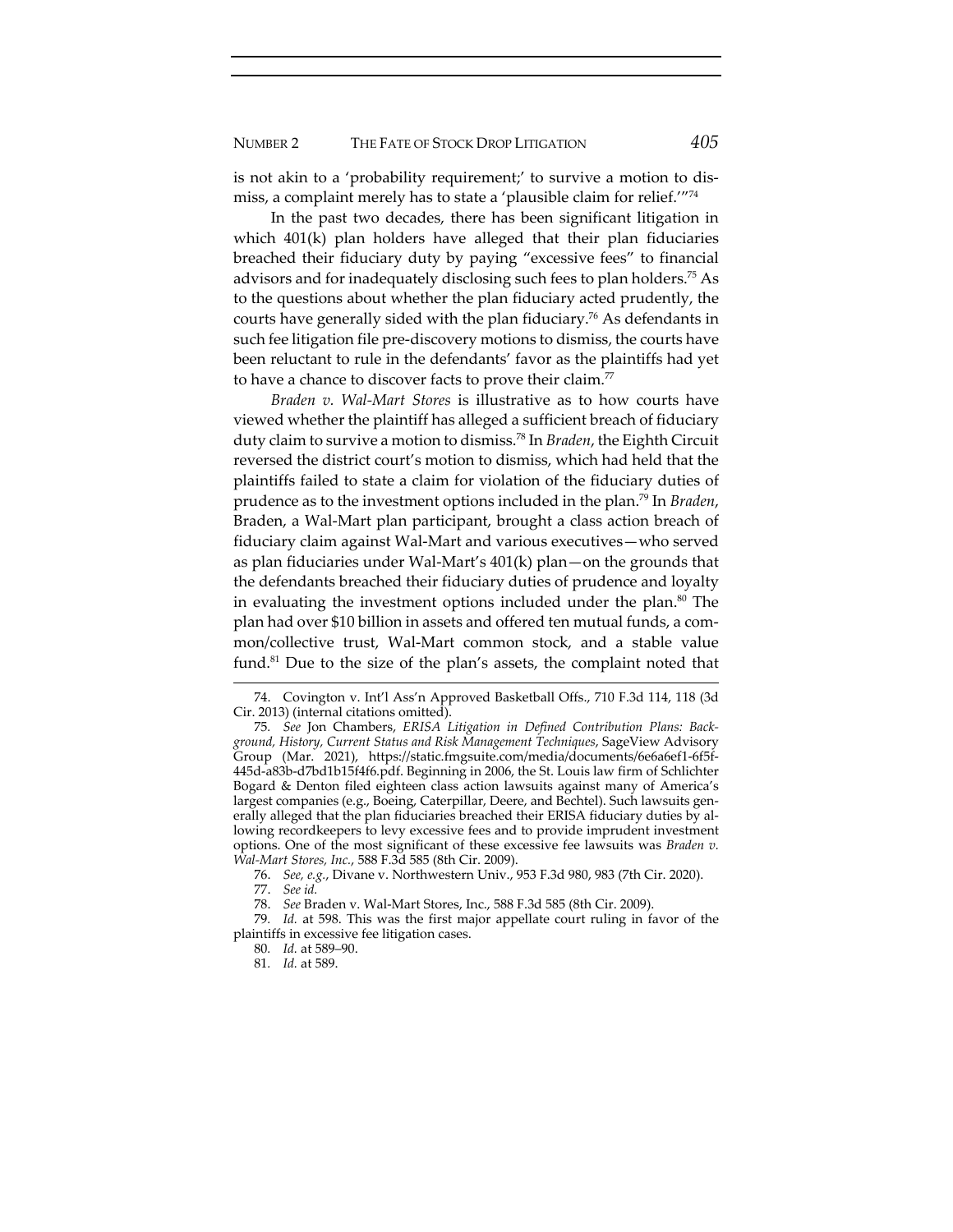retail shares were made available to individual participants, instead of institutional shares of mutual funds, which would have been significantly cheaper.<sup>82</sup> The complaint alleged that the investment options included in the plan by Wal‐Mart's Retirement Plans Committee (the plan's named fiduciary and the entity responsible for the operation, in‐ vestment policy, and plan administration) charged excessive fees, which were not justified by greater returns on the investments as most of them underperformed lower‐cost alternatives.83 It also alleged that the appellees did not alter the plan's investment options even though most underperformed the market indices that they were intended to track.<sup>84</sup>

The district court dismissed this part of the complaint as it did not address the *process* by which the fiduciaries made their decisions.<sup>85</sup> The Eighth Circuit disagreed, holding that it was reasonable to infer from the plaintiffs' allegations that the plan offered a limited menu of invest‐ ment options, despite the availability of better funds, which if such allegations were true, would indicate that the process by which they selected and managed the funds was "tainted by failure of effort, competence, or loyalty."86 Hence, the plaintiffs had in fact stated a claim for breach of fiduciary duty. $87$  While the appellees could have selected such funds with higher fees for legitimate reasons (e.g., potential for greater return, lower financial risk, or more services rendered), FRCP  $8(a)(2)$  does not require the plaintiff to rebut the defendants' lawful explanations.<sup>88</sup> The Eighth Circuit also noted that "ERISA plaintiffs generally lack the inside information necessary to make out their claims in detail unless and until discovery commences."<sup>89</sup> As such, plaintiffs need only offer sufficient factual allegations that he or she is not "merely engaged in a fishing expedition or strike suit;"<sup>90</sup> otherwise, the "remedial scheme of the statute will fail, and the crucial rights secured by ERISA will suffer."91

- 86*. Id.*
- 87. *Id.* at 589.
- 88*. Id.* at 596.
- 89*. Id.* at 598.
- 90*. Id*.

<sup>82</sup>*. Id.* at 590.

<sup>83</sup>*. Id.* 84*. Id.* at 596.

<sup>85</sup>*. Id.*

<sup>91</sup>*. Id.* The case eventually settled for \$13.5 million in December 2011.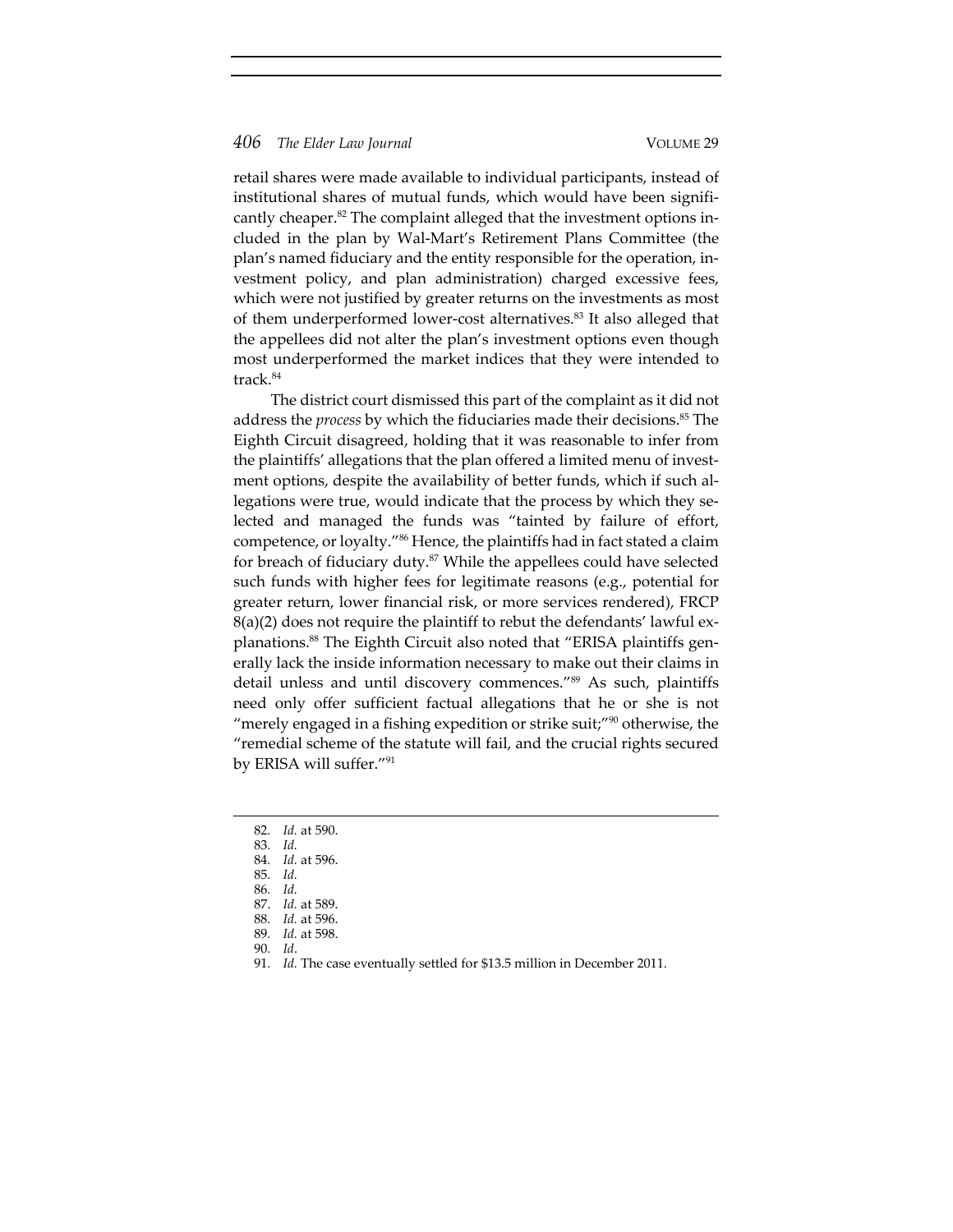In contrast, the Seventh Circuit's decision in *Divane v. Northwest‐ ern University* is at odds with the opinion of other circuits as to what must be alleged in an excessive fee case to survive a motion to dismiss.<sup>92</sup> The beneficiaries of Northwestern University's Retirement Plan and Voluntary Savings Plans (as the university sponsored §403(b) plans) sued Northwestern University and the plan's investment committee for breaching its ERISA fiduciary duty by offering a range of investment options that were too broad and by offering investment options that charged excessive fees.<sup>93</sup> Plaintiffs also argued that the employer's use of multiple recordkeepers hindered their ability to take advantage of economies of scale, resulting in excessive recordkeeping fees.<sup>94</sup> The district court granted the defendants' motion to dismiss and the Seventh Circuit affirmed.95 Prior to October of 2016, the Retirement Plan offered 242 investment options and the Voluntary Savings Plan offered 187 in‐ vestment options, including mutual funds and insurance company annuities. By October 2016, it offered a mere forty investment options.<sup>96</sup>

The Seventh Circuit addressed two distinct claims made by the plaintiffs in their complaint that the defendants breached their fiduciary duty of prudence: (1) that the defendants offered retail‐class invest‐ ment funds even though identical institutional class funds with lower management fees were available to the plan due to its size and (2) that the defendants failed to monitor investment performance and reduce the plan's recordkeeping costs.<sup>97</sup> As to the first issue, the court held that, regardless of whether retail share funds were made available, the plain‐ tiffs had other low‐cost index funds available to them in the plan's menu, "eliminating any claim that plan participants were forced to stomach an unappetizing menu."98 According to the court, the plaintiffs could have avoided excessive fees and investment underperformance by simply choosing from "hundreds of other options within a multi‐ tiered offering system."99 The court distinguished the facts of this case

<sup>92.</sup> Hughes v. Northwestern Univ., 953 F.3d 980 (7th Cir. 2020), *reh'g en banc denied*, 2020 U.S. App. LEXIS 14992 (May 11, 2020), 2021 U.S. LEXIS 3583 (July 2, 2021), *cert. granted sub nom*; *see also* Hecker v. Deere & Co., 556 F.3d 575 (7th Cir. 2009), *reh'g denied*, 569 F.3d 708 (7th Cir. 2009).

<sup>93</sup>*.* Divane v. Northwestern Univ., 953 F.3d 980, 983 (7th Cir. 2020).

<sup>94</sup>*. Id.* at 984.

<sup>95</sup>*. Id.* at 985, 994.

<sup>96</sup>*. Id.* at 984.

<sup>97</sup>*. Id.* at 984–85 (these main issues have dominated excessive fee litigation over the past two decades.).

<sup>98</sup>*. Id.* at 991.

<sup>99</sup>*. Id.* at 988.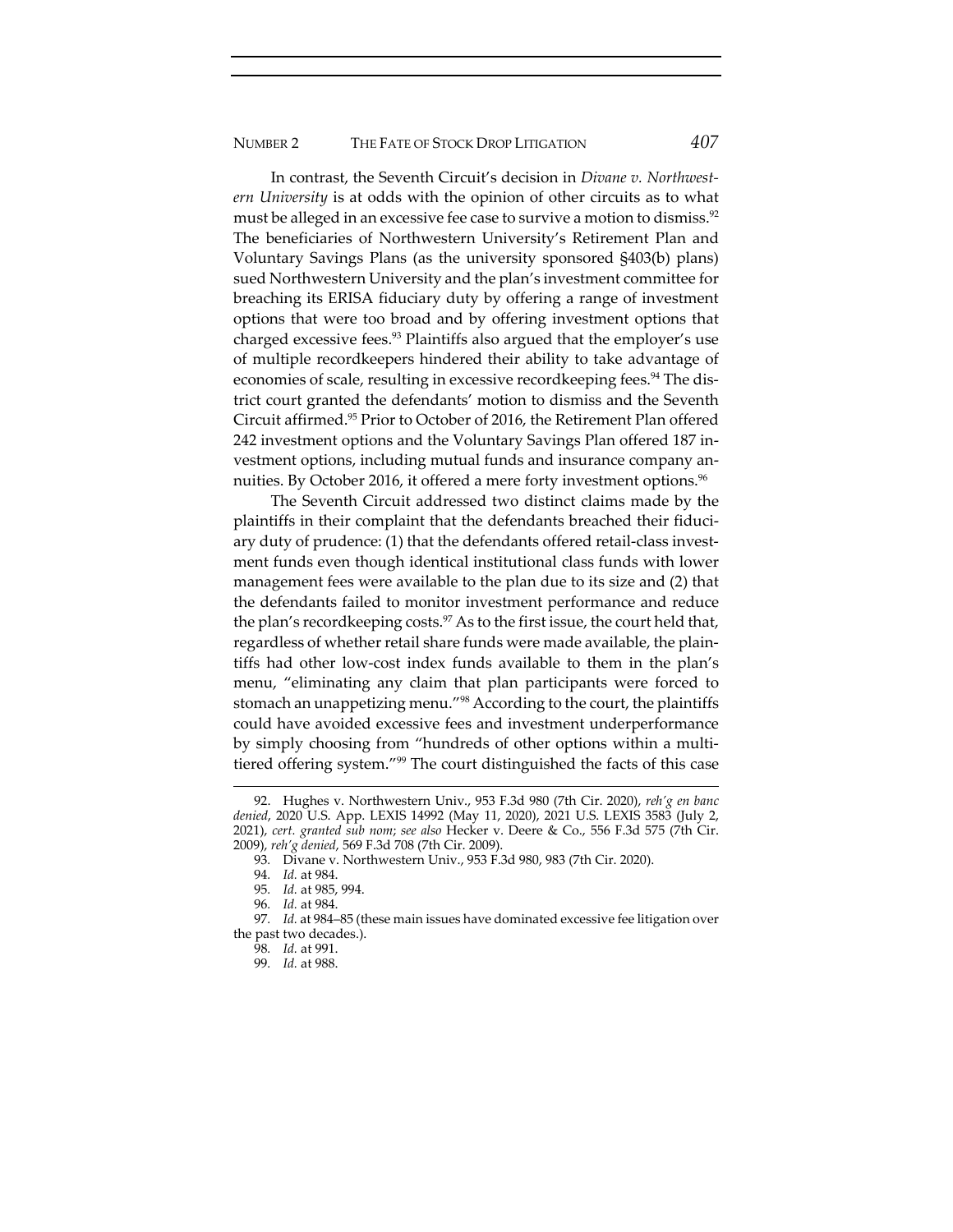with the *Braden* decision where "the investment plan included a 'relatively limited menu of funds'—ten—which 'were chosen to benefit the trustee at the expense of the participants.'"100 Thus, such allegations failed to state a breach of fiduciary duty.<sup>101</sup>

As to the second issue, the court noted that ERISA does not re‐ quire a fiduciary to embrace a certain type of recordkeeping arrange‐ ment and that the plaintiffs failed to show that a flat-fee recordkeeping rate would have benefited them.102 Thus, there was no ERISA violation with Northwestern's recordkeeping arrangement.<sup>103</sup>

On July 2, 2021, the Supreme Court granted a petition for writ of certiorari to review the Seventh Circuit's decision in *Divane v. North‐ western University*, 953 F.3d 980 (7th Cir. 2020), *cert. granted sub nom., Hughes v. Northwestern*, No. 19‐1401 (July 2, 2021) ("Hughes").104

The 401(k) and 403(b) communities will be playing close attention to the *Hughes* case as to what needs to be pleaded in a claim for breach of fiduciary duty in managing a 401(k) plan's investment fees and in‐ vestment options.105

The author instructs the reader to reread this section *after* he or she reads the Supreme Court's decision in *Dudenhoeffer*, in which it frames the new standard of pleadings for stock drop litigation.<sup>106</sup> It provides a striking contrast as to the plaintiff's pleading hurdles in a breach

<sup>100</sup>*. Id.* at 991 (quoting Braden v. Wal‐Mart Stores, Inc., 588 F.3d 585, 596 (8th Cir. 2009)).

<sup>101</sup>*. Id.*

<sup>102</sup>*. Id.* at 990 (citing Loomis v. Exelon Corp., 658 F.3d 667, 672–73 (7th Cir. 2011)).

<sup>103</sup>*. Id.* at 991.

<sup>104.</sup> In October 2020, the Supreme Court requested that the Acting Solicitor General file a brief in the case. Acting Solicitor General Elizabeth B. Prelogar advised the Supreme Court to hear the Northwestern case as it implicates a circuit split and involves important and recurring issues regarding retirement assets in ERISA‐ covered plans. *See* Brief for the United States as Amicus Curiae, *Hughes v. Northwest‐ ern Univ.*, 141 S. Ct. 2882 (2021) (No. 19‐1401), 2021 WL 2144249. The split in the circuits pits the Seventh Circuit's decision in *Hughes* against *Braden v. Wal‐Mart Stores, Inc.*, 588 F.3d 585 (8th Cir. 2009) and *Sweda v. Univ. Pa*., 923 F.3d 320 (3d Cir. 2019).

<sup>105.</sup> The ESOP community is also cautioned to pay attention to the result of the Supreme Court decision, as the result will have implications for them in non‐stock drop ESOP litigation involving breaches of fiduciary duty of prudence and loyalty. *See* Rick Pearl, *Thinking ESOPs: What the Supreme Court's Decision in a 401(k) Fee Case Could Mean for ESOPs*, FAEGRE DRINKER (July 12, 2021), https://www.faegredrinker. com/en/insights/publications/2021/7/what‐supreme‐court‐decision‐in‐401k‐fee‐ case‐could‐mean‐for‐esops. As of this Article's publication, the Supreme Court has not yet released their decision in *Hughes*.

<sup>106.</sup> Fifth Third Bancorp v. Dudenhoeffer, 573 U.S. 409, 428–30 (2014).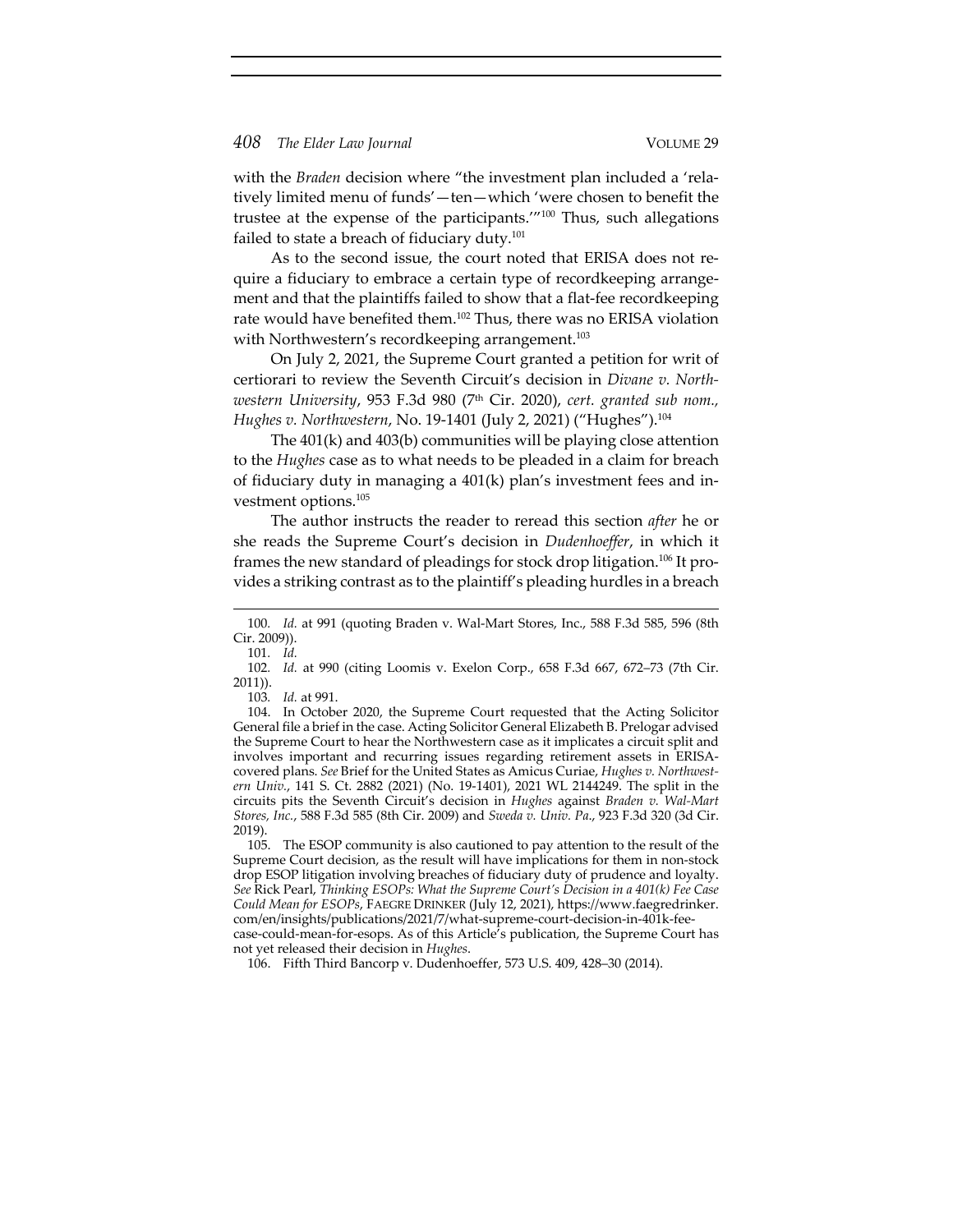NUMBER 2 THE FATE OF STOCK DROP LITIGATION *409*

of fiduciary duty of prudence claims in stock drop litigation involving ESOPs, as opposed to a breach of fiduciary duty of prudence claims involving  $401(k)$  non-ESOP plans.<sup>107</sup>

# **IV. Historical Perspective of Stock Drop Litigation**

The Third Circuit's 1995 holding in *Moench v. Robertson* was in‐ strumental in shaping stock drop litigation from 1995 through 2014.<sup>108</sup> That case involved Statewide Bancorp ("Statewide"), a bank holding company, and its two wholly owned subsidiaries, The First National Bank of Toms River ("FNBTR") and The First National Bank of New Jersey/Salem County.109 Statewide established and maintained an ESOP for its employees, which was administered by an ESOP Committee.110 Members of Statewide's board of directors made up the ESOP Commit‐ tee.111 As it began to experience financial difficulties, the market value of the Statewide common stock fell from \$18.25 to \$9.50 from July to December of 1989.<sup>112</sup> During the next year, the price fell even "more precipitously" to \$6 per share in July 1990, to \$2.25 per share in Decem‐ ber 1990, and finally, to less than twenty‐five cents per share in May 1991.<sup>113</sup> The Office of the Comptroller of the Currency ("OCC") informed the Statewide board in July 1989 of violations of law and

113*. Id.*

<sup>107</sup>*. See* Schweitzer v. Inv. Comm. of the Phillips 66 Sav. Plan, 960 F.3d 190 (5th Cir. 2020) and Stegemann v. Gannett Co., 970 F.3d 465 (4th Cir. 2020), which are referred to by practitioners as "single‐stock" ERISA cases. These cases involved large employers who spin off a portion of their business to a new company and as a result of the spin-off, transfer a portion of its  $401(k)$  plan for the transferred employees to the new company. The transferred 401(k) assets include employer stock of the original employer (referred to as the single‐stock fund), not employer stock of the current employer. This issue is very common in the "pension de‐risking" context in which large companies are spinning off assets and liabilities in order to reduce the large pension obligations posted on their books. If the fiduciaries of the new employer's plan do not divest themselves of the single‐stock fund, they risk litigation on the grounds that it is not prudent to hold such funds in the wake of their declin‐ ing value, nor did they diversify the investments of the plan so as to minimize the risk of loss. Both the Fifth and Fourth Circuits held that these single‐stock funds were not employer securities under the new employer's plan and thus could subject the fiduciaries of the new employer's plan to litigation on the grounds that holding such funds could be imprudent because of the risk inherent in failing to diversify, which does not implicate *Dudenhoeffer*.

<sup>108.</sup> Moench v. Robertson, 62 F.3d 553 (3d Cir. 1995), *cert. denied*, 516 U.S. 1115 (1996).

<sup>109</sup>*. Id.* at 557.

<sup>110</sup>*. Id.*

<sup>111</sup>*. Id.* at 558.

<sup>112</sup>*. Id.* at 557.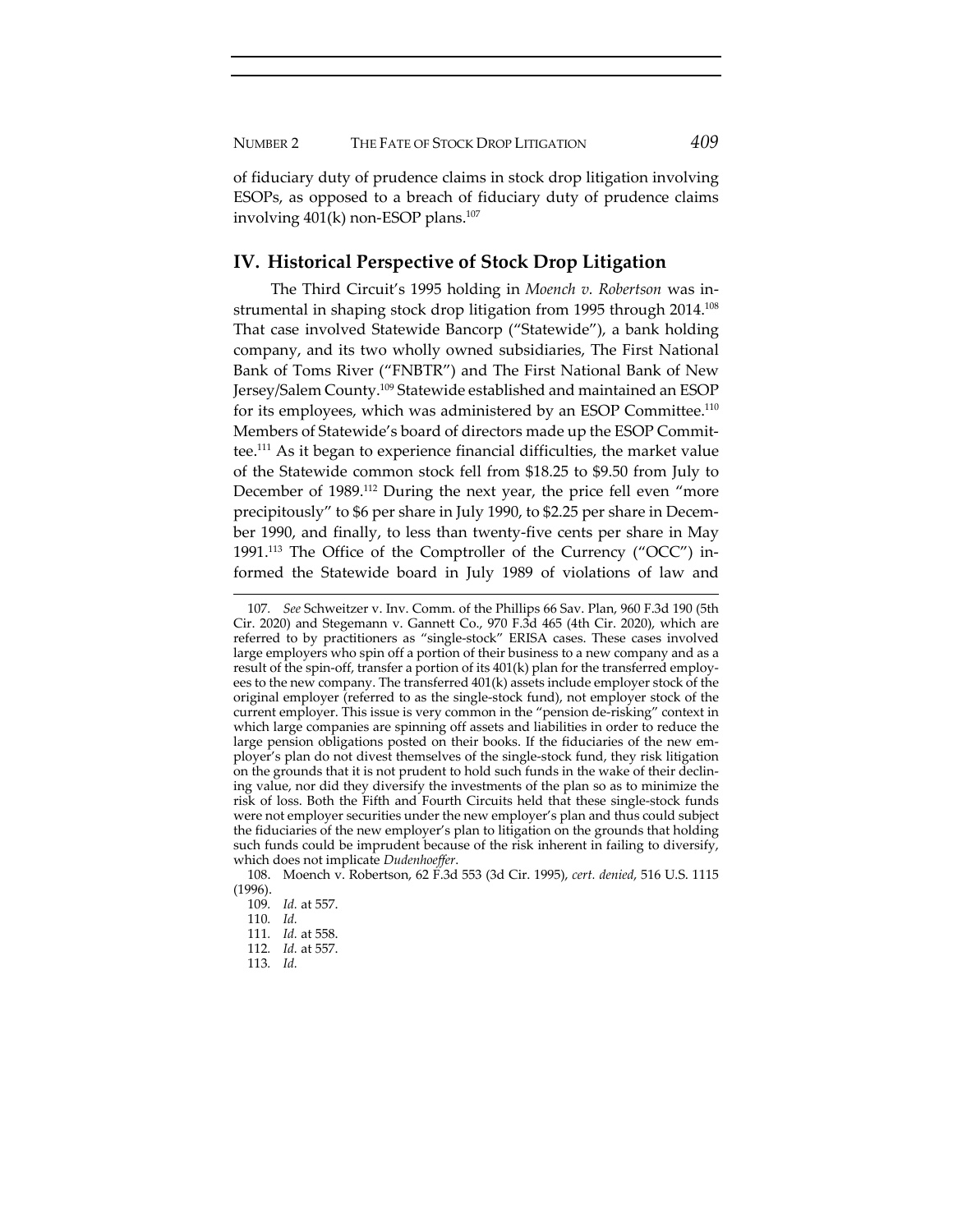regulation across its subsidiary banks and recommended that it im‐ prove policies and procedures.<sup>114</sup> A second report in March of 1990 revealed "lack of depth and quality of management, unsafe and unsound credit practices, the resulting rapid deterioration in the quality of the loan portfolio, unreliable regulatory and management reports on loans, the inadequacy of the Allowance for Loan and Lease Losses, and the adverse impact of asset quality upon earnings and capital adequacy."115 By May 1991, the Federal Deposit Insurance Corporation ("FDIC") took control of FNBTR, and, a day later, Statewide filed for bankruptcy.116

The terms of the Trust Agreement noted that the ESOP Committee had responsibility and control over the plan's administration, including establishing any investment guidelines, which would be communicated to the Trustee.<sup>117</sup> In turn, the Trustee had exclusive responsibility over the control and management of plan assets.<sup>118</sup> The terms of the plan provided that the Trustee would invest all contributions in employer stock, except for a portion of the contributions that could serve as a reserve to pay administrative expenses and cash distributions.<sup>119</sup> During the relevant time period in which the Statewide stock was nosediving, it was unclear from the record as to whether the ESOP Committee met to discuss whether action should be taken.120 In June of 1990, investors filed a class action securities fraud suit against Statewide and certain of its directors, which was eventually settled for \$3.2 million.<sup>121</sup> In early 1991, the Trustee ceased investing in Statewide stock, and instead, placed all ESOP assets into money market ac‐ counts.122 By November of 1992, Moench, a former Statewide employee who participated in the ESOP, filed a class action claim against the members of the ESOP Committee for breach of fiduciary duty under ERISA Sections 404 and 409.123

In the district court, Moench filed a motion for partial summary judgment declaring that each of the Committee members were

- 
- 114*. Id.* 115*. Id.*
- 116*. Id.*
- 117*. Id.* at 558.
- 118*. Id.* 119*. Id.*
- 120*. Id.* at 559.
- 121. *Id.*
- 122*. Id.*
- 123*. Id.*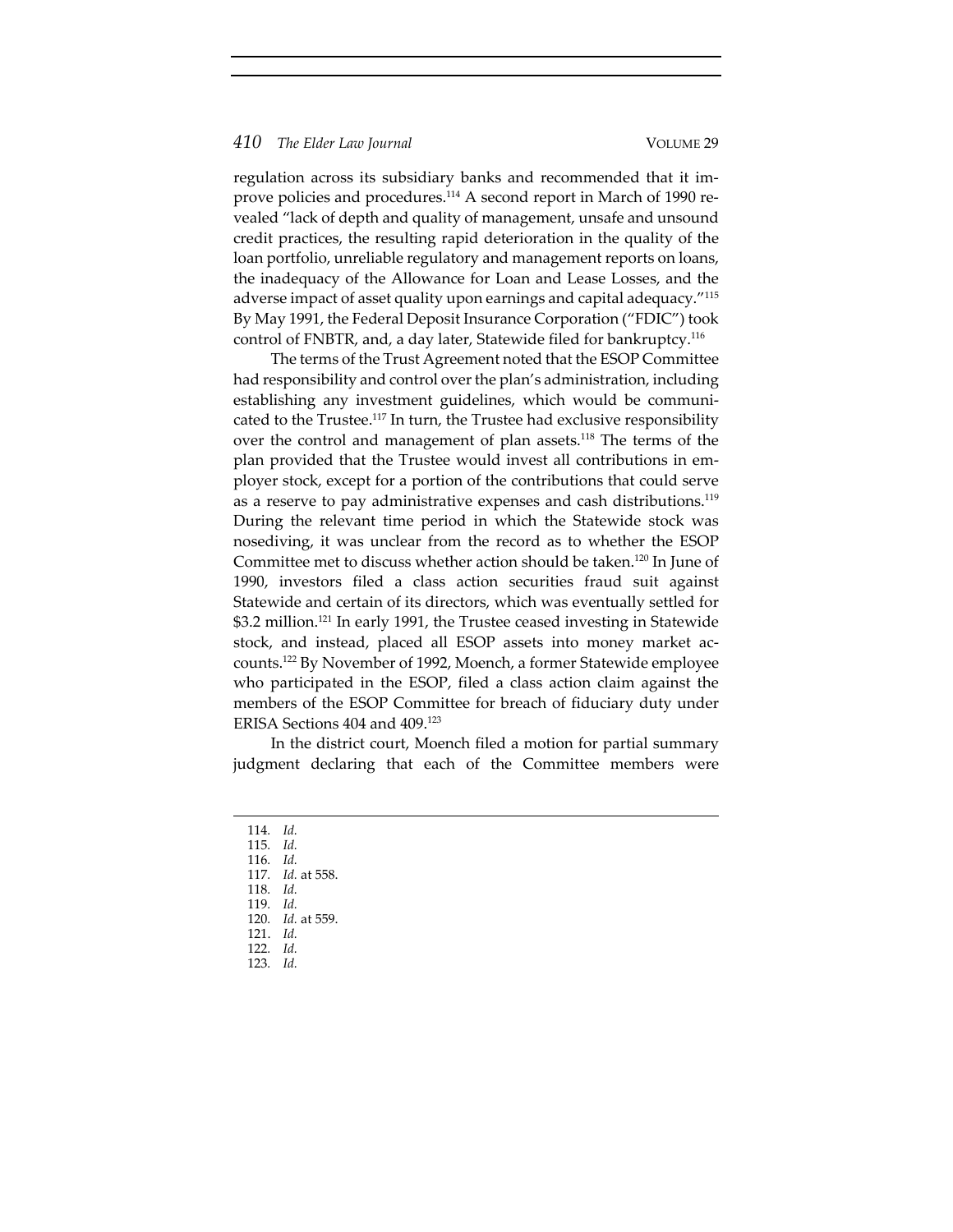fiduciaries under ERISA.124 The Committee admitted that its members were fiduciaries, but it filed a cross-motion to dismiss the complaint on the grounds it did not breach ERISA's fiduciary duties.125 The district court issued an opinion, granting both motions.126 Finding that the Committee had no discretion under the terms of the plan to invest in anything but Statewide common stock, the district court held that Moench failed to establish that the Committee's actions in purchasing employer stock was in violation of the plan or ERISA.<sup>127</sup> It noted too that the ESOP plan was a "capital accumulation" plan, one that did not provide for a guaranteed benefit at retirement.<sup>128</sup> Thus, the nature of the ESOP plan envisions that the value of the employees' benefits will fluc‐ tuate as the employer stock varies.<sup>129</sup> Moench filed an appeal to the Third Circuit.

The Third Circuit began by noting that it faced a "difficult question": can ESOP fiduciaries be held liable under ERISA for investing solely in employer stock when both the statute and the terms of the ESOP provided that the primary purpose of the plan is to invest in em‐ ployer's securities?130 Before addressing the breach of fiduciary claims, the court addressed the Committee's argument that its members were not ERISA fiduciaries with respect to investments, but rather, the Trustee or Statewide was such a fiduciary.131 As the Committee failed to raise this argument at the district court level, the Third Circuit ad‐ dressed the issue of whether the Committee's failure constituted a waiver of the argument.<sup>132</sup> The court concluded that the Committee's representations to the district court, along with the arguments seen in its brief, conceded that they were fiduciaries with respect to how to in‐ vest the ESOP assets.133 The Third Circuit then addressed three specific issues:

- Was the Committee in fact required by the terms of the plan to invest the plan assets in employer stock?
- If the answer was yes, was the Committee limited by the essence of the ESOP to invest solely in employer stock?

- 126*. Id.*
- 127*. Id.*
- 128*. Id.*
- 129*. Id.*
- 130*. Id.* at 556.
- 131*. Id.* at 561.
- 132*. Id.*
- 133*. Id.* at 562.

<sup>124.</sup> *Id.* at 560.

<sup>125.</sup> *Id.*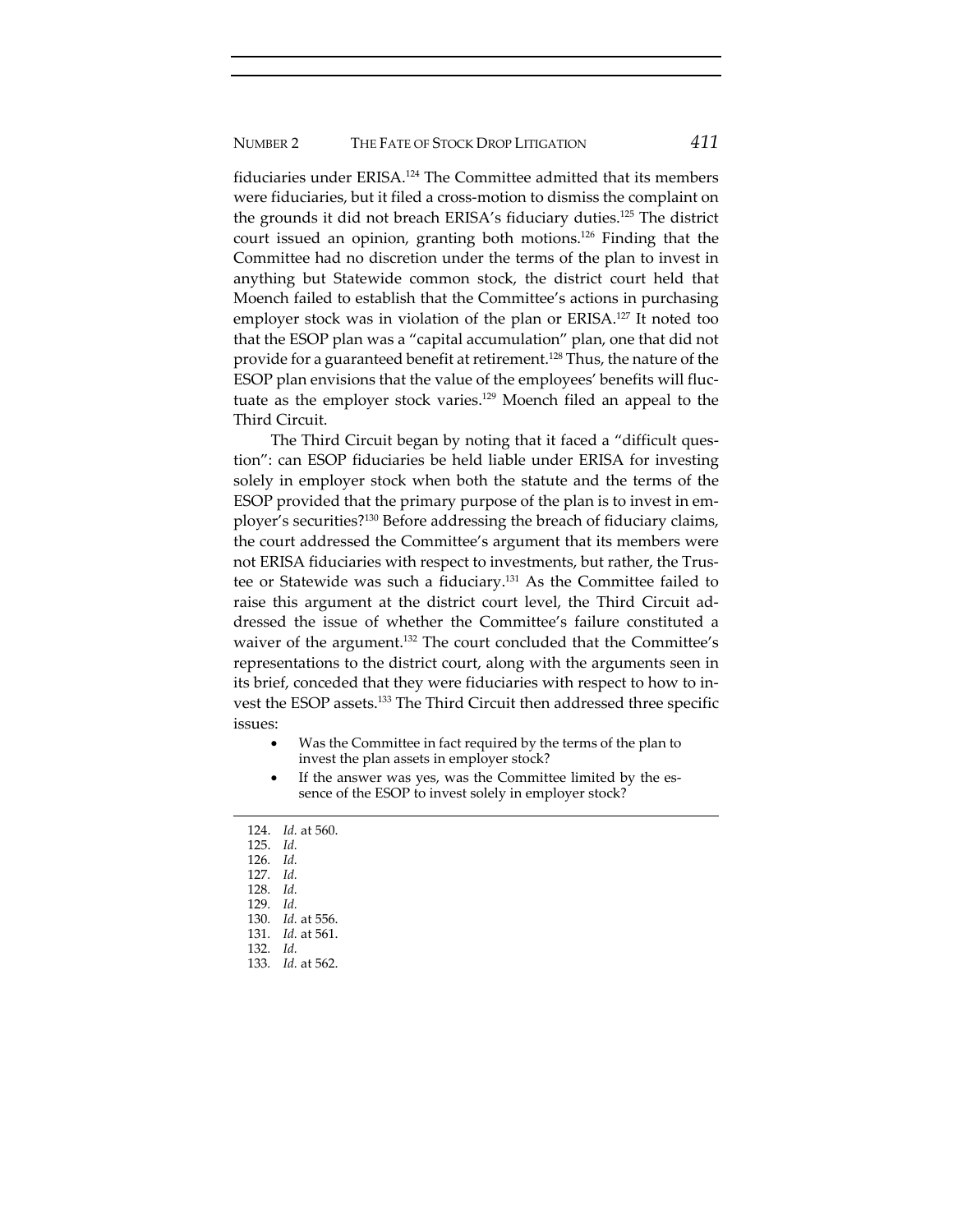If the plan did require the Committee to invest in employer stock, did ERISA's fiduciary duties require it to disregard the terms of the plan and to diversify the plan assets?<sup>134</sup>

In resolving the first issue, the court noted that the district court had deferred to the Committee's interpretation of the plan due to the application of the *Firestone Tire & Rubber Co. v. Bruch* standard of judi‐ cial review.135 In *Firestone*, the Supreme Court had to determine the ap‐ propriate judicial standard of review in the context of the plan fiduciary interpreting the terms of the plan in order to deny or grant benefits.136 In *Firestone*, the employer—as plan administrator—determined that there was no reduction in the workforce under the terms of the plan, and thus, it denied severance benefits to a group of workers.<sup>137</sup> The Supreme Court invoked trust law and extended a highly deferential re‐ view (i.e., the abuse of discretion or the arbitrary and capricious stand‐ ard of review) of a fiduciary's interpretation of the plan *provided* the terms of the plan had granted discretionary powers to the fiduciary to so interpret; if the terms of the plan were silent, a de novo standard of review was to be used.138 As the plan administrator was the employer of a self‐funded severance benefit plan, there was an apparent conflict of interest as the plan's administrator's interpretation of the plan could impact whether and how much would be paid as benefits under the terms of the plan. The Supreme Court simply noted that a conflict of interest must be weighted as a "factor in determining whether there is an abuse of discretion."139

Moench and amici argued that the application of the *Firestone* standard of judicial review should be limited to cases involving a fidu‐ ciary's denial of benefits to a participant (i.e., for claims under ERISA § 502(a)(1)(B)), as opposed to a fiduciary's breach of duty (i.e., for claims under ERISA §  $502(a)(2)$ <sup>140</sup> Hence, they argued that the arbitrary and capricious standard should not apply.<sup>141</sup> They pointed to an

140*. Id.* In its amicus brief to the Third Circuit, the DOL argued that ERISA's fiduciary duties do not mandate that an ESOP fiduciary purchase employer stock "regardless of the stock's price or the employer's financial condition," and thus should not extend to ESOP fiduciaries a presumption of prudence. Brief of the Secretary of Labor as Amicus Curiae Supporting Petitioner, Moench v. Robertson, 62 F.3d 533 (3d Cir. 1995) (No. 94‐5637), 1994 WL 16012393 at \*12.

<sup>134</sup>*. Id.*

<sup>135.</sup> *Id.* at 563.

<sup>136.</sup> Firestone Rubber & Rubber Co. v. Bruch, 489 U.S. 101, 109 (1989).

<sup>137</sup>*. Id.* at 105–06.

<sup>138</sup>*. Id.* at 115.

<sup>139</sup>*. Id.*

<sup>141.</sup> Moench v. Robertson, 62 F.3d 553, 565 (3d Cir. 1995).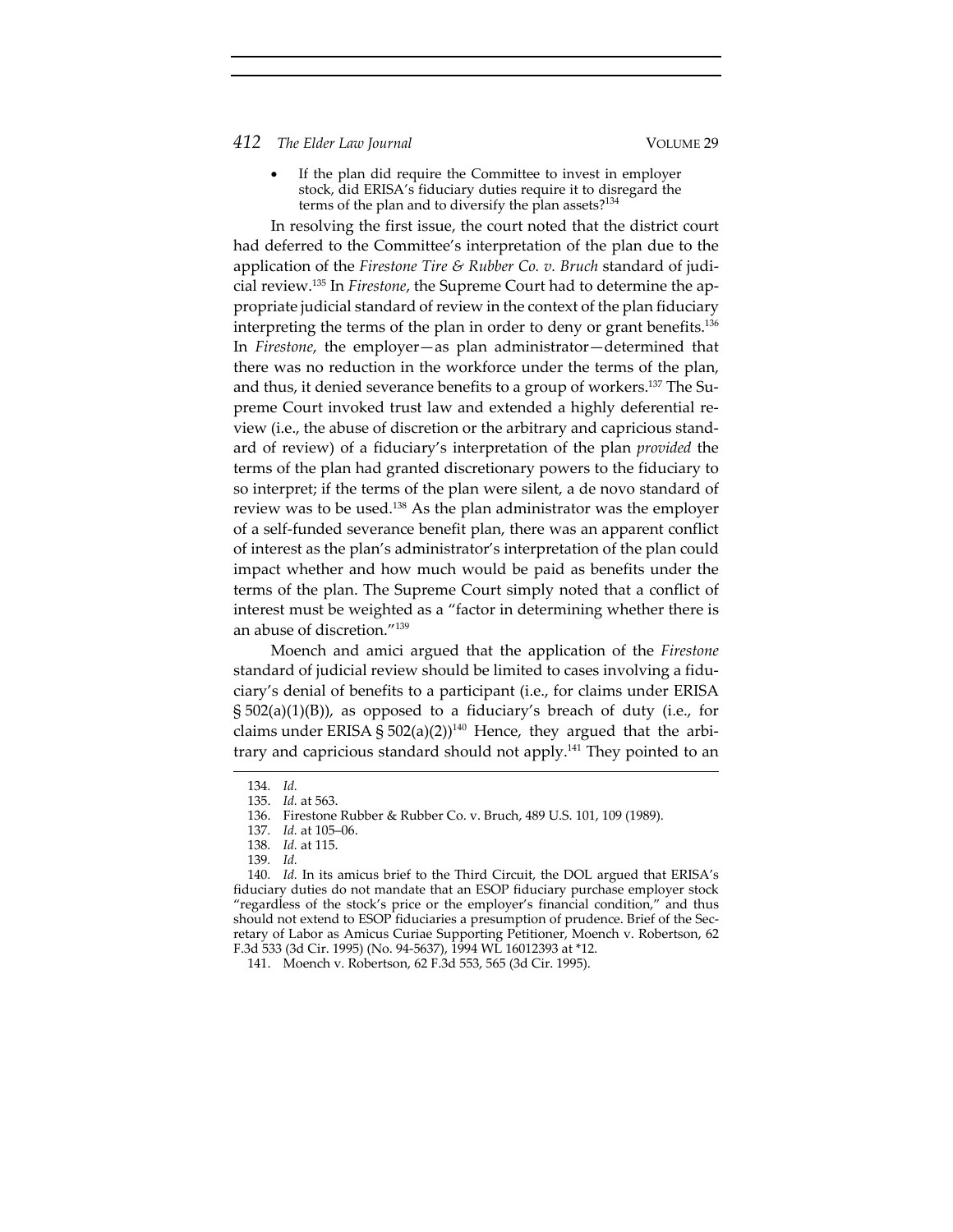earlier Third Circuit opinion, *Struble v. New Jersey Brewery Employees' Welfare Trust Fund*, <sup>142</sup> which held that the arbitrary and capricious standard did not apply in the context of a breach of a fiduciary duty. In *Struble*, the plaintiffs alleged that the plan's trustees breached their fiduciary duty by failing to collect employer contributions to the plan and by applying surpluses to benefit the employer instead of the plan's retirees.143 In deciding the appropriate standard of review, the court noted, that in a denial of benefits context, that the question is whether the trustees "correctly balanced the interests of present claimants against the interests of future claimants[,]" not whether the trustees "sacrificed the interests of the beneficiaries as a class in favor of some third party's interests[.]"<sup>144</sup> Thus, in the case where the trustees' actions are alleged to have failed to act in the interests of the beneficiaries, the more appropriate standard was the de novo standard of review.145

The Third Circuit in *Moench* contrasted the facts of *Struble*, noting that the former involved a fiduciary's decision to give a benefit to an employer rather than a beneficiary (i.e., the fiduciary had to decide which of two classes to favor), whereas *Moench* involved the Committee's interpretation of the plan and its investment decisions which did not favor non-beneficiaries at the expense of beneficiaries.<sup>146</sup> But the court noted that Moench's conflict of interest arguments bore on the second issue raised, i.e., whether the Committee's members' positions as directors made impartial decision‐making impossible when deciding whether to invest plan assets in employer stock.<sup>147</sup> The court also noted that in contrast in *Struble,* the Committee's investment decision was consistent with the purpose of an ESOP plan.148

In fashioning a judicial standard of review, the Third Circuit re‐ turned to the *Firestone* decision and used trust law to determine the appropriate standard of review to apply when the claim is based on violations of ERISA's fiduciary duties.<sup>149</sup> But in analyzing the Committee's interpretation of the plan, the court applied the *Firestone* standard, and since the plan gave the Committee discretion as to interpreting the plan,

<sup>142.</sup> Struble v. N.J. Brewery Emp.'s Welfare Tr. Fund, 732 F.2d 325 (3d Cir. 1984).

<sup>143</sup>*. Id.* at 331.

<sup>144</sup>*. Id.* at 333–34.

<sup>145</sup>*. Id.* at 334.

<sup>146</sup>*. Moench*, 62 F.3d at 563.

<sup>147</sup>*. Id.*

<sup>148</sup>*. Id.*

<sup>149</sup>*. Id.* at 564–65.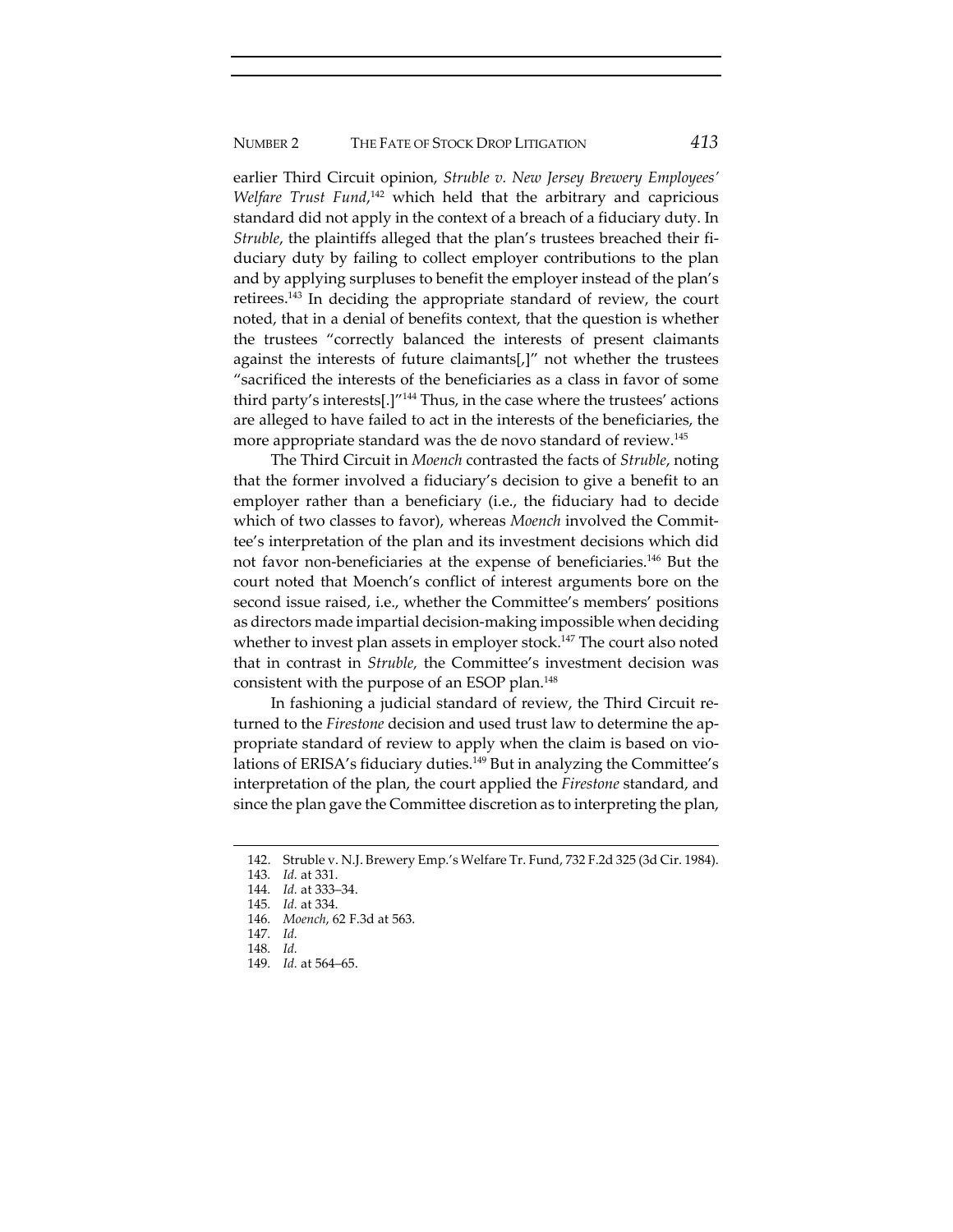it would apply the arbitrary and capricious standard.<sup>150</sup> Hence, it would "disturb its interpretation" only if its reading of the plan was unreason‐ able.151 But the court rejected the Committee's interpretation that the plan document required plan assets to be invested *solely* in Statewide stock, when its terms stated that the assets were to be invested "primar‐ ily" in Statewide stock.152 The court quoted *Central States, Southeast & Southwest Areas Health & Welfare Fund v. State Farm Mutual Automobile Insurance Co.*, <sup>153</sup> which applied the deferential standard of review when the trust gave the power of the fiduciary to interpret the document and the trustee in fact interpreted it.<sup>154</sup> As there was no record of the Committee's interpretation of the plan, the court concluded that *Moench* should be afforded the *Firestone* de novo standard of review.155

In applying de novo review of the plan document, the court concluded that it did not require the Committee to invest solely in Statewide stock.<sup>156</sup> As such, the district court erred in holding that the Committee had no choice but to invest in company stock.157 The court then turned to the standard of review to be utilized in reviewing the fiduciary's investment decision to hold company stock.158 The court looked to the language of ERISA, which does not hold an ESOP fiduciary to the standard of diversification of assets nor to the standard of prudence of failing to diversity.<sup>159</sup> It contrasted that with the legislative intent to promote employee ownership and to encourage employers to establish ESOPs.<sup>160</sup> The court concluded that its job is to balance these tensions under an abuse of discretion analysis.161 Thus, it fashioned a new test: due to the purpose behind ERISA and the very nature of ESOPs, an ESOP fiduciary who invests the plan assets in employer stock is entitled to a "presumption" that it acted in accordance with ERISA and its duty of prudence.162 According to the *Moench* court:

<sup>150</sup>*. Id.* at 566.

<sup>151</sup>*. Id.*

<sup>152</sup>*. Id.* at 567.

<sup>153.</sup> Trustees of Cent. States, Se. & Sw. Areas Health & Welfare Fund v. State Farm Mut. Auto. Ins. Co., 17 F.3d 1081, 1083 (7th Cir. 1994).

<sup>154</sup>*.* Moench v. Robertson, 62 F.3d 553, 567 (3d Cir. 1995).

<sup>155</sup>*. Id.*

<sup>156</sup>*. Id.* at 568.

<sup>157.</sup> *Id.* at 553.

<sup>158.</sup> *Id.* at 554.

<sup>159.</sup> *Id.* at 564.

<sup>160</sup>*. Id.* at 568–69.

<sup>161</sup>*. Id.* at 571.

<sup>162</sup>*. Id.*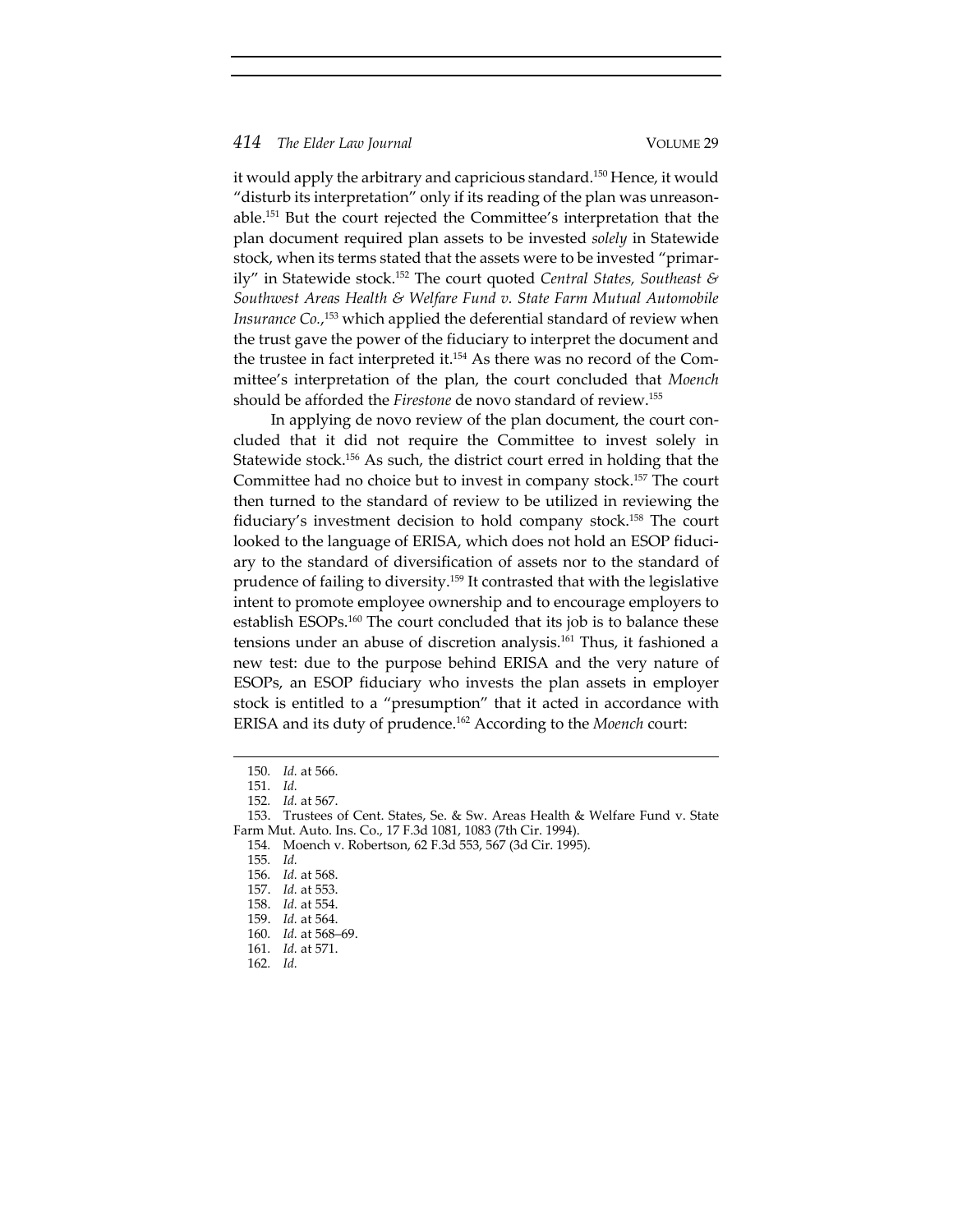# NUMBER 2 THE FATE OF STOCK DROP LITIGATION *415*

In attempting to rebut the presumption, the plaintiff may introduce evidence that "owing to circumstances not known to the settlor and not anticipated by him [the making of such investment] would de‐ feat or substantially impair the accomplishment of the purposes of the trust."<sup>163</sup> As in all trust cases, the court, in reviewing the fiduciary's actions, must be governed by the intent behind the trust—in other words, the plaintiff must show that the ERISA fiduciary could not have reasonably believed that continued adherence to the ESOP's direction was in keeping with the settlor's expectations of how a prudent trustee would operate.<sup>164</sup>

Thus, there are a variety of ways to rebut this presumption: the first is to show facts unknown to the settlor of the trust and not anticipated by him that would defeat or harm the purpose of the trust (e.g., facts where an ERISA fiduciary could not have reasonably believed that adherence to the direction to continue to invest in company stock was in keeping with the settlor's belief as to how a prudent trustee would act).165 The court noted in this case, where the ESOP fiduciaries as di‐ rectors of the corporation "serve[d] two masters," ERISA's prudence standard of care require the fiduciary to make "a careful and impartial investigation of all investment decisions."166 Hence, in this case, Moench's argument regarding the "precipitous decline" in the value of the employer stock, as well as the Committee's inside knowledge of the company's "impending collapse," were evidence that the Committee should have disregarded the terms of the plan or hired an impartial outsider to make investment decisions.<sup>167</sup> As the record was incomplete, the court remanded the case to the district court to develop such a record and to apply the principles discussed by the Third Circuit in its holdings.<sup>168</sup> Thus, the *Moench* presumption affirmed the fiduciaries' investment in employer stock as prudent unless the plaintiffs could show extraordinary changed circumstances that would demonstrate such investments were no longer consistent with the settlor's intent.

Two months later, the Sixth Circuit adopted the *Moench* presump‐ tion in *Kuper v. Iovenko*. <sup>169</sup> In *Kuper*, plaintiffs were former salaried em‐ ployees of the Emery Division of Quantum Chemical Corporation ("Quantum"), who participated in an ESOP maintained by the

<sup>163.</sup> *Id.* at 557.

<sup>164</sup>*. Id.* (quoting RESTATEMENT (SECOND) OF TRUSTS § 227 cmt. g (AM. L. INST. 1959)).

<sup>165</sup>*.* Moench v. Robertson, 62 F.3d 553, 571 (3d Cir. 1995).

<sup>166</sup>*. Id.* at 572 (quoting Martin v. Feilen, 965 F.2d 660, 670–71 (8th Cir. 1992)).

<sup>167</sup>*. Moench*, 62 F.3d at 572.

<sup>168</sup>*. Id.*

<sup>169.</sup> Kuper v. Iovenko (Quantum Chem. Corp.), 66 F.3d 1447 (6th Cir. 1995).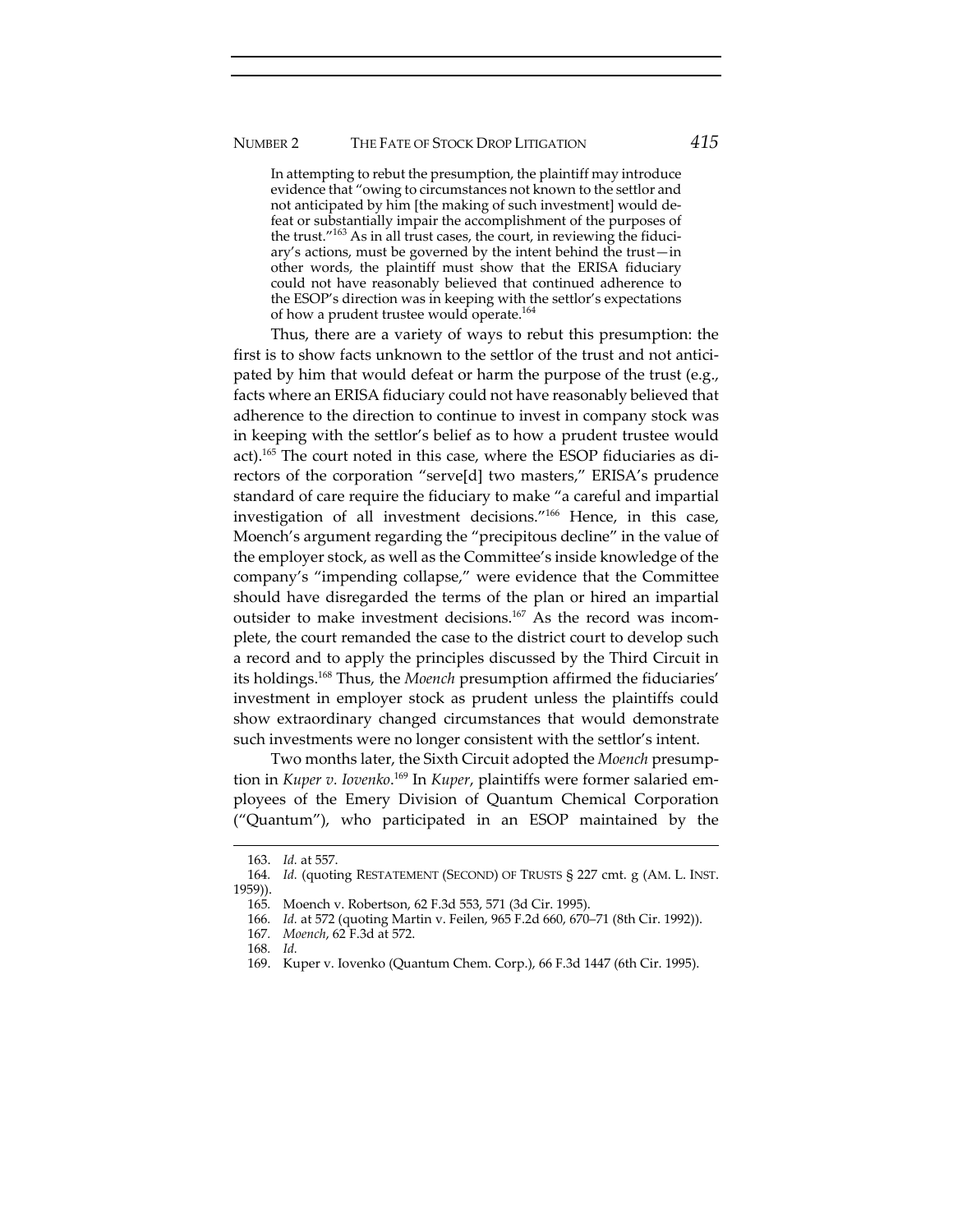employer.<sup>170</sup> In March 1989, Quantum entered into an asset sale agreement to sell its Emery Division to Henkel Corporation ("Henkel"), effective April 17, 1989.171 Under the terms of the agreement, Henkel agreed to continue to employ existing Emery employees and accept from Quantum a trust-to-trust transfer of plan assets for those employees.<sup>172</sup> The trust-to-trust transfer was not complete until eighteen months later, while the value of the Quantum stock declined in value from more than \$50 per share to slightly more than \$10 per share.173 One of the issues presented to the court was whether the district court erred in finding that the defendants did not breach their fiduciary duty by failing to diversify or liquidate the ESOP funds after the sale of the Em‐ ery Division.174

Citing *Moench*, the Sixth Circuit held that a plan's per se prohibi‐ tion against diversification or liquidation of employer stock would the‐ oretically violate the purposes of ERISA as it would conflict with the fiduciary's duty to act in the best interest of the plan participants and beneficiaries.<sup>175</sup> As the ESOP in question did not contain a per se prohibition against diversification or liquidation, the court proceeded to apply the *Moench* presumption and inquired whether the plaintiffs could show that the fiduciary abused its discretion in continuing to hold employer stock.<sup>176</sup> While the plaintiffs alleged that the defendants admitted that they had not considered diversifying or liquidating the ESOP despite their knowledge of Quantum's financial problems, that fact alone did not demonstrate to the court that the fiduciary's decision was unreasonable.177 Also the plaintiff's demonstration that the Quantum stock continued to decline in value over the eighteen‐month time pe‐ riod was not sufficient to rebut the *Moench* presumption as its price fluc‐ tuated significantly during this period and several investment advisors recommending holding the stock.<sup>178</sup>

177*. Id.* (explaining that such fact did not demonstrate a causal link between the failure to investigate and the harm suffered by the plan).

<sup>170.</sup> *Id.* at 1449.

<sup>171</sup>*. Id.* at 1451.

<sup>172.</sup> *Id.* at 1457.

<sup>173</sup>*. Id.*

<sup>174.</sup> *Id.* at 1458–59.

<sup>175</sup>*. Id.* at 1457.

<sup>176</sup>*. Id.* at 1459–60.

<sup>178</sup>*. Id.* at 1460.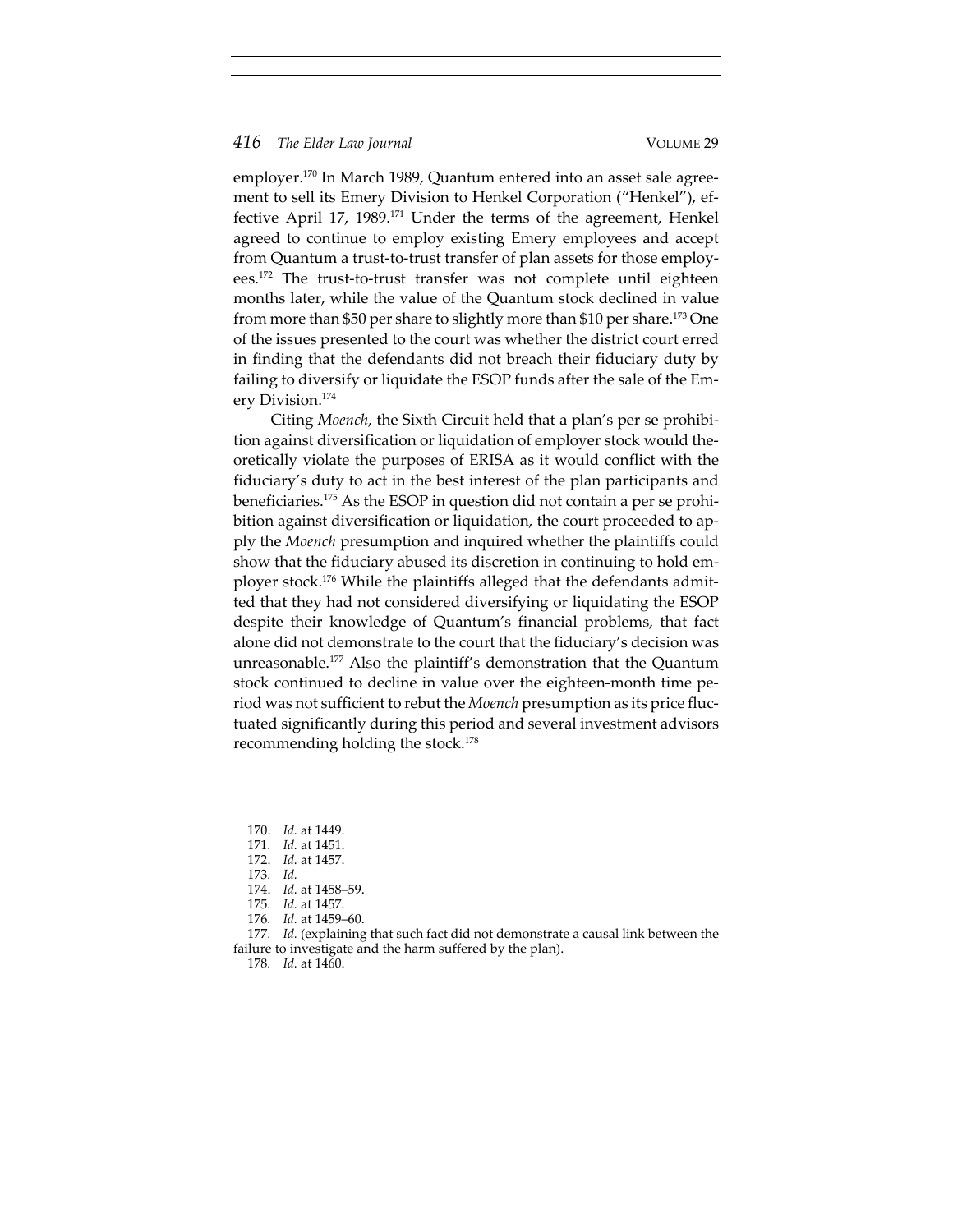In the decade following the Third Circuit's decision, the Second,<sup>179</sup> Fifth,<sup>180</sup> Seventh,<sup>181</sup> Ninth,<sup>182</sup> and Eleventh Circuits<sup>183</sup> followed suit and adopted the *Moench* presumption. The presumption evolved as a stand‐ ard for adjudicating the plan fiduciary's liability, requiring a showing of dire financial circumstances in order to be overcome.184 Courts, how‐ ever, have struggled with determining the stage at which the presumption should be applied.185 The Third Circuit in *Moench* had prescribed the presumption when considering an evidentiary record from the dis‐ trict court on a motion for summary judgment from the defendants.<sup>186</sup> The Sixth Circuit in *Kuper* also adopted the *Moench* presumption in its review of the district court's judgment, which was based on the parties' trial briefs, proposed findings of facts and conclusions of law, and the stipulated record of the case.<sup>187</sup> Other district courts held differently, applying the presumption at the motion to dismiss stage, thus, requir‐ ing the plaintiff to plead sufficient facts to overcome the presumption in order to survive a motion to dismiss.<sup>188</sup>

182*. See* Quan v. Comput. Scis. Corp., 623 F.3d 870, 882 (9th Cir. 2010) (explain‐ ing that to overcome the presumption, "plaintiffs must … make allegations that clearly implicate the company's viability as an ongoing concern or show a precipitous decline in the employer's stock … combined with evidence that the company is on the brink of collapse or is undergoing serious mismanagement.") (internal quotations and citations omitted); Harris v. Amgen, Inc., 738 F.3d 1026 (9th Cir. 2013), *vacated and remanded,* 573 U.S. 942 (2014).

183*. See* Lanfear v. Home Depot, Inc., 679 F.3d 1267 (11th Cir. 2012).

184. *See White*, 714 F.3d at 989.

185. *See* Moench v. Robertson, 62 F.3d 553, 572 (3d Cir. 1995), *cert. denied*, 516 U.S. 1115 (1996); Kuper v. Iovenko (Quantum Chem. Corp.), 66 F.3d 1447 (6th Cir. 1995); *see, e.g.*, *In re* Regions Morgan Keegan ERISA Litig., 741 F. Supp. 2d 844, 849 (W.D. Tenn. 2010).

186*. Moench*, 62 F.3d at 572.

187*. See Kuper*, 66 F.3d at 1452.

188*. See, e.g.*, *In re* Regions Morgan Keegan ERISA Litig., 741 F. Supp. 2d at 849 (noting that "[a]t least fourteen district courts in this Circuit have addressed this issue ..." and have "overwhelmingly declined to apply the presumption of prudence" when considering a motion to dismiss); Dudenhoeffer v. Fifth Third Ban‐ corp, 757 F. Supp. 2d 753, 758–59 (S.D. Ohio 2010). (Normally, under FED. R. CIV. P.  $12(b)(6)$ , if the complaint alleges sufficient facts, taken as true, to state a plausible claim for relief, it will survive a motion to dismiss.)

<sup>179</sup>*. See In re* Citigroup ERISA Litig., 662 F.3d 128 (2d Cir. 2011); Taveras v. UBS AG, 708 F.3d 436 (2d Cir. 2013) (refusing to apply the presumption when the plan document did not require or strongly suggest investment in employer stock).

<sup>180</sup>*. See* Kirschbaum v. Reliant Energy Inc., 526 F.3d 243 (5th Cir. 2008).

<sup>181</sup>*. See* Howell v. Motorola, Inc., 633 F.3d 552, 568 (7th Cir. 2011); White v. Mar‐ shall & Ilsley Corp., 714 F.3d 980, 989 (7th Cir. 2013) (requiring plaintiffs to "allege and ultimately prove that the company faced 'impending collapse' or 'dire circum‐ stances' that could not have been foreseen by the founder of the plan.") (internal citations omitted).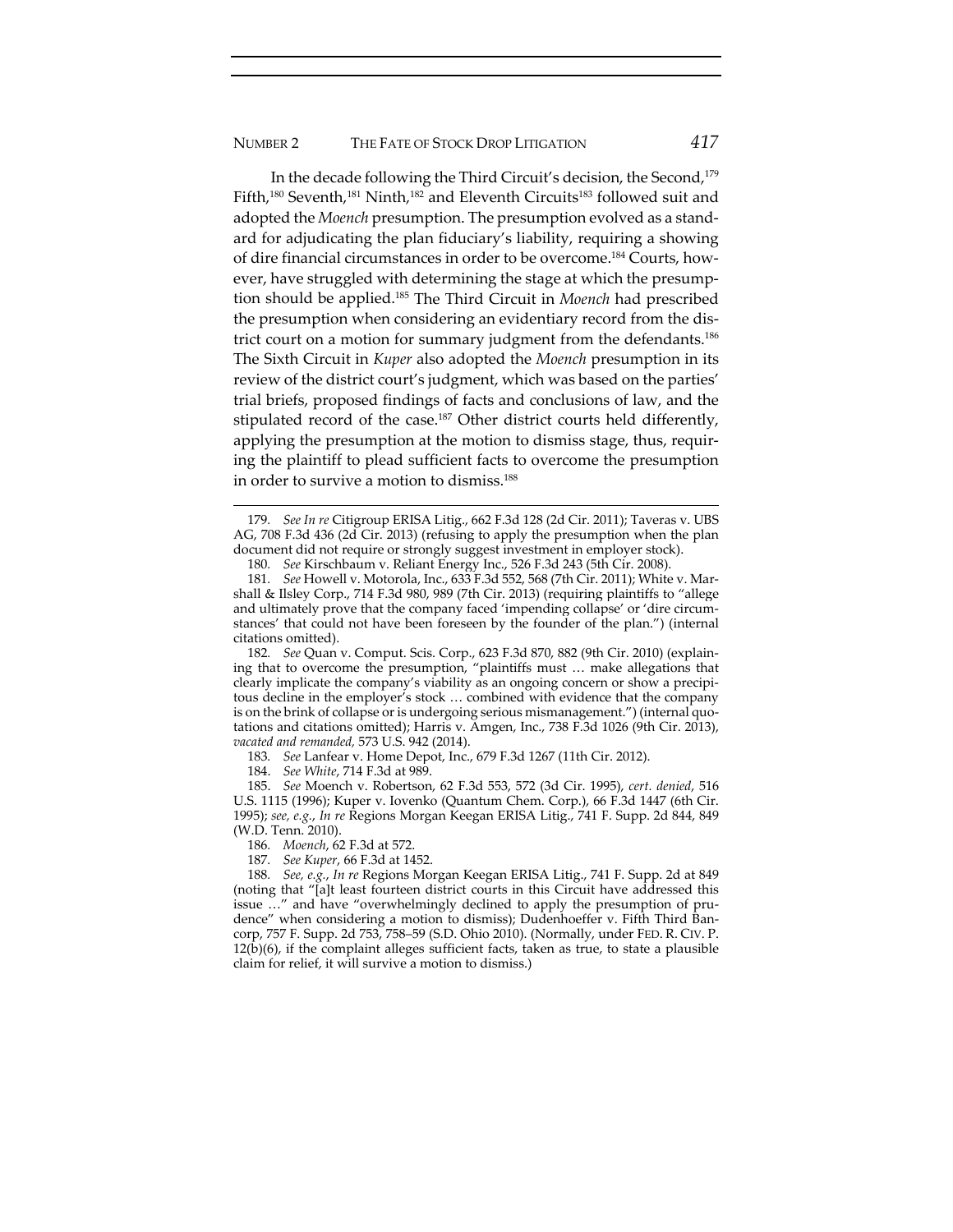# **V. Fifth Third Bancorp. v. Dudenhoeffer**

Although there have been several large settlements in stock drop litigation,<sup>189</sup> the *Moench* presumption proved hugely successful for defendants.190 Then, in 2014, the Supreme Court addressed the use of the *Moench* presumption in the unanimous decision of *Fifth Third Bancorp v. Dudenhoeffer*, <sup>191</sup> due to the split in the courts as to whether the pre‐ sumption applied at the pleading stage or only at summary judgment and beyond.<sup>192</sup> In *Dudenhoeffer*, plaintiffs were participants in an employer defined contribution retirement plan in which employee contri‐ butions and matching contributions from the employer were automatically invested in an ESOP.193 The participants sued the plan fiduciaries as the employer stock price fell by seventy‐four percent between July 2007 and September 2009.<sup>194</sup> The complaint alleged that the employer stock was overvalued and excessively risky for two reasons: (1) pub‐ licly available information indicated that a large part of the employer's business was involved in subprime lending, which could leave "credi‐ tors high and dry" and subprime borrowers became unable to repay their mortgages, and (2) nonpublic information indicated that the plan fiduciaries, who were corporate insiders, had deceived the market with material misstatements regarding the company's financial prospects.195 Thus, the plaintiffs alleged the plan fiduciaries breached their fiduciary duties of prudence and loyalty in managing the plan's investment in employer securities, despite its precipitous decline in value.<sup>196</sup>

<sup>189.</sup> *See* Emile Hallez, *Wawa settles ESOP lawsuit for \$21.6 million*, INVESTMENTNEWS (July 10, 2020), https://www.investmentnews.com/wawa‐settles‐ esop‐lawsuit‐21m‐194995.

<sup>190.</sup> *See Kuper*, 66 F.3d at 1452; *see, e.g.*, *In re Regions Morgan Keegan ERISA Litig.*, 741 F. Supp. 2d at 849.

<sup>191.</sup> *Dudenhoeffer*, 573 U.S. at 409.

<sup>192</sup>*. Id.* at 414–15 (comparing *In re* Citigroup ERISA Litigation, 662 F.3d 128, 139– 140 (2d Cir. 2011), which applied the presumption at the pleading stage, thus requir‐ ing the plaintiff to establish that the employer was "in a 'dire situation' that was objectively unforeseeable by the settlor," with Pfeil v. State Street Bank & Trust Co., 671 F.3d 585, 592–96 (6th Cir. 2012), *cert. denied*, 568 U.S. 1063 (Dec. 3, 2012), which applied the presumption only at summary judgment and beyond, thus requiring the plaintiff to establish that a prudent fiduciary acting in similar circumstances would have made a different investment decision.).

<sup>193.</sup> *Dudenhoeffer*, 573 U.S. at 412.

<sup>194</sup>*. Id.* at 413–14.

<sup>195</sup>*. Id.* at 413.

<sup>196.</sup> Dudenhoeffer v. Fifth Third Bancorp, 757 F. Supp. 2d 753, 754 (S.D. Ohio 2010).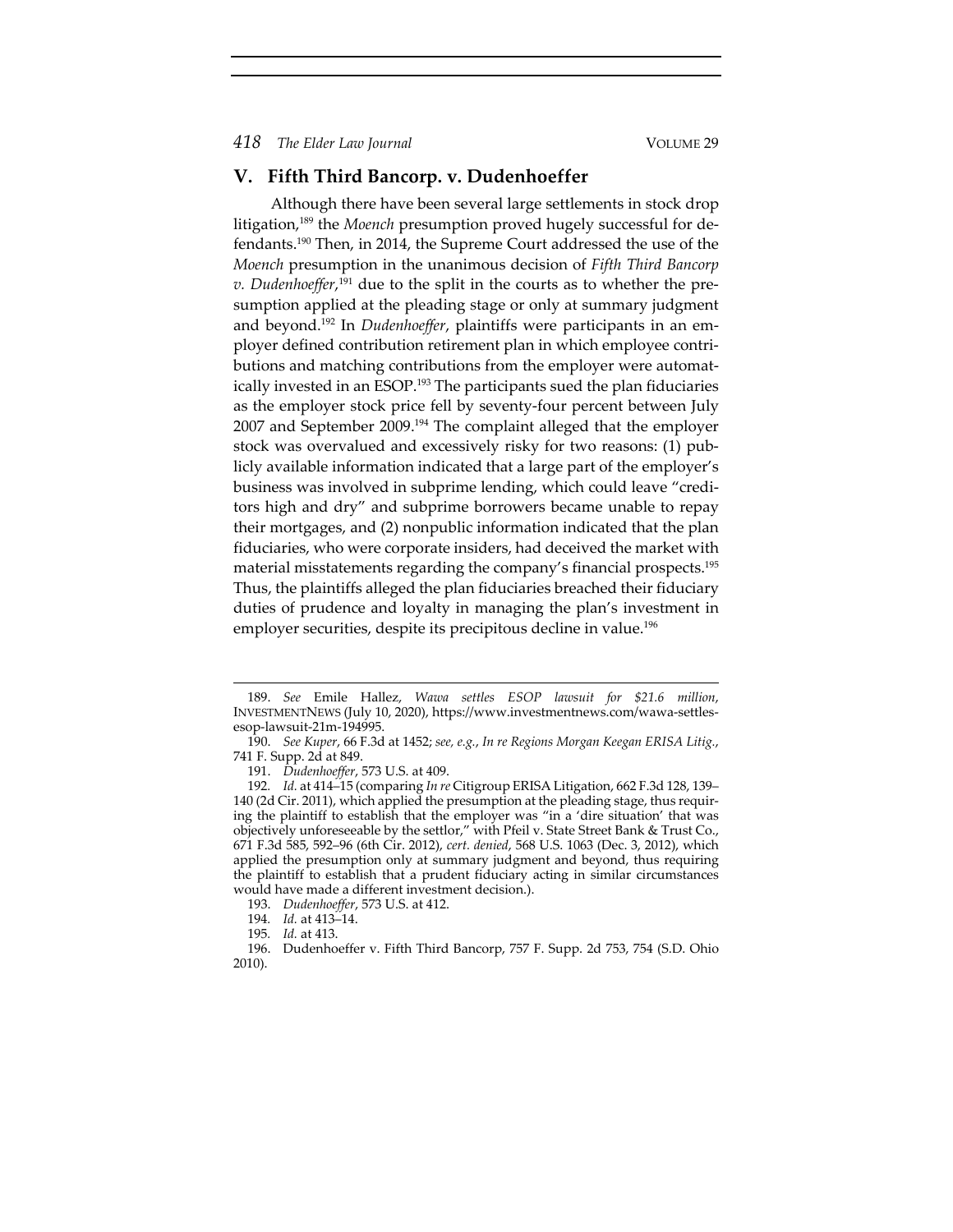Relying on the *Moench* presumption that the plan fiduciaries' de‐ cision to remain invested in employer securities was reasonable, the district court held that this rule was applicable at the pleading stage and then concluded the allegations were insufficient to overcome it.<sup>197</sup> As it was in the Sixth Circuit's jurisdiction, the district court, relying on the *Kuper* case, granted the defendant's motion to dismiss, as the plain‐ tiffs failed to allege facts which overcame the presumption.<sup>198</sup>

The Sixth Circuit reversed, affirming the use of the *Moench* pre‐ sumption, but rejecting its use at the pleading stage.<sup>199</sup> As the allegations in the complaint were sufficient to state a claim for breach of fiduciary duty,<sup>200</sup> the lawsuit should have proceeded, and thus, the court remanded the case to the district court.<sup>201</sup>

Before the Supreme Court, the plan fiduciaries alleged the following arguments which were rejected by the court:

 As ERISA's prudence standard is judged in terms of what a prudent person would do "in the conduct of an enterprise of a like character and with like aims," an ESOP fiduciary's decision to buy more share of employer stock may be prudent as it promotes employee ownership of employer stock, even though it may be imprudent when viewed solely as an attempt to secure financial retirement benefits while avoiding excessive risk.<sup>202</sup> The Supreme Court rejected this argument as ERISA's duty of prudence should not depend on a specific nonpecuniary goal set forth in an ERISA plan.<sup>203</sup> ERISA's exclusive purpose standard requires the plan fiduciary to pro‐ vide *financial* retirement benefits (while defraying reasonable

199. Dudenhoeffer v. Fifth Third Bancorp, 692 F.3d 410, 418 (6th Cir. 2012) (cit‐ ing to the Pfeil v. State St. Bank & Trust Co., 671 F.3d 585, 592 (6th Cir. 2012), *cert. denied*, 568 U.S. 1063 (Dec. 3, 2012), holding that the *Kuper* presumption "is not an additional pleading requirement and thus does not apply at the motion to dismiss stage.").

200*. Dudenhoeffer*, 692 F.3d at 419–20.

201*. Id.* at 423–24.

202. Fifth Third Bancorp v. Dudenhoeffer, 573 U.S. 409, 419–20 (2014). (In its Brief for the DOL as Amicus Curiae in Support of Appellants, in *Dudenhoeffer v. Fifth Third Bancorp*, No. 11‐3012, U.S. Supreme Court (2014), the DOL argued against the presumption of prudence as ERISA prohibits a fiduciary from knowingly paying an inflated price for employer stock as it is neither prudent nor in the interest of the plan participants and beneficiaries to do so. In addition, ERISA's prudent man standard is not caveated with reference to "dire financial circumstances" or "imminent collapse," which the Sixth Circuit appears to interpret the *Kuper* presumption).

203. *Id.* at 420.

<sup>197</sup>*. Id.* at 758 (quoting Kuper v. Iovenko, 66 F.3d 1447, 1459 (6th Cir. 1995)).

<sup>198</sup>*. Dudenhoeffer*, 757 F. Supp. 2d at 760–61 (citing to the Wright v. Oregon Met‐ allurgical Corp., 360 F.3d 1090, 1095–96 (9th Cir. 2004), where a 72% decline in the value of the employer stock was insufficient to overcome the presumption of rea‐ sonableness).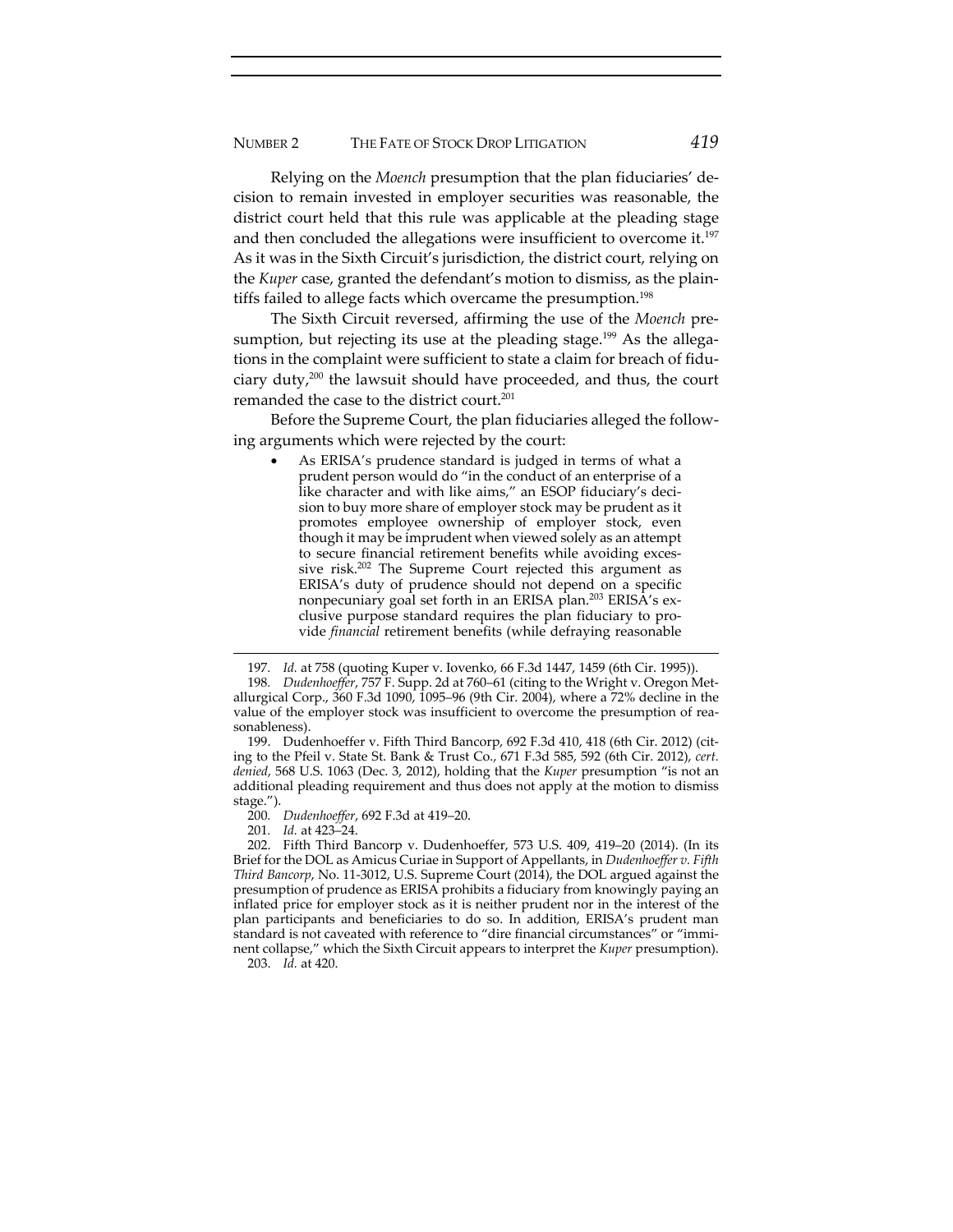expenses in administering the plan) and does not cover nonpecuniary benefits such as ownership in employer stock.<sup>204</sup> While ERISA requires the plan fiduciary to act in accordance with documents and instruments governing the terms of the plan, the duty of prudence "trumps the instructions of a plan document" as ERISA's prudence standard is altered for an ESOP plan fiduciary "only to the extent that it requires diver‐ sification."205

- The plan fiduciaries argued that ERISA's duty of prudence should be construed in light of the common law of trusts rule that "the settlor can reduce or waive the prudent man stand‐ ard of care by specific language in the trust document."206 As such, the plan document may waive the duty of prudence to the extent it conflicts with investment of employer stock unless "extraordinary circumstances" exist which would threaten the goal of owning employer stock.<sup>207</sup> The Supreme Court rejected this argument as that, in contrast to the rule at common law, "trust documents cannot excuse trustees from their duties un‐ der ERISA."208
- The plan fiduciaries next argued that subjecting ESOP fiduciaries to a duty of prudence without the protection of the *Moench* presumption would lead to conflicts with the securi‐ ties laws' mandate against insider trading.<sup>209</sup> While acknowledging that this concern was a legitimate one, an ESOP‐ specific rule that a plan fiduciary does not act imprudently when buying or holding employer stock unless the employer is "on the brink of collapse (or the like)" was not a viable standard according to the Court.<sup>210</sup> It acknowledged that while ESOP fiduciaries may be more likely to be insiders as compared to other ERISA fiduciaries, the potential for conflict with

207*. Id.*

208*. Id.* at 422–23 (citing Cent. States, Se. & Sw. Areas Pension Fund v. Cent. Transp., 472 U.S. 559, 568 (1985)).

209*. Id.* (The SEC did not submit an amicus brief in the *Dudenhoeffer* case. In its Brief for Securities Industry and Financial Markets Association in Support of Peti‐ tioners, *Fifth Third Bancorp v. Dudenhoeffer*, No. 12‐751, U.S. Supreme Court (2014), the trade association known as Securities Industry and Financial Markets Associa‐ tion (SIFMA) pressed the Court for a strong presumption of prudence in allowing participants in a defined contribution plan to invest in employer stock. SIFMA indi‐ cated that ERISA stock‐drop cases were often joined by securities fraud suits. The Private Securities Litigation Reform Act of 1995 (PSLRA), Pub. L. No. 104‐67, 109 Stat. 737, added heightened pleading standards, an automatic stay on discovery, and a structured lead plaintiff appointment process in an effort to discourage litigation. Allowing a plausible ERISA imprudence claim without the use of a presump‐ tion would undermine the hurdles imposed by PSLRA).

<sup>204.</sup> *Id.*

<sup>205</sup>*. Id.* at 420–21.

<sup>206</sup>*. Id.* at 422 (citing G. Bogert & G. Bogert, Law of Trusts and Trustees § 541, p.172 (rev. 2d ed. 1993) and RESTATEMENT (SECOND) OF TRUSTS § 174, cmt. d (AM. L. INST. 1957)).

<sup>210</sup>*. Id.*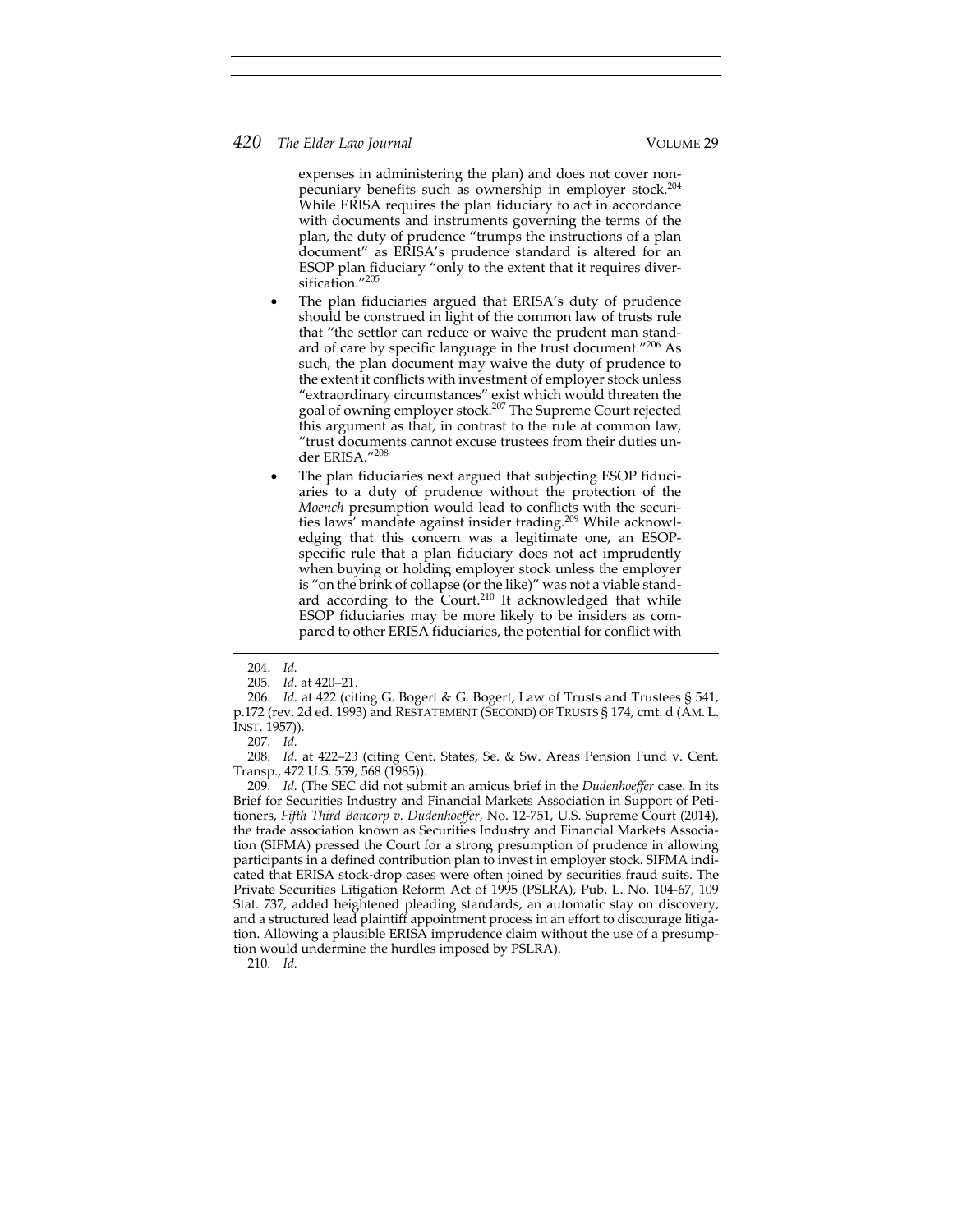the securities laws exists for a non‐ESOP fiduciary who has in‐ side information about an investment.<sup>211</sup>

 Lastly, the plan fiduciaries argued that without the use of the *Moench* presumption the threat of costly lawsuits would deter employers from offering ESOPs to their employees, contrary to the intent of Congress.<sup>212</sup> As such, ESOP fiduciaries would be "between a rock and a hard place": they would be held liable *either* for the employer stock's poor performance if they continue to hold the stock or for a missed opportunity to benefit from its good performance if they decided not to hold the stock.<sup>213</sup> But the Court noted that ERISA requires a "careful balancing" between enforcing participant's rights under the plan and avoiding a system that is so complex that the admin‐ istrative and litigation costs discourage employers from offer‐ ing such plans.<sup>214</sup> It then rejected the use of a presumption to preserve such "balancing," as it makes it impossible for a plaintiff to state a duty of prudence claim and it does not "di‐ vide the plausible sheep from the meritless goats."215 It also noted another feature for weeding out meritless claims: the motion to dismiss for failure to state a claim.<sup>216</sup> As ERISA's duty of prudence is based on "the circumstances. . . prevail‐ ing" at the time the fiduciary acts, it is *context specific.*<sup>217</sup> Thus, the Sixth Circuit was correct in that the plan participants had stated a plausible duty‐of‐prudence claim, which should have been allowed to go forward.<sup>218</sup>

The plaintiff plan participants in turn made the following arguments:

 The plan fiduciaries should have known in light of *publicly* available information (e.g., the decline in the stock's value as a result of the collapse of the housing market), that continuing to hold employer stock was imprudent.<sup>219</sup> The Supreme Court rejected the argument that the plan fiduciaries should have known from publicly available information *alone* that the market had over- or under-valued the stock.<sup>220</sup> In the words of the

220*. Id.* at 426–27 (quoting from Summers v. State Street Bank & Trust Co., 453 F.3d 404, 408 (7th Cir. 2006) that a fiduciary usually "is not imprudent to assume that a major stock market … provides the best estimate of the value of the stocks traded on it that is available to him," and White v. Marshall & Illsley Corp., 714 F.3d

<sup>211</sup>*. Id.*

<sup>212</sup>*. Id.*

<sup>213</sup>*. Id.* at 424.

<sup>214</sup>*. Id.* at 424–25 (citing to Conkright v. Frommert, 559 U.S. 506, 517 (2010), which quoted Aetna Health, Inc. v. Davila, 542 U.S. 200, 215 (2004)). *See also* Varity Corp. v. Howe, 516 U.S. 489, 497 (1996).

<sup>215</sup>*. Id.*

<sup>216.</sup> *Id.*

<sup>217</sup>*. Id.*

<sup>218</sup>*. Id.* at 425–26.

<sup>219.</sup> *Id*. at 426.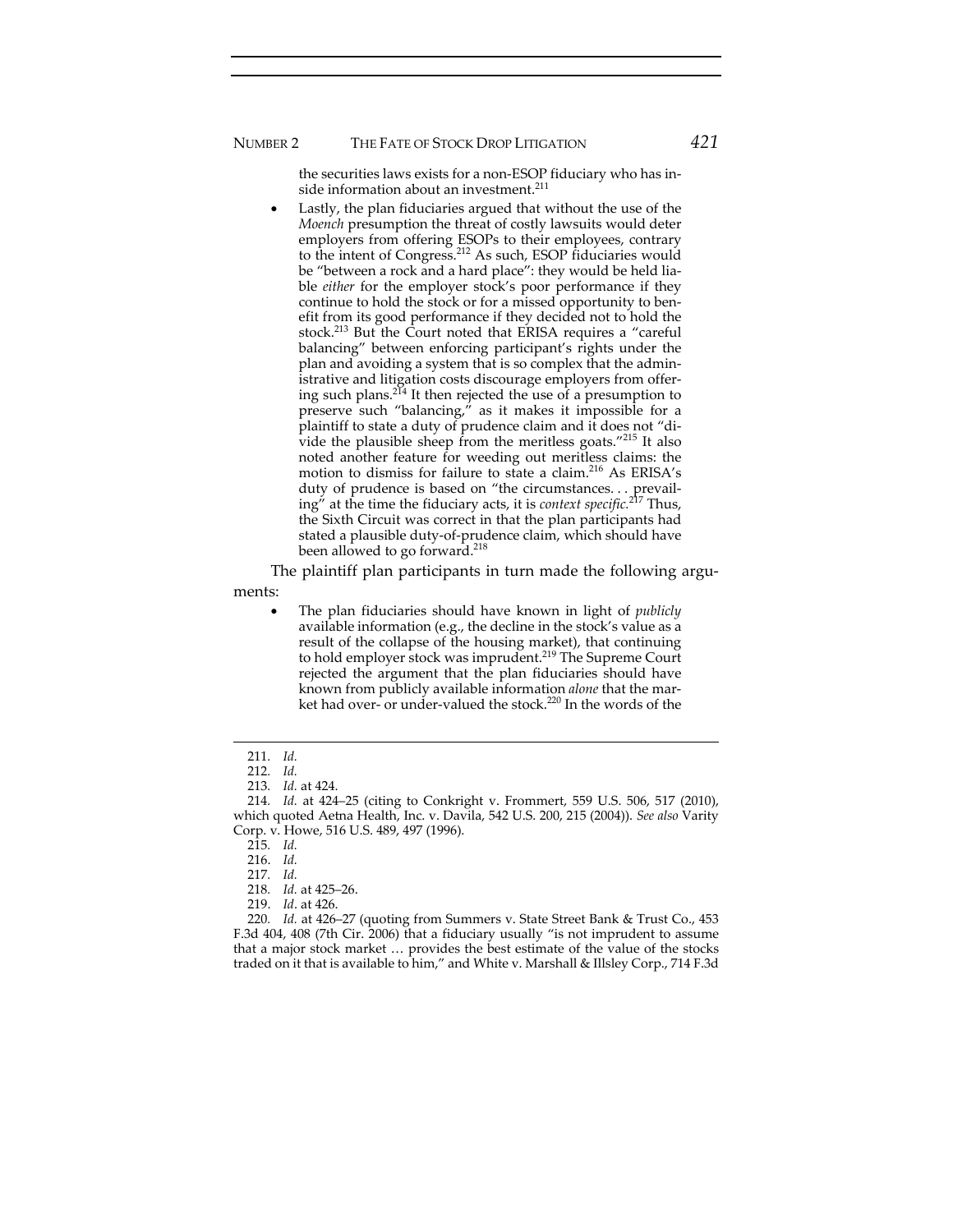Court, "where the stock is publicly traded, allegations that a fiduciary should have recognized from publicly available in‐ formation alone that the market was over‐ or undervaluing the stock are implausible as a general rule, at least in the absence of special circumstances."<sup>221</sup> As the facts posed in this case did not point to "special circumstances" that would reflect the re‐ liability of the market price (e.g., "an unbiased assessment of security's value in light of all public information"),<sup>222</sup> the fiduciary could prudently rely on the market price. Unfortunately for future lower courts, the Court did not define what was meant by "special circumstances."

 The plan participants next argued that the plan fiduciaries acted imprudently on the basis of *nonpublic* information, as they were Fifth Third insiders, which they should have relied upon to prevent losses to the plan's funds by selling off the employer stock, refraining from making future purchases of employer stock, or by publicly disclosing the inside information so that the market could correctly adjust the stock price.<sup>223</sup>

In response to the plaintiff's arguments, the Court held that "[t]o state a claim for breach of the duty of prudence" imposed on plan fidu‐ ciaries by ERISA "on the basis of inside information, a plaintiff must *plausibly allege an alternative action that the defendant could have taken* that would have been consistent with the securities laws and that a prudent fiduciary in the same circumstances would not have viewed as more likely to harm the fund than to help it."<sup>224</sup>

In justifying this new standard, the Court noted the following three considerations that are to "inform the requisite analysis."225 *First*, ERISA's prudence standard does not require a plan fiduciary to violate federal securities laws in deciding whether to divest the fund's holding in employer stock.<sup>226</sup> Second, in determining whether the plan fiduciaries should have refrained from buying additional stock or disclosed in‐ sider information to the market, the courts should consider the extent to which ERISA's standards conflict with complex insider trading and corporate disclosure requirements imposed by federal securities law or

<sup>980,</sup> 992 (7th Cir. 2013) that a fiduciary's "fail[ure] to outsmart a presumptively effi‐ cient market … is … not a sound basis for imposing liability").

<sup>221</sup>*. Id.* at 426–27.

<sup>222</sup>*. Id.* at 427 (quoting Halliburton Co. v. Erica P. John Fund Inc., 573 U.S. 258, 273 (2014), which quoted Amgen Inc. v. Conn. Ret. Plans & Trust Funds, 568 U.S. 455, 462 (2013)).

<sup>223</sup>*. Id.* at 427–28.

<sup>224</sup>*. Id.* at 428 (emphasis added); Ret. Plans Comm. of IBM v. Jander, 140 S. Ct. 592, 594 (2020).

<sup>225</sup>*.* Fifth Third Bancorp v. Dudenhoeffer, 573 U.S. 409, 428–30 (2014).

<sup>226</sup>*. Id.* at 428.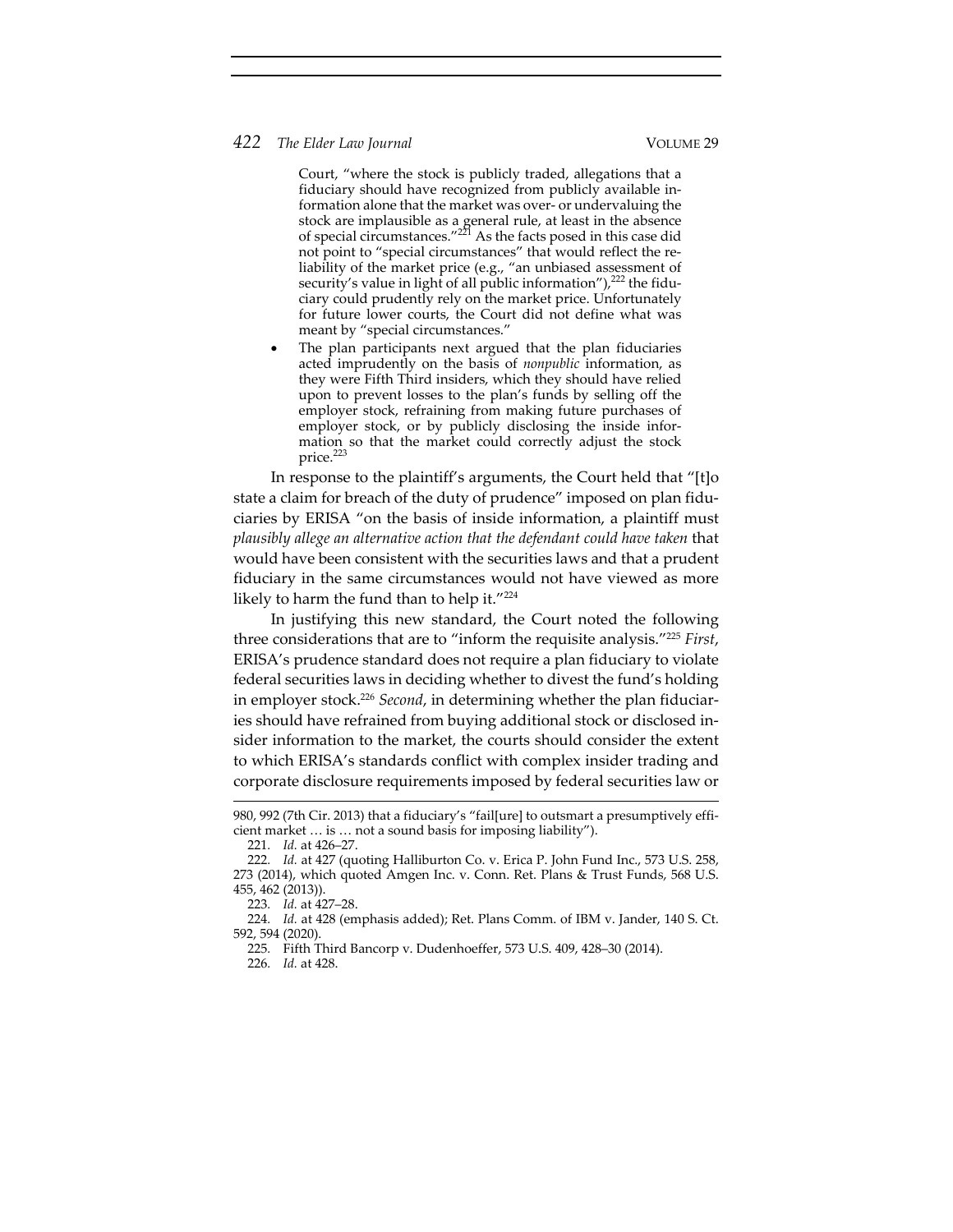with their objectives.<sup>227</sup> To that end, the Court noted that the "U.S. Securities and Exchange Commission has not advised us of its views on these matters, and we believe those views may well be relevant."228 *Third*, lower courts should also consider whether a prudent fiduciary in the defendant's position could not have concluded that by stopping purchase of employer stock, it would signal to the market that the stock was a bad investment due to their inside knowledge—or that publicly disclosing negative information "would do more harm than good" to the fund due to the drop in the stock price.<sup>229</sup>

The Court vacated the judgment of the Sixth Circuit and re‐ manded the case for further proceedings consistent with its opinion.<sup>230</sup> The Court required plaintiffs to allege a plausible claim to overcome a motion to dismiss.231 In this regard, it created two different standards for plaintiffs to proceed in alleging stock drop cases based on the plan's fiduciary action (e.g., holding on to the stock) or inaction (e.g., failing to remove the stock):

- If the claims were based on publicly available information that the plan fiduciary knew or should have known would render their decision imprudent to purchase or to refrain from pur‐ chasing employer stock, the plaintiff must allege "special circumstances" as to why the market price was unreliable. The Court subscribed to the efficient market hypothesis, which means the market adjusts the stock price accordingly based on all public information that it has about the stock.<sup>232</sup> As noted earlier, the Court did not define what constituted "special circumstances" for purposes of this standard.
- If the claims were based on nonpublic inside information that the plan fiduciary knew would render their decision impru‐ dent to purchase or to refrain from purchasing employer stock, the plaintiffs must (1) allege that the fiduciary had an alterna‐ tive course of action that it could have taken consistent with

<sup>227</sup>*. Id.* at 429.

<sup>228</sup>*. Id.*

<sup>229</sup>*. Id.* at 429–30.

<sup>230</sup>*. Id.* at 430. Note the Supreme Court's decision in *Dudenhoeffer* involved an ESOP of a publicly traded company. It is unclear as to whether it applies in stock drop litigation of an ESOP of a privately held company. *See* Hill v. Hill Brothers Construction Co., No. 14CV213, 2016 WL 1252983 (N.D. Miss. Mar. 28, 2016) (apply‐ ing the *Dudenhoeffer* pleading standing in the context of an ESOP of a privately held company). *But see* Allen v. GreatBanc Trust Co., 835 F.3d 670, 679–80 (7th Cir. 2016) (rejecting the *Dudenhoeffer* pleading standard in the context of an ESOP of a privately held company). *See Dudenhoeffer Focuses on Public Companies: Attorneys Mull Applica‐ tion to Private ESOPs*, 41 BNA Pens. & Bens. Rptr. 1947 (2014) (discussing the impli‐ cations of *Dudenhoeffer* on ESOPs of privately held companies).

<sup>231.</sup> *Fifth Third Bancorp. v. Dudenhoeffer*, 573 U.S. 409, 426–27 (2014).

<sup>232</sup>*. Id.* at 426.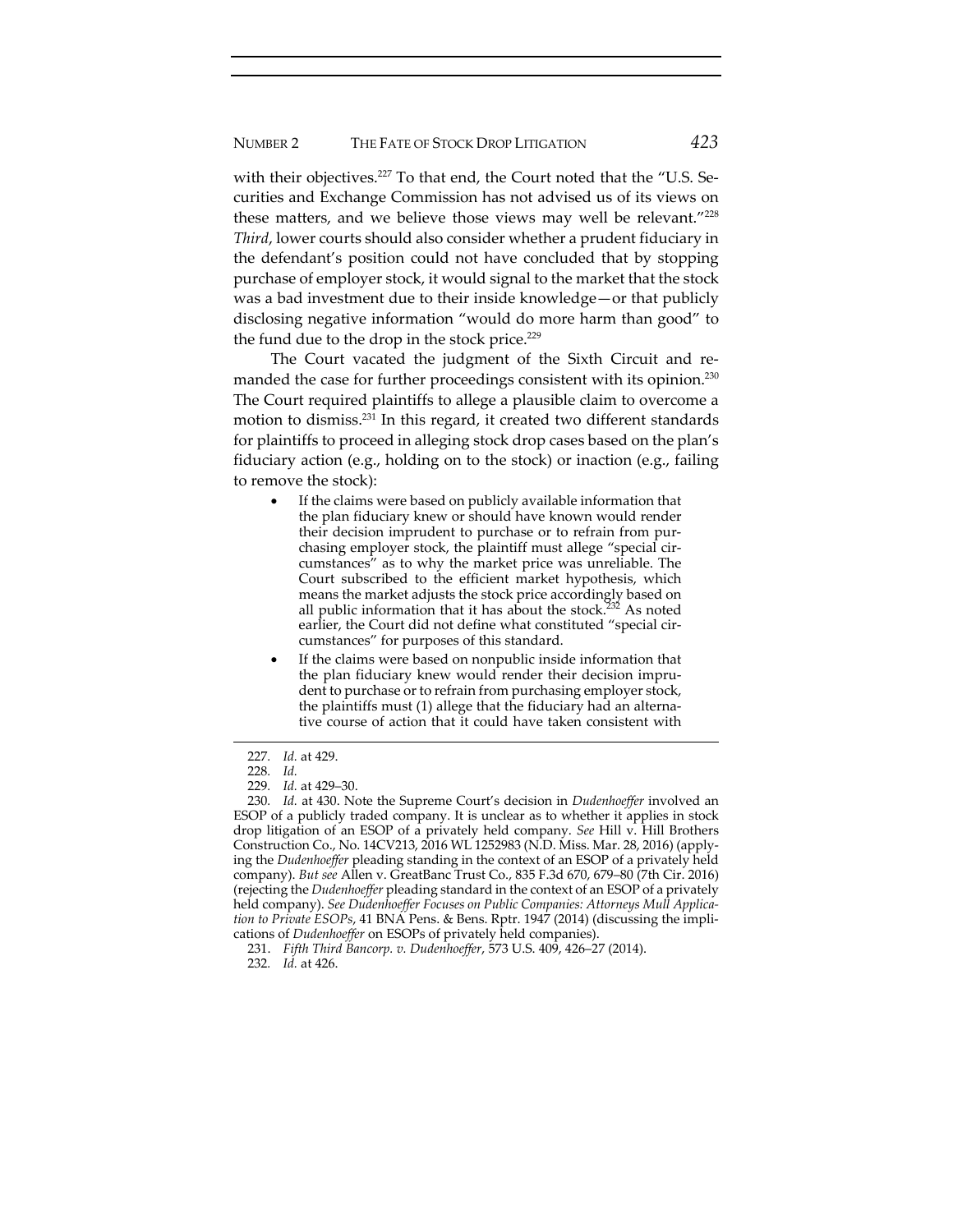securities laws and (2) demonstrate that a prudent fiduciary in the same circumstances could not have concluded that such alternative action would do more harm than good to the plan's funds.<sup>233</sup>

Immediately following the *Dudenhoeffer* decision, it was not clear whether the decision would continue to be more favorable for defendants than for plaintiffs. Stock‐drop litigation in the seven years follow‐ ing *Dudenhoeffer*, however, has proven that "*Dudenhoeffer* appears to have *raised* the bar for plaintiffs seeking to bring a claim based on a breach of the duty of prudence."<sup>234</sup> Aside from some notable large settlements in which employers conceded in order to avoid the cost of lit‐ igation,<sup>235</sup> plaintiffs have been unable to succeed on both public information and nonpublic-information-based claims.<sup>236</sup> Plan fiduciaries, however, cannot ignore the threat of stock drop litigation due to the possibility of large settlements.<sup>237</sup> The benefits community has also seen several instances of "reverse" stock drop litigation (e.g., the fiduciary sold the stock too soon, thereby denying the plaintiffs the benefit of the appreciation).238 Thus, plan fiduciaries should be watchful of the risks of both types of litigation—stock drop and "reverse" stock drop.

<sup>233.</sup> *Id.* at 428.

<sup>234</sup>*. In re* Lehman Brothers, Secs. & ERISA Litig., 113 F. Supp. 3d 745, 755 (S.D.N.Y. 2015).

<sup>235.</sup> *Id.*

<sup>236.</sup> Quan v. Computer Sciences Corp., 623 F.3d 870, 880–81 (9th Cir. 2010) (adopting the *Moench* presumption).

<sup>237.</sup> *Id.*

<sup>238</sup>*. See* Tatum v. RJR Pension Inv. Comm., 855 F.3d 553 (4th Cir. 2017).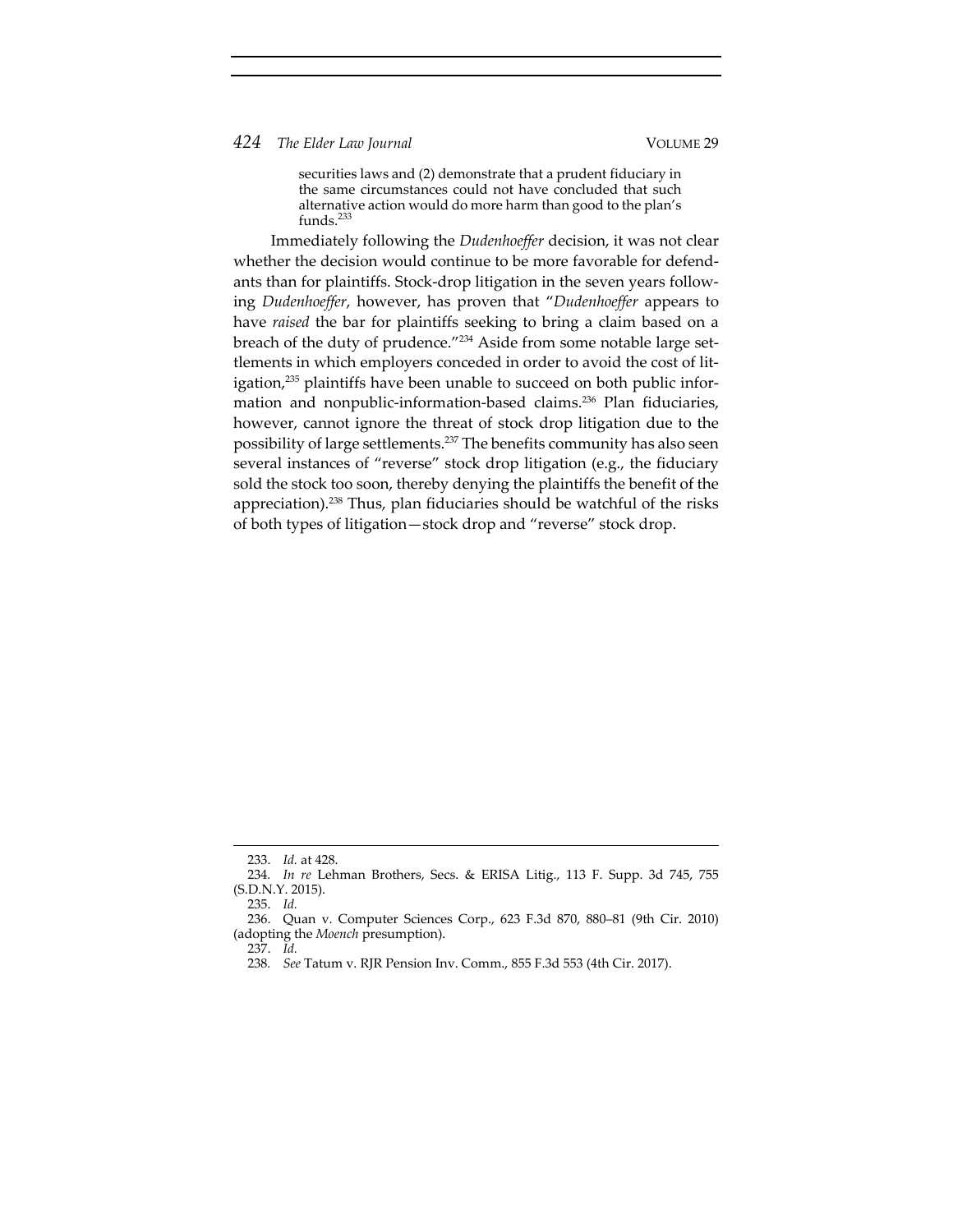NUMBER 2 THE FATE OF STOCK DROP LITIGATION *425*

# **VI. The Aftermath of Dudenhoeffer Until 2018**

The following post‐*Dudenhoeffe*r and pre‐*Jander* federal circuit cases are illustrative of the difficulties that plaintiffs have had in arguing stock drop litigation. This section begins with a case from the Ninth Circuit as the Supreme Court commented on the case for a second time post‐*Dudenhoeffer.*

#### **A. Ninth Circuit analysis**

In *Amgen Inc. v. Harris*, the Supreme Court considered for a sec‐ ond time a complaint initially filed pre‐*Dudenhoeffer* by the participants of a defined contribution plan, sponsored by Amgen Inc. and its sub‐ sidiary, that offer employer stock as an investment option.<sup>239</sup> This case from the Ninth Circuit has a torturous past. The participants sued the plan's fiduciaries on the grounds that they breached their fiduciary du‐ ties by allowing the plan to purchase and hold employer stock in light of the decline in the value of the employer stock.<sup>240</sup> The complaint alleged that the plan fiduciaries breached their ERISA fiduciary duty of prudence by remaining invested in company stock notwithstanding their inside knowledge over safety concerns related to one of its most popular drugs.241 When those safety concerns became public, the com‐ pany stock price dropped in value, negatively impacting the participants' account values.242 The district court dismissed their claims after applying the Ninth Circuit's *Quan* presumption of prudence, and alter‐ natively, assuming the presumption did not apply, on the ground that the defendants had not violated their fiduciary duties.<sup>243</sup> The Ninth Circuit reversed the dismissal, holding that the *Quan* presumption of pru‐ dence no longer applied as a result of *Dudenhoeffer* and, in the absence of the presumption, the plaintiffs had sufficiently alleged a violation of ERISA's fiduciary duties (referred to as *Harris I*).<sup>244</sup> Its reasoning was twofold:

While removing the employer stock as a plan investment option would have sent a negative signal to the public, which may have caused a drop in the stock price, several factors

<sup>239.</sup> *See generally* Amgen Inc. v. Harris, 136 S. Ct. 758 (2016).

<sup>240.</sup> Harris v. Amgen, Inc., No. CV 07‐5442, 2010 U.S. Dist. LEXIS 26283 at \*4 (C.D. Cal. Mar. 2, 2010).

<sup>241.</sup> *Id.*

<sup>242.</sup> *Id.*

<sup>243</sup>*. See id.*

<sup>244.</sup> Harris v. Amgen, Inc. (Harris I), 738 F.3d 1026, 1047 (9th Cir. 2013).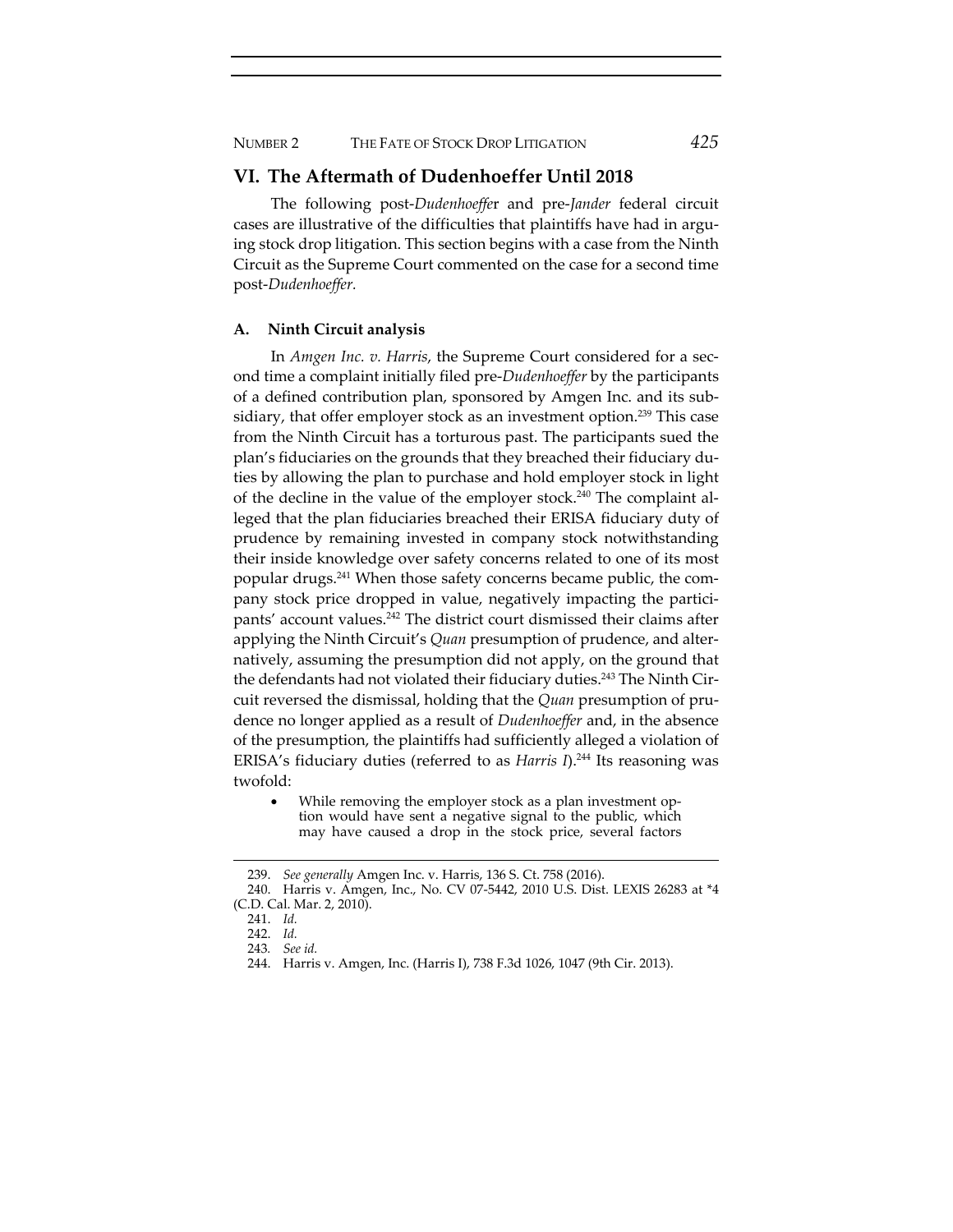mitigated such a result, making it highly unlikely that the fi‐ duciary's action could have negatively impacted the stock price;<sup>245</sup> and

 "If defendants had revealed material information in a timely fashion to the general public . . . . . . thereby allowing informed plan participants to decide whether to invest . . . . they would have simultaneously satisfied their duties under both the securities laws and ERISA."246

The defendants in *Harris I* petitioned for writ of certiorari, which the Supreme Court granted; the Supreme Court then vacated and re‐ manded the Ninth Circuit's decision for reconsideration in light of the issues of the *Dudenhoeffer* decision.<sup>247</sup>

On remand, the Ninth Circuit again reversed the district court's dismissal—arguing that the complaint properly stated a claim for breach of fiduciary duty—and denied the fiduciaries' petition for re‐ hearing en banc ("*Harris II*").<sup>248</sup> It acknowledged that the plaintiffs had shown it was "plausible" that the Amgen stock was "artificially inflated" as a result of material misrepresentations and omissions by company officers.249 The court concluded that if the alleged misrepre‐ sentations and omissions were sufficient to state a claim that the defendants violated federal securities law, they are certainly sufficient to state a claim that the defendants violated ERISA's duty of care.<sup>250</sup> The *Harris II* decision was the first instance of a court of appeals applying *Dudenhoeffer*.

The Supreme Court reversed and remanded the Ninth Circuit's second decision, in a single order and per curiam opinion, signaling that the Ninth Circuit's interpretation of *Dudenhoeffer* neglected to ap‐ ply its new rigorous pleading standards.251 The Court stated that the Ninth Circuit had failed to assess whether the complaint in its current form "has plausibly alleged" that a prudent fiduciary in the same position "could not have concluded" that the alternative action "would do more harm than good."252 The Court then examined the complaint and

<sup>245</sup>*. Id.* at 1041.

<sup>246</sup>*. Id.* at 1041–42.

<sup>247.</sup> Amgen Inc. v. Harris, 134 S. Ct. 2870, 2871 (2014).

<sup>248.</sup> Harris v. Amgen, Inc. (*Harris II*), 788 F.3d 916, 945–46 (9th Cir. 2014), *denying petition for rehearing en banc and amending and replacing prior opinion* at 770 F.3d 865 (9th Cir. 2014).

<sup>249</sup>*. Harris II*, 788 F.3d at 921.

<sup>250</sup>*. Id.* at 942.

<sup>251.</sup> Amgen Inc. v. Harris, 136 S. Ct. 758, 760 (2016).

<sup>252</sup>*. Id.* at 759–60 (quoting from Fifth Third Bancorp v. Dudenhoeffer, 573 U.S. 409, 429–30 (2014)).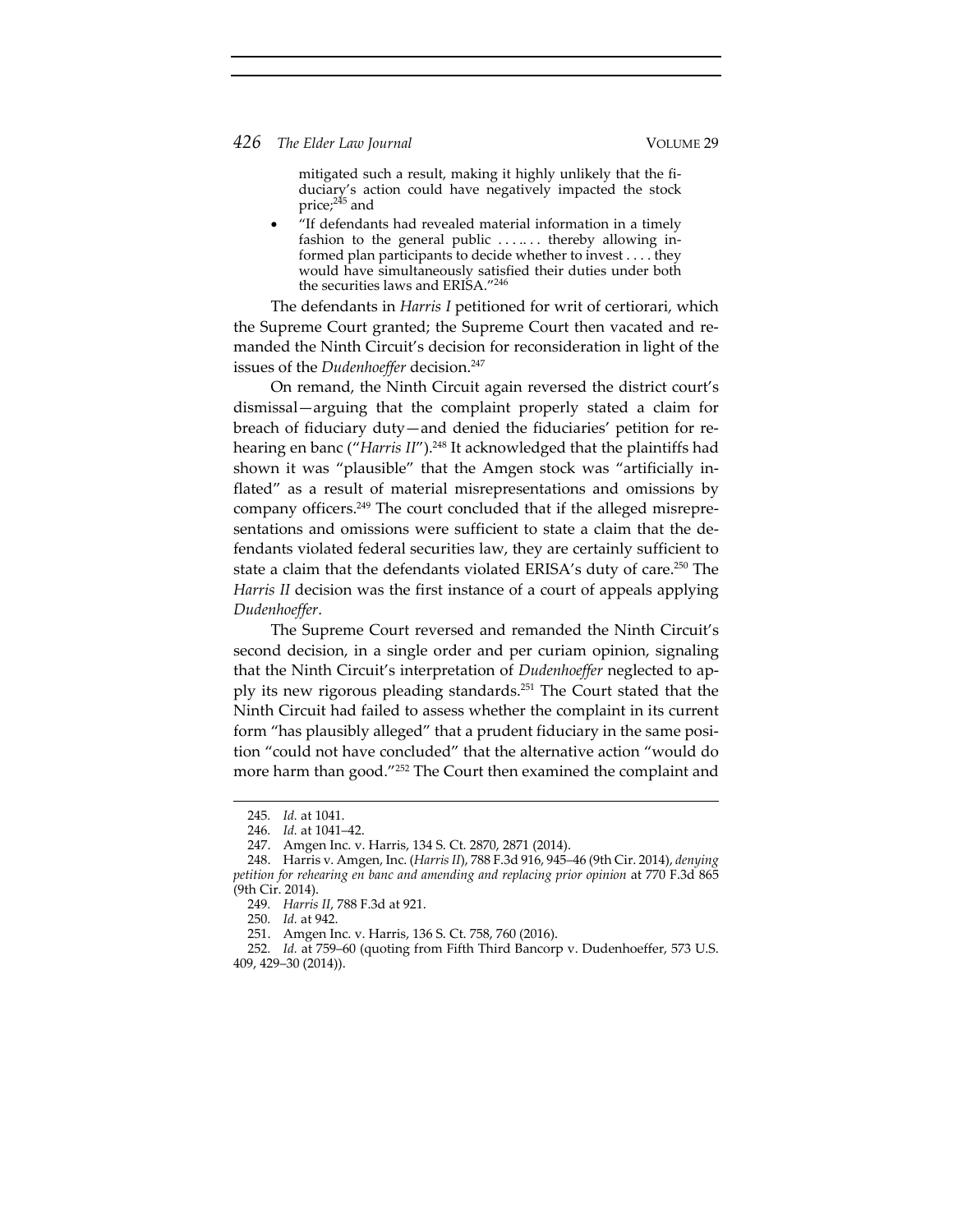found there were not sufficient facts and allegations to state a claim for breach of the duty of prudence.<sup>253</sup> This decision signaled to the courts to rigorously review the terms of the complaint and reject conclusory assertions of an ERISA fiduciary breach, so as to "divide the plausible sheep from the meritless goats."254

In *Laffen v. Hewlett‐Packard Co.*, an unpublished opinion, the Ninth Circuit affirmed the district court's dismissal of plaintiffs' complaint on the grounds that it did not meet the *Dudenhoeffer* standard for a breach of duty of prudence on the basis of inside information.255 Current and former employees of Hewlett‐Packard Company (HP) initiated a class action against the plan fiduciaries by purchasing and holding HP com‐ mon stock in HP's 401(k) Savings Plan, even though the stock was artificially inflated.256 HP had attempted to acquire Autonomy Corporation PLC ("Autonomy"), a British software company.<sup>257</sup> The plaintiffs alleged that HP hid knowledge of Autonomy's inflated stock value until a whistleblower forced it to investigate and disclose the results.258 For purposes of stating a claim for a breach of fiduciary duty on the basis of inside information, the plaintiffs alleged that HP should have first investigated the whistleblower's allegations before taking action, as a prudent fiduciary would have first investigated the problem before acting.259 The court rejected that this was an alternative action that the de‐ fendants could have taken, consistent with securities law, and one that a "similarly situated prudent fiduciary would not have viewed as more likely to harm than help the plan."260 Thus, it held that the plaintiffs failed to plead a claim for breach of the fiduciary duty of prudence in this context.<sup>261</sup>

# **B. Second Circuit analysis**

In *In re Citigroup ERISA Litig.*, participants in a Citigroup defined contribution plan alleged various defendant executives were responsible for the plans' investments and subsequently violated their fiduciary

<sup>253</sup>*. Amgen Inc.*, 134 S. Ct. at 759–60.

<sup>254.</sup> *Id.* at 310.

<sup>255.</sup> Laffen v. Hewlett‐Packard Co., 721 F. App'x 642, 644 (9th Cir. 2018).

<sup>256</sup>*. Id.* at 643.

<sup>257.</sup> *Id.*

<sup>258</sup>*. Id.* at 644.

<sup>259</sup>*. Id.*

<sup>260.</sup> *Id.* at 643.

<sup>261</sup>*. Id.* at 644.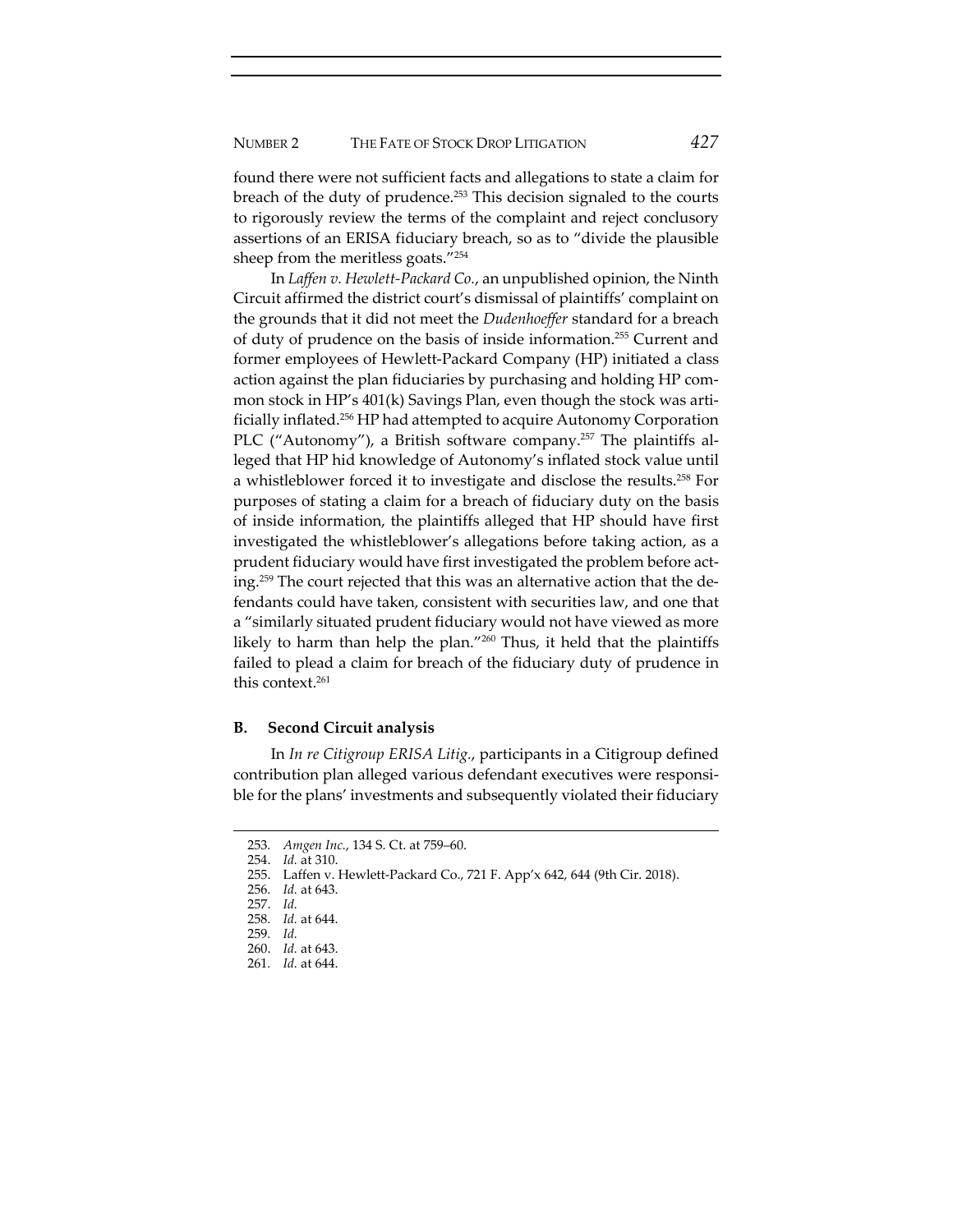duty of prudence to continue to hold and buy company stock in light of its decline in value.<sup>262</sup> The district court rejected their claims that the defendants knew or should have known that Citigroup stock was an imprudent investment based on public information as they did not point to any "special circumstances," as required by *Dudenhoeffer*, that would render reliance on the market price to be impudent.<sup>263</sup> Thus, their duty‐of‐prudence claim based on publicly available information was dismissed.264 As to the plaintiffs' claim that the defendants failed to act prudently in response to nonpublic information, the court dismissed that claim as well.<sup>265</sup> The plaintiffs argued disclosure of any nonpublic information could not have caused the stock price to move noticeability in light of all the negative public information about Citigroup.<sup>266</sup> Thus, they argued the purported nonpublic information that could have been disclosed was immaterial.<sup>267</sup> The court rejected that argument, because the plaintiffs did not show that there was nonpublic information that "would have altered the 'total mix' of available knowledge," they did not show that the information was material.<sup>268</sup> The Second Circuit affirmed the district court, noting the claim regarding nonpublic information failed because the appellants did not allege an alternative action that a prudent fiduciary could have taken that it would not have viewed as more likely to harm the fund than to help it, quoting from *Dudenhoeffer*. 269

In *Rinehart v. Lehman Bros. Holdings Inc.*, the Second Circuit af‐ firmed the district court's dismissal of the plaintiff's third consolidated amended complaint, alleging breach of duties by the fiduciaries of an ESOP, invested exclusively in Lehman Brothers Holdings, Inc. ("Leh‐ man") stock.<sup>270</sup> The plaintiff's alleged that the SEC's orders prohibited the short‐selling of securities of certain financial services firms, which included Lehman, constituted "special circumstances" under the

<sup>262.</sup> *In re* Citigroup ERISA Litig., 104 F. Supp. 3d 599, 602–03 (S.D.N.Y. 2015), *aff'd sub nom*. Muehlgay v. Citigroup, Inc., 649 F. App'x 110 (2d Cir. 2016), *cert. denied*, 137 S. Ct. 583 (2016).

<sup>263</sup>*. Id.* at 615.

<sup>264</sup>*. Id.* at 616.

<sup>265.</sup> *Id.*

<sup>266</sup>*. Id.*

<sup>267</sup>*. Id.* at 616–17.

<sup>268</sup>*. Id.* at 617.

<sup>269.</sup> Muehlgay v. Citigroup, Inc., 649 F. App'x 110, 112 (2d Cir. 2016), *cert. denied*, 137 S. Ct. 583 (2016).

<sup>270.</sup> Rinehart v. Lehman Brothers Holding, Inc., 817 F.3d 56, 63 (2d Cir. 2016), *cert. denied*, 137 S. Ct. 1067 (2017).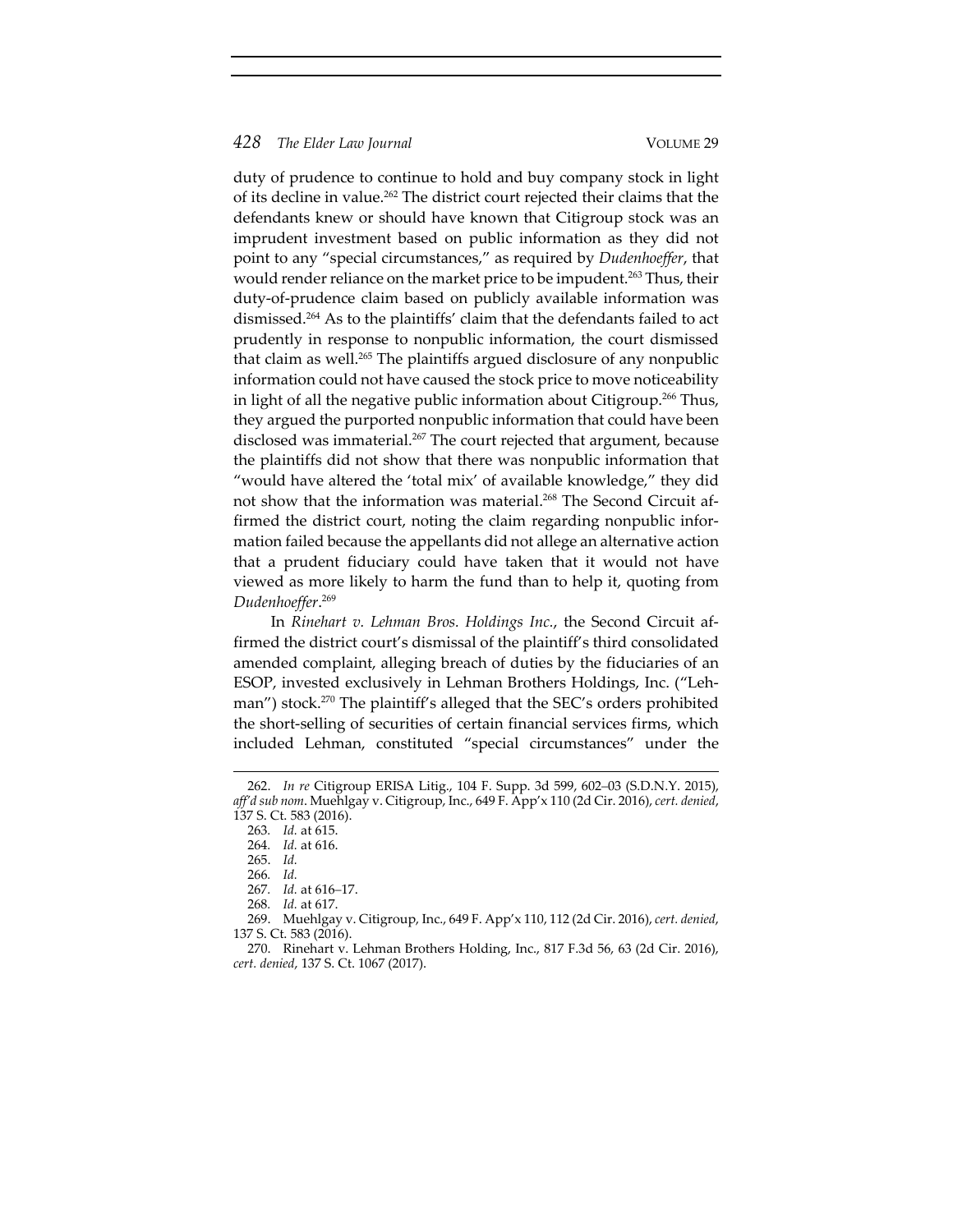*Dudenhoeffer* criteria such that the fiduciaries should not have relied upon the market value of the employer stock.<sup>271</sup> Because those SEC orders spoke only conditionally about market effects resulting from socalled naked short sales, they did not purport to describe the existing market conditions.<sup>272</sup> The court noted that the plaintiff's "conclusory assertions" did not give rise to a plausible inference that the SEC's orders would have affected the market's ability to value Lehman stock, and thus, it need not decide whether such orders constituted "special circumstances" under *Dudenhoeffer*. <sup>273</sup> Thus, in the court's eyes, the fi‐ duciary could rely on the market price as a shield against "*all* allega‐ tions of imprudence based upon public information."274

The plaintiffs also alleged that the fiduciaries breached their du‐ ties by failing to investigate nonpublic information regarding the risks of Lehman.275 The Second Circuit rejected this allegation as the com‐ plaint failed to explain how such investigation would have uncovered any inside information, as *Dudenhoeffer* requires the plaintiff to allege facts which would show that such an adequate investigation would have revealed to a prudent fiduciary that the investment was "improvident."276 Moreover, the Second Circuit held that the plaintiffs did not plausibly plead facts and allegations showing that a prudent fiduciary would not have viewed disclosure of material nonpublic information regarding Lehman or ceasing to buy Lehman stock as more likely to harm the fund than to help it.<sup>277</sup> Thus, the plaintiffs failed to plead plausibly that the defendants breached their fiduciary duties under ERISA by failing to recognize the imminence of Lehman's collapse.<sup>278</sup>

# **C. Fourth Circuit analysis**

In the case of *Tatum v. RJR Pension Investment Committee*, RJR Nabisco ("Nabisco") as plan fiduciary informed plan participants that the Nabisco stock fund would be frozen, as it decided to spin off the company's food business from its tobacco business, and then would be

<sup>271</sup>*. Id.* at 66–67.

<sup>272</sup>*. Id.* at 67.

<sup>273</sup>*. Id.*

<sup>274</sup>*. Id.* at 66.

<sup>275.</sup> *Id.* at 61, 67.

<sup>276</sup>*. Id.* at 67.

<sup>277</sup>*. Id.* at 68 (quoting from Amgen Inc. v. Harris, 136 S. Ct. 758, 759 (2016).

<sup>278</sup>*.* Rinehart v. Lehman Brothers Holding, Inc., 817 F.3d 56, 68 (2d Cir. 2016).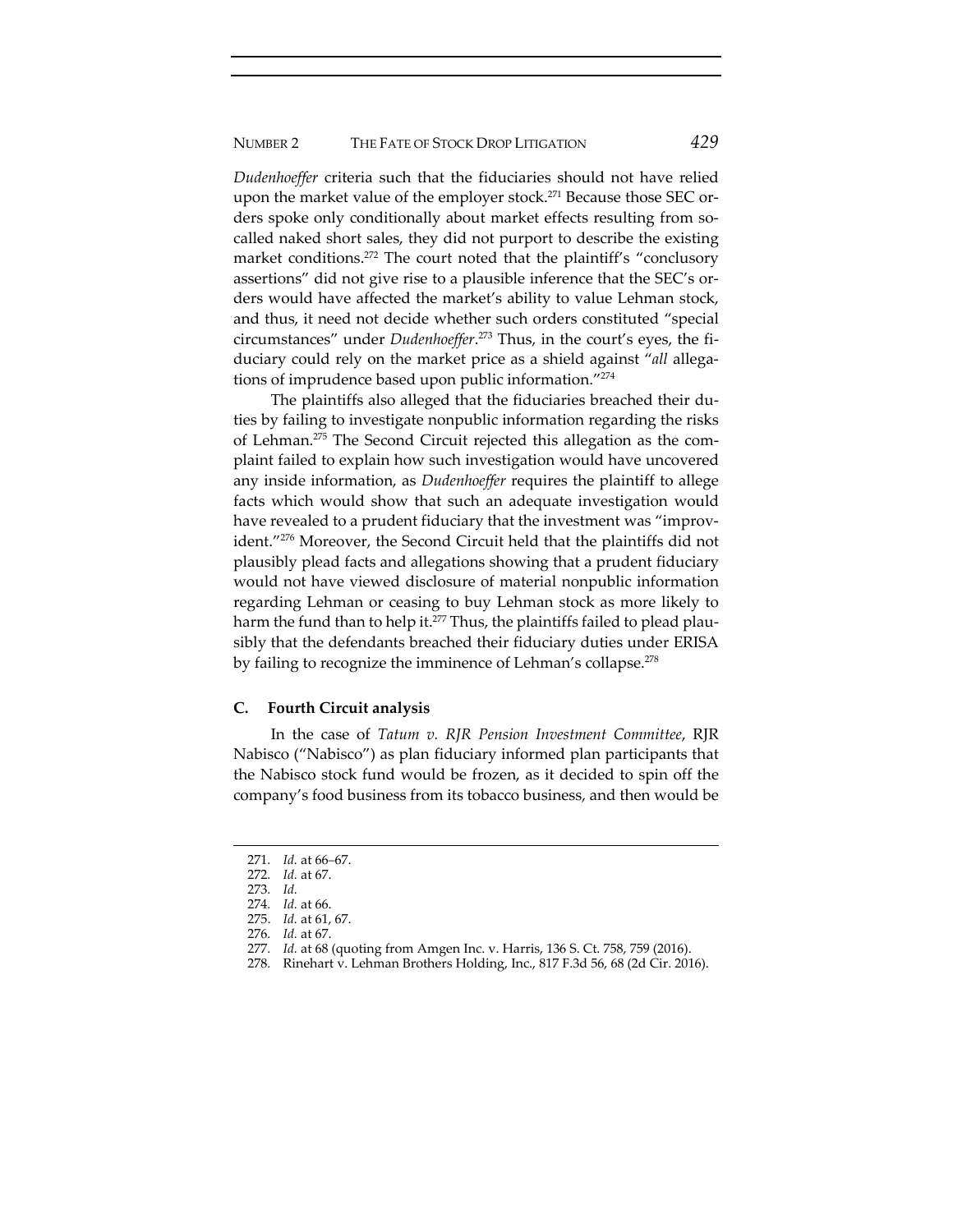divested six months later.<sup>279</sup> In the months following the spin-off, Nabisco stock declined sharply in value; however, months after the di‐ vestment, the value of the Nabisco stock increased dramatically in value after being acquired by Philip Morris.280 Employees of Nabisco sued the plan fiduciaries for breaching their fiduciary duty "by eliminating Nabisco stock from the Plan on an arbitrary timeline without conducting a thorough investigation,"281 which then caused substantial loss to the plan.<sup>282</sup> The Fourth Circuit affirmed the district court's conclusion that absent "special circumstances" when evaluating publicly traded stock, the plan fiduciary may rely on the market price of the Nabisco stock as the correct estimate of its value (consistent with the efficient market theory hypothesis).<sup>283</sup> It concluded that Nabisco's actions were consistent with what a prudent fiduciary "would have" decided when to divest and how to divest.<sup>284</sup>

#### **D. Fifth Circuit analysis**

In September of 2016, the Fifth Circuit concluded a six‐year battle against the executives of BP, P.L.C. ("BP") as plan fiduciaries, for losses in BP stock prices held in BP's employee stock ownership plan, due to the 2010 explosion of an offshore drilling rig causing a massive oil spill in the Gulf of Mexico.<sup>285</sup> As the original complaint had been filed pre-*Dudenhoeffer*, the district court initially dismissed the complaint on the grounds that the ESOP fiduciaries were entitled to a presumption of prudence under the *Kirschbaum* standard, which the plaintiffs failed to overcome.286 The Fifth Circuit vacated the district court's judgment and remanded for reconsideration in light of the Supreme Court's *Duden‐ hoeffer* decision.287

<sup>279.</sup> Tatum v. RJR Pension Inv. Comm., et al., 855 F.3d 553, 556 (4th Cir. 2017). 280*. Id.* at 556–57.

<sup>281</sup>*. Id.* at 557 (quoting from Tatum v. RJR Pension Inv. Comm., 761 F.3d 346, 355 (4th Cir. 2014)).

<sup>282.</sup> *Id.*

<sup>283</sup>*. Tatum*, 855 F.3d at 564.

<sup>284</sup>*. Id.* at 567.

<sup>285.</sup> Whitley v. BP, P.L.C., 838 F.3d 523, 529 (5th Cir. 2016).

<sup>286</sup>*. Id.* at 525–26; Kirschbaum v. Reliant Energy, Inc., 526 F.3d 243, 255 (5th Cir. 2008) (applying the *Moench* presumption of prudence).

<sup>287.</sup> Whitley v. BP, P.L.C., 575 F. App'x 341, 343 (5th Cir. 2014) (vacating the judgement of the district court and remanding it for reconsideration in light of *Dudenhoeffer*, as the district court had applied the *Moench* presumption).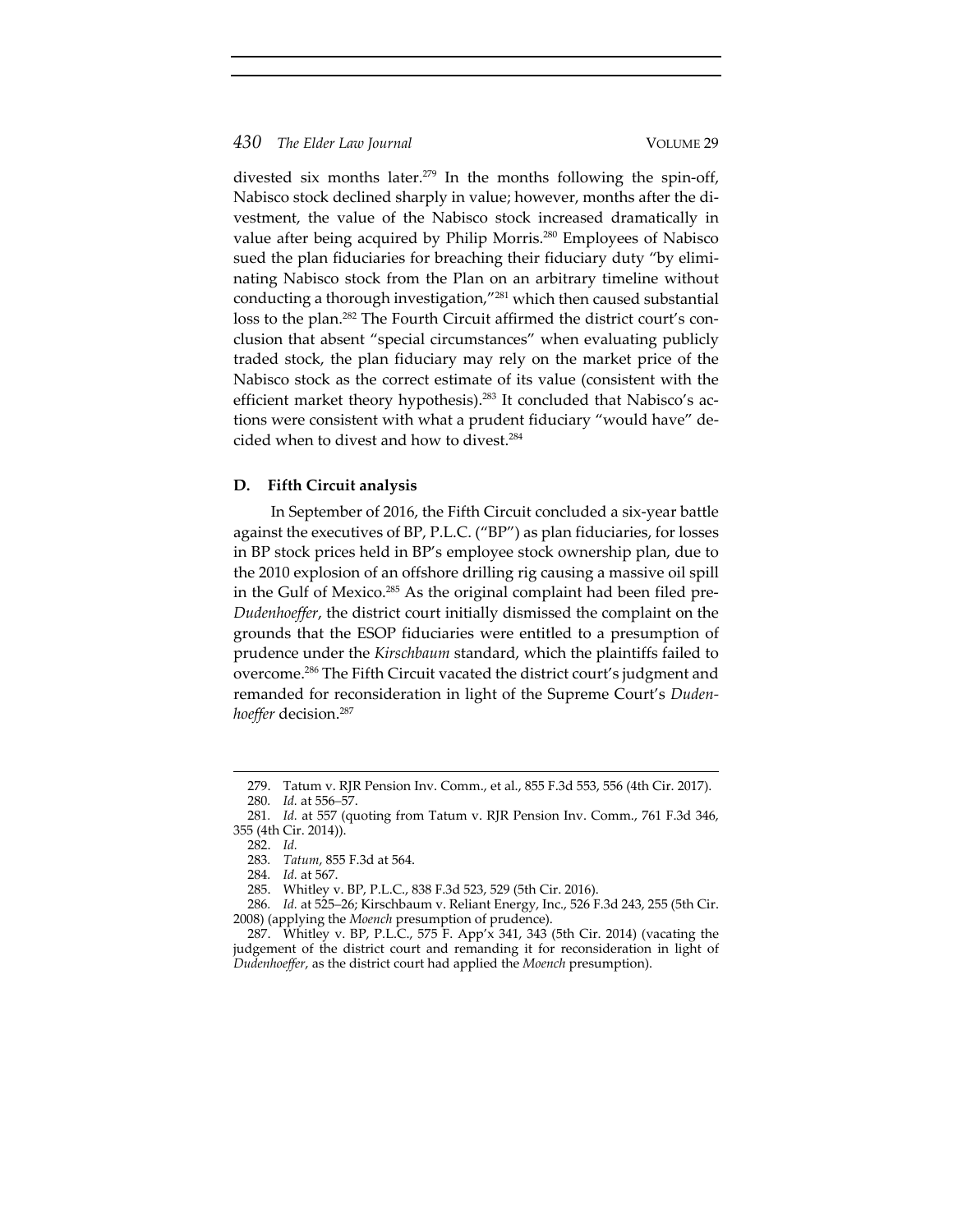On remand, the complaint was amended and the district court held that (1) the stockholders had plausibly alleged that the defendants had inside information and (2) the stockholders had plausibly alleged two alternative actions that the defendants could have taken that met the *Dudenhoeffer* criteria: freezing, limiting, or restricting the purchase of employer stock and disclosing unfavorable information to the pub‐ lic.288 The Fifth Circuit reversed and remanded, stating that the district court altered the language of *Dudenhoeffer* in reaching its holdings.<sup>289</sup> According to the Fifth Circuit, the district court stated that it could not determine "on the basis of the pleadings alone, that *no* prudent fiduciary would have concluded that [the alternatives] would do *more good than harm*."290

The Fifth Circuit corrected the district court's interpretation by saying that the *Dudenhoeffer* language imposed a "significant burden" on the plaintiff to propose an alternative course of action "so *clearly* ben‐ eficial that a prudent fiduciary *could not conclude* that it would be more likely to harm the fund than to help it."291 Thus, the plaintiff has the burden of showing that the alternative action must do *more* than result‐ ing in a net gain to the fund; he or she must "plausibly allege that no prudent fiduciary could have" made the opposite conclusion (i.e., that such alternative would result in more harm than good).<sup>292</sup> The Fifth Circuit charged the stockholders with making "conclusory statements" that did not demonstrate proposed alternatives that a prudent fiduciary could not have concluded would do more harm than good.<sup>293</sup> While the stockholders alleged that the BP stock was overvalued due to "numerous undisclosed safety breaches" known only to insiders, that fact alone was not sufficient to conclude that disclosure of such information or freezing trades of BP stock (both of which would reduce the stock price) would do more harm than good.<sup>294</sup> In fact, the Fifth Court inferred a prudent fiduciary would have concluded that such actions would do more harm than good.295 As the stockholders failed to do so, their claim should have been dismissed.<sup>296</sup> The Fifth Circuit also failed to comment

- 291*. Id.* (with emphasis added).
- 292*. Id.*
- 293*. Id.*
- 294. *Id.* at 523.
- 295*. Id.* at 529.
- 296. *Id.* at 523.

<sup>288</sup>*. Id.* at 526.

<sup>289</sup>*. Id.* at 528–29.

<sup>290</sup>*. Id.* at 529.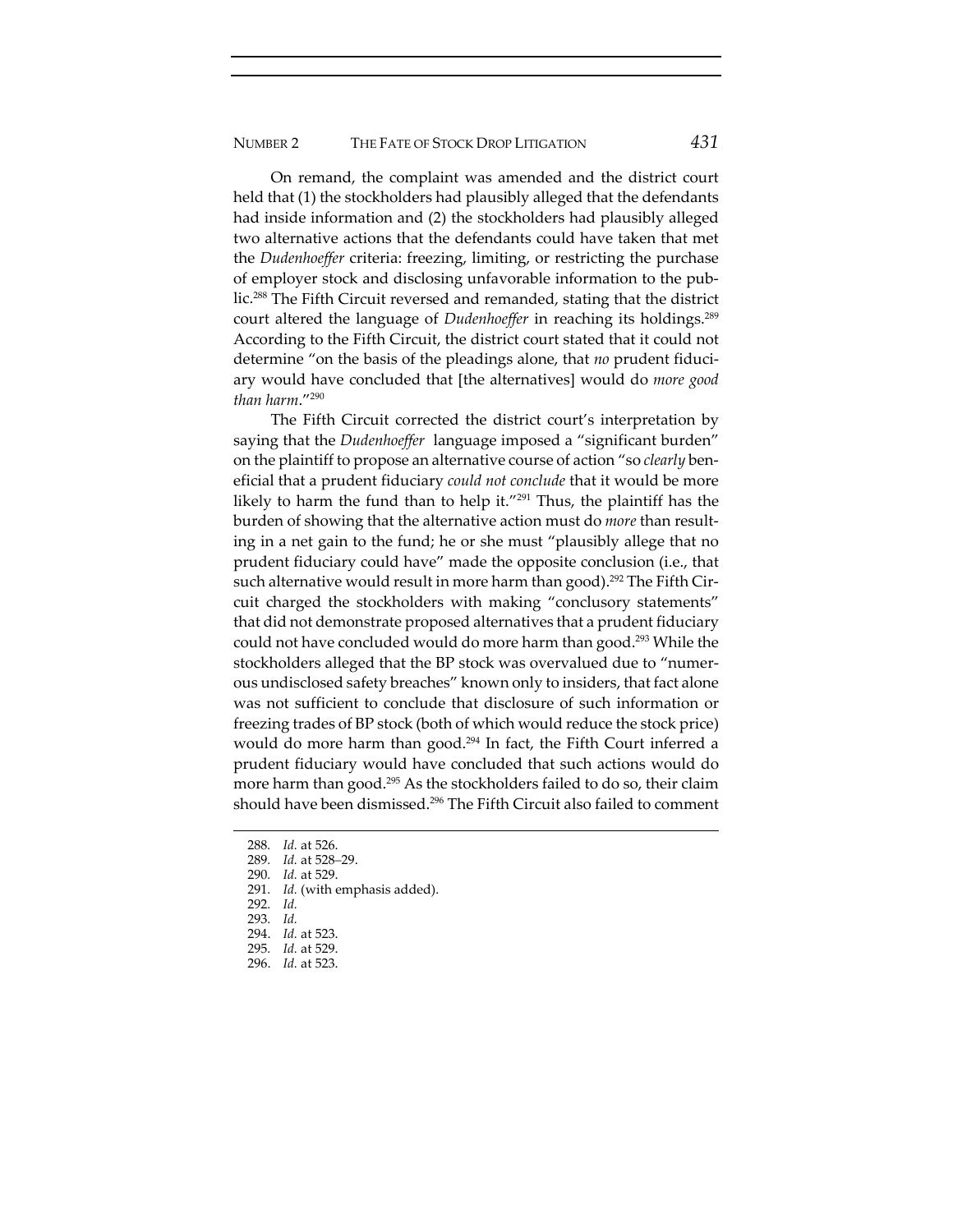on amicus briefs filed by the DOL and SEC which argued in favor of public and prompt disclosure of all material nonpublic information.297

A year later, the plaintiffs filed an amended complaint.<sup>298</sup> The Fifth Circuit again framed the issue as to whether "plaintiffs [have] plausibly allege[d] that no prudent fiduciary could have concluded" that public disclosure of negative information would do more harm than good.<sup>299</sup> In their amended complaint, the plaintiffs first alleged that public dis‐ closure of negative information should have been set forth in the ordi‐ nary Securities and Exchange Commission's public filings.<sup>300</sup> Secondly, to qualify the effect of such disclosure, the plaintiffs brought in testimonies of financial markets experts.<sup>301</sup> Such arguments fell on deaf ears, as the Fifth Circuit held that such allegations failed to show how public disclosure would have led to improved results.<sup>302</sup>

Two years later, in *Martone v. Robb*, <sup>303</sup> the Fifth Circuit affirmed the district court's dismissal of the plaintiff's claims against executives of Whole Foods, as plan fiduciaries, for continuing to hold Whole Foods stock in the company's ESOP.<sup>304</sup> Martone alleged that the company stock was artificially inflated as a result of "undisclosed misrepresenta‐ tion and fraud," as Whole Foods had been involved in "systemic, illegal

<sup>297</sup>*. See generally* Brief for the Department of Labor as Amicus Curiae, in Sup‐ port of the Plaintiff‐Appellees, Whitley v. BP, P.L.C., No. 15‐20282 (5th Cir. 2016)*;* Brief for the SEC as Amicus Curiae in Support of the Plaintiffs‐Appellees, Whitley v. BP, P.L.C., No. 15‐2028 (5th Cir. 2016) (The DOL had argued that plaintiff‐appel‐ lees had satisfied the "more harm than good" standard by alleging at least two actions that the defendants could have taken: freeze the stock fund and, if necessary, make a public disclosure, consistent with the securities laws, that a prudent fiduciary could not have concluded would do more harm than good given the continuous fraud. In the wake of an ongoing fraud, the fiduciary's objectives, under both ERISA and the securities law, must be to halt the fraud and prevent the plan from continuing to hold and buy overvalued stock. In its amicus brief, the SEC argued that the alternative actions set forth by the DOL are not inconsistent with the federal securi‐ ties laws or their objectives. If the ESOP manager engages in a fraud by making misstatements or omissions, he/she owed a duty to make a public disclosure of the falsehood. If the ESOP manager was not responsible for the fraud but knows of it, he/she may elect to disclose it publicly. In the SEC's view, an ESOP manager aware of the employer's undisclosed fraud will not violate securities law by refraining from both purchases and sales of employer stock within the plan.).

<sup>298.</sup> *In re* BP P.L.C. Sec. Litig., No. 10‐cv‐4214, 2017 U.S. Dist. LEXIS 33302, at \*78 (S.D. Tex. Mar. 8, 2017).

<sup>299</sup>*. Id.* (citing Whitley v. BP, P.L.C., 838 F.3d 523, 523 (5th Cir. 2016)).

<sup>300</sup>*. Id.* at \*76–77.

<sup>301</sup>*. Id.*

<sup>302</sup>*. Id.* at \*83–84.

<sup>303.</sup> Martone v. Robb, 902 F.3d 519, 528 (5th Cir. 2018).

<sup>304.</sup> *Id.* at 521.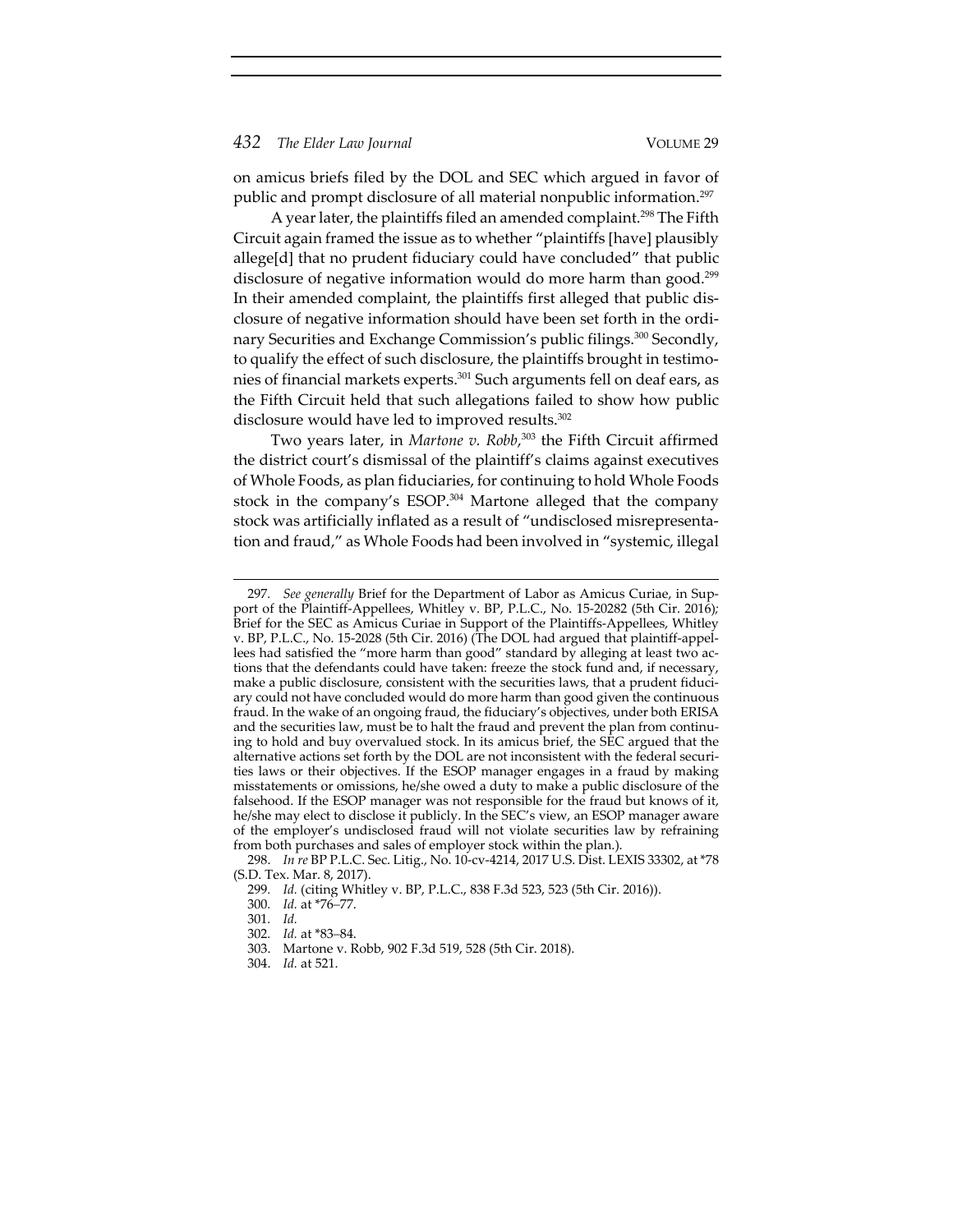overcharging of its customers" by "regularly misstat[ing] the weight of pre-packaged food on which prices were based."<sup>305</sup> The company had been investigated, during this time period, by a number of governmental agencies in California and New York, resulting in fines and a per‐ manent injunction to prohibit to engaged in practices that involved products sold by weight.306 It too had disclosed in its Form 8‐K filing that the company's stock price declined over eleven percent.<sup>307</sup>

As a result of the alleged fraud, Martone, a former Whole Foods employee, claimed that the defendants should have made corrective, public disclosures to cure such fraud.308 He argued that disclosing the fraudulent conduct *earlier* would have reduced the damage as "the longer a fraud of a public company like Whole Foods persists, the harsher the correction is likely to be when that fraud is finally revealed."309 The district court rejected that argument as it concluded that "in virtually every fraud case," a prudent fiduciary could have concluded that taking such action to expose fraudulent conduct might do more harm than good.<sup>310</sup> The Fifth Circuit agreed that fraud disclosures and the decline in stock price that subsequently followed were insufficient under the *Whitley* standard.311

The court also dismissed the plaintiff's claim that the plan would be a net purchaser of the stock during the class period and thus, any benefit to the sellers should have been factored into court's analysis as to whether earlier disclosure would cause more harm than good.<sup>312</sup> The court noted such an argument flies in the face of ERISA's duty of prudence which is determined "under the circumstances then prevail‐ ing," $^{313}$  and not with the benefit from hindsight. $^{314}$  Thus, the Fifth Circuit affirmed the dismissal as Martone failed to allege alternative actions that a prudent fiduciary "would not have viewed as more likely to harm the fund than to help it."315

314*.* Martone v. Robb, 902 F.3d 519, 527 (5th Cir. 2018).

<sup>305</sup>*. Id.* at 521–22 (internal quotations omitted).

<sup>306</sup>*. Id.* at 522.

<sup>307</sup>*. Id.*

<sup>308</sup>*. Id.* at 521, 525. 309*. Id.* at 526.

<sup>310</sup>*. Id.*

<sup>311</sup>*. Id.* at 527.

<sup>312</sup>*. Id.*

<sup>313.</sup> 29 U.S.C. § 1104(a)(1)(B).

<sup>315</sup>*. Id.* at 529.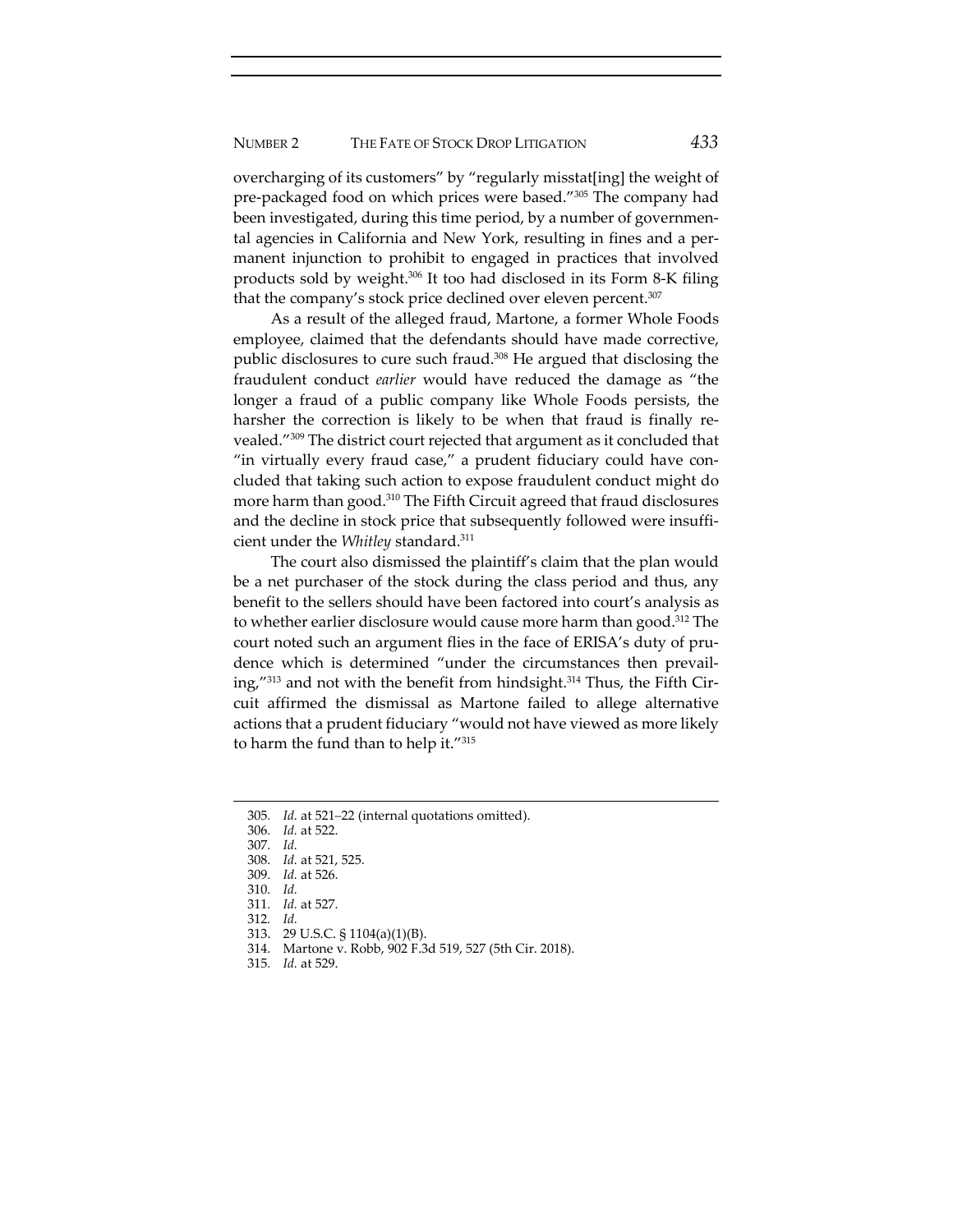# **E. Eleventh Circuit analysis**

In *Smith v. Delta Air Lines*, the Eleventh Circuit affirmed the dis‐ trict court's decision to dismiss a lawsuit by plan participants of a Delta Air Lines ("Delta") ESOP for breach of their fiduciary duty of prudence under *Dudenhoeffer*. <sup>316</sup> The lawsuit had alleged that the fiduciaries im‐ prudently invested in the employer stock in light of the disappointing financial performance, loss in competitive advantage, and concerns about the employer's ability to survive in its industry.<sup>317</sup> By the fiduciaries' failure to investigate the viability of the Delta stock and its adher‐ ence to the plan document, regardless of the harm to the participants, the plaintiffs alleged that the fiduciaries breached their duty of pru‐ dence.318 On remand and relying on the *Dudenhoeffer* criteria, the Elev‐ enth Circuit found these claims implausible on the grounds that "special circumstances" (such as fraud, improper accounting, or illegal conduct) were not alleged to show that the fiduciaries' reliance on the market price of the stock was imprudent.<sup>319</sup> The court also noted that there was no allegation in the complaint that the fiduciary had material inside information about Delta's financial condition that had not been disclosed to the market.<sup>320</sup>

# **F. Seventh Circuit analysis**

In *Allen v. GreatBanc Trust Co.*, the Seventh Circuit reversed the district court's dismissal of the plaintiffs' complaint as they had not suf‐ ficiently pleaded a breach of fiduciary duty according to the *Dudenhoef‐ fer* standard by showing "special circumstances" that the plan stock had been undervalued.321 The employer was a privately held company and appointed GreatBanc in 2010, as trustee of the ESOP, for the purpose of representing the plan in purchasing shares in the company for \$60 mil‐ lion, secured with a loan from the selling shareholders.322 Twenty‐two days later, the plan's stock was alleged to have declined by twenty‐two

321. Allen v. GreatBanc Trust Co., 835 F.3d 670, 681 (7th Cir. 2016).

<sup>316.</sup> Smith v. Delta Air Lines, Inc., 619 F. App'x 874 (11th Cir. 2015). The Su‐ preme Court had vacated the Eleventh Circuit's prior ruling in favor of the fiduciaries and remanded the case for reconsideration in light of *Dudenhoeffer*. Smith v. Delta Air Lines Inc., 563 F. App'x 681 (11th Cir. 2014), *vacated and remanded*, 135 S. Ct. 1421 (2015).

<sup>317</sup>*. Smith*, 619 F. App'x*.* at 875.

<sup>318.</sup> *Id.*

<sup>319</sup>*. Id.* at 876.

<sup>320</sup>*. Id.*

<sup>322</sup>*. Id.* at 673.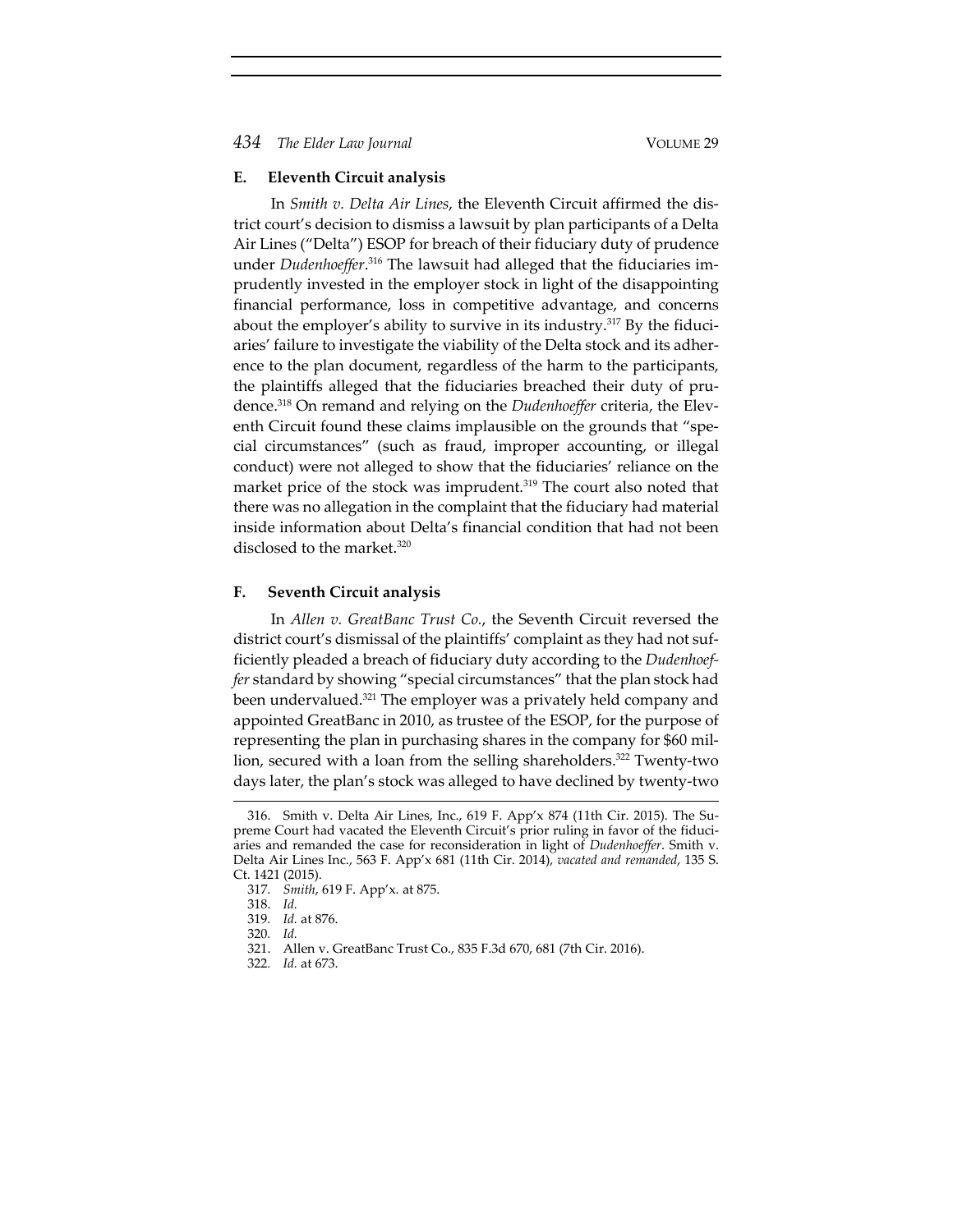percent; by late 2011, its value had declined by almost fifty percent.<sup>323</sup> By December 2013, its shares were worth only \$26.6 million.<sup>324</sup> Employees Lisa Allen and Misty Dalton brought suit, alleging a breach of fiduciary duty claim due to the decline in the value of the stock.<sup>325</sup> The district court dismissed the complaint believing that the *Dudenhoeffer* standard of "special circumstances" applied, as it found that no special circumstances existed.326 The Seventh Circuit reversed as it held the *Dudenhoeffer* standard regarding the value of the stock did not apply in the context of a private-stock situation.<sup>327</sup> As a result, the plaintiff need only plead a breach of fiduciary duty, such as prudence, and explain how the breach occurred.<sup>328</sup>

# **G. Sixth Circuit analysis**

In *Saumer v. Cliffs Natural Resources, Inc.*, the Sixth Circuit affirmed the district court's dismissal of the plaintiffs' stock drop complaint.<sup>329</sup> Cliffs Natural Resources ("Cliffs") employees who were participants in an ESOP alleged that the plan fiduciaries, consisting of the plan's in‐ vestment committee members and Cliffs corporate officers, breached their fiduciary duty by retaining Cliffs stock as an investment option.<sup>330</sup> Due to a 2012 global demand slump, the Cliffs stock lost ninety‐five percent of its value between 2011 and 2015, as compared to a roughly fifty percent gain for the broader market during the same time period. $331$ The plaintiffs alleged that the fiduciary's decision to invest in the Cliffs stock was imprudent because the company's risk profile and business prospects had declined precipitously during the class period.332 The court rejected this argument as it applied the *Dudenhoeffer* standard in both contexts—whether the company stock was overvalued or excessively risky—thereby allowing the plan fiduciaries to rely on the

328*. Id.* at 679.

<sup>323.</sup> *Id.*

<sup>324</sup>*. Id.* 325. *Id.*

<sup>326.</sup> Dalton v. GreatBanc Trust Co., No. 15 C 3053, 2015 U.S. Dist. LEXIS 133711 at \* 7 (N.D. Ill. Oct. 1, 2015).

<sup>327</sup>*.* Allen v. GreatBanc Trust Co*.*, 835 F.3d at 679–80.

<sup>329.</sup> Saumer v. Cliffs Natural Resources, Inc., 853 F.3d 855 (6th Cir. 2017).

<sup>330</sup>*. Id.* at 858.

<sup>331</sup>*. Id.*

<sup>332</sup>*. Id.* at 860.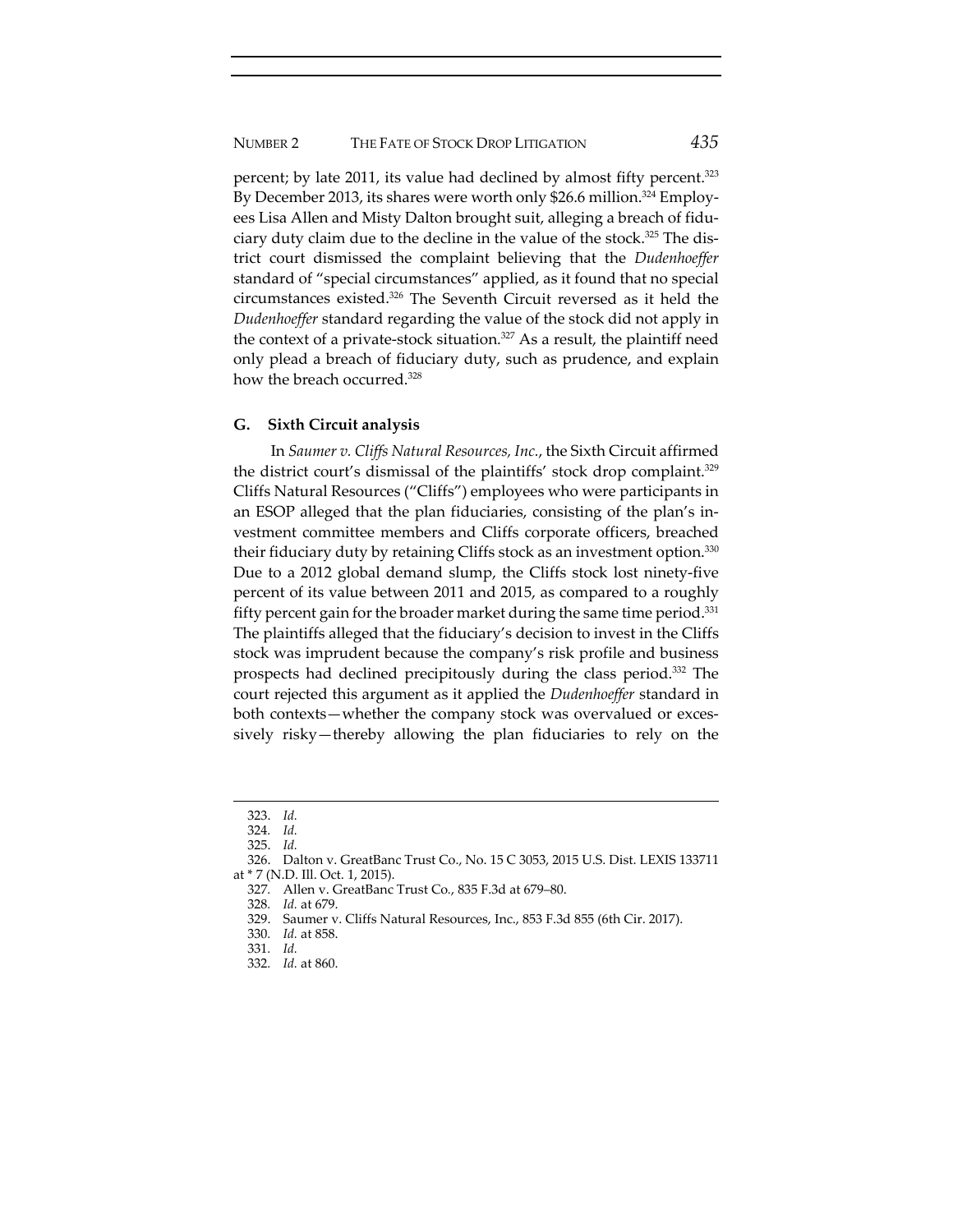market price.<sup>333</sup> While the district court had also rejected this argument, it reasoned that the only way to plead "special circumstances" was to demonstrate that Cliffs traded on an inefficient market.<sup>334</sup> The Sixth Circuit concluded that the "special circumstances" exception encom‐ passed more than market inefficiency, such that it did not require the fiduciary to independently verify the accuracy of the market price.335

The plaintiffs also alleged that the fiduciaries should have used their inside information to prevent ESOP losses by disclosing such in‐ formation to correct the market price and to direct new contributions to the plan to be held in cash, in lieu of company stock.<sup>336</sup> Again, the Sixth Circuit rejects this claim as falling short of the *Dudenhoeffer* standard on nonpublic-information claims.<sup>337</sup> In fact, the court notes that divulging inside information may have collapsed Cliff's stock price, hurting participants even more, and that closing the fund without any explanation could leave the market with insufficient information gauge the stock's true value.<sup>338</sup>

# **VII. The Jander v. IBM Exception to Stock‐Drop Litigation Trends**

*Jander v. Retirement Plans Committee of IBM*<sup>339</sup> provided a rare ex‐ ception to the post‐*Dudenhoeffer* litigation trends.340 In direct conflict

<sup>333</sup>*. Id.* at 862 (quoting Fifth Third Bancorp v. Dudenhoeffer, 573 U.S. 409, 413  $(2014)$ ).

<sup>334</sup>*. Saumer*, 853 F.3d at 862.

<sup>335</sup>*. Id.*

<sup>336</sup>*. Id.* at 863.

<sup>337</sup>*. Id.* at 864 (citing Harris v. Amgen, Inc., 788 F.3d 916 (9th Cir. 2014) (Harris II), Whitley v. BP, P.L.C., 838 F.3d 523 (5th Cir. 2016), and Rinehart v. Lehman Broth‐ ers Holdings Inc., 817 F.3d 56 (2d Cir. 2016), for the proposition that disclosing in‐ side information and stopping additional ESOP contributions fail to meet the required alternative action required by *Dudenhoeffer*).

<sup>338</sup>*. Saumer*, 853 F.3d at 864 (quoting from *Harris II*, 788 F.3d at 925–26).

<sup>339.</sup> Ret. Plans Comm. of IBM v. Jander, 910 F.3d 620 (2d Cir. 2018), *vacated and remanded,* 140 S. Ct. 592 (2020), *reinstated*, 962 F.3d 85 (2d Cir. 2020) *cert denied*, 141 S. Ct. 816 (Nov. 2020).

<sup>340.</sup> Amgen Inc. v Harris, 136 S. Ct. 758 (2016); Harris v. Amgen, Inc., No. CV 07‐5442, 2010 U.S. Dist. LEXIS 26283 (C.D. Cal. Mar. 2, 2010); Harris I, 738 F.3d 1026 (9th Cir. 2013); Amgen Inc. v. Harris, 134 S. Ct. 2870 (2014); Harris II, 788 F.3d 916 (9th Cir. 2014); Laffen v. Hewlett‐Packard Co., 721 F. App'x 642 (9th Cir. 2018); *In re* Citigroup ERISA Litig., 104 F. Supp. 3d 599 (S.D.N.Y. 2015); Muehlgay v. Citigroup, Inc., 649 F. App'x 110 (2d Cir. 2016); Rinehart v. Lehman Brothers Holdings Inc., 817 F.3d 56 (2d Cir. 2016); Tatum v. RJR Pension Inv. Comm., et al., 855 F.3d 553 (4th Cir. 2014); Whitley v. BP, P.L.C., 838 F.3d 523 (5th Cir. 2016); Whitley v. BP, P.L.C., 575 F. App'x 341 (5th Cir. 2014); *In re* BP P.L.C. Sec. Litig., No. 10‐cv‐4214, 2017 U.S.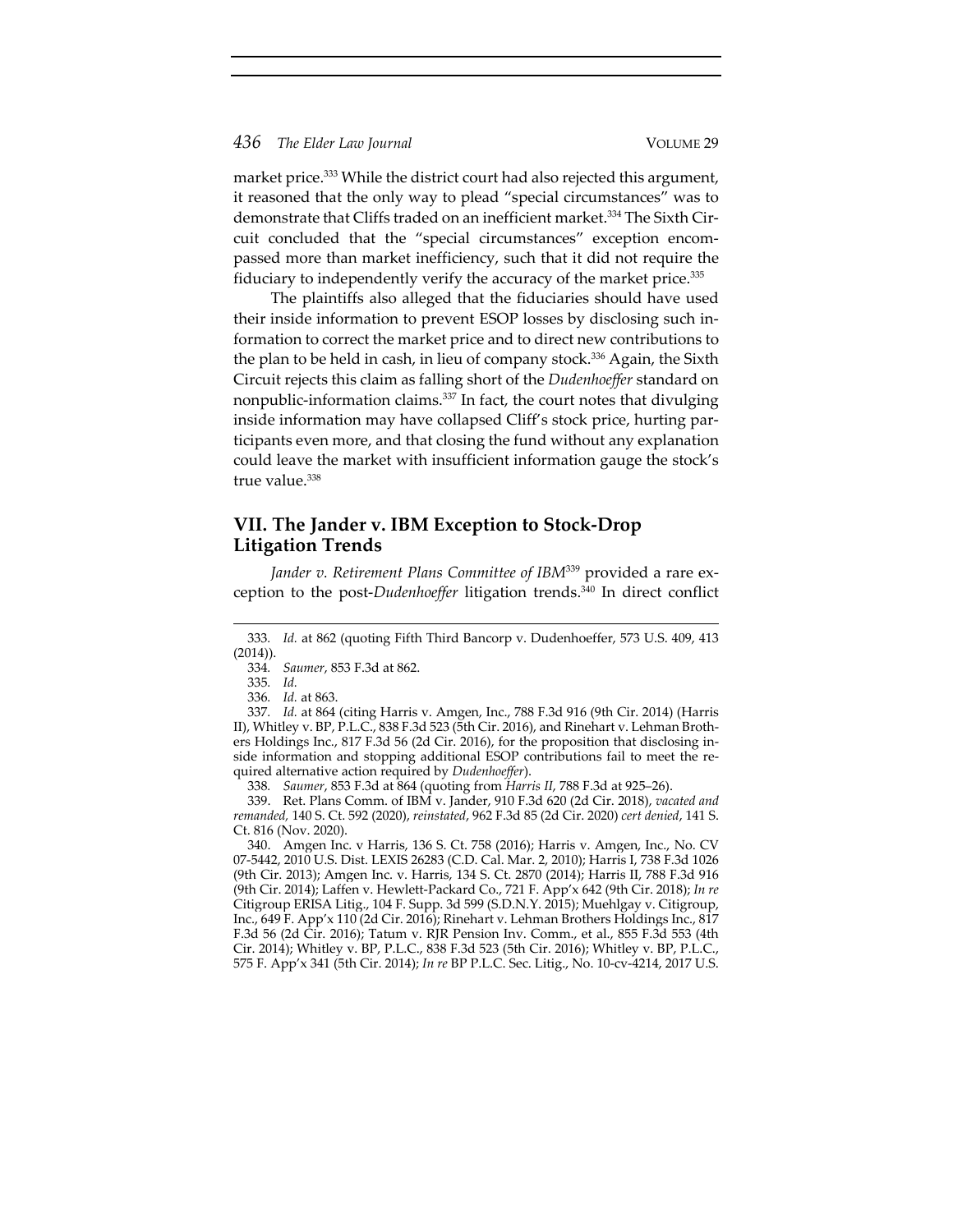with the Fifth Circuit's *Martone* decision discussed earlier, the Second Circuit in *Jander* upheld the plaintiffs' claim that the defendants vio‐ lated their ERISA duty of prudence, sufficient to survive a motion to dismiss, by continuing to hold IBM stock which they knew, based on nonpublic information, was overvalued.341

The plaintiffs were participants in IBM's ESOP and the defend‐ ants were fiduciaries who oversaw the retirement plan's management, as well as members of IBM's senior management.<sup>342</sup> IBM had been trying to locate a buyer of its microelectronics business, which had been incurring significant annual losses that IBM and its executives failed to publicly disclose, resulting in the overvalue of IBM stock.<sup>343</sup> The plaintiffs pleaded that the defendants should have either made an "early corrective disclosure" about the true value of the Microelectronics' business344 or issued new investment guidelines that would have allowed the defendants to freeze continued investment in IBM stock.345 They later amended their complaint to allege a third alternative by which the defendants could have acted upon: by acquiring hedging products to lessen further decline in the value of IBM stock.346 The district court "found lacking" the three allegations (i.e., disclosure, halting trades of IBM stock, or buying a hedging product), deciding that each would have caused more harm than good.<sup>347</sup> Thus, it dismissed the case.<sup>348</sup>

The Second Circuit (before a panel of three judges, Chief Judge Katzmann, Judge Sack, and Judge Raggi) reversed on the following grounds:

 The plaintiffs alleged that the defendants knew that the IBM stock was overvalued as a result of accounting violations and they were aware that the Microelectronics unit was impaired, which would have affected the price of the stock.<sup>349</sup>

Dist. LEXIS 33302 (S.D. Tex. Mar. 8, 2017; Martone v. Robb, 902 F.3d 519 (5th Cir. 2018); Smith v. Delta Air Lines, Inc., 619 F. App'x 874 (11th Cir. 2015); Allen v. Great‐ Banc Trust Co., 835 F.3d 670 (7th Cir. 2016); Dalton v. GreatBanc Trust Co., No. 15 C 3053, 2015 U.S. Dist. LEXIS 133711 (N.D. Ill. Oct. 1, 2015); *Saumer*, 853 F.3d 855.

<sup>341</sup>*. Jander*, 910 F.3d at 620.

<sup>342</sup>*. Id.* at 623.

<sup>343</sup>*. Id.*

<sup>344</sup>*. Id.* at 628.

<sup>345</sup>*. Id.* at 623.

<sup>346</sup>*. Id.* at 624.

<sup>347</sup>*. Id.* (citing to Jander v. Ret. Plans Comm. of IBM, 272 F. Supp. 3d 444, 451– 54 (S.D.N.Y. 2017).

<sup>348.</sup> Ret. Plans Comm. of IBM v. Jander, 910 F.3d at 620, 620 (2d Cir. 2018).

<sup>349.</sup> *Id.*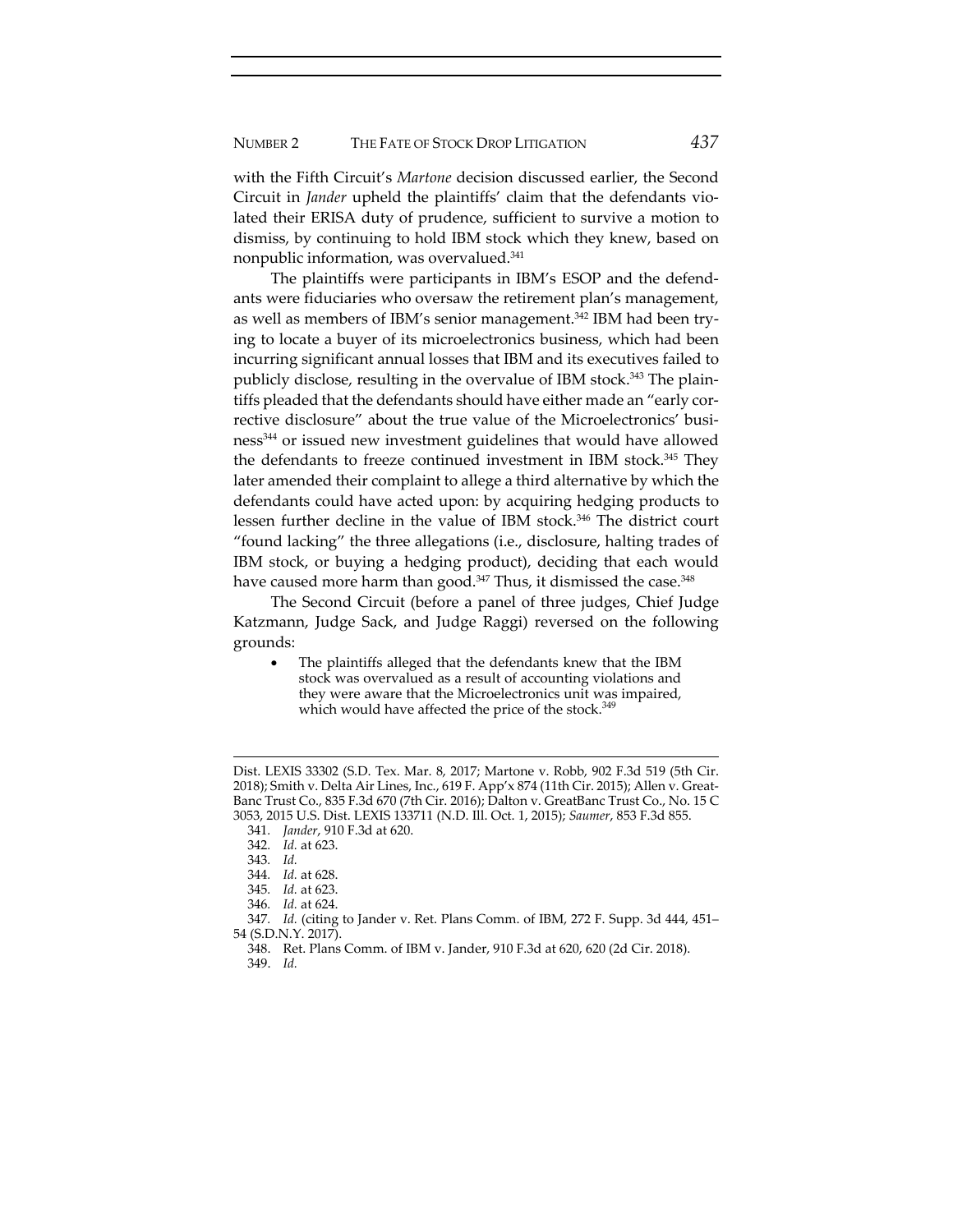- Two of the defendants "were uniquely situated to fix this problem … as they had primary responsibility for the public disclosures that had artificially inflated the stock price to begin with."350 Disclosure of the inflated value of the stock price could have been include in IBM's quarterly SEC filing and dis‐ closed to the ESOP participants and beneficiaries at the same time. Such failure to disclose impaired management's credibility and impacted the viability of IBM stock as an investment because "the eventual disclosure of a prolonged fraud causes 'reputational damage' that 'increases the longer the fraud goes on.'"351 The court noted that economic analyses mentioned by the plaintiffs supported the theory that reputational harm to the company is a predictable result of fraud, and the longer the fraud is kept secret, the greater its impact on the stock price.352 A prudent fiduciary would not have to worry that such disclo‐ sure would unduly impact the price of the stock as it was traded in an efficient market.<sup>353</sup>
- In this situation, disclosure of the "longstanding company fraud" was "inevitable" as IBM was likely to sell the microe‐ lectronics unit, and, at that point, the public would be made aware of the stock's overvaluation.<sup>354</sup> This issue was highly relevant to the court as the typical stock drop case involves the plan fiduciary comparing only "the status quo of non‐disclo‐ sure" in assessing whether the disclosure would have done more harm than good, whereas in this case non‐disclosure was no longer an option.<sup>355</sup> Hence, when disclosure of the fraud is "inevitable," a prudent fiduciary would tend to "limit the ef‐ fects of the stock's artificial inflation on the ESOP's beneficiaries through prompt disclosure."<sup>356</sup> The court rejected the defendants' argument that earlier corrective disclosure would not "sufficiently account for the effect of disclosure on 'the value of the stock already held by the fund.'"<sup>357</sup> Since disclosure of IBM's troubles was inevitable, the drop in the stock price following an earlier disclosure would not be more harmful than the drop in price following a later disclosure.<sup>358</sup> Thus, the court affirmed that Jander had sufficiently pleaded a com‐ plaint that no prudent fiduciary would have concluded that earlier disclosure would do more harm than good, and the

<sup>350.</sup> *Id.*

<sup>351</sup>*. Jander*, 910 F.3d at 629 (quoting the district court's case at *Jander*, 272 F. Supp. 3d at 450).

<sup>352</sup>*. Jander*, 910 F.3d at 629.

<sup>353</sup>*. Id.* at 630.

<sup>354</sup>*. Id.*

<sup>355.</sup> *Id.*

<sup>356</sup>*. Id.*

<sup>357</sup>*. Id.* at 631 (citation omitted).

<sup>358</sup>*. Id.*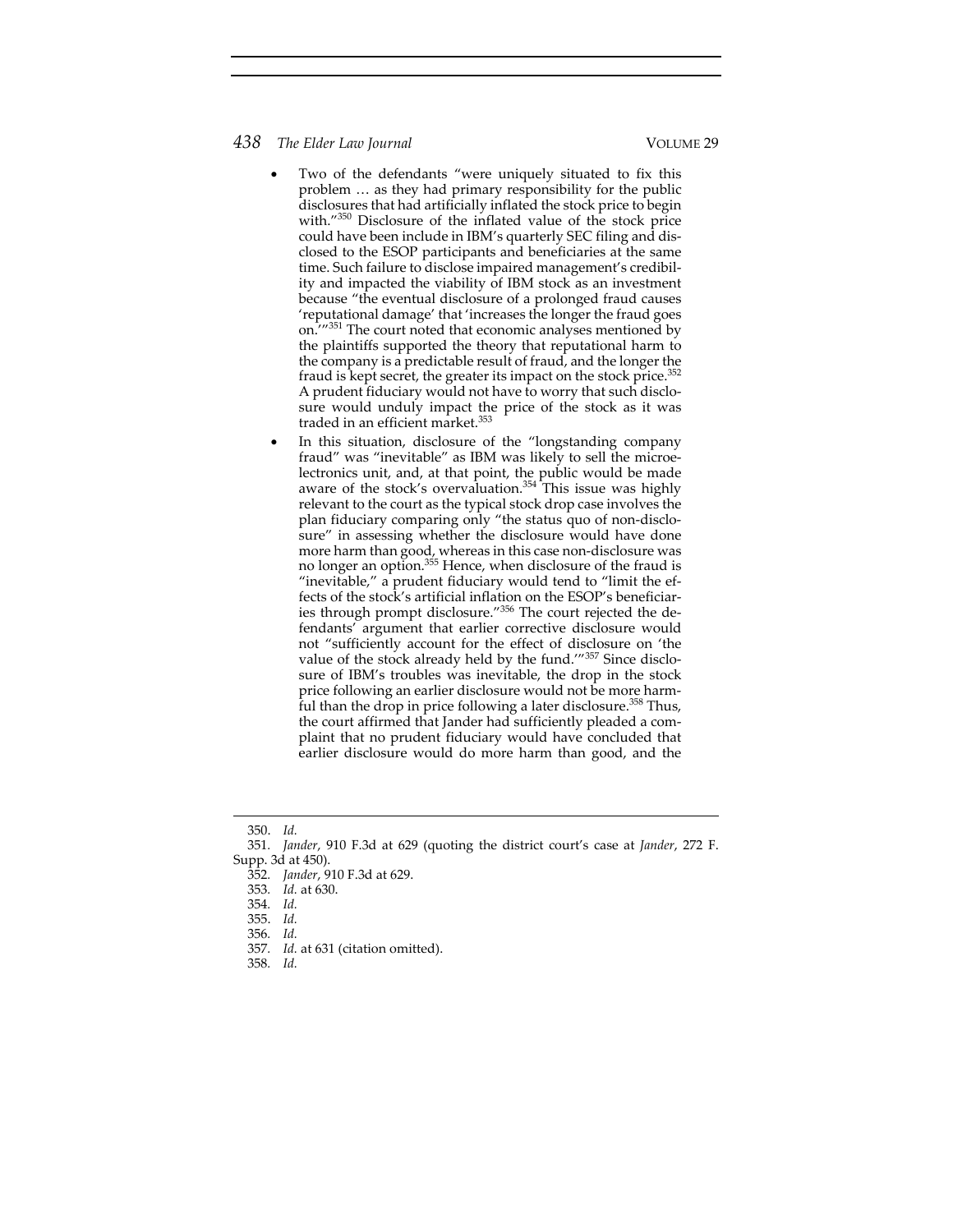# NUMBER 2 THE FATE OF STOCK DROP LITIGATION *439*

ruling of the lower court is to be reversed and remanded for further proceeding.359

 Thus, the Second Circuit's "inevitable disclosure" theory can be summarized as follows: when "non‐disclosure of IBM's troubles [is] no longer a realistic option" and "a stock‐drop fol‐ lowing early disclosure would be no more harmful than the inevitable stock drop that would occur following a later disclosure," the plaintiff has sufficiently pleaded that no prudent fiduciary could have concluded that earlier disclosure would do more harm than good.<sup>360</sup>

The plaintiff's triumph against IBM in *Jander* led to similar ESOP claims against Johnson & Johnson,<sup>361</sup> Edison International,<sup>362</sup> and General Electric;<sup>363</sup> these will be discussed in Part VIII of this Article. While there had been a decline in stock drop litigation post‐*Dudenhoeffer*, the plaintiff's bar had hoped that the *Jander* exception would revive litigation, especially if the face of a market decline in which employer stock has decreased in value.<sup>364</sup>

Due to litigants' continued failure to meet the lofty *Dudenhoeffer* pleading standard in the district and circuit courts, the Supreme Court granted certiorari in *Jander*. <sup>365</sup> Plaintiffs hoped that the Supreme Court would affirm the Second Circuit's "inevitable disclosure" theory and open the door to greater stock‐drop litigation.366 The Supreme Court granted the Government's motion to take part in oral argument as an amicus curiae in support of neither party, but in order to present the

<sup>359</sup>*. Id.*

<sup>360</sup>*. Id.*

<sup>361</sup>*. See* Perrone v. Johnson & Johnson, No. 19‐00923, 2021 U.S. Dist. LEXIS 36230 (D.N.J. Feb. 26, 2021).

<sup>362</sup>*. See* Wilson v. Craver, 994 F.3d 1085 (9th Cir. 2021).

<sup>363</sup>*. See* Varga v. Gen. Elec. Co., No. 18‐cv‐1449, 2020 WL 1064809 (N.D.N.Y. Mar. 5, 2020).

<sup>364</sup>*. See* Nevin E. Adams, *Full Court 'Press'?*, NAT'L ASS'N OF PLAN ADVISORS (Oct. 28, 2019), available at https://www.napa‐net.org/news‐info/daily‐news/full‐ court‐press; *see also* 29 U.S.C. § 1132(e)(2) (Providing ERISA permits the proper venue for an action to be determined as follows: (1) where the plan is administered; (2) where the breach occurred; or (3) where at least one defendant resides or is found.). *See* 29 U.S.C. § 1132(e)(2). Plaintiffs may choose to bring stock drop litigation in New York (within the Second Circuit) as it would be more likely to find a fiduciary within New York, thereby increasing the potential for successful litigation. In the case of *Smith v. Aegon Cos. Pension Plan*, 769 F.3d 922 (6th Cir. 2014), however, the Sixth Circuit affirmed the use of the plan's venue provision. This may cause more plan sponsors to select venue for any litigation outside of the Second Circuit, in order to withstand successful litigation on the part of the plaintiffs.

<sup>365.</sup> Ret. Plans Comm. of IBM v. Jander, 139 U.S. 2667 (2019) (mem.). 366. *Id.*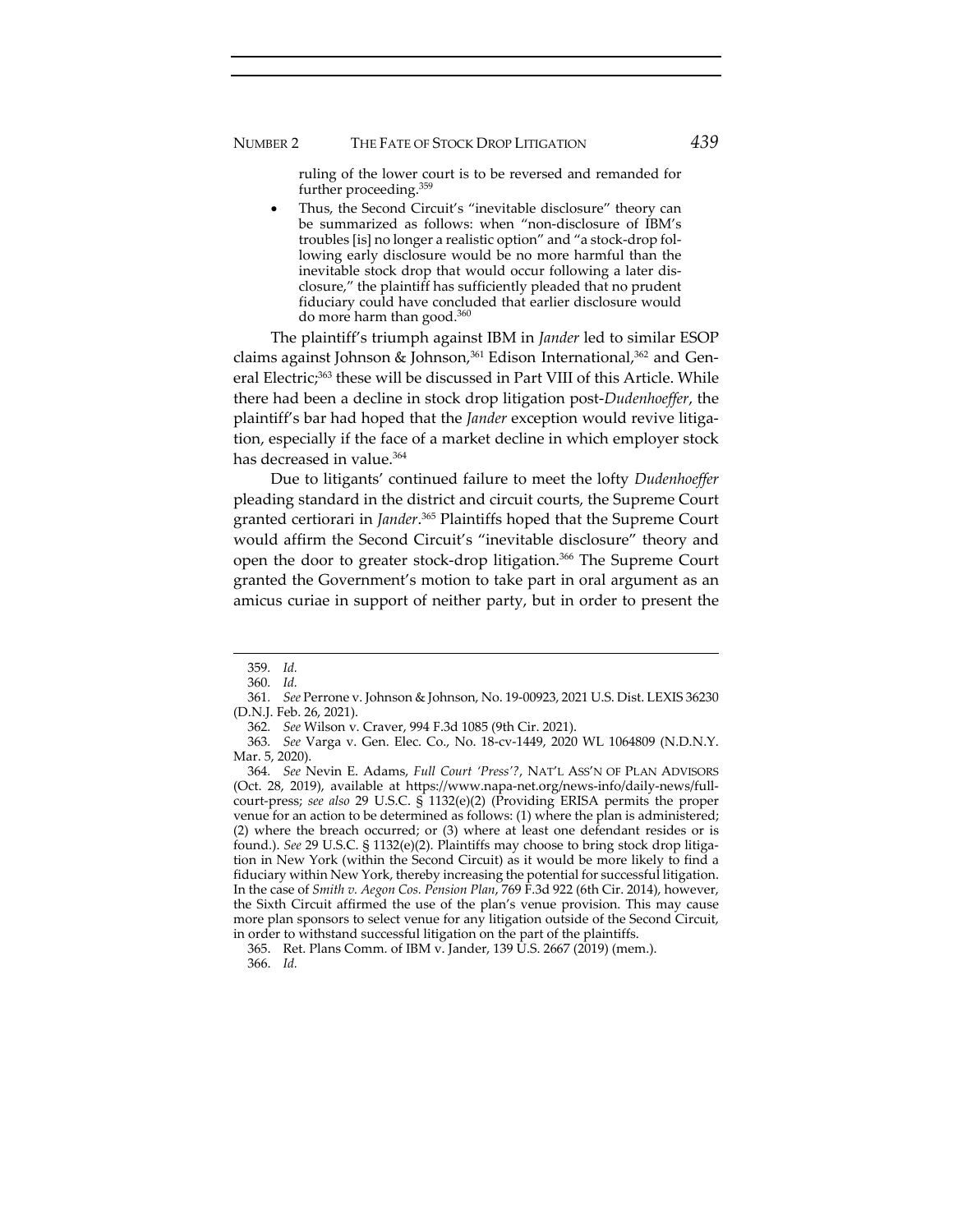opinions of both the Department of Labor and the SEC.367 In its brief per curiam decision, the Supreme Court vacated the Second Circuit's ruling.368 The issue posed by the Court was whether *Dudenhoeffer's* "more harm than good" pleading standard is met by "generalized allegations that the harm of an inevitable disclosure of an alleged fraud generally increases over time."369 The Court began with a recitation of the *Duden‐ hoeffer* standard in the context of an alleged fiduciary breach of prudence based on inside information.370 First, ERISA does not require the fiduciary to violate securities law in exercising its duty of prudence. $371$ Second, in deciding whether the fiduciaries should halt purchasing stock on the basis of inside information or disclose inside information, courts should assess whether such action would conflict with insider trading and federal securities law disclosure requirements.372 At the time of the *Dudenhoeffer* decision, the Court noted that it did not know the SEC's opinion on the matter.<sup>373</sup> And finally, the plaintiff must allege that a prudent fiduciary could not have concluded that refraining from stock purchases (which the market might view as a sign that the insider fiduciaries were acting on inside information) or disclosing negative in‐ formation would do more harm than good to the fund by causing the price of the stock to drop.374

The Supreme Court declined to rule on the merits of the issue in *Jander*. <sup>375</sup> It noted that the defendants and the Government (via the SEC and DOL's amicus briefs) "focused their arguments primarily upon other matters" that previously had not been made.<sup>376</sup> The defendants argued that ERISA imposed no duty on fiduciaries to act on inside in‐ formation, whereas the Government argued an ERISA duty to disclose insider information (not otherwise required to be disclosed under securities law) "would 'conflict' at least with 'objectives of' the 'complex in‐ sider trading and corporate disclosure requirements imposed by the

<sup>367.</sup> Ret. Plans Comm. of IBM v. Jander, 140 U.S. 398 (2019) (mem.).

<sup>368.</sup> Ret. Plans Comm. of IBM v. Jander, 140 U.S. 592, 595 (2020) (per curiam).

<sup>369</sup>*. Id.* at 594 (internal quotation and citation omitted).

<sup>370.</sup> *Id.*

<sup>371.</sup> *Id.*

<sup>372.</sup> *Id.* at 594–95.

<sup>373.</sup> *See id.* at 595.

<sup>374</sup>*. Id.*

<sup>375.</sup> *Id.* at 595.

<sup>376</sup>*. Id.* at 594–95.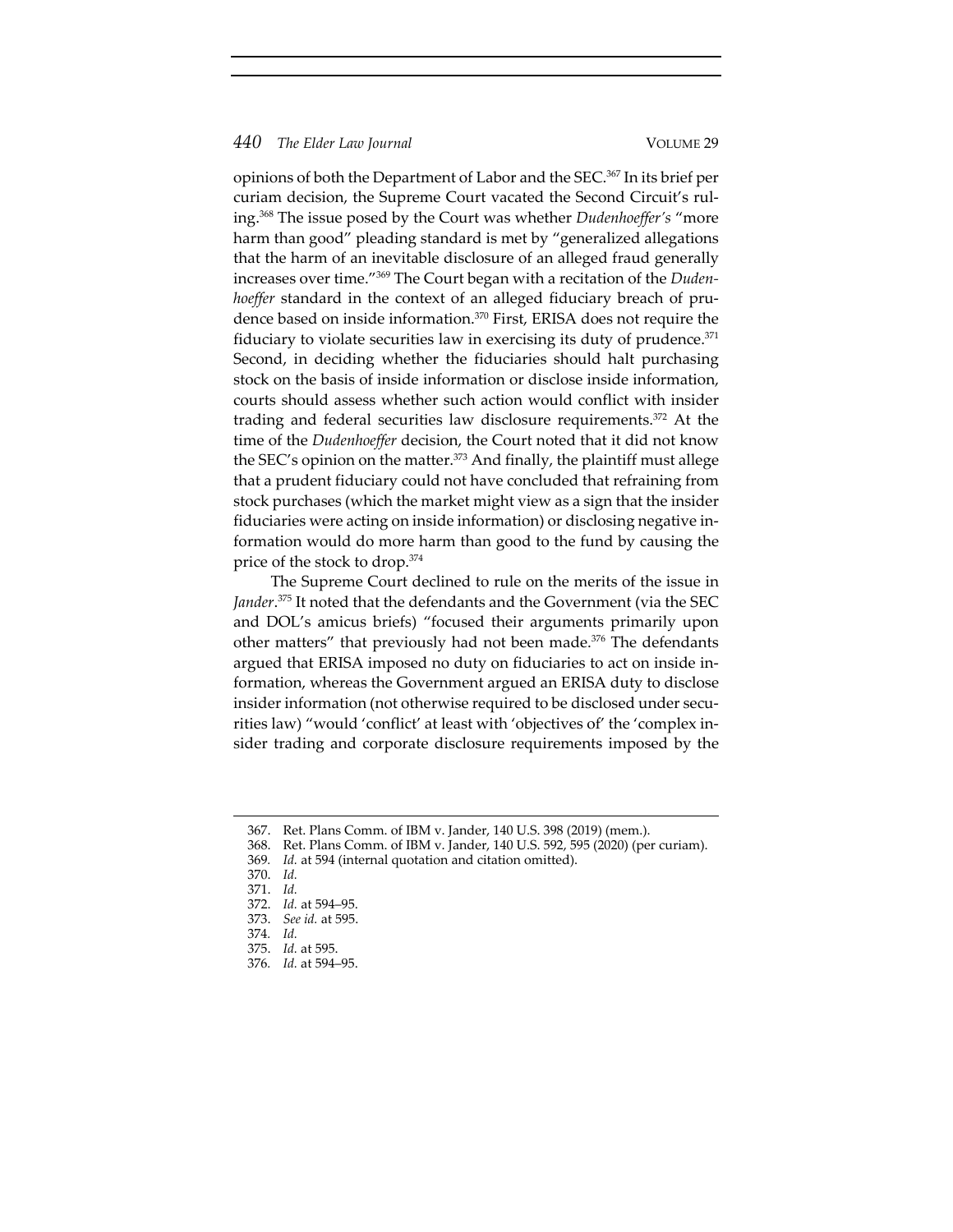federal securities laws. . .'"377 As the Second Circuit failed to address these arguments, the case was remanded.<sup>378</sup>

In her concurrence, Justice Kagan (joined by Justice Ginsburg) first noted that the Second Circuit may not decide to consider the arguments raised by the Government as they were not raised in the first instance.379 If the court, however, does choose to address such issues, the argument that ERISA imposes no duty on an ESOP fiduciary to act upon inside information squarely conflicts with the *Dudenhoeffer* decision, which made "clear that an ESOP fiduciary at times has such a duty."380 As to the Government's argument that absent extraordinary circumstances, an ESOP fiduciary need *only* disclose inside information required by the federal securities laws, she remarks that *Dudenhoeffer* "explains that when an action does not so conflict, it might fall within an ESOP fiduciary's duty—even if the securities laws do not require it."381

In his concurrence, Justice Gorsuch focused on the initial question of distinguishing between an individual's fiduciary duties versus his/her duties as a corporate officer, as the respondents seek to impose an "even *higher* duty" on fiduciaries who are in a position to order SEC‐ regulated disclosures.382 He observed that *Dudenhoeffer* was silent on the question as "whether ERISA plaintiffs may hold fiduciaries liable for alternative actions they could have taken only in a nonfiduciary capacity."383 He remarked that because ERISA holds fiduciaries liable only for actions taken while acting as a fiduciary, "it would be odd to hold the same fiduciaries liable for 'alternative action[s they] could have taken' *only* in some other capacity."384

Upon remand, the Second Circuit (before the panel of three judges who were the same judges that held in favor of the plaintiffs in the first *Jander* decision) permitted the parties to provide supplemental briefs, including whether the court should consider arguments not previously raised before the court. It also permitted the government to supply a

<sup>377</sup>*. Id.* (quoting Fifth Third Bancorp v. Dudenhoeffer, 573 U.S. 409, 429 (2014)).

<sup>378.</sup> *Id.* at 595.

<sup>379</sup>*. Id.*

<sup>380</sup>*. Id.*

<sup>381</sup>*. Id.* at 595–96.

<sup>382</sup>*. Id.* at 596.

<sup>383</sup>*. Id.* at 597.

<sup>384</sup>*. Id.* at 596 (citation omitted).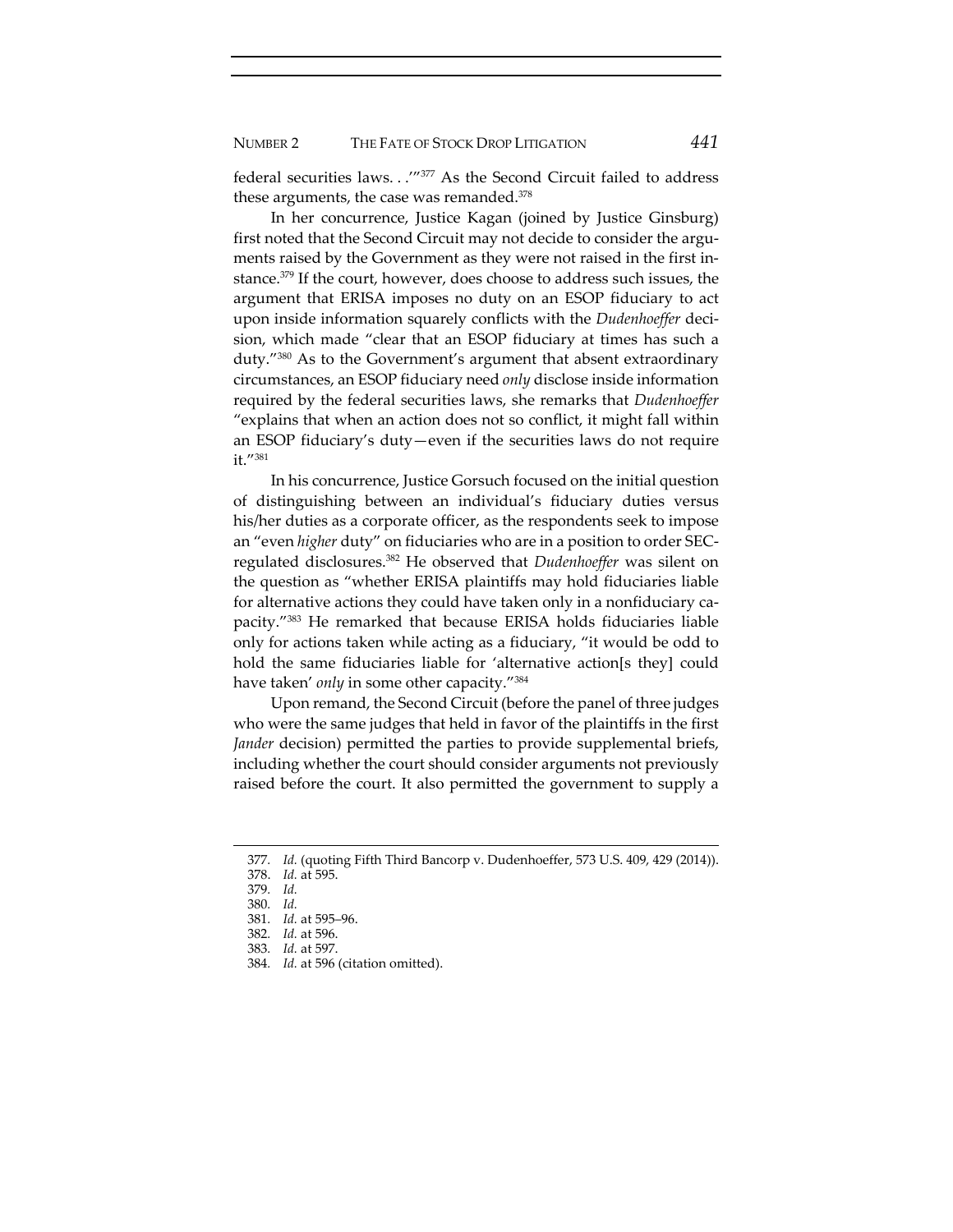supplemental brief as an amicus curiae.<sup>385</sup> Upon its remand, the Second Circuit issued a per curiam opinion, reinstating its initial judgment.<sup>386</sup> As for arguments that had been previously considered, the court de‐ clined to review them; as for arguments not initially considered, the court declined to permit them.<sup>387</sup> Thus, the judgment of the district court remained reversed, and the case was to be remanded consistent with the Second Circuit's initial opinion.<sup>388</sup> On April 2, 2021, the parties settled the case of \$4.75 million, which was approved by the district court in the Southern District of New York,<sup>389</sup> concluding six years of litigation.

<sup>385.</sup> *See* Jander v. Ret. Plans Comm. of IBM, 910 F.3d 620 (2d Cir. 2018), *vacated*, 140 U.S. 592 (2020), *reinstated*, 962 F.3d 85, 86 (2d Cir. 2020) (Jander II), Ret. Plans Comm. of IBM v. Jander, and *cert. denied*, 141 U.S. 816 (2020) (mem.).

<sup>386.</sup> *Id.*

<sup>387</sup>*. Jander*, 962 F.3d at 86. The reinstatement of the original *Jander* decision was made by the same panel of Circuit Court Judges who heard the initial *Jander* decision in the Second Circuit (Judges Katzmann (Chief Judge), Sack, and Raggi.

<sup>388</sup>*. Id.*, *cert. denied*, *see* Ret. Plans Comm. of IBM v. Jander, 141 U.S. 816 (2020).

<sup>389</sup>*. See* Jander v. Ret. Plans Comm. of IBM, No. 15cv3781, 2021 U.S. Dist. LEXIS 136958 (S.D.N.Y. July 22, 2021).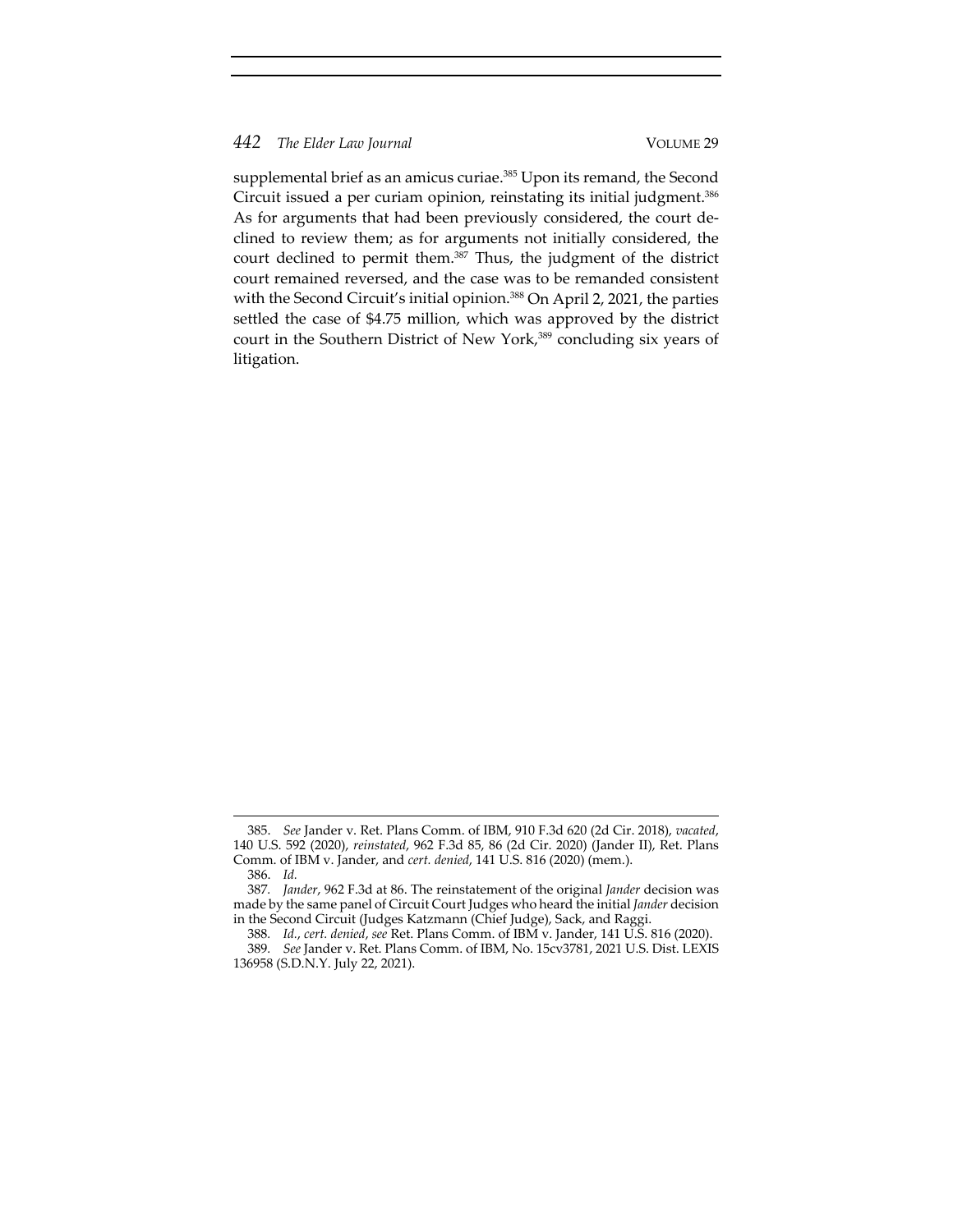# NUMBER 2 THE FATE OF STOCK DROP LITIGATION *443*

# **VIII. The Aftermath of Jander**

Decisions in the aftermath of *Jander* confirm that it was an outlier. In six recent decisions involving ESOPs sponsored by Target, Wells Fargo, Johnson & Johnson, General Electric, Gannett Company, and Ed‐ ison Company, the federal courts have rejected the *Jander* "inevitable theory" and held that such theories fail the *Dudenhoeffer* "no more harm than good" test.

#### **A. Eighth Circuit analysis post‐Jander**

In *Allen v. Wells Fargo & Co.*, the participants of Wells Fargo's ESOP sued Wells Fargo and fiduciaries of the plan for breach of their ERISA duties of prudence and loyalty by failing to disclose unethical sales methods that resulted in a decline in the price of the employer's stock.<sup>390</sup> As early as 2004, Wells Fargo and its senior management imposed unreasonably high sales quotas on its branch employees, which resulted in widespread illegal and unethical sales practices, including the use of confidential and personal information of its customers.<sup>391</sup> By 2013, the government regulators were investigating Wells Fargo's pos‐ sible misconduct. The fraud was not disclosed to the public until 2016, which resulted in a drastic decline in the market value of the company stock.392 Participants in Wells Fargo's ESOP and its 401(k) plan, which offered the Wells Fargo Stock Fund, suffered losses as a result of the stock's market decline.<sup>393</sup> They brought suit under ERISA against the defendants for breaches of the duties of prudence and loyalty by failing to take corrective measures to protect the plan participant, such as pub‐ licly disclosing the unethical practices, freezing investment in the em‐ ployer stock, or procuring a hedging product.394

The district court dismissed the breach of duty of prudence complaint as it failed to plausibly allege that a prudent fiduciary could not have concluded that the proposed alternative actions would do more harm than good to the stock fund in accordance with *Dudenhoeffer*. 395 The court also dismissed the breach of duty of loyalty complaint,

<sup>390.</sup> *See* Allen v. Wells Fargo & Co., 967 F.3d 767 (8th Cir. 2020).

<sup>391</sup>*. Id.* at 770–71.

<sup>392</sup>*. Id.* at 771 (stating Wells Fargo lost more than \$18 billion in market capitali‐ zation between the close of market on September 7, 2016, and September 15, 2016). 393. *Id.*

<sup>394</sup>*. Id.*

<sup>395</sup>*. Id.*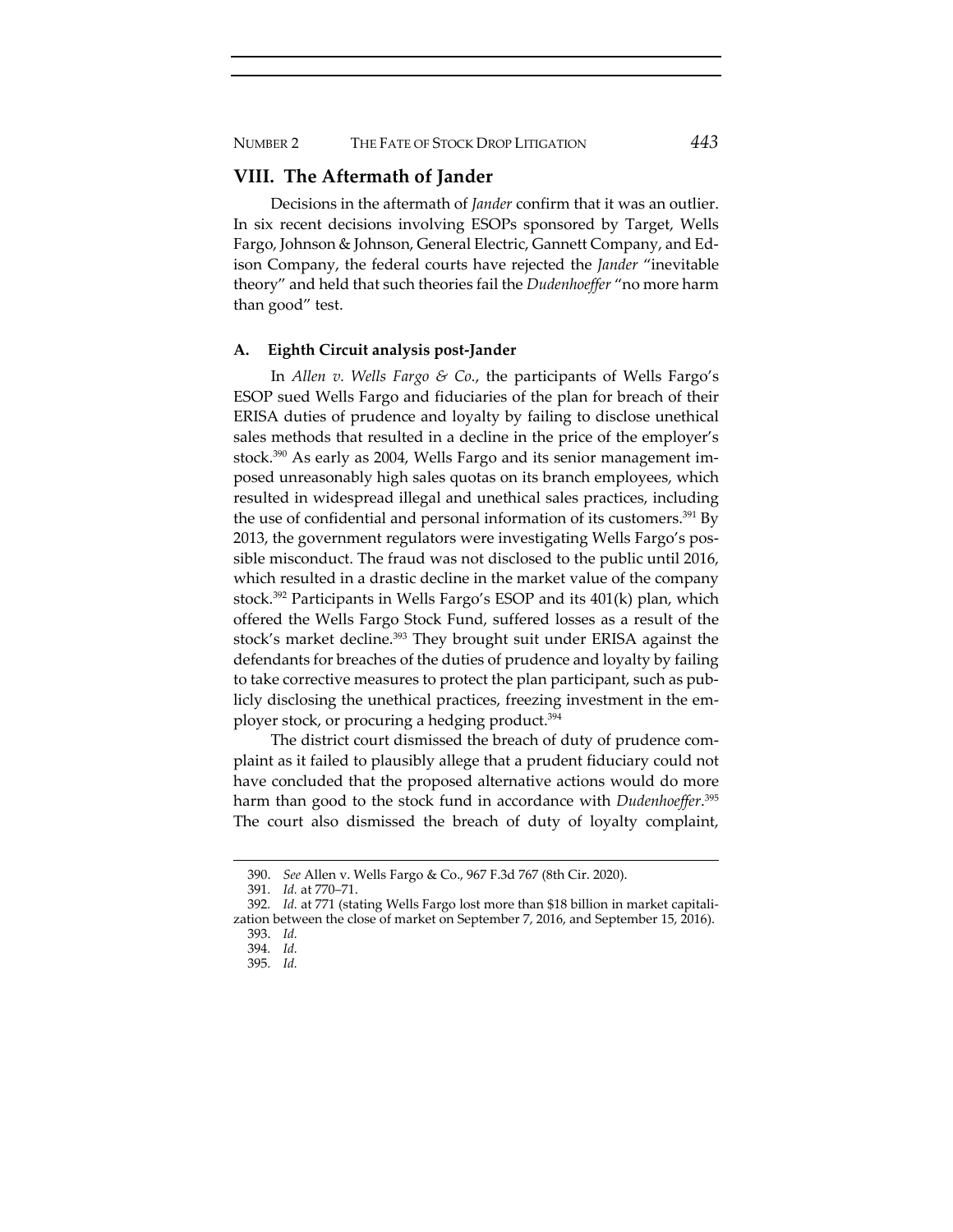holding that, although *Dudenhoeffer* did not apply to such claim, the plaintiffs' allegations were insufficient to plausibly plead such a claim.396

The plan participants appealed, arguing two proposed alternative actions that the defendants could have taken: public disclosure of the unethical sales practices and freezing purchases of the Wells Fargo Stock Funds.<sup>397</sup> The Eighth Circuit focused on the public disclosure alternative as the defendants could not have frozen purchases of em‐ ployer stock without also disclosing the unethical sales practices.<sup>398</sup> The court began its reasoning by acknowledging that most circuits have re‐ jected the argument that public disclosure of negative information is a viable alternative action in an imprudence claim based on inside infor‐ mation.399 It rejected the appellants' argument that, in this case, public disclosure of the fraud was inevitable, and due to general economic principles, the longer the fraud is suppressed, the greater the harm to the company and its stock price.<sup>400</sup> While the court acknowledged that the Second Circuit in the *Jander* decision had found that the plaintiffs had plausibly alleged that the prudent fiduciary in the defendant's position could not have concluded that earlier disclosure would do more harm than good, it rejected such argument as being "too generic" to meet the *Dudenhoeffer* standard.<sup>401</sup> According to the court, even if public disclosure is inevitable and could have "ameliorate[d] some harm to the company's stock price," such "course of action was not so clearly beneficial that a prudent fiduciary could not conclude that it would be more likely to harm the fund than to help it."402 Thus, it dismissed the plaintiff's breach of duty of prudence complaint.<sup>403</sup>

<sup>396</sup>*. Id.* at 772.

<sup>397</sup>*. Id.* at 773.

<sup>398</sup>*. Id.*

<sup>399</sup>*. Id.* (citing Singh v. RadioShack Corp., 882 F.3d 137, 149 (5th Cir. 2018) (per curiam); Saumer v. Cliffs Nat. Res. Inc., 853 F.3d 855, 864–65 (6th Cir. 2017); Whitley v. BP, P.L.C., 838 F.3d 523, 529 (5th Cir. 2016)).

<sup>400</sup>*.* Allen v. Wells Fargo & Co., 967 F.3d 767, 773–74 (8th Cir. 2020)(citing Mar‐ tone v. Robb, 902 F.3d 519 (5th Cir. 2018)); *Whitley*, 838 F.3d at 529; Laffen v. Hewlett‐ Packard Co., 721 F. App'x 642, 644 (9th Cir. 2018) (per curiam)).

<sup>401</sup>*. Allen*, 967 F.3d at 774.

<sup>402</sup>*. Id.* at 775 (quoting from Graham v. Fearon, 721 F. App'x 429, 437 (6th Cir. 2018)).

<sup>403.</sup> *Id.* at 777.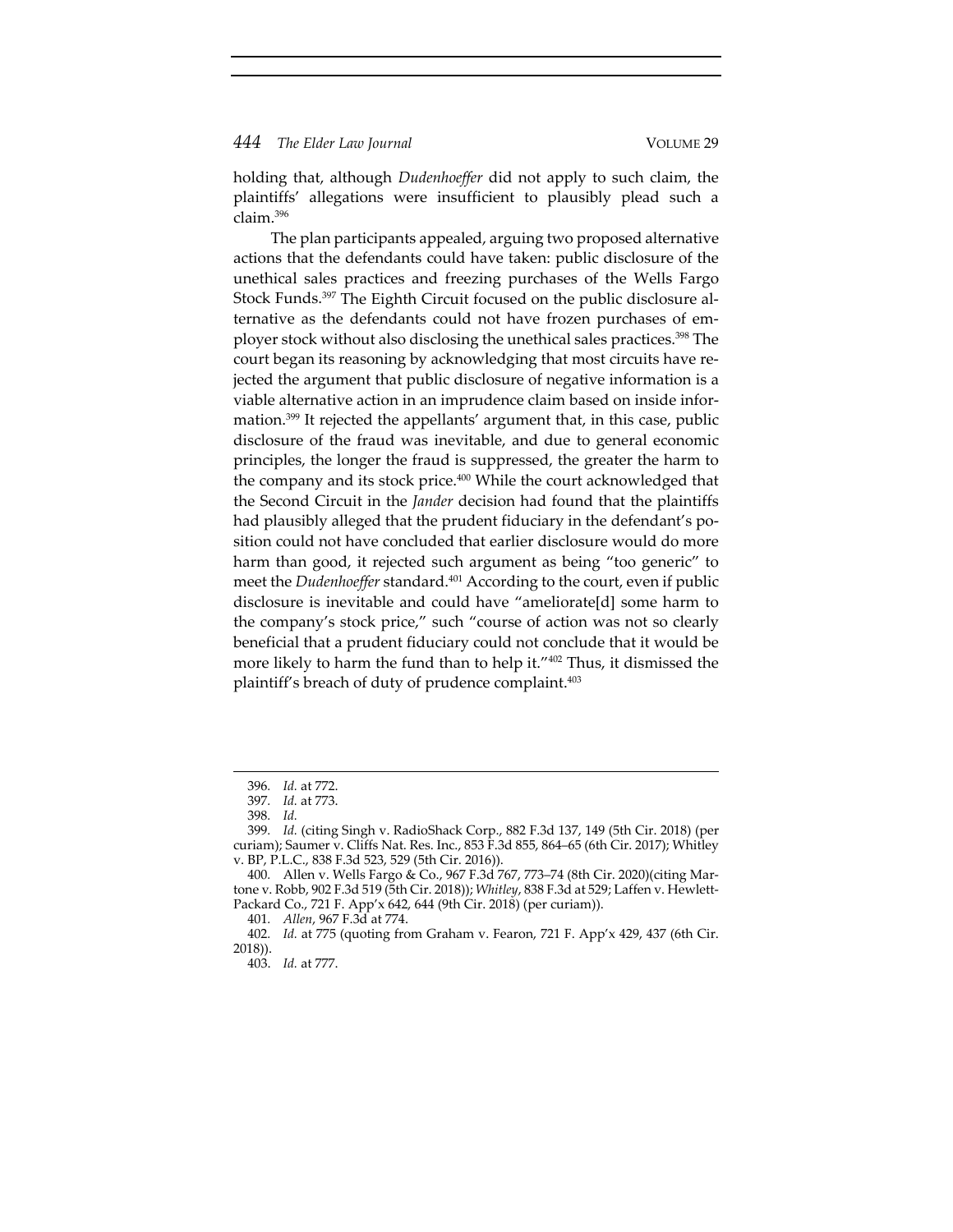As the plaintiffs also alleged a breach of loyalty claims (not subject to *Dudenhoeffer*), the Eighth Circuit turned to' *Twombly*<sup>404</sup> and *Iqbal.*<sup>405</sup> Those cases set forth the proper pleading for breach of loyalty claims which is to allege sufficient facts to bring about a plausible inference that the defendants breached such duty.406 While there are numerous Eighth Circuit cases that hold the duty of loyalty mandates that a fidu‐ ciary disclose material information about the company to the plan par‐ ticipants if such information could adversely impact the participants' interests, such cases involve information about the plan, not about nonpublic information about the company or the company's stock.407 In fact, if such duty did require disclosure of nonpublic information about the company or the company stock, it would circumvent the *Dudenhoef‐ fer* standard, rendering it null and void.408 The court also rejected the appellants' arguments that the defendants' conflicts of interest or the fact that they sold their shares of the company stock at inflated prices were insufficient to create a plausible inference that they breached their duty of loyalty.409

The Eighth Circuit reached a similar conclusion in *Dormani v. Tar‐ get Corp*. <sup>410</sup> In *Dormani*, the participants of Target's ESOP sued Target and several of its senior executives alleging that they had breached their ERISA fiduciary duties of prudence and loyalty, due to the losses suf‐ fered by the ESOP in the wake of Target's expansion into Canada.<sup>411</sup> From March 2013 to January 2015, Target suffered losses due to the opening and closing of more than 100 Canadian stores.412 The losses were reflected in the decline in Target's common stock price, which in

<sup>404.</sup> *See* Bell Atlantic Corp. v. Twombly, 550 U.S. 544 (2007).

<sup>405.</sup> *See* Ashcroft v. Iqbal, 555 U.S. 1030 (2008). The *Twombly* Court explain that Rule 8 of the Federal Rules of Civil Procedure require that a complaint set forth facts (in lieu of "labels" or "conclusions") that give rise to a "plausible" (as opposed to a "conceivable") claim to relief, in order to withstand a motion to dismiss. Several years later, the Court applied the *Twombly* holding to all civil suits, not just antitrust or other complex cases.

<sup>406</sup>*. Allen*, 967 F.3d at 775.

<sup>407</sup>*. Id.* at 775–76.

<sup>408</sup>*. Id.* at 776–77 (citing *In re* Pilgrim's Pride Stock Inv. Plan ERISA Litig., No. 08‐cv‐472, 2016 WL 8814356, at \*4 (E.D. Tex. Aug. 19, 2016), ("Surely the [Supreme] Court did not lay down the detailed requirements for pleading a breach of the duty of prudence if all that was required was to label the insufficient allegations as a breach of the duty of loyalty.")).

<sup>409</sup>*. Allen*, 967 F.3d at 776–77.

<sup>410.</sup> *See* Dormani v. Target Corp., 970 F.3d 910 (8th Cir. 2020).

<sup>411.</sup> *Id.* at 913–14.

<sup>412</sup>*. Id.*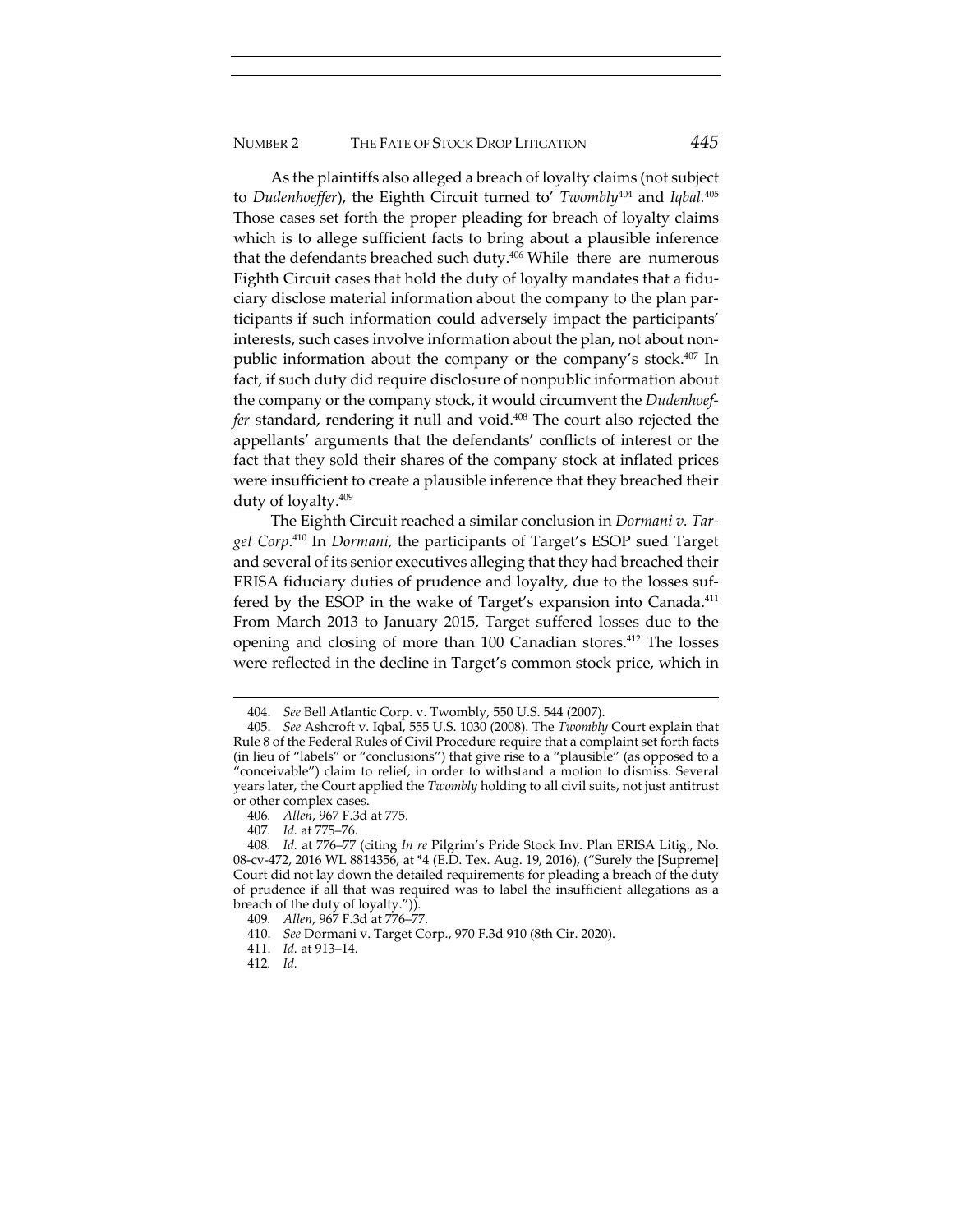turn hurt the participants of Target's ESOP.<sup>413</sup> The plan participants asserted two alternative actions that the fiduciaries should have taken to protect the plan against the decline in the value of the stock: public dis‐ closure of Target Canada's challenges or a freeze in plan purchases of the stock.<sup>414</sup> The Eighth Circuit again rejected the public disclosure alternative action, arguing that it was "uncertain" as to whether it would have diminished the harm.<sup>415</sup> It viewed such argument as "allegation[s] based on general economic principles. . . [that are] too generic to meet the requisite pleading standard."416 Thus, the Eighth Circuit held that a reasonably prudent fiduciary could have believed disclosure "was the more dangerous of the two routes."417

The plan participants had also alleged that the fiduciaries violated their ERISA duty of loyalty, which requires them "to deal fairly and honestly with all plan members" and prohibits "affirmatively miscommunicat[ing] or mislead[ing] plan participants about material matters regarding their ERISA plan when discussing a plan."418 According to the plan participants, ERISA's duty of loyalty required the fiduciaries to hire independent fiduciaries rather than "put themselves in a conflicted position by having the [Plan] hold as much Target Stock as pos‐ sible to entrench management and provide other benefits to [Target]" and "plac[e] their own and/or [Target's] interests above the interests of the participants."419 The Eighth Circuit affirmed the district court's holding that the participants failed to allege that the plan fiduciaries *knew* they were making misleading or false statement and to specify what statements were false.<sup>420</sup> But even if they had, the court held that the plaintiffs could not use ERISA's duty of loyalty "to circumvent the demanding *Dudenhoeffer* standard for duty of prudence claims."421

<sup>413</sup>*. Id.* at 914.

<sup>414</sup>*. Id.* at 915.

<sup>415</sup>*. Id.*

<sup>416</sup>*. Id.* at 915 (quoting from Allen v. Wells Fargo & Co., No. 18‐2781, slip op. at 9‐10 (8th Cir. July 24, 2020)).

<sup>417</sup>*.* Dormani v. Target Corp., 970 F.3d 910, 915 (8th Cir. 2020) (citing other cir‐ cuits that have rejected this type of argument: *Allen*, slip op. at 10; Laffen v. Hewlett‐ Packard Co., 721 F. App'x 642, 644 (9th Cir. 2018) (per curiam); Saumer v. Cliffs Nat. Res. Inc., 853 F.3d 855, 864 (6th Cir. 2017); Whitley v. BP, P.L.C., 838 F.3d 523, 529 (5th Cir. 2016)).

<sup>418</sup>*. Dormani*, 970 F.3d at 916 (quoting Kalda v. Sioux Valley Physician Partners, Inc., 481 F.3d 639, 644 (8th Cir. 2007)).

<sup>419</sup>*. Dormani*, 970 F.3d at 916.

<sup>420</sup>*. Id.* at 917.

<sup>421</sup>*. Id.* (quoting *Allen*, slip op. at 13).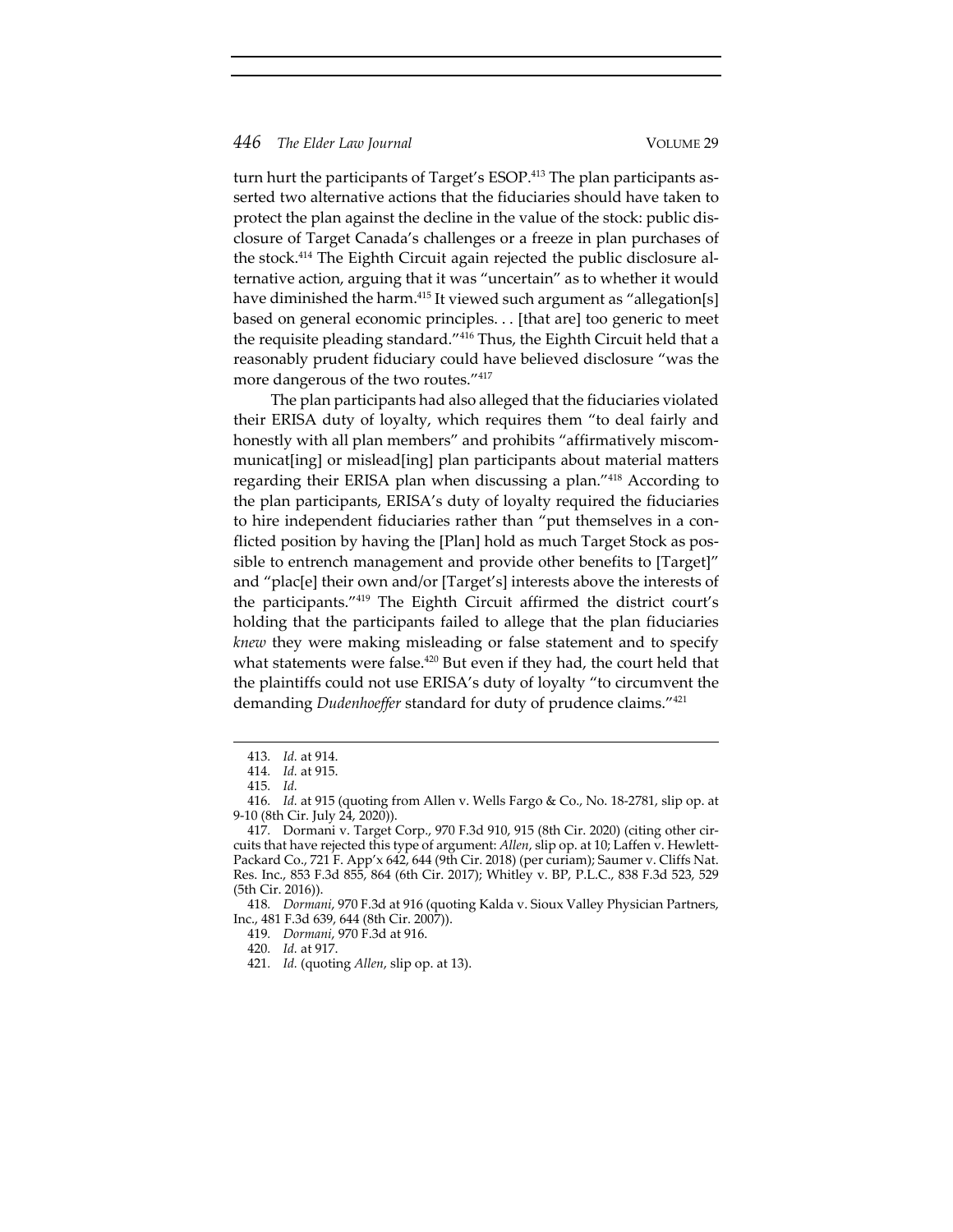NUMBER 2 THE FATE OF STOCK DROP LITIGATION *447*

#### **B. District Court of New Jersey analysis post‐Jander**

Similarly, in *Perrone v. Johnson & Johnson*, Perrone initiated a class action breach of fiduciary duty suit on behalf of himself and the plan participants of the Johnson & Johnson ESOP against the pharmaceutical titan and its ESOP's fiduciaries, who consisted of Johnson & Johnson senior management.<sup>422</sup> The plaintiffs alleged that the plan's fiduciaries knew for decades that Johnson & Johnson's talc products contained asbestos, a known carcinogen, but hid such information until it was dis‐ closed in 2018 in a Reuters article.<sup>423</sup> Following the damning Reuters article, Johnson & Johnson's stock price dropped more than ten per‐ cent.424 The plaintiffs alleged that the plan fiduciaries failed to make any corrective disclosures of this negative information, even after it became inevitable that the information would become public.<sup>425</sup> They argued such corrective disclosure prior to the publication of the Reuters article was an alternative action that the defendants could have taken, consistent with the securities laws, and one in which no prudent fiduciary could have viewed more likely to harm the plan than to help it.<sup>426</sup>

The district court held that the plaintiffs failed to allege an alter‐ nate action in support of the fiduciary breach as such action would have required the individual defendants to act solely in their corporate capacity, and not in their fiduciary capacity.427 And even if the plaintiffs had alleged an appropriate alternation action, they failed to show such course of conduct would not "do more harm than good," as they did not allege "any particularized facts" to support the assertion that earlier disclosure would have minimized the drop in the stock price.<sup>428</sup> The court noted that other courts have rejected generalized allegations (i.e., that the longer the concealment occurred, the greater harm to the plan) that did not satisfy the *Dudenhoeffer* standard.<sup>429</sup> Thus, the court granted the defendant's motion to dismiss.430

- 427*. Id.* at \*14–17.
- 428*. Id.* at \*19.

429*. Id.* (citing *In re* Allergan ERISA Litig., No. 17‐1554, 2018 WL 8415676, at \*5 (D.N.J. July 2, 2018); *In re* JPMorgan Chase & Co. ERISA Litig., No. 12 Civ. 04027, 2016 WL 110521, at \*1 (S.D.N.Y. Jan. 8, 2016)).

430*.* Perrone v. Johnson & Johnson, No. 19‐00923, 2020 WL 2060324, at \*19 (D.N.J. Apr. 29, 2020).

<sup>422.</sup> Perrone v. Johnson & Johnson, No. 19‐00923, 2020 WL 2060324, at \*5 (D.N.J. Apr. 29, 2020).

<sup>423</sup>*. Id.* at \*2.

<sup>424</sup>*. Id.* at \*3.

<sup>425</sup>*. Id.* at \*4.

<sup>426</sup>*. Id.* at \*4–11.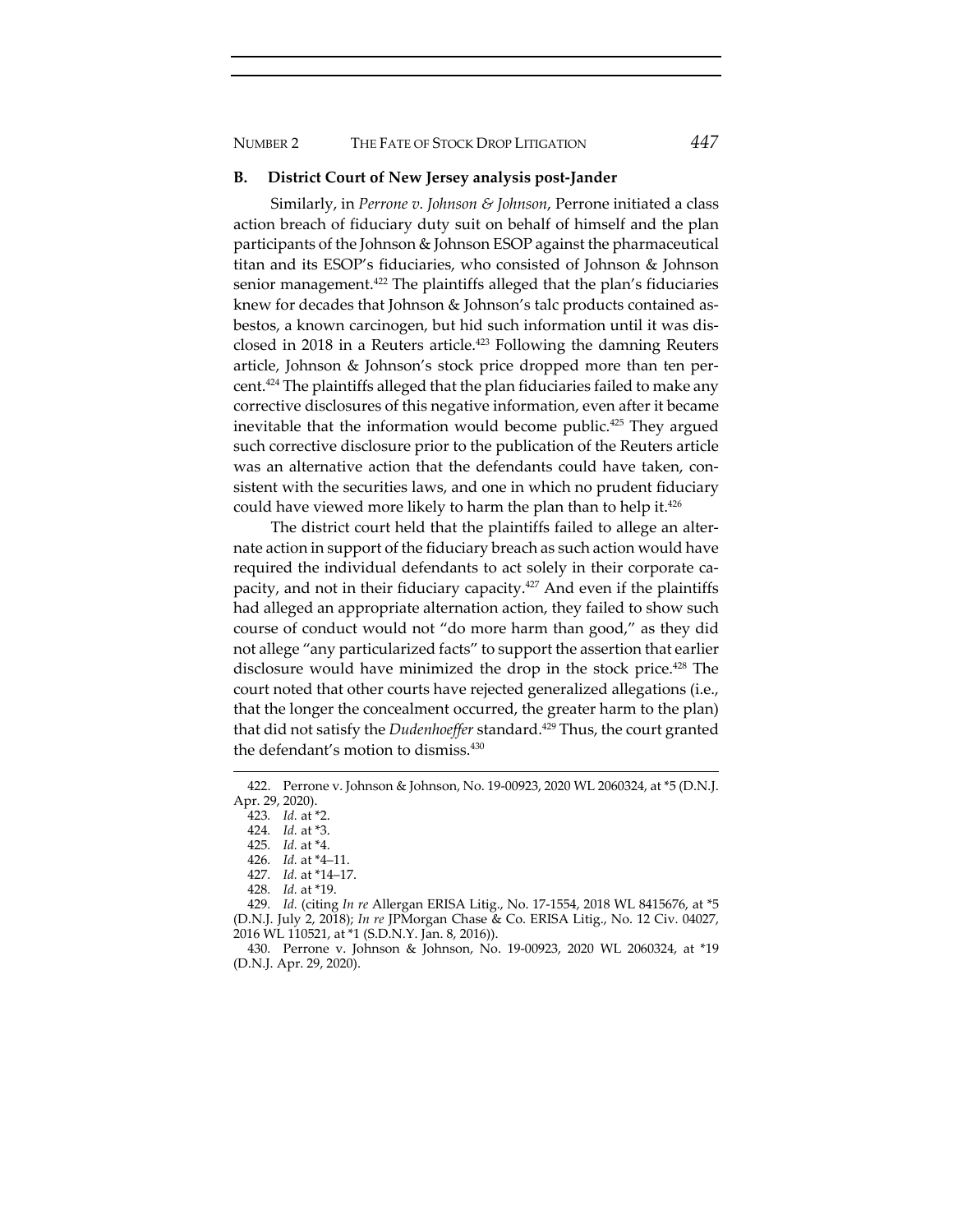The plaintiffs later filed an amended complaint but, again, John‐ son & Johnson's motion to dismiss was granted.<sup>431</sup> In the amended complaint, the plaintiffs made two allegations—first, under the "corrective disclosure" theory, which would have required the defendants to make corrective disclosure of the asbestos to the public to avoid subsequent losses to the value of the company stock and second, under "cash buffer" theory, which would have required the defendants to hold in‐ coming ESOP assets in cash until the value of the stock was no longer artificially inflated.<sup>432</sup> Under the corrective disclosure theory, the plaintiffs argued that the ERISA fiduciaries do have a duty to disclose nonpublic information about the plan sponsor, even if such information was obtained in the fiduciary's capacity as a corporate executive because the fiduciaries incorporated the company's securities filing into plan-related documents.<sup>433</sup> The court rejected such argument, stating that *Dudenhoeffer's* alternative action standard cannot force individual defendants to act in their corporate capacity in order to satisfy their fiduciary duties under ERISA.<sup>434</sup> In the view of the court, the "crux" of the plaintiff's alternative action remained the same—the defendants should have made corrective disclosure in the regular course of its securities filings and that making such corrective disclosure, once it became inevitable that the public would learn the truth, was the alternative action they should have taken, consistent with securities laws, and which no prudent fiduciary could have opined as more likely to harm the plan than to help it.<sup>435</sup>

The plaintiffs relied on two cases: *In re Schering‐Plough Corp. ERISA Litig.*, <sup>436</sup> and *Jander I.*<sup>437</sup> In *Schering‐Plough*, the issue was whether ERISA fiduciaries could be held liable for misstatements in certain SEC filings.438 *Schering‐Plough*, however, was clearly factually distinguisha‐ ble from those in *Perrone*. In *Schering‐Plough*, the court held that misrep‐ resentations in SEC securities filings could be actionable under ERISA

<sup>431.</sup> Perrone v. Johnson & Johnson, No. 19‐00923, 2021 WL 753887, at \*13 (D.N.J. Feb. 26, 2021).

<sup>432</sup>*. Id.* at \*2.

<sup>433</sup>*. Id.* at \*4.

<sup>434</sup>*. Id.* at \*5.

<sup>435</sup>*. Id.*

<sup>436.</sup> *Id.* at \*6; *see In re* Schering‐Plough Corp. ERISA Litig*.,* No. Civ. A. 03‐1204, 2007 WL 2374989, at \*1 (D.N.J. Aug. 15, 2007).

<sup>437.</sup> *See* Jander v. Ret. Plans Comm. of IBM, 910 F.3d 620 (2d Cir. 2018), *vacated and remanded*, 140 S. Ct. 592 (2020).

<sup>438</sup>*. In re Schering‐Plough*, 2007 WL 2374989, at \*6.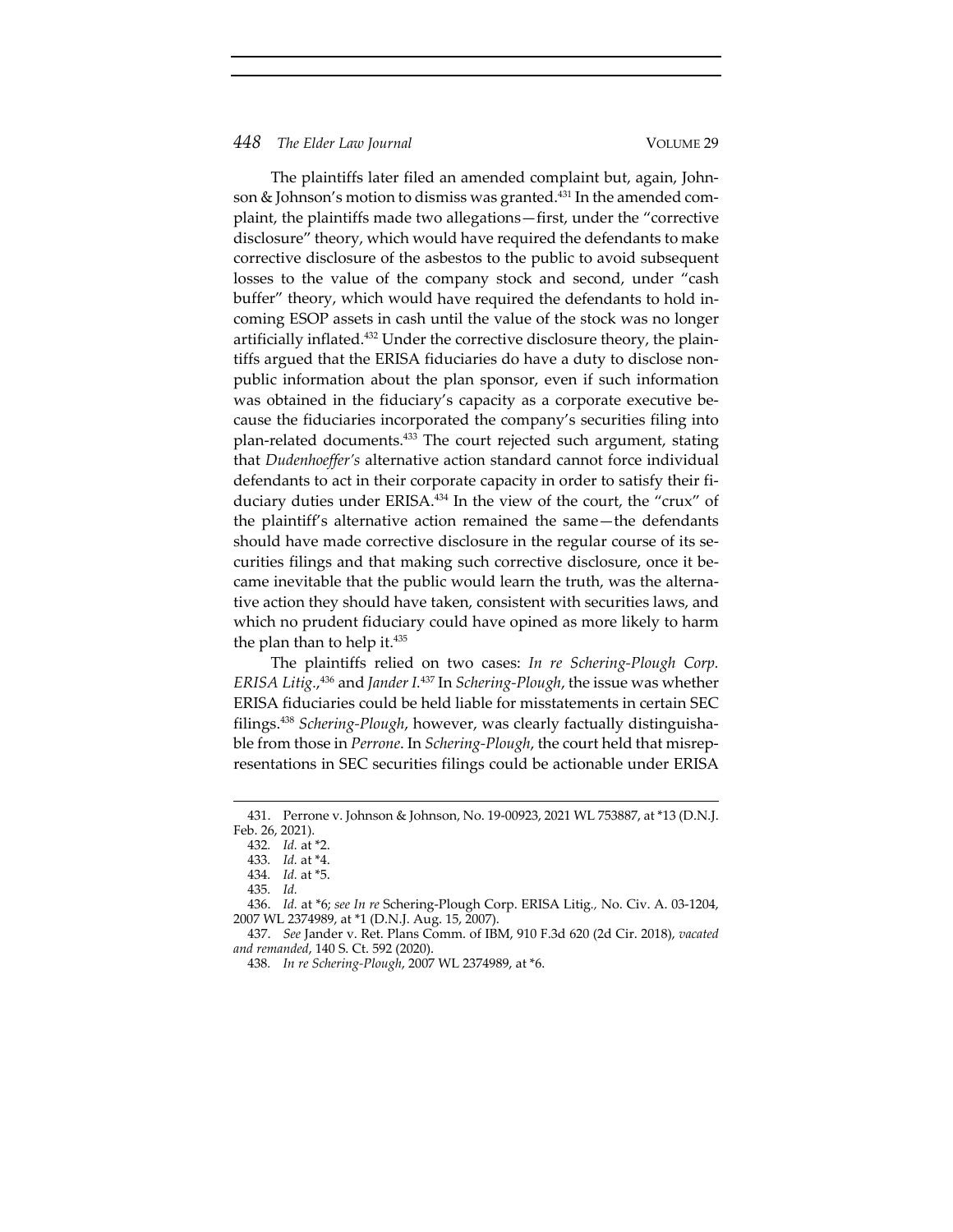if the plan-related documents (e.g., summary plan description ("SPD")) incorporated them by reference.439 Unlike that *Schering‐Plough*, *Perrone* involved plan documents where the SEC filings were not incorporated by reference; the plan's summary plan description stated that copies of the plan's prospectus and other SEC filings are available to plan partic‐ ipants.<sup>440</sup> The SEC filings are incorporated by reference only in the prospectus, not the SPD, and the prospectus is not a document which ERISA requires to be disseminated to participants.<sup>441</sup> Thus, the SEC filings at issue could not be deemed to be fiduciary communications.442

The district court then noted the plaintiff's reliance on *Jander I* was misplaced as *Jander I* never answered the question of whether the alter‐ nate course of action must be one that the plan fiduciaries could have taken only in their fiduciary capacity and not their corporate capacity.<sup>443</sup> Hence, it reaffirmed its prior decision that a corrective SEC disclosure uncovering the truth about the overvalued company stock is not a via‐ ble alternative action because it is not one that the fiduciary could take in his/her fiduciary capacity.444

As to the cash buffer theory argument, the court held that pursuing such a course of action would have triggered disclosure under both ERISA and the federal securities laws.445 As a result, a prudent fiduciary could have concluded that such disclosure would result in decline in the stock price and therefore, would have done "more harm than good."446 Thus, the court finds such argument unpersuasive.447 The dis‐ trict court again granted the defendants' motion to dismiss.

#### **C. Ninth Circuit analysis post‐Jander**

In *Wilson v. Craver*, the plaintiff, Cassandra Wilson, brought a class action against the executives of Edison International Inc. ("Edi‐ son") who were fiduciaries of Edison's ESOP for retaining Edison stock, even after they knew that the stock was artificially inflated.<sup>448</sup> The plaintiff asserted that the defendants knew that Edison stock price was

<sup>439</sup>*. Id.* at \*6–7.

<sup>440</sup>*. Id.* at \*7.

<sup>441</sup>*. Id.*

<sup>442</sup>*. Id.*

<sup>443</sup>*. Id.* 444*. Id.* at \*8.

<sup>445</sup>*. Id.* at \*9–10.

<sup>446</sup>*. Id.* at \*10.

<sup>447</sup>*. Id.*

<sup>448.</sup> Wilson v. Carter*,* 994 F.3d 1085, 1087 (9th Cir. 2021).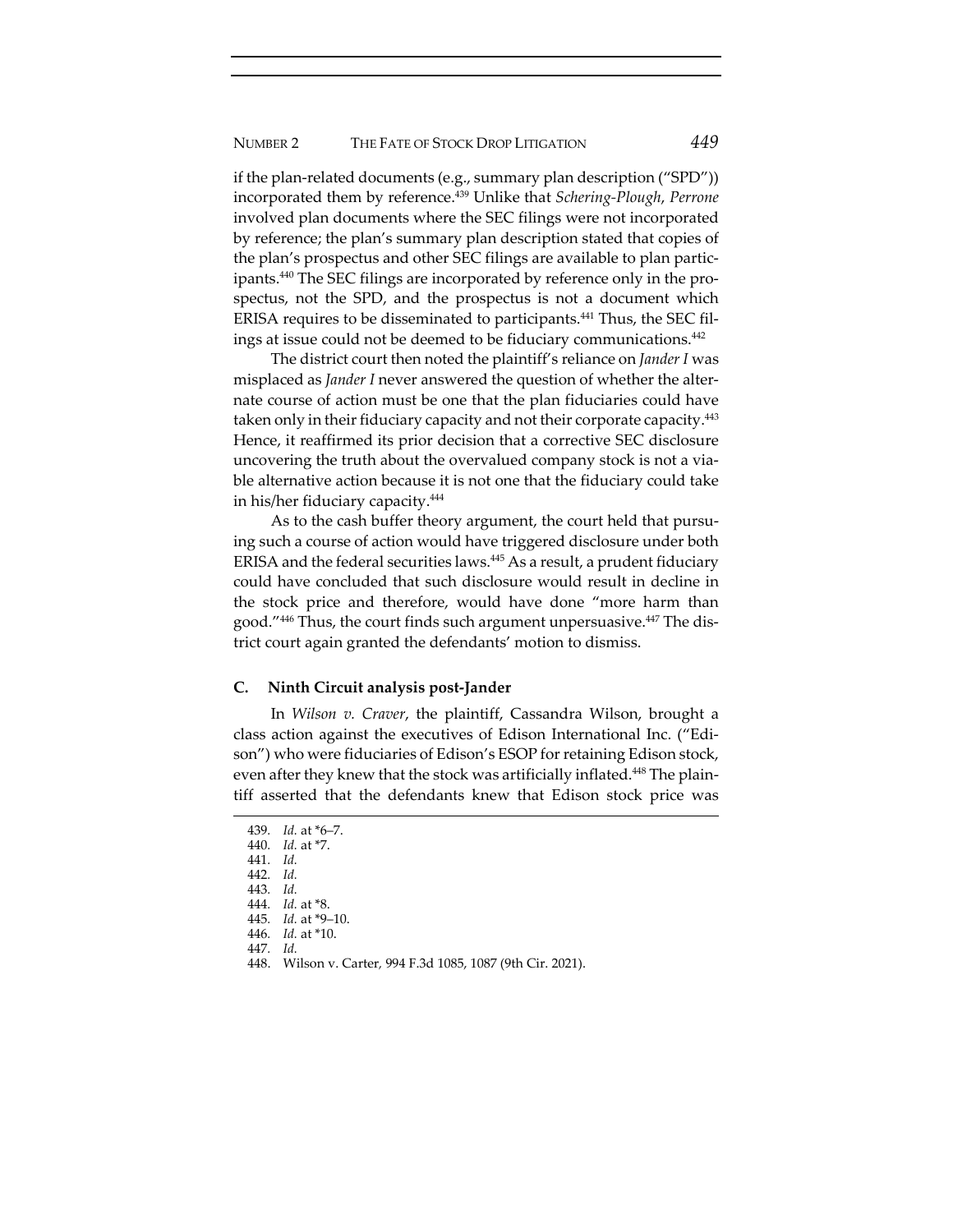artificially inflated due to its failure to disclose to the public misrepre‐ sentations Edison had made to public regulators regarding closure of a power plant.449 When the misrepresentations were later disclosed, the stock price declined fifteen percent.<sup>450</sup> The district court dismissed the complaint on the grounds that it failed to satisfy the *Dudenhoeffer* plead‐ ing standard.451

In applying the *Dudenhoeffer* "more harm than good" standard, the Ninth Circuit affirmed the dismissal as the plaintiff had relied upon "wholly conclusory allegations," as opposed to "context‐specific alle‐ gations," as to why a prudent fiduciary could not have concluded that a corrective disclosure would do more harm than good to the stock fund.452 The court noted that its sister circuits have all rejected the idea that general economic principles are sufficient in explaining why an earlier disclosure was "so clearly beneficial that a prudent fiduciary could not conclude that it would be more likely to harm the fund than help it."453 Such general economic principles assert that the longer a fraud is concealed, the greater harm to the company's reputation and its stock price.454

The court also distinguished the facts of this case from the *Jander* decision as the facts at issue were "devoid of the 'particularly im‐ portant' allegations" that were set forth in *Jander*. <sup>455</sup> The court con‐ cluded that even if the defendants had disclosed the misrepresentations once they became "inevitable," it was likely that it would have been "too late" to benefit the plan participants by alleviating the correc‐ tion.<sup>456</sup> The court surmised that it was unlikely "that a corrective disclosure was so clearly beneficial at the time that a prudent fiduciary in Defendants' positions could not have concluded that it would be more likely to harm the fund than to help it."457 Thus, the court rejected the

<sup>449</sup>*. Id.* at 1088.

<sup>450</sup>*. Id.* at 1089.

<sup>451.</sup> Wilson v. Edison Intl., Inc., 315 F. Supp. 3d 1177, 1194 (C.D. Cal. 2018), *aff'd sub nom.*, Wilson v, Craver, 994 F.3d 1085 (9th Cir. 2021).

<sup>452</sup>*. Id.* at 1092.

<sup>453</sup>*. Id.* at 1093 (citing Allen v. Wells Fargo & Co., 967 F.3d 767, 774 (8th Cir. 2020), *cert. filed*, *denied,* 141 S. Ct. 2594 (2021), No. 20‐866 (U.S. Dec. 30, 2020); Martone v. Robb, 902 F.3d 519, 526‐27 (5th Cir. 2018); Graham v. Fearon, 721 F. App'x 429, 436–37 (6th Cir. 2018); Loeza v. John Does 1‐10, 659 F. App'x 44, 45–46 (2d Cir. 2016)).

<sup>454</sup>*. Id.* at 1093.

<sup>455</sup>*. Id.* at 1094.

<sup>456</sup>*. Id.* at 1095.

<sup>457</sup>*. Id.*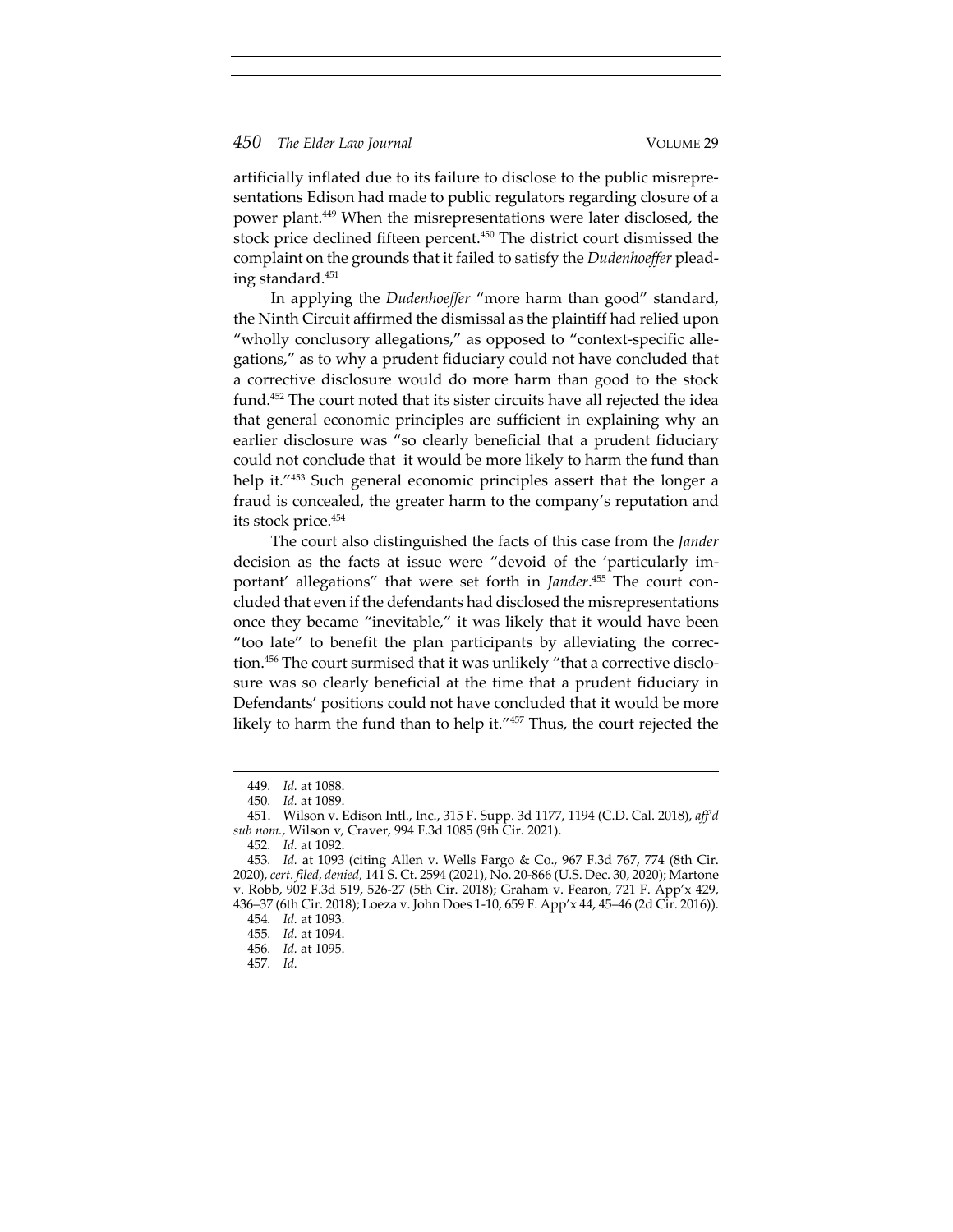NUMBER 2 THE FATE OF STOCK DROP LITIGATION *451*

proposed alternative action which involved early public disclosure as it failed to meet the "more harm than good" test of *Dudenhoeffer*. 458

# **D. Second Circuit analysis post‐Jander**

In the aftermath of the *Jander* decision, the Second Circuit (before a different 3‐person panel of judges than in the *Jander* decision) was faced with a similar ERISA prudence complaint in the case of *Varga v. General Electric Company*. <sup>459</sup> Plaintiff Varga brought a putative class ac‐ tion against General Electric ("GE") and then‐CEO Jeffrey Robert Im‐ melt, alleging that they violated their ERISA fiduciary duties of prudence and loyalty by continuing to offer GE Stock Fund as an investment option in GE's  $401(k)$  plan.<sup>460</sup> According to the plaintiffs, GE announced in 2018 that it had under reserved for the insurance liabili‐ ties of two of its subsidiaries by approximately \$15 billion, causing the GE common stock price to drop.<sup>461</sup> Varga alleged that the defendants knew of the problem since 2009, but delayed the "inevitable" disclosure until 2018, when it would have to eventually pay the policyholder claims as they became due.<sup>462</sup> By not correcting their earlier false and misleading statements to plan participants regarding the financial health of GE's subsidiaries, Varga alleged that the defendants breached their ERISA fiduciary duties of prudence and loyalty.<sup>463</sup> Varga alleged two alternative actions that the defendants could have taken—disclose the problem earlier or close the GE Stock Fund under the 401(k) plan to additional investments after 2010.464

As to the first alternative action that a prudent fiduciary could not have concluded that *earlier disclosure* would do more harm than good, the district court held that there was no showing that earlier disclosure was legally viable or that the defendants concluded that it would do

<sup>458</sup>*. Id.*

<sup>459.</sup> *See* Varga v. Gen. Elec. Co., 834 F. App'x 686 (2d Cir. 2021). The panel of Second Circuit judges that presided over the *Varga* decision were Circuit Judges Kearse, Pooler, and Lynch.

<sup>460.</sup> Varga v. Gen. Elec. Co., No. 1:18‐cv‐1449, 2020 WL 1064809, at \*1 (N.D.N.Y. Mar. 5, 2020). The allegations in the *Varga* complaint are similar to those alleged in a 2006 putative class action brought by the participant of the GE Stock Fund, within the GE 401(k) plan, in *Cavalieri v. General Electric Co.*, No. 06cv315, 2009 WL 2426001 (N.D.N.Y. Aug. 6, 2009). That lawsuit settled in 2009.

<sup>461</sup>*. Varga*, 2020 WL 1064809, at \*1.

<sup>462</sup>*. Id.* at \*2.

<sup>463</sup>*. Id.*

<sup>464</sup>*. Id.* at \*3.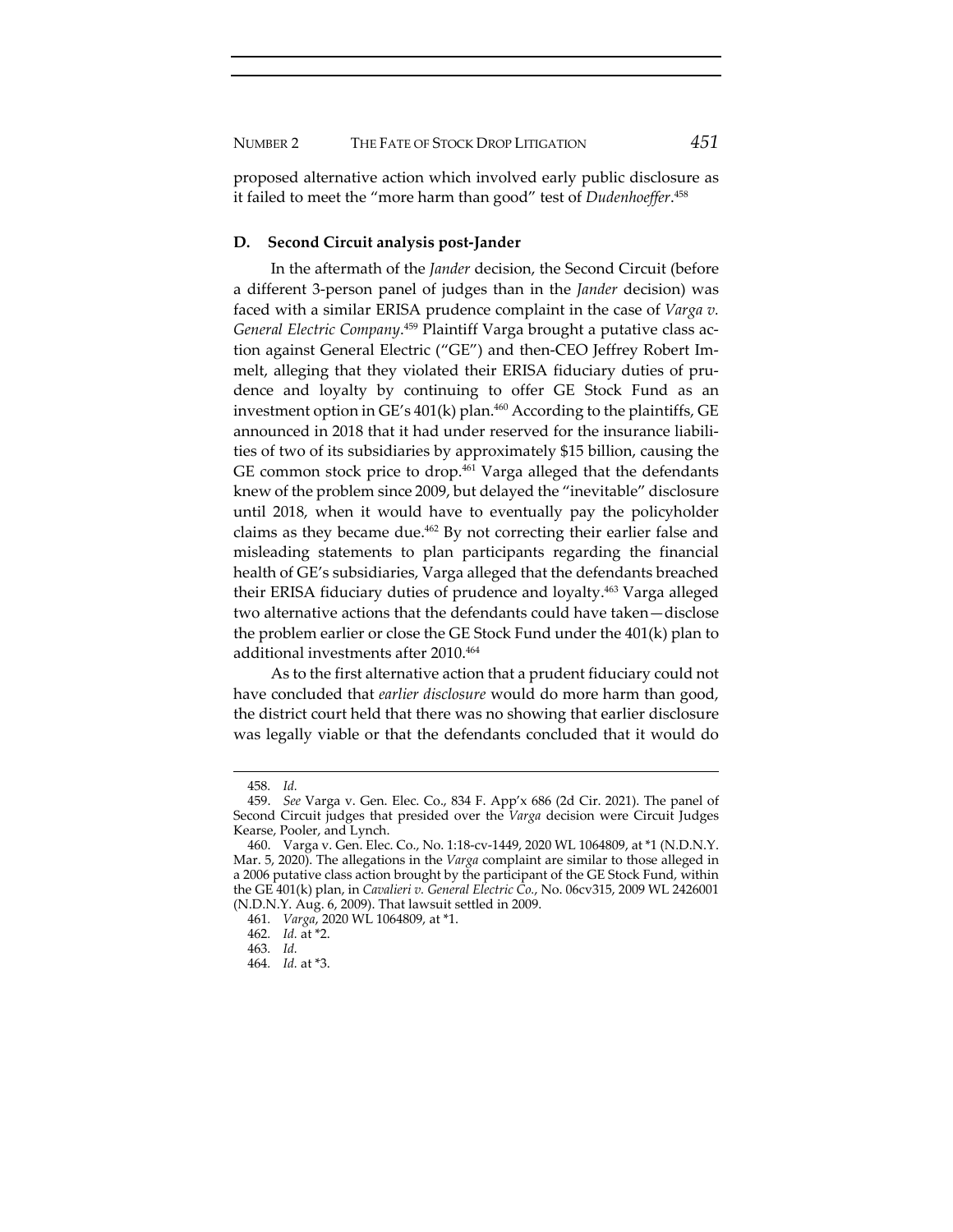more harm than good.<sup>465</sup> The court distinguishes the facts in this case with *Jander*, where the fact that the defendant company (IBM) was going to be sold was a "particularly important" assertion, because "a po‐ tential purchaser's due diligence would likely result in discovery of the business's problems," and thus, disclosure of the company's overevaluation was inevitable.<sup>466</sup> In contrast, Varga failed to assert a similar "major triggering event" that would have made GE's disclosure inevitable.467 As to the second alternative action that the defendants could have closed the GE stock fund to additional investment after 2009, such allegation is:

"speculation—not a factual allegation" such that a prudent fiduci‐ ary could have concluded that such alternative would do more harm than good.<sup>468</sup> Thus, the district court granted the defendants' motion to dismiss as the plaintiff's complaint failed to meet the *Dudenhoeffer* pleading standard, as the alternative actions were in‐ adequate to show that the fiduciaries "could not have concluded. . . would do more harm than good."469

On appeal to the Second Circuit, Varga argued that the two alter‐ native actions that the defendants could have taken satisfied *Jander,* and thus, her complaint should have survived a motion to dismiss.470 As to Varga's claim that disclosure was inevitable, the court held that Varga failed to allege "any similar major triggering event" to the impending sale in *Jander* that would have made GE's disclosure inevitable; instead, Varga merely alleges "that since other insurers with under‐funded long‐term care liabilities 'inevitably' had to disclose their problems, GE would have to as well."471

Similarly, as to Varga's second alternative action that the fiduci‐ aries could have closed the fund in 2009, such action is "similarly conclusory, unsupported by an factual matter suggesting that the fiduciar‐ ies could not have concluded that such an action would do more harm

<sup>465</sup>*. Id.* at \*4 (citing *In re* JPMorgan Chase & Co. ERISA Litig., No. 12 Civ. 04027, 2016 WL 110521, at \*4 (S.D.N.Y. Jan. 8, 2016), which rejected the earlier disclosure argument on the basis that the longer the fraud continues, the more harm continues because "[t]hese assertions are not particular to the facts of this case and could be made by plaintiffs in any case asserting a breach of ERISA's duty of prudence").

<sup>466</sup>*. Varga*, 2020 WL 1064809 at \*5, n.3 (citing from Jander v. Ret. Plans Comm. of IBM, 910 F.3d 620, 630 (2d Cir. 2018)).

<sup>467</sup>*. Varga*, 2020 WL 1064809, at \*5.

<sup>468</sup>*. Id.* at \*4.

<sup>469</sup>*. Id.* at \*3–4.

<sup>470.</sup> Varga v. Gen. Elec. Co., 834 F. App'x 686, 688 (2d Cir. 2021).

<sup>471</sup>*. Id.* (quoting from Varga, 2020 WL 1064809, at \*4 n.3).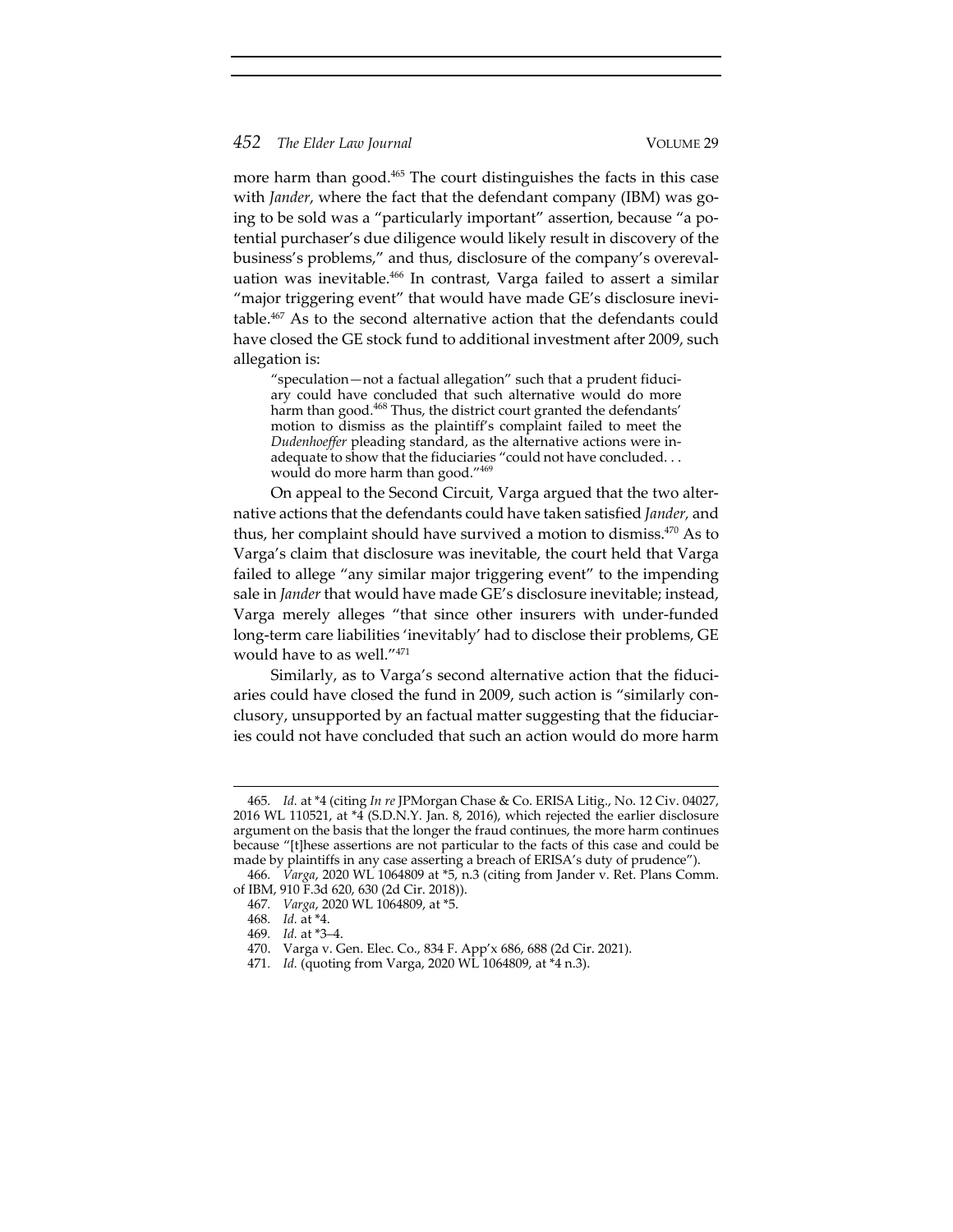than good."472 Thus, the Second Circuit affirmed the district court's dis‐ missal of Varga's claim, signaling that the "inevitable theory" has its shortcomings, even in the Second Circuit.473 The decision indicates that the facts in the case, not the *Dudenhoeffer* standard, made it distinguishable from the *Jander* decision.<sup>474</sup> This, however, provides little guidance to ESOP fiduciaries as to how to avoid future litigation, other than doc‐ umenting the *lack* of any "major triggering events" that would have made disclosure inevitable.

In summary, with respect to *Dudenhoeffer's* standard that the breach of fiduciary claim was based on publicly available information (i.e., the public‐disclosure argument), the federal courts have yet to enunciate what amounts to "special circumstances," making it difficult for plaintiffs to survive a motion to dismiss on this claim. With respect to the *Dudenhoeffer's* second standard to allege a breach of fiduciary claim on the basis of inside information (i.e., the plaintiffs must allege an alternative action the defendant could have taken, consistent with securities laws, and would not have been viewed by the defendant to cause more harm to the fund than good), the circuits have rejected the plaintiff's arguments that public disclosure of negative information is a viable alternative action as a prudent fiduciary could have concluded that disclosure would do more harm than good "by causing a drop in the stock price and a concomitant drop in the value of the stock already held be the fund."475 Such allegations are based on general economic principles that "the longer the fraud persists, the harsher the correction tends to be, usually because a prolonged fraud necessarily means that long-term damage is also done to a fraudster's reputation for trustworthiness."476 Only a panel of three judges in the Second Circuit has concluded that a prudent fiduciary would have made earlier disclosure, as compared to later disclosure, when the drop in the stock price held by the fund is inevitable, so as to limit the effect on the stock price.477 The

<sup>472</sup>*. Varga*, 834 F. App'x at 688.

<sup>473</sup>*. Id.* at 689.

<sup>474.</sup> *Id.* at 688.

<sup>475.</sup> Singh v. RadioShack Corp., 882 F.3d 137, 149 (5th Cir. 2018) (per curiam) (quoting Dudenhoeffer, 573 U.S. at 430). *See, e.g.*, Saumer v. Cliffs Natural Res. Inc., 853 F.3d 855, 864 (6th Cir. 2017); Whitley v. BP, P.L.C., 838 F.3d 523, 529 (5th Cir. 2016) (holding "that a prudent fiduciary could very easily conclude that [disclosure of such information] would do more harm than good"); Allen v. Wells Fargo & Co., 967 F.3d 767, 773 (8th Cir. 2020).

<sup>476.</sup> Martone v. Robb, 902 F.3d 519, 526‐27 (5th Cir. 2018).

<sup>477.</sup> Jander v. Ret. Plans Comm. of IBM, 910 F.3d 620, 630 (2d Cir. 2018).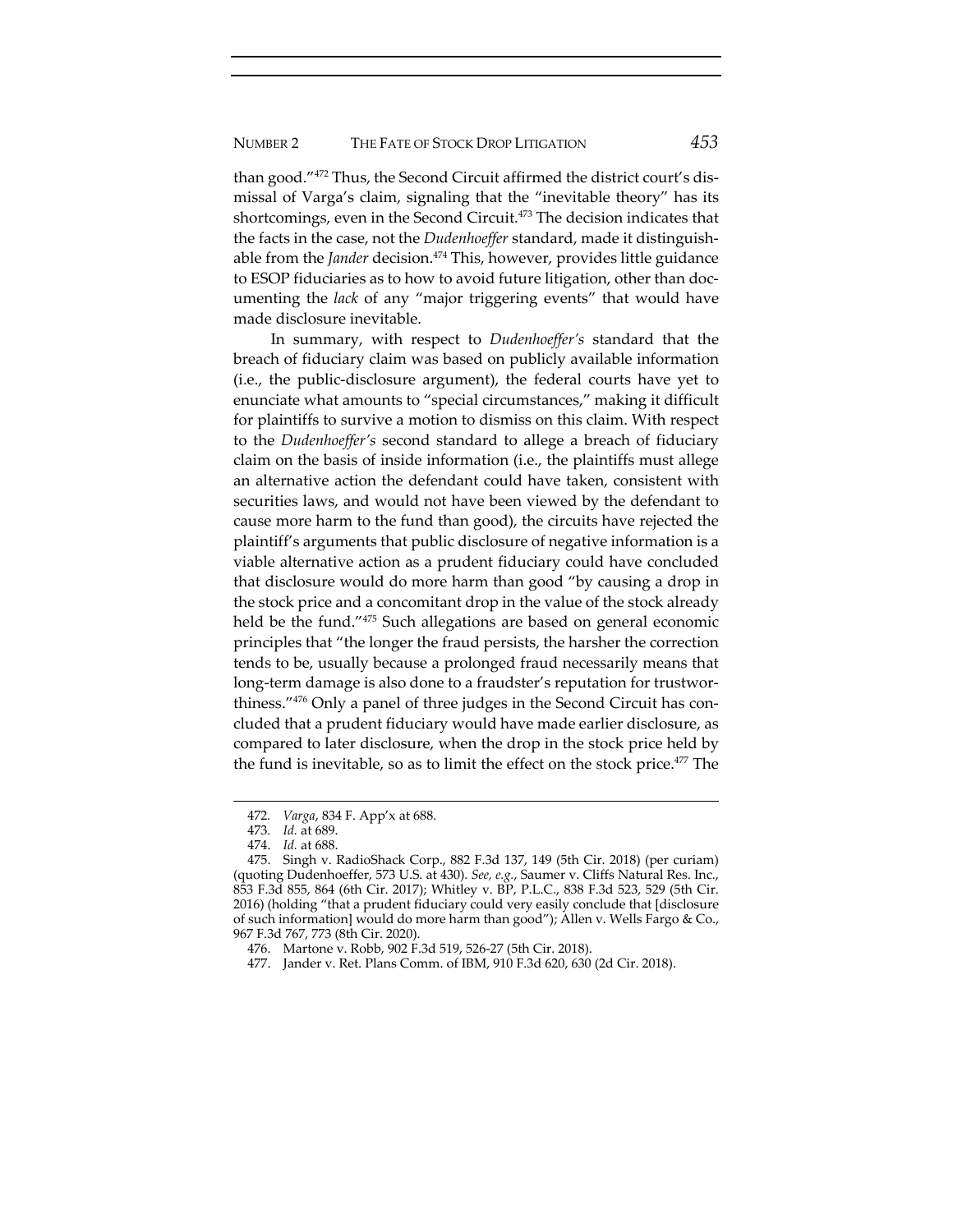other circuits have rejected this argument that allegations of inevitable disclosure and increasing harm over time, as they fail the "no more harm than good" test.<sup>478</sup> In response, plaintiffs have attempted to allege that the defendant's correction disclosure should have been made in the course of the regular securities filings with the SEC (e.g., annual or quarterly reports).<sup>479</sup> They have also attempted to buttress their allegations with expert reports or testimony at the pleading stage.<sup>480</sup> But such efforts have not succeeded.<sup>481</sup> Thus, the *Dudenhoeffer* dual standards appear to be formidable for the plaintiff's bar to prevail. While there was a glimmer of hope that the Supreme Court would clarify whether the *Jander* inevitable theory could withstand a motion to dismiss, it left that question open for another day. In the meantime, the majority of the fed‐ eral circuit courts continue to be defendant friendly in dismissing stock drop litigation.

# **IX. How do employers and ESOP fiduciaries avoid future litigation**

It is clear from the *Dudenhoeffer* pleading standard that the Supreme Court does not wish to weigh‐in on plan governance issues, in‐ cluding how and when an ESOP fiduciary should buy and sell em‐ ployer stock in a volatile financial market.482 *Dudenhoeffer* considers claims based on public information (thereby requiring "special circum‐ stances" to be alleged in order to overcome this standard) or claims based on nonpublic information (thereby requiring an alternative action to be alleged, consistent with securities law, whereby a prudent fiduciary could not have concluded that such action would do more harm than good).483 The *Jander* "inevitable disclosure" theory, caveating the second nonpublic claim appears to be an outlier in most circuits, including a panel of judges within the Second Circuit.<sup>484</sup>

<sup>478.</sup> *See, e.g.*, Dormani v. Target Corp., 970 F.3d 910, 916 (8th Cir. 2020); Allen v. Wells Fargo & Co., 967 F.3d 767, 773 (8th Cir. 2020); Perrone v. Johnson & Johnson, No. 19‐00923, 2020 WL 2060324, at \*11 (D.N.J. Apr. 29, 2020); Varga v. General Elec‐ tric Co., 834 Fed. Appx 686, 688 (N.D.N.Y. 2021).

<sup>479.</sup> Perrone v. Johnson & Johnson, No. 19‐00923, 2020 WL 2060324, at \*11 (D.N.J. Apr. 29, 2020).

<sup>480.</sup> *In re* BP P.L.C. Securities Litigation, 2017 WL 914995 (S.D. Tex. Mar. 8, 2017). 481. *See, e.g.*, Burke v. Boeing Co., 2020 WL 6681338, at \*4–5 (N.D. Ill. Nov. 12, 2020).

<sup>482.</sup> *See* Fifth Third Bancorp v. Dudenhoeffer, 573 U.S. 409, 428–30 (2014).

<sup>483.</sup> *Id.*

<sup>484.</sup> *See, e.g.*, Wilson v. Craver, 994 F.3d 1085, 1094–96 (9th Cir. 2021).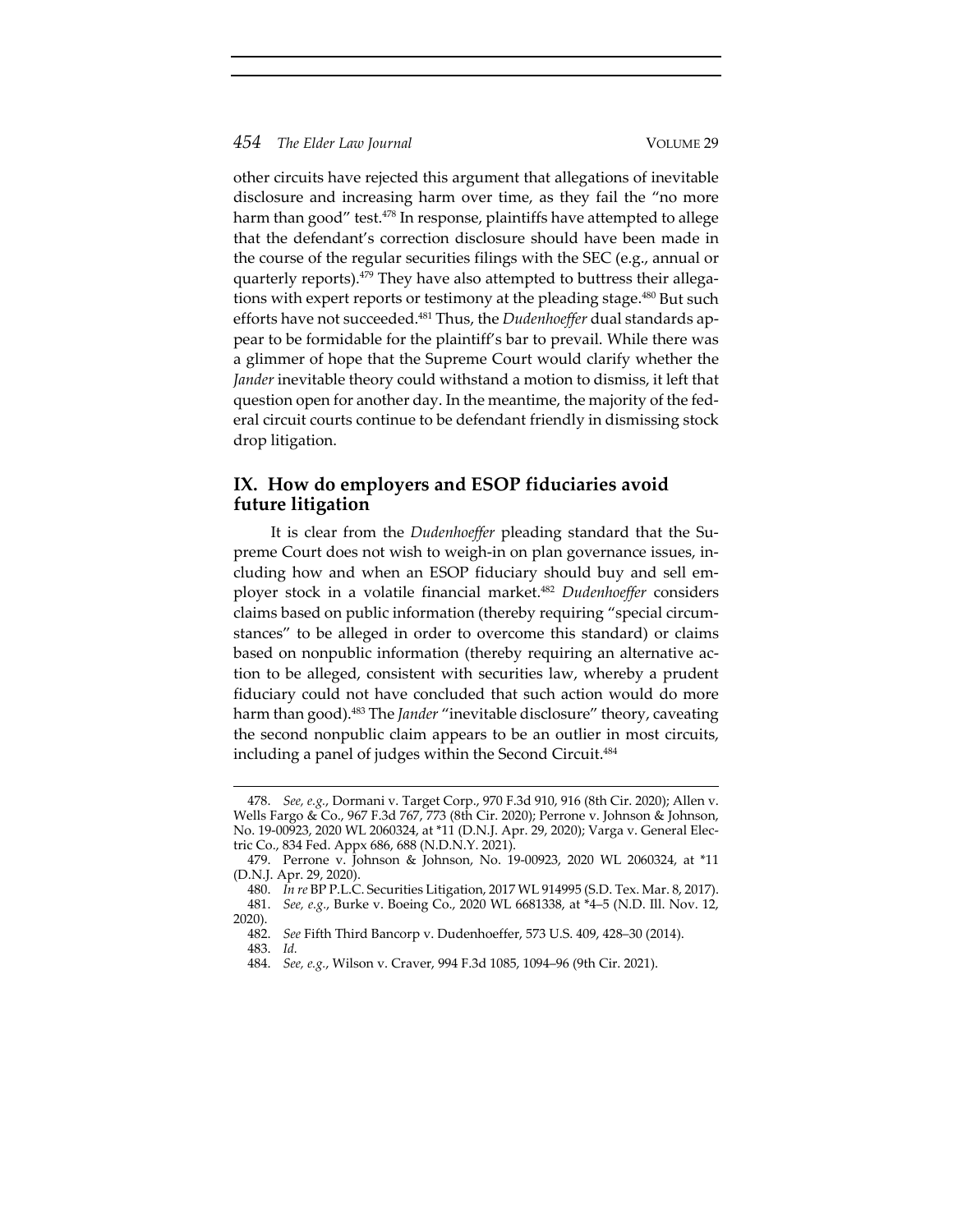While none of the lower courts have thus far outlined the "special circumstances" necessary for purposes of successfully pleading a breach of fiduciary claim of prudence based on public information, the plaintiffs' bar will become more skillful in crafting such circumstances, so as to survive a motion to dismiss. The standard, however, to assert a breach of fiduciary claim of prudence based on nonpublic information appears to be an impossible standard for the plaintiffs' bar to meet. As made clear by the Eighth Circuit in *Braden*—which did not involve stock drop litigation, but a similar breach of fiduciary claim for exces‐ sive fees—ERISA plaintiffs tend to simply lack "the inside information necessary to make out their claims in detail unless and until discovery commence."485 This remains true in stock drop litigation in which the ESOP fiduciary may be privy to inside information. Thus, fashioning alternative actions the ESOP fiduciary should have taken, consistent with securities law, may be an impossible task as the plaintiffs are not privy to the actions that a fiduciary could have taken advantage of and still not inflict more harm than good on the plan participants. As a re‐ sult, stock drop litigation continues to be extremely defendant friendly, despite the lasting effects of drop in stock price for participants and beneficiaries, who are often dependent on the health of the stock for retirement.486 Given the more pressing problems facing the current Congress, it is highly unlikely that it will take on the challenge and im‐ pose more protections for plan participants and beneficiaries in stock drop litigation.<sup>487</sup>

Another litigation issue that plaintiff may consider in stock drop litigation is ERISA's venue provisions. It provides a liberal venue pro‐ vision in the context of breaches of fiduciary duty, allowing lawsuits to be brought in any venue "in the district where the plan is administered, where the break took place, or where a defendant resides or may be found."488 Hence, defendants should not be surprised to see plaintiffs bringing ERISA lawsuits in the courts within the Second Circuit (which include the states of Connecticut, New York, and Vermont) where the inevitable theory has gained traction. Thus, if a defendant can be

<sup>485.</sup> Braden v. Wal‐Mart Stores, Inc., 588 F.3d 585, 598 (8th Cir. 2009).

<sup>486.</sup> *See, e.g.*, Joseph P. Yonadi Jr., *ESOPs, Stock‐Drop Litigation and Jander*, OHIO STATE BAR ASS'N (July 20, 2020), https://www.ohiobar.org/member-tools-benefits/practice‐resources/practice‐library‐search/practice‐library/section‐newsletters/ 2020/esopss‐stock‐drop‐litigation‐jander/ (describing the *Jander* plaintiffs' victory as a "Rare Stock‐Drop Win for ERISA Plaintiff Attorneys").

<sup>487.</sup> *But see* S. 1559, 117th Cong. (2021).

<sup>488.</sup> 29. U.S.C. § 1132(e)(2).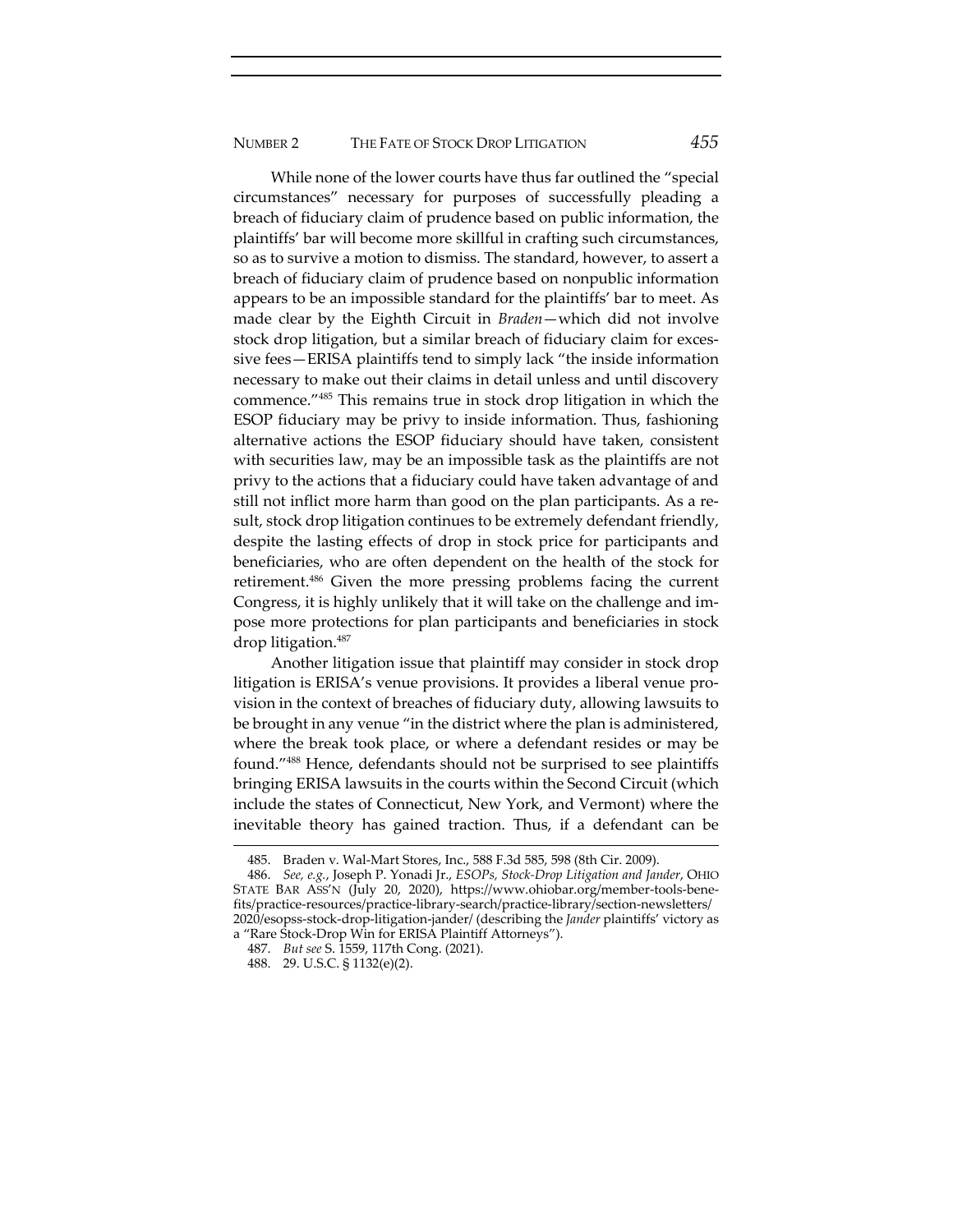"found" in New York, the plaintiff is likely to bring suit within the fed‐ eral courts in New York in order to apply the Second Circuit's more plaintiff‐friendly interpretation of the more‐harm‐than‐good standard.

Regardless of congressional appetite for action, there are practical steps that ESOP or 401(k) ESOP plan creators should take in order to avoid stock‐drop litigation. ESOP fiduciaries should recall the early DOL Information Letters that stressed strict procedural prudence when such fiduciaries decide to purchase employer stock and to finance the ESOP loan.<sup>489</sup> The ESOP fiduciaries should properly document its decision‐making process in procuring employer stock and its monitoring to continue to hold on to employer stock, including a *lack* of "special cir‐ cumstances" needed for one of the two *Dudenhoeffer* standards. While the use of independent financial and legal counsel is advised, the ultimate responsibility for the decisions regarding the ESOP lie with its fiduciary.<sup>490</sup> Thus, as an overarching consideration, employers sponsoring ESOPs or 401(k) ESOP plans should always focus on developing effective and thorough plan governance protocols. $491$  The courts determine whether a fiduciary has breached his or her duty of prudence based on the *process* by which he or she made his or her decisions, not the actual results of such decisions.<sup>492</sup> With respect to the plan's investment strategy, the first issue is to determine who will sit on the plan's investment committee, as those individuals will be deciding whether to hold or sell employer stock in the event of a market decline. If the employer wishes to maintain total control in choosing the plan investment committee, it should avoid putting officers or executives, inside legal counsel, or any other board member or individual who may be privy to nonpublic information. Therefore, choosing personnel one level below the executive‐level managers may be the answer, so long as the chosen individuals do not effectively become "stand‐ins" for their superiors.

Another issue for ESOP plan creators is whether to insert or retain language in the plan document requiring the fiduciary to hold

<sup>489.</sup> *See* DOL Information Letters to Gareth W. Cook (Sept. 12, 1983) (on file with author); DOL Information Letters to Charles R. Smith (Nov. 23, 1984) (reprinted in 12 PENS. & BENS. REP. 52); DOL Information Letters to Wilson H. Ellis, Jr. (July 30, 1985), (reprinted in 12 PENS. & BENS. REP. 52).

<sup>490.</sup> *See* 29 C.F.R. § 2550.404a‐1 (2020).

<sup>491.</sup> *See generally Corporate Governance For Private ESOP Companies*, EMPLOYEE BENEFITS LAW GROUP (Feb. 8, 2017), https://www.employeebenefitslawgroup.com/ corporate‐governance‐for‐private‐esop‐companies‐full‐article/.

<sup>492</sup>*. See* Roth v. Sawyer‐Cleator Lumber Co., 16 F.3d 915, 917–18 (8th Cir. 1994); Schaefer v. Ark. Med. Soc'y, 853 F.2d 1487, 1492 (8th Cir. 1988).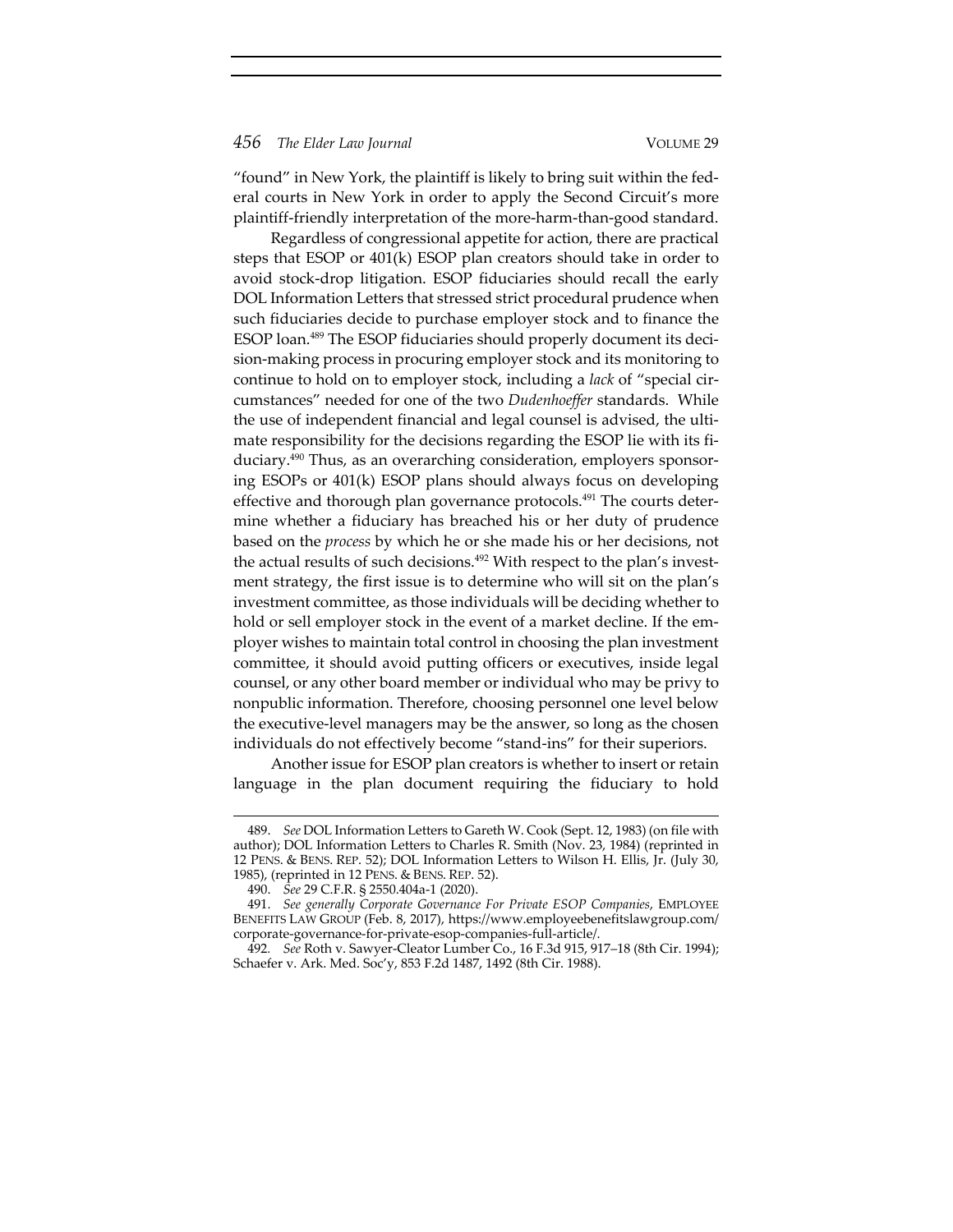employer stock.<sup>493</sup> ERISA requires a plan fiduciary to follow the terms of the plan, but only to the extent such terms are consistent with ERISA.494 The Supreme Court in *Dudenhoeffer* was clear that ERISA's duty of prudence "trumps the instructions of a plan document, such as an instruction to invest exclusively in company stock."495 Having the plan document explicitly require the plan fiduciary to hold employer stock within the ESOP buttresses the fiduciary's argument that it is fol‐ lowing the terms of the plan, consistent with ERISA's prudence require‐ ments.496

Another issue for consideration is how the plan fiduciaries will monitor the retention of employer stock within the ESOP. The goal is to determine what "special circumstances" that the *Dudenhoeffer* Court al‐ luded to that would trigger reliance on the market's price of the employer stock as being unreliable.<sup>497</sup> Some examples of what could trigger "special circumstances" include: a rating agency's (e.g., Moody's or S&P) warning regarding the employer's credit worthiness; a special pronouncement from the SEC or the plan auditor reflecting upon the financial health of the employer; and the employer's auditor issuing something other than an unqualified opinion.<sup>498</sup> Whatever the "special circumstances" the employer chooses to focus on, well‐documented fi‐ duciary meeting minutes and other corporate records should reflect the fiduciary's deliberation on the issue of retaining or selling employer stock in the event of the stock price dropping.

Additionally, an ESOP fiduciary should consider invoking a com‐ pany stock monitoring policy, which may or may not be a part of the plan's investment policy statement ("IPS"). Such a monitoring policy would not be designed to unduly limit the ESOP fiduciary's actions, but instead highlight those special circumstances that may require a heightened level of review of the company's stock. As such, the monitoring policy should provide flexibility for the fiduciary to exercise his/her discretion in light of pre-specified review-triggering events.

While ERISA allows an ESOP fiduciary to wear two hats—one of fiduciary and another of corporate settlor—the use of an *independent*

<sup>493.</sup> *See, e.g.*, Yonadi Jr., *supra* note 486 (noting that "[a]n ESOP fiduciary may utilize the ESOP plan document as a shield if such document incorporates language requiring employer contributions to be invested in employer stock.").

<sup>494.</sup> 29 U.S.C. § 1104(a)(1)(D) (2019).

<sup>495</sup>*. See* Fifth Third Bancorp v. Dudenhoeffer, 573 U.S. 409, 421 (2014).

<sup>496.</sup> *See generally* Yonadi Jr., *supra* note 486.

<sup>497.</sup> *Dudenhoeffer*, 573 U.S. at 413.

<sup>498</sup>*. See generally id.* at 426.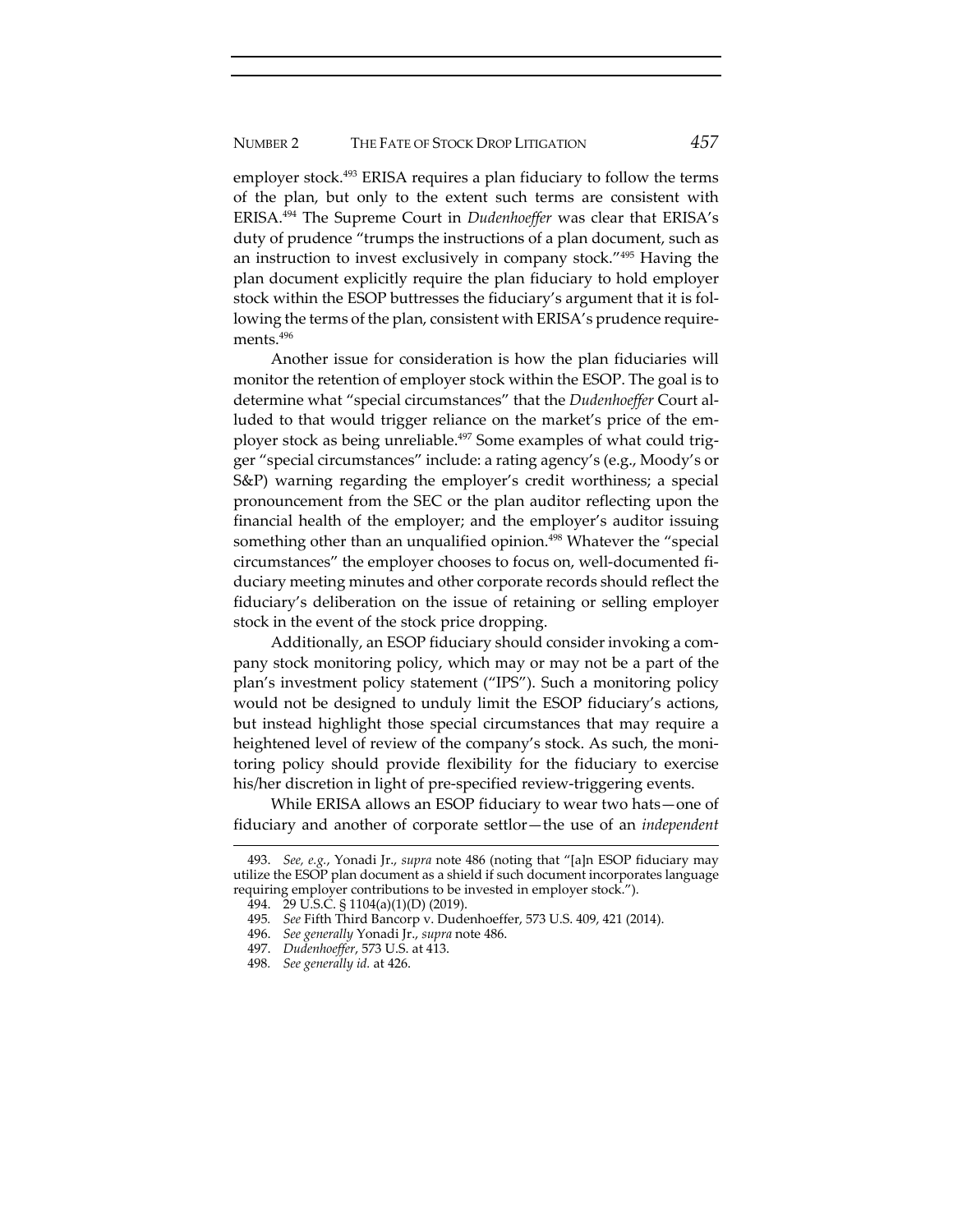fiduciary for the ESOP may solve many of these problems. As the inde‐ pendent fiduciary would not be involved with other corporate duties, he or she would wear only one hat—that of the fiduciary. This would also address the stock-monitoring issue by having the independent fiduciary in charge of all aspects of the ESOP. The appointment can take on many shapes and forms—an independent fiduciary many have lim‐ ited scope (e.g., he or she simply serves as an advisor to the fiduciary committee) or broader scope (e.g., full discretionary power including decisions surrounding the sale/purchase of employer stock). The de‐ gree of authority the independent fiduciary would have may depend on factors such as the volatility of the employer stock within its indus‐ try and market.

The advantages of an independent fiduciary with full discretion‐ ary powers include:

- The company would be exposed to less risk of stock-drop litigation, especially if the claim is based on inside knowledge, as the independent fiduciary is wearing only one hat—that of the fiduciary—and is not privy to any nonpublic information.
- The company would have less oversight responsibility in monitoring the company stock as the independent fiduciary would ideally be given that authority. Of course, the employer would still be responsible for monitoring its appointed inde‐ pendent fiduciary.
- Corporate executives, who otherwise would have been named as plan fiduciary, would be less distracted, especially at a time that involves corporate emergencies that traditionally give rise to stock drop litigation.
- Hiring independent plan fiduciaries acts as an insurance pol‐ icy in the event of a corporate emergency impacting the company stock. Although hiring an independent fiduciary may be expensive, in the event the company needs the protection afforded by an independent fiduciary in the face of negative or sudden corporate event, it's worth every penny.

The disadvantages of an independent fiduciary include:

- The expense of the independent fiduciary's fees.
- The company has less control over the fiduciary's action, which could be problematic if the company is in a less volatile industry.
- There are additional administrative concerns (e.g., the inde‐ pendent fiduciary must participate in the minutes).
- In the event the company wishes to terminate its independent fiduciary's contract, the company will have to do so carefully so that it does not appear that the company is in search of a more pliant independent fiduciary.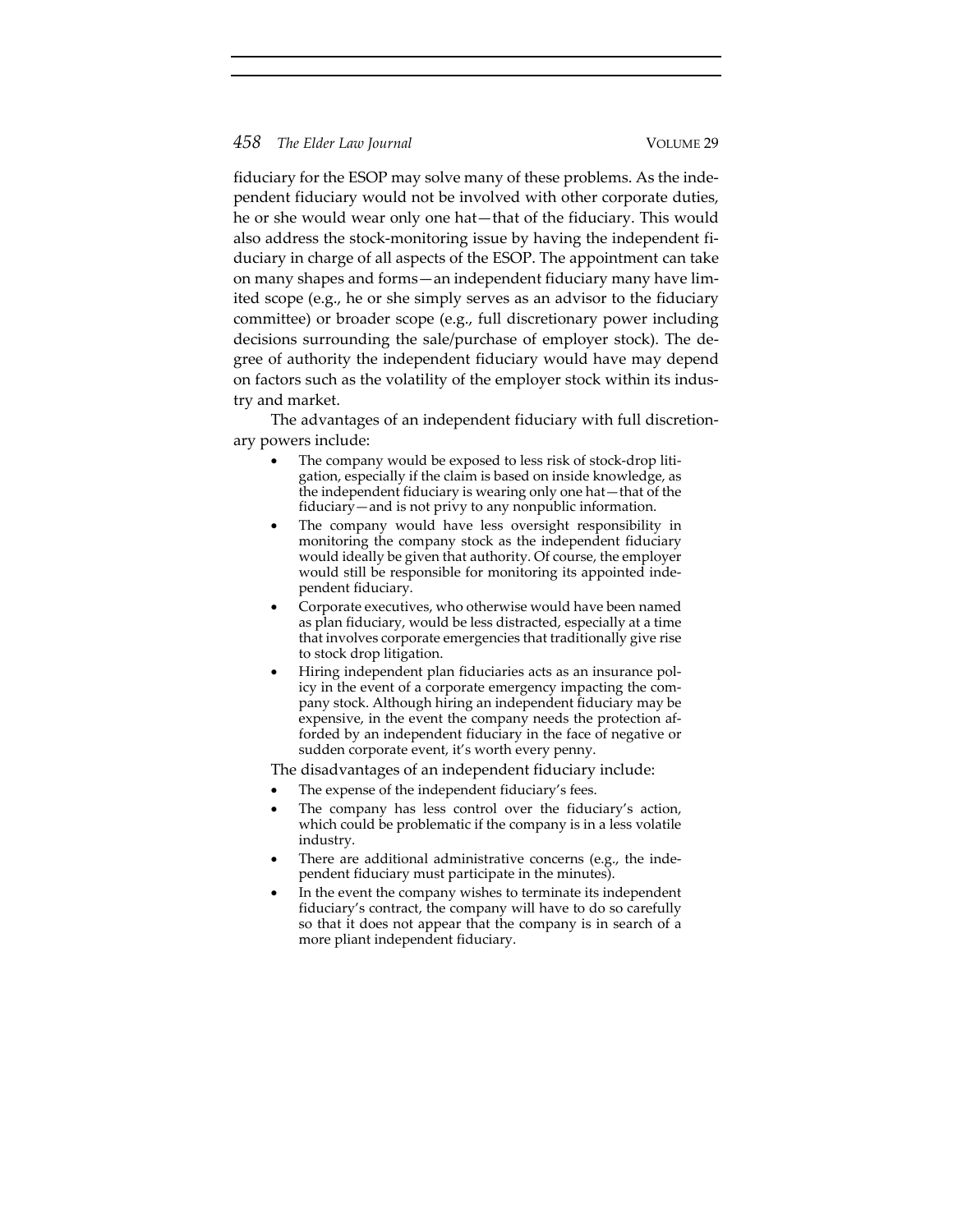What is the future of ESOP plans? They are definitely not going away, especially in the context of the S‐Corporations, where ESOPs have become entrenched.<sup>499</sup> The late Senator Ted Kennedy proposed legislation to permit ESOPs, but only, if they were supplemental on top of a base 401(k) plan, sponsored by the employer, so that the ESOP was not the sole form of retirement income for the participant.<sup>500</sup> That legislation went nowhere, and there is little appetite in the current Congress to alter ERISA's rules as they pertain to ESOPs.<sup>501</sup>

Shareholders of publicly traded corporations receive voting rights when they purchase their stock, affording them the right to voice their concerns on corporate matters. According to one study, institutional in‐ vestors—such as mutual funds, index funds, pensions, and hedge funds—own seventy percent of the outstanding shares of publicly traded corporations in the United States, thereby granting them a major influence in voting outcomes.502 There are a variety of proxy advisory firms that make recommendations to institutional investors as to how they should vote their shares in order to effectuate corporate change and outcomes.<sup>503</sup> It remains to be seen whether proxy advisors such as Glass Lewis & Co. and/or ISS will add to their list of "best practices," the use of independent fiduciaries within an ESOP as a way to stem future litigation and to provide greater protection for plan participants and beneficiaries. If that becomes the case, it won't be the first-time

<sup>499.</sup> According to the National Center for Employee Ownership in Oakland, CA, as of 2018, there are 6,501 ESOPs in the United States (of which 90% are with privately held companies), holding total assets of over \$1.4 trillion and covering over 14 million participants. There are also over 4,000 qualified retirement plans that are "ESOP‐like" in that they are substantially (at least 20%) invested in employer stock and have at least 5 participants. C Corporations are subject to federal income taxes both at the corporate level and shareholder level. In contrast, S Corporations do not pay taxes at the corporate level, as their shareholders are subject to taxation based on their prop rata share of the S Corporation's taxable income. An ESOP is a tax‐exempt trust and thus is not subject to federal income tax on its share of the S Corporation's taxable income. Hence, if an S Corporation is owned 100% by an ESOP, it will owe no taxes on its otherwise taxable income. *See* The ESOP Associa‐ tion, *ESOP Brief #3, Tax Advantages for Business Planning*, ESOP, https://esopassocia‐ tion.org/sites/tea‐master/files/2019‐12/esop‐brief‐3‐final.pdf.

<sup>500.</sup> *See generally* S. Rep. No. 107‐226 (2002).

<sup>501.</sup> *But see* S. 1559, 117th Cong. (2021).

<sup>502.</sup> *2020 Proxy Season Review*, ProxyPulse (2020), available at https://proxy‐ pulse.broadridge.com.

<sup>503.</sup> *See* David F. Larcker, "The Big Thumb on the Scale: An Overview of the Proxy Advisory Industry," Harvard Law School Forum on Corporate Governance, available at https://corpgov.law.harvard.edu/2018/06/14/the‐big‐thumb‐on‐the‐ scale‐an‐overview‐of‐the‐proxy‐advisory‐industry.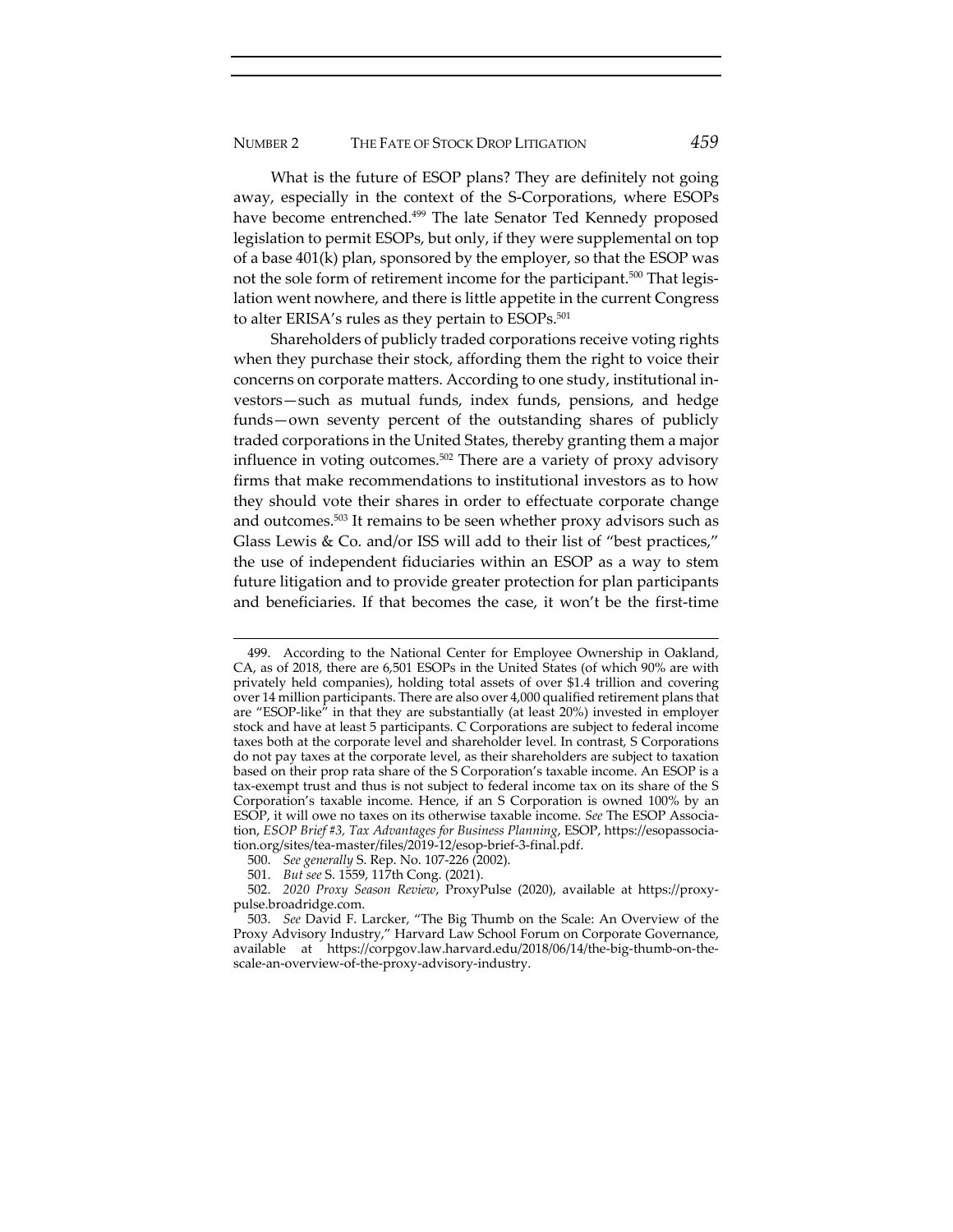federal securities law principles come to the aid of ERISA plan participants and beneficiaries.504

# **X. Conclusion**

Stock drop litigation has generated a considerable amount of liti‐ gation since ERISA's passage. It highlights the tension in ERISA with promoting ESOPs which can invest primarily in employer stock with its duty of prudence in the context of employer stock falling in value. While the majority of circuits affirmed the Third Circuit's *Moench* pre‐ sumption which extended a presumption that an ESOP fiduciary had not breached its fiduciary duty of prudence from 1995 until 2014, the Supreme Court in the *Dudenhoeffer* decision imposed a new two-part pleading standard in order for the plaintiffs to withstand a motion to dismiss: (1) if the breach of fiduciary claim was based on publicly avail‐ able information, the plaintiffs must allege "special circumstances" (a term undefined by the Court) as to why the market price was unreliable or (2) if the breach of fiduciary claim was based on nonpublic inside information, the plaintiffs must allege that the fiduciary should have taken an alternative course of action, consistent with securities law, after it concluded that such alternative action would not have done more harm than good to the plan's funds. These standards have proven far more rigorous that the pleading standard required in a garden-variety breach of fiduciary duty claim, as seen in litigation involving the un‐ derperformance of investment funds offered by the fiduciary to the plan participants and/or the reasonableness of the fees assess by such

<sup>504.</sup> Former U.S. Secretary of Labor Thomas Perez wished to make changes in the financial world regarding the standards of care that financial advisers were sub‐ ject to in their dealings with ERISA plans and IRAs. As a result, the DOL rolled out in 2015 proposed regulations redefining who was an investment advice fiduciary for purposes of Title I of ERISA and the Code's prohibited transaction rules. These were finalized in 2016 and subjected broker/dealers and their registered representatives to a new "best interest" standard, in lieu of the "suitability" standard appli‐ cable to them under securities law. The regulations also adopted from securities law that that broker/dealers eliminate and mitigate all conflicts of interests. They adopted securities laws' notion that advising a plan participant on his/her ability to roll monies into an IRA was an investment recommendation. The final regulations were ultimately vacated by the Fifth Circuit Court. In the wake of the vacated regulation, the SEC issued Regulation BI (Release No. 34‐83062) which invoked a "best interest" standard of care applicable to broker/dealers when making investment recommendations. *See* Kathryn J. Kennedy, "The DOL Final Fiduciary Regulations and Related Prohibited Transaction Exemptions," 2016 NYU REV. EMPLOYEE BENEFITS & EXEC. COMP. CH.‐2 (Fall 2016).